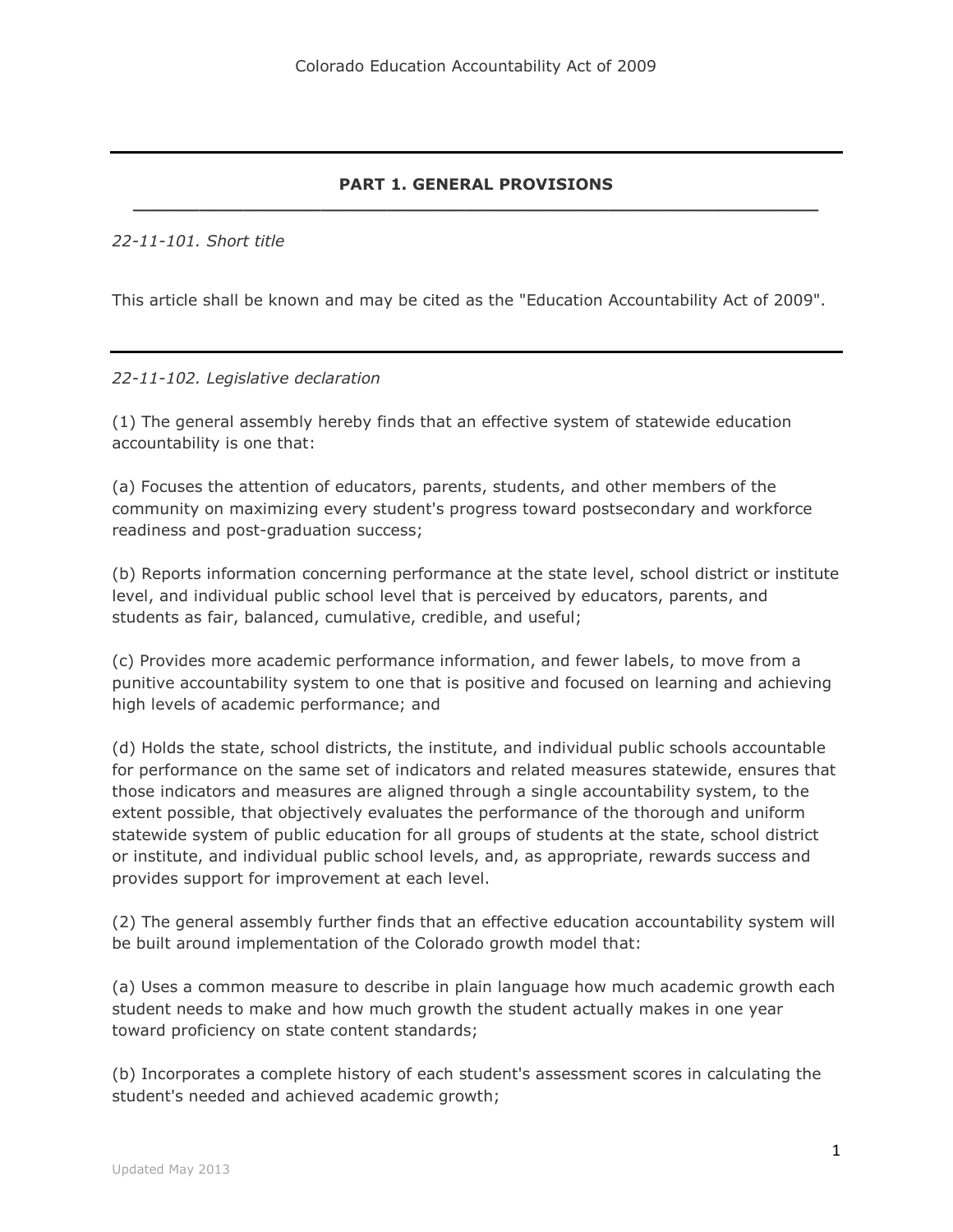(c) Focuses the attention of educators, parents, and students on maximizing students' academic growth and achievement over time and reveals where, and among which groups of students, the strongest academic growth is occurring and where it is not;

(d) Assists the state in closing the achievement gaps that plague the public education system by spotlighting the gaps in students' academic growth rates and ensuring that educators have the data necessary to assist the neediest students in making more than a year's academic growth in a year's time so that these students can catch up to the academic performance levels of their peers; and

(e) Provides data that are recognized by educators, parents, students, the higher education community, the business community, and other stakeholders as fair, balanced, objective, and transparent to support individual school, school district, institute, state, and federal education accountability purposes.

(3) The general assembly concludes, therefore, that it is in the best interests of the state to adopt an aligned education accountability system for public education in this state that:

(a) Holds the state, school districts, the institute, and public schools accountable on statewide performance indicators supported by consistent, objective measures;

(b) Incorporates input from parents, educators, administrators, and the community in establishing clearly defined statewide academic performance objectives;

(c) Reports performance in clear, readily understandable terms;

(d) Is adaptable to accommodate and include additional data that become available as the state implements the "Preschool to Postsecondary Education Alignment Act", part 10 of article 7 of this title, including but not limited to data concerning school readiness and postsecondary success;

(e) Recognizes and rewards areas of success, while also identifying and compelling effective change for areas in need of improvement; and

(f) Ensures the availability of technical assistance, services, and support for public schools, school districts, and the institute to improve students' academic performance.

## *22-11-103. Definitions*

As used in this article, unless the context otherwise requires:

(1) "Accreditation" means certification by the state board that a school district and the public schools of the school district, or the institute and the institute charter schools, meet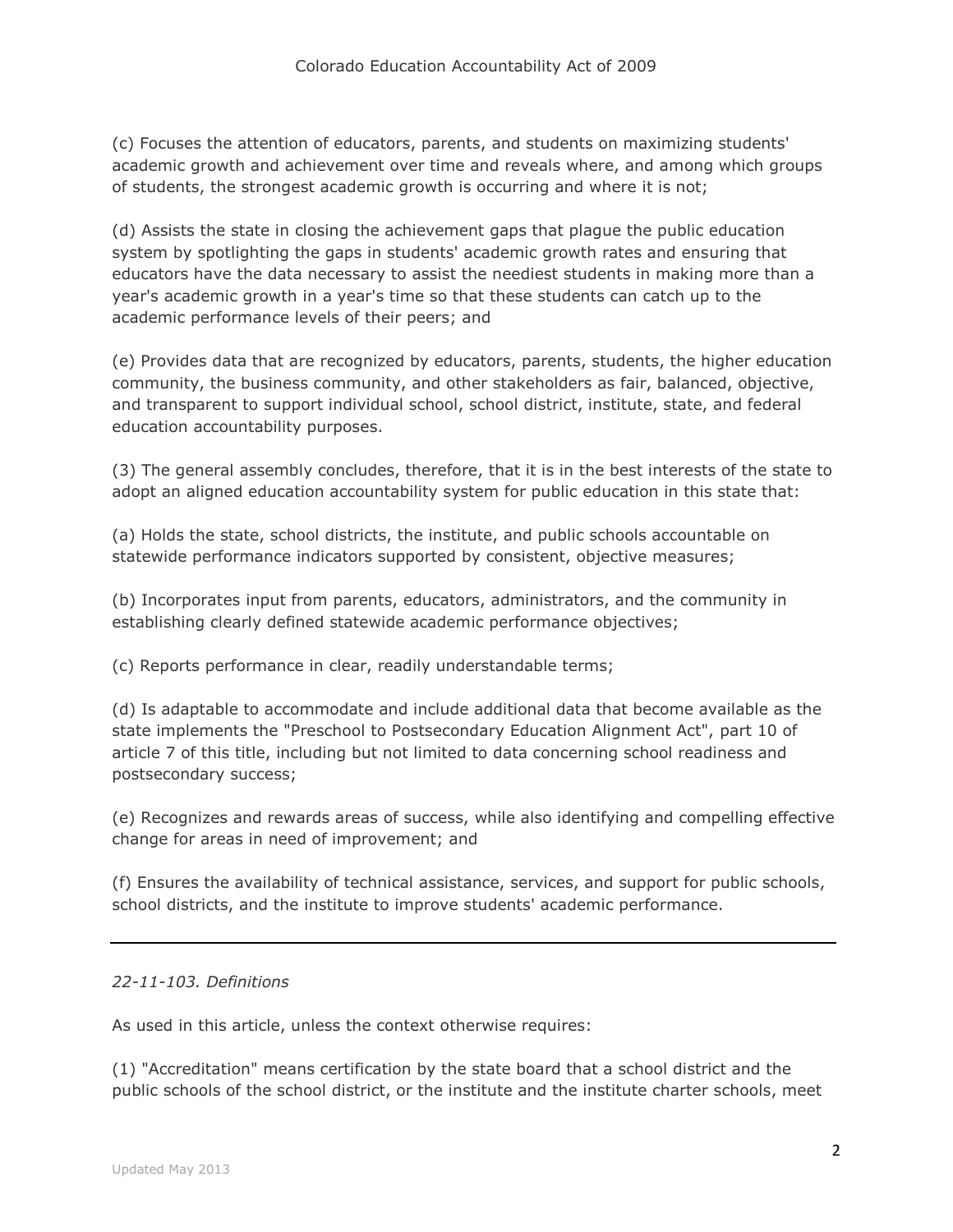the requirements established by this article and the rules promulgated pursuant to this article. "Accreditation" includes the process for accrediting school districts and the institute and reviewing the performance of public schools as provided in part 2 of this article and the rules promulgated pursuant to this article.

(2) "Accreditation contract" means:

(a) The contract between the state board and a school district, as described in [section 22-](http://web.lexisnexis.com/research/buttonTFLink?_m=d0a89c7c8ff9eaa78122d0086347e16d&_xfercite=%3ccite%20cc%3d%22USA%22%3e%3c%21%5bCDATA%5bC.R.S.%2022-11-103%5d%5d%3e%3c%2fcite%3e&_butType=4&_butStat=0&_butNum=2&_butInline=1&_butinfo=COCODE%2022-11-206&_fmtstr=FULL&docnum=1&_startdoc=1&wchp=dGLzVzk-zSkAl&_md5=1b4fe015139e01904a83b6c81122c825) [11-206,](http://web.lexisnexis.com/research/buttonTFLink?_m=d0a89c7c8ff9eaa78122d0086347e16d&_xfercite=%3ccite%20cc%3d%22USA%22%3e%3c%21%5bCDATA%5bC.R.S.%2022-11-103%5d%5d%3e%3c%2fcite%3e&_butType=4&_butStat=0&_butNum=2&_butInline=1&_butinfo=COCODE%2022-11-206&_fmtstr=FULL&docnum=1&_startdoc=1&wchp=dGLzVzk-zSkAl&_md5=1b4fe015139e01904a83b6c81122c825) that includes, but is not limited to, the school district's obligation to manage the accreditation of the public schools of the school district consistent with the provisions of this article; or

(b) The contract between the state board and the institute, as described in [section 22-11-](http://web.lexisnexis.com/research/buttonTFLink?_m=d0a89c7c8ff9eaa78122d0086347e16d&_xfercite=%3ccite%20cc%3d%22USA%22%3e%3c%21%5bCDATA%5bC.R.S.%2022-11-103%5d%5d%3e%3c%2fcite%3e&_butType=4&_butStat=0&_butNum=3&_butInline=1&_butinfo=COCODE%2022-11-206&_fmtstr=FULL&docnum=1&_startdoc=1&wchp=dGLzVzk-zSkAl&_md5=60ab880ccc38bc8985c644eb42e4bd9b) [206,](http://web.lexisnexis.com/research/buttonTFLink?_m=d0a89c7c8ff9eaa78122d0086347e16d&_xfercite=%3ccite%20cc%3d%22USA%22%3e%3c%21%5bCDATA%5bC.R.S.%2022-11-103%5d%5d%3e%3c%2fcite%3e&_butType=4&_butStat=0&_butNum=3&_butInline=1&_butinfo=COCODE%2022-11-206&_fmtstr=FULL&docnum=1&_startdoc=1&wchp=dGLzVzk-zSkAl&_md5=60ab880ccc38bc8985c644eb42e4bd9b) that includes, but is not limited to, the institute's obligation to manage the accreditation of the institute charter schools consistent with the provisions of this article.

(3) "Achievement and growth gaps" means differences among student groups in the levels of academic achievement attained by the student groups on the statewide assessments and differences among student groups in the levels of academic growth attained by the student groups.

(4) "Achievement level" means the level of proficiency a student demonstrates on a statewide assessment.

(5) "Alternative education campus" means a public school that receives a designation pursuant to [section 22-7-604.5.](http://web.lexisnexis.com/research/buttonTFLink?_m=d0a89c7c8ff9eaa78122d0086347e16d&_xfercite=%3ccite%20cc%3d%22USA%22%3e%3c%21%5bCDATA%5bC.R.S.%2022-11-103%5d%5d%3e%3c%2fcite%3e&_butType=4&_butStat=0&_butNum=4&_butInline=1&_butinfo=COCODE%2022-7-604.5&_fmtstr=FULL&docnum=1&_startdoc=1&wchp=dGLzVzk-zSkAl&_md5=9079792eb57e538face210129733cf91)

(6) "Basic skills courses" has the same meaning as provided in section  $23-1-113$  (11) (b), C.R.S.

(7) "Catch-up growth" means, for a student who scores at the achievement level of unsatisfactory or partially proficient on statewide assessments, the amount of academic growth the student must attain to score at the proficient achievement level on statewide assessments within three years or by tenth grade, whichever is sooner.

(8) "Colorado growth model" means a scientifically rigorous statistical model that the department uses to calculate students' annual academic growth in the subjects included in the statewide assessments based on students' scores on the annual statewide assessments, which model is adopted by the state board pursuant to [section 22-11-202.](http://web.lexisnexis.com/research/buttonTFLink?_m=d0a89c7c8ff9eaa78122d0086347e16d&_xfercite=%3ccite%20cc%3d%22USA%22%3e%3c%21%5bCDATA%5bC.R.S.%2022-11-103%5d%5d%3e%3c%2fcite%3e&_butType=4&_butStat=0&_butNum=6&_butInline=1&_butinfo=COCODE%2022-11-202&_fmtstr=FULL&docnum=1&_startdoc=1&wchp=dGLzVzk-zSkAl&_md5=528cce9fb95490223172a2f0745af10d)

(9) "Commissioner" means the office of the commissioner of education created and existing pursuant to [section 1 of article IX of the state constitution.](http://web.lexisnexis.com/research/buttonTFLink?_m=d0a89c7c8ff9eaa78122d0086347e16d&_xfercite=%3ccite%20cc%3d%22USA%22%3e%3c%21%5bCDATA%5bC.R.S.%2022-11-103%5d%5d%3e%3c%2fcite%3e&_butType=4&_butStat=0&_butNum=7&_butInline=1&_butinfo=CO%20CONST%20IX%201&_fmtstr=FULL&docnum=1&_startdoc=1&wchp=dGLzVzk-zSkAl&_md5=b8ea6e7f7e3ee72eb6d44a343f70c84f)

(10) "Data portal" means the internet-based electronic data delivery system developed and maintained by the department pursuant to [section 22-11-502.](http://web.lexisnexis.com/research/buttonTFLink?_m=d0a89c7c8ff9eaa78122d0086347e16d&_xfercite=%3ccite%20cc%3d%22USA%22%3e%3c%21%5bCDATA%5bC.R.S.%2022-11-103%5d%5d%3e%3c%2fcite%3e&_butType=4&_butStat=0&_butNum=8&_butInline=1&_butinfo=COCODE%2022-11-502&_fmtstr=FULL&docnum=1&_startdoc=1&wchp=dGLzVzk-zSkAl&_md5=545486af9009ce494b81d120868fbc21)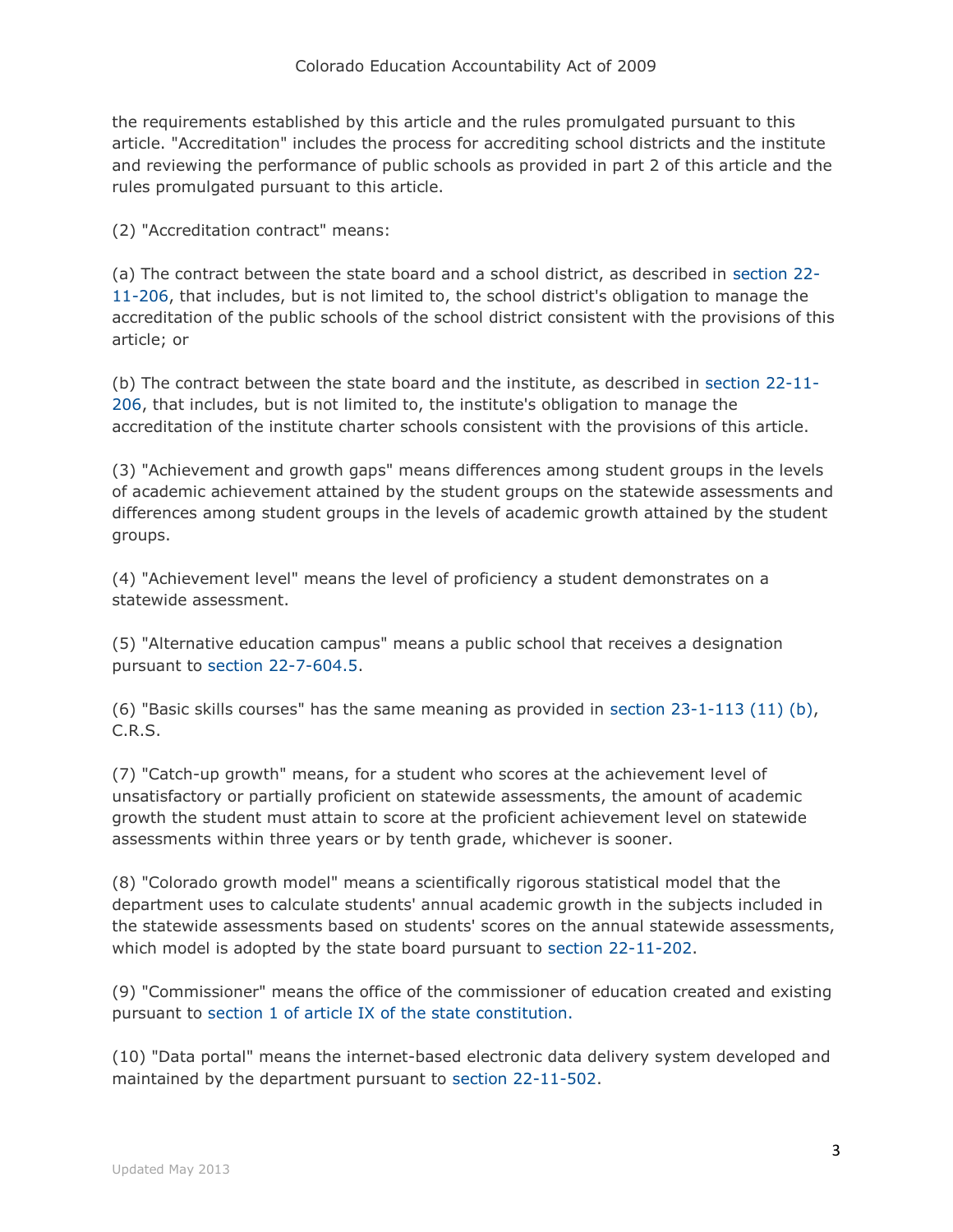(11) "Department" means the department of education created and existing pursuant to [section 24-1-115,](http://web.lexisnexis.com/research/buttonTFLink?_m=d0a89c7c8ff9eaa78122d0086347e16d&_xfercite=%3ccite%20cc%3d%22USA%22%3e%3c%21%5bCDATA%5bC.R.S.%2022-11-103%5d%5d%3e%3c%2fcite%3e&_butType=4&_butStat=0&_butNum=9&_butInline=1&_butinfo=COCODE%2024-1-115&_fmtstr=FULL&docnum=1&_startdoc=1&wchp=dGLzVzk-zSkAl&_md5=c881b030f343f87ca07a2833d4a3f818) C.R.S.

(12) "District charter school" means a charter school that is authorized by a school district pursuant to the provisions of part 1 of article 30.5 of this title.

(13) "District public school" means a public school of a school district, including but not limited to a district charter school.

(14) "Improvement plan" means:

(a) The plan described in and adopted by a school district pursuant to [section 22-11-304,](http://web.lexisnexis.com/research/buttonTFLink?_m=d0a89c7c8ff9eaa78122d0086347e16d&_xfercite=%3ccite%20cc%3d%22USA%22%3e%3c%21%5bCDATA%5bC.R.S.%2022-11-103%5d%5d%3e%3c%2fcite%3e&_butType=4&_butStat=0&_butNum=10&_butInline=1&_butinfo=COCODE%2022-11-304&_fmtstr=FULL&docnum=1&_startdoc=1&wchp=dGLzVzk-zSkAl&_md5=1f01670d9c3f56111ca968e7281d7f4d) in which case it may also be referred to more specifically as a "district improvement plan";

(b) The plan described in and adopted by the institute pursuant to [section 22-11-304,](http://web.lexisnexis.com/research/buttonTFLink?_m=d0a89c7c8ff9eaa78122d0086347e16d&_xfercite=%3ccite%20cc%3d%22USA%22%3e%3c%21%5bCDATA%5bC.R.S.%2022-11-103%5d%5d%3e%3c%2fcite%3e&_butType=4&_butStat=0&_butNum=11&_butInline=1&_butinfo=COCODE%2022-11-304&_fmtstr=FULL&docnum=1&_startdoc=1&wchp=dGLzVzk-zSkAl&_md5=897f384a52f95eebe2b3245c0ba3e314) in which case it may also be referred to more specifically as an "institute improvement plan"; or

(c) The plan described in and adopted by a public school pursuant to [section 22-11-404,](http://web.lexisnexis.com/research/buttonTFLink?_m=d0a89c7c8ff9eaa78122d0086347e16d&_xfercite=%3ccite%20cc%3d%22USA%22%3e%3c%21%5bCDATA%5bC.R.S.%2022-11-103%5d%5d%3e%3c%2fcite%3e&_butType=4&_butStat=0&_butNum=12&_butInline=1&_butinfo=COCODE%2022-11-404&_fmtstr=FULL&docnum=1&_startdoc=1&wchp=dGLzVzk-zSkAl&_md5=011d5183990c3dd713f28643c83d3e04) in which case it may also be referred to more specifically as a "school improvement plan".

(15) "Institute" means the state charter school institute created pursuant to [section 22-](http://web.lexisnexis.com/research/buttonTFLink?_m=d0a89c7c8ff9eaa78122d0086347e16d&_xfercite=%3ccite%20cc%3d%22USA%22%3e%3c%21%5bCDATA%5bC.R.S.%2022-11-103%5d%5d%3e%3c%2fcite%3e&_butType=4&_butStat=0&_butNum=13&_butInline=1&_butinfo=COCODE%2022-30.5-503&_fmtstr=FULL&docnum=1&_startdoc=1&wchp=dGLzVzk-zSkAl&_md5=d48f66e4be9855c1ed1a50f3246ee09d) [30.5-503.](http://web.lexisnexis.com/research/buttonTFLink?_m=d0a89c7c8ff9eaa78122d0086347e16d&_xfercite=%3ccite%20cc%3d%22USA%22%3e%3c%21%5bCDATA%5bC.R.S.%2022-11-103%5d%5d%3e%3c%2fcite%3e&_butType=4&_butStat=0&_butNum=13&_butInline=1&_butinfo=COCODE%2022-30.5-503&_fmtstr=FULL&docnum=1&_startdoc=1&wchp=dGLzVzk-zSkAl&_md5=d48f66e4be9855c1ed1a50f3246ee09d)

(16) "Institute board" means the governing board of the state charter school institute appointed pursuant to [section 22-30.5-505 \(2\).](http://web.lexisnexis.com/research/buttonTFLink?_m=d0a89c7c8ff9eaa78122d0086347e16d&_xfercite=%3ccite%20cc%3d%22USA%22%3e%3c%21%5bCDATA%5bC.R.S.%2022-11-103%5d%5d%3e%3c%2fcite%3e&_butType=4&_butStat=0&_butNum=14&_butInline=1&_butinfo=COCODE%2022-30.5-505&_fmtstr=FULL&docnum=1&_startdoc=1&wchp=dGLzVzk-zSkAl&_md5=9c7c06705a1f33d08dfece037291051a)

(17) "Institute charter school" means a charter school that is authorized by the institute pursuant to the provisions of part 5 of article 30.5 of this title.

(18) "Keep-up growth" means, for a student who scores at the achievement level of proficient or advanced on statewide assessments, the amount of academic growth the student must attain to score at the proficient achievement level or higher on statewide assessments for the succeeding three years or until tenth grade, whichever is sooner.

(19) "Local school board" means the board of education of a school district. "Local school board" also includes the governing board of a board of cooperative services created pursuant to article 5 of this title if the board of cooperative services is operating a public school.

(20) "Measure" means a method of assessing or a means to assess the level of attainment on a performance indicator.

(21) "Median student growth" means, in a ranking of individual student growth scores from highest to lowest, the middle student growth score attained.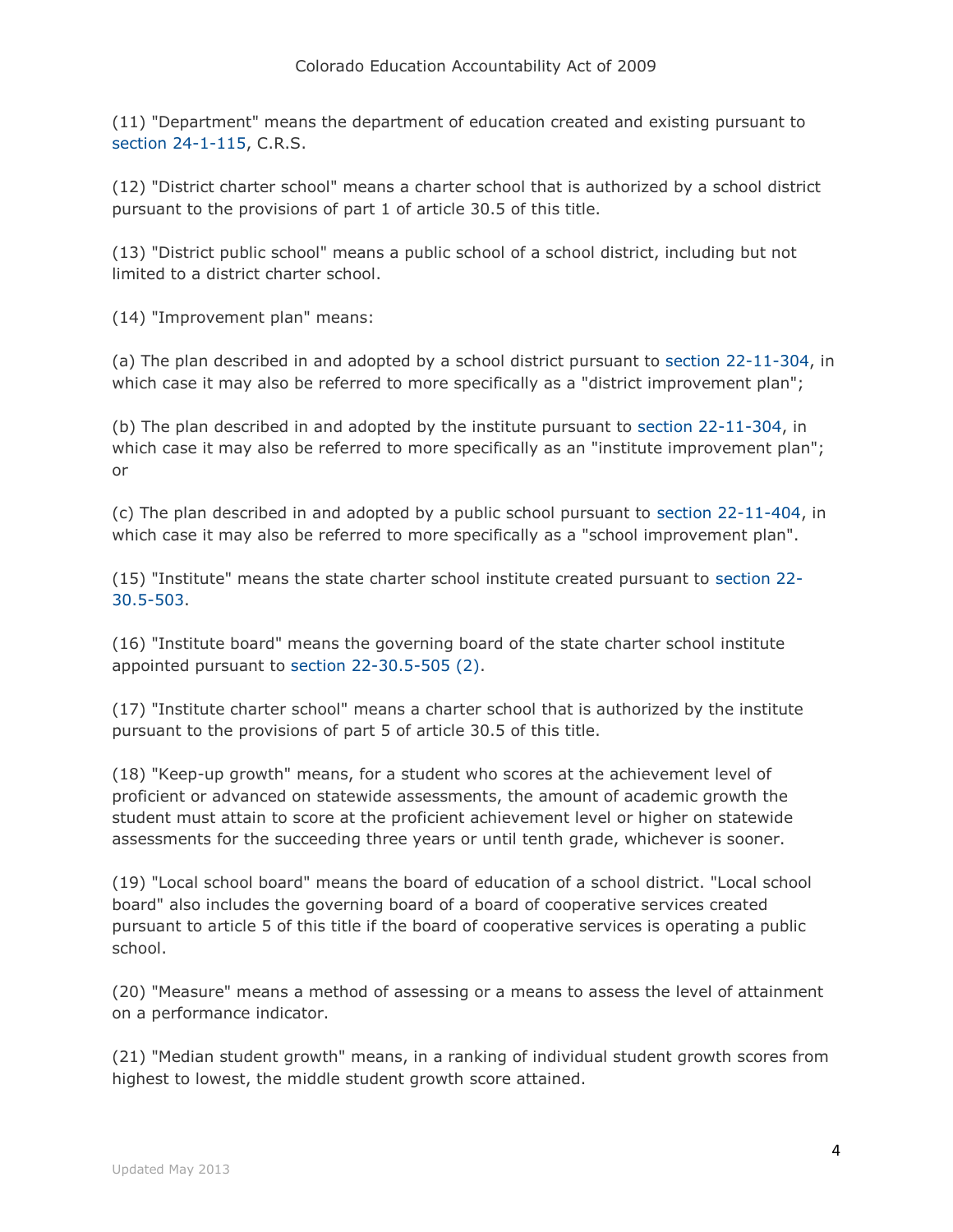(22) "Move-up growth" means, for a student who scores at the achievement level of proficient on statewide assessments, the amount of academic growth the student must attain to score at the advanced performance level on statewide assessments within three years or by tenth grade, whichever is sooner.

(23) "Performance indicators" means the indicators specified in [section 22-11-204](http://web.lexisnexis.com/research/buttonTFLink?_m=d0a89c7c8ff9eaa78122d0086347e16d&_xfercite=%3ccite%20cc%3d%22USA%22%3e%3c%21%5bCDATA%5bC.R.S.%2022-11-103%5d%5d%3e%3c%2fcite%3e&_butType=4&_butStat=0&_butNum=15&_butInline=1&_butinfo=COCODE%2022-11-204&_fmtstr=FULL&docnum=1&_startdoc=1&wchp=dGLzVzk-zSkAl&_md5=2e0a27a193bc95c76ebe2a98dfd9fb03) for measuring the performance of the state public education system, including each public school, each school district, the institute, and the state as a whole.

(24) "Performance plan" means:

(a) The plan described in and adopted by a school district pursuant to [section 22-11-303,](http://web.lexisnexis.com/research/buttonTFLink?_m=d0a89c7c8ff9eaa78122d0086347e16d&_xfercite=%3ccite%20cc%3d%22USA%22%3e%3c%21%5bCDATA%5bC.R.S.%2022-11-103%5d%5d%3e%3c%2fcite%3e&_butType=4&_butStat=0&_butNum=16&_butInline=1&_butinfo=COCODE%2022-11-303&_fmtstr=FULL&docnum=1&_startdoc=1&wchp=dGLzVzk-zSkAl&_md5=18cbdbba7fdc8f78e8495a45160c0e4d) in which case it may also be referred to more specifically as a "district performance plan";

(b) The plan described in and adopted by the institute pursuant to [section 22-11-303,](http://web.lexisnexis.com/research/buttonTFLink?_m=d0a89c7c8ff9eaa78122d0086347e16d&_xfercite=%3ccite%20cc%3d%22USA%22%3e%3c%21%5bCDATA%5bC.R.S.%2022-11-103%5d%5d%3e%3c%2fcite%3e&_butType=4&_butStat=0&_butNum=17&_butInline=1&_butinfo=COCODE%2022-11-303&_fmtstr=FULL&docnum=1&_startdoc=1&wchp=dGLzVzk-zSkAl&_md5=4209c8912807a38ed3ce14c7a9508eec) in which case it may also be referred to more specifically as an "institute performance plan"; or

(c) The plan described in and adopted by a public school pursuant to [section 22-11-403,](http://web.lexisnexis.com/research/buttonTFLink?_m=d0a89c7c8ff9eaa78122d0086347e16d&_xfercite=%3ccite%20cc%3d%22USA%22%3e%3c%21%5bCDATA%5bC.R.S.%2022-11-103%5d%5d%3e%3c%2fcite%3e&_butType=4&_butStat=0&_butNum=18&_butInline=1&_butinfo=COCODE%2022-11-403&_fmtstr=FULL&docnum=1&_startdoc=1&wchp=dGLzVzk-zSkAl&_md5=2d7b523690bce97ba23872e022a99d13) in which case it may also be referred to more specifically as a "school performance plan".

(25) "Postsecondary and workforce readiness" shall have the same meaning as provided in [section 22-7-1003 \(15\).](http://web.lexisnexis.com/research/buttonTFLink?_m=d0a89c7c8ff9eaa78122d0086347e16d&_xfercite=%3ccite%20cc%3d%22USA%22%3e%3c%21%5bCDATA%5bC.R.S.%2022-11-103%5d%5d%3e%3c%2fcite%3e&_butType=4&_butStat=0&_butNum=19&_butInline=1&_butinfo=COCODE%2022-7-1003&_fmtstr=FULL&docnum=1&_startdoc=1&wchp=dGLzVzk-zSkAl&_md5=4c3934ec84d886bb8b49fd7737d6c032)

(26) "Postsecondary and workforce readiness assessment" shall have the same meaning as provided in [section 22-7-1003 \(16\).](http://web.lexisnexis.com/research/buttonTFLink?_m=d0a89c7c8ff9eaa78122d0086347e16d&_xfercite=%3ccite%20cc%3d%22USA%22%3e%3c%21%5bCDATA%5bC.R.S.%2022-11-103%5d%5d%3e%3c%2fcite%3e&_butType=4&_butStat=0&_butNum=20&_butInline=1&_butinfo=COCODE%2022-7-1003&_fmtstr=FULL&docnum=1&_startdoc=1&wchp=dGLzVzk-zSkAl&_md5=84e769e3320bd6e4a295b47265a974df)

(27) "Priority improvement plan" means:

(a) The plan described in and adopted by a school district pursuant to [section 22-11-305,](http://web.lexisnexis.com/research/buttonTFLink?_m=d0a89c7c8ff9eaa78122d0086347e16d&_xfercite=%3ccite%20cc%3d%22USA%22%3e%3c%21%5bCDATA%5bC.R.S.%2022-11-103%5d%5d%3e%3c%2fcite%3e&_butType=4&_butStat=0&_butNum=21&_butInline=1&_butinfo=COCODE%2022-11-305&_fmtstr=FULL&docnum=1&_startdoc=1&wchp=dGLzVzk-zSkAl&_md5=3029edbc723a6d5a3c8c7d7b303317d7) in which case it may also be referred to more specifically as a "district priority improvement plan";

(b) The plan described in and adopted by the institute pursuant to [section 22-11-305,](http://web.lexisnexis.com/research/buttonTFLink?_m=d0a89c7c8ff9eaa78122d0086347e16d&_xfercite=%3ccite%20cc%3d%22USA%22%3e%3c%21%5bCDATA%5bC.R.S.%2022-11-103%5d%5d%3e%3c%2fcite%3e&_butType=4&_butStat=0&_butNum=22&_butInline=1&_butinfo=COCODE%2022-11-305&_fmtstr=FULL&docnum=1&_startdoc=1&wchp=dGLzVzk-zSkAl&_md5=84774ab5f82ffe7d74ace9b5efd7f722) in which case it may also be referred to more specifically as an "institute priority improvement" plan"; or

(c) The plan described in and adopted by a public school pursuant to [section 22-11-405,](http://web.lexisnexis.com/research/buttonTFLink?_m=d0a89c7c8ff9eaa78122d0086347e16d&_xfercite=%3ccite%20cc%3d%22USA%22%3e%3c%21%5bCDATA%5bC.R.S.%2022-11-103%5d%5d%3e%3c%2fcite%3e&_butType=4&_butStat=0&_butNum=23&_butInline=1&_butinfo=COCODE%2022-11-405&_fmtstr=FULL&docnum=1&_startdoc=1&wchp=dGLzVzk-zSkAl&_md5=881b2697dbac6c38331522f690afd334) in which case it may also be referred to more specifically as a "school priority improvement plan".

(28) "Public school" shall have the same meaning as provided in [section 22-1-101](http://web.lexisnexis.com/research/buttonTFLink?_m=d0a89c7c8ff9eaa78122d0086347e16d&_xfercite=%3ccite%20cc%3d%22USA%22%3e%3c%21%5bCDATA%5bC.R.S.%2022-11-103%5d%5d%3e%3c%2fcite%3e&_butType=4&_butStat=0&_butNum=24&_butInline=1&_butinfo=COCODE%2022-1-101&_fmtstr=FULL&docnum=1&_startdoc=1&wchp=dGLzVzk-zSkAl&_md5=ac2bdd3f0041563694980c322b762420) and includes, but is not limited to, a district charter school, an institute charter school, an online program, as defined in [section 22-30.7-102 \(9\),](http://web.lexisnexis.com/research/buttonTFLink?_m=d0a89c7c8ff9eaa78122d0086347e16d&_xfercite=%3ccite%20cc%3d%22USA%22%3e%3c%21%5bCDATA%5bC.R.S.%2022-11-103%5d%5d%3e%3c%2fcite%3e&_butType=4&_butStat=0&_butNum=25&_butInline=1&_butinfo=COCODE%2022-30.7-102&_fmtstr=FULL&docnum=1&_startdoc=1&wchp=dGLzVzk-zSkAl&_md5=1114803cd34e9149fffa98fbdffdf9cf) and an on-line school, as defined in [section 22-30.7-102 \(9.5\).](http://web.lexisnexis.com/research/buttonTFLink?_m=d0a89c7c8ff9eaa78122d0086347e16d&_xfercite=%3ccite%20cc%3d%22USA%22%3e%3c%21%5bCDATA%5bC.R.S.%2022-11-103%5d%5d%3e%3c%2fcite%3e&_butType=4&_butStat=0&_butNum=26&_butInline=1&_butinfo=COCODE%2022-30.7-102&_fmtstr=FULL&docnum=1&_startdoc=1&wchp=dGLzVzk-zSkAl&_md5=9f237d99698a65e41324e30008f55c88)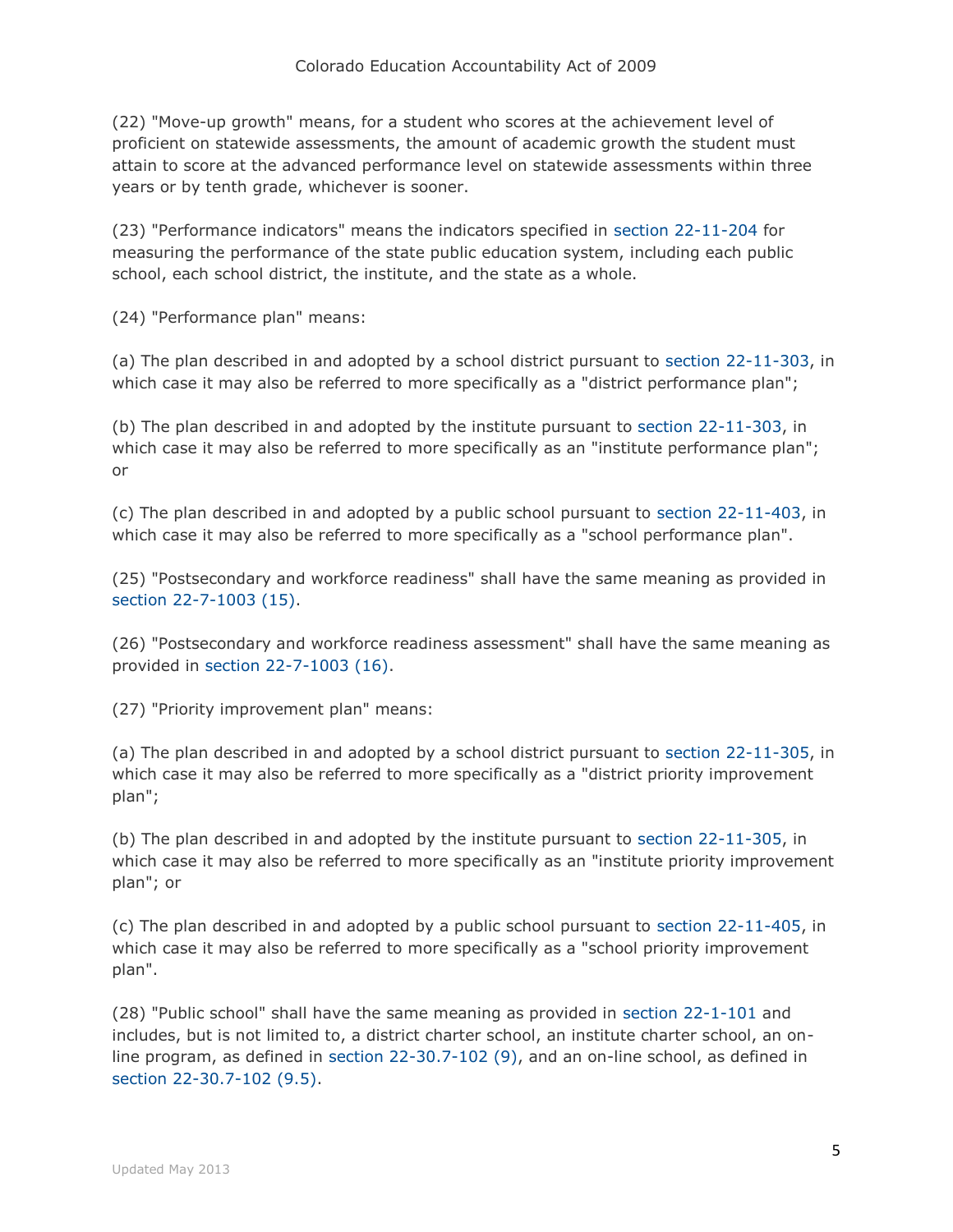(29) "School district" means a school district authorized by [section 15 of article IX of the](http://web.lexisnexis.com/research/buttonTFLink?_m=d0a89c7c8ff9eaa78122d0086347e16d&_xfercite=%3ccite%20cc%3d%22USA%22%3e%3c%21%5bCDATA%5bC.R.S.%2022-11-103%5d%5d%3e%3c%2fcite%3e&_butType=4&_butStat=0&_butNum=27&_butInline=1&_butinfo=CO%20CONST%20IX%2015&_fmtstr=FULL&docnum=1&_startdoc=1&wchp=dGLzVzk-zSkAl&_md5=6d1a1e0b7b724dec3418be911b10c861)  [state constitution](http://web.lexisnexis.com/research/buttonTFLink?_m=d0a89c7c8ff9eaa78122d0086347e16d&_xfercite=%3ccite%20cc%3d%22USA%22%3e%3c%21%5bCDATA%5bC.R.S.%2022-11-103%5d%5d%3e%3c%2fcite%3e&_butType=4&_butStat=0&_butNum=27&_butInline=1&_butinfo=CO%20CONST%20IX%2015&_fmtstr=FULL&docnum=1&_startdoc=1&wchp=dGLzVzk-zSkAl&_md5=6d1a1e0b7b724dec3418be911b10c861) and organized pursuant to article 30 of this title. "School district" also includes a board of cooperative services created pursuant to article 5 of this title if it is operating a public school.

(30) "School readiness" shall have the same meaning as provided in [section 22-7-1003](http://web.lexisnexis.com/research/buttonTFLink?_m=d0a89c7c8ff9eaa78122d0086347e16d&_xfercite=%3ccite%20cc%3d%22USA%22%3e%3c%21%5bCDATA%5bC.R.S.%2022-11-103%5d%5d%3e%3c%2fcite%3e&_butType=4&_butStat=0&_butNum=28&_butInline=1&_butinfo=COCODE%2022-7-1003&_fmtstr=FULL&docnum=1&_startdoc=1&wchp=dGLzVzk-zSkAl&_md5=2eaa35a41154d80036a94b3ae8f5a418)  [\(21\).](http://web.lexisnexis.com/research/buttonTFLink?_m=d0a89c7c8ff9eaa78122d0086347e16d&_xfercite=%3ccite%20cc%3d%22USA%22%3e%3c%21%5bCDATA%5bC.R.S.%2022-11-103%5d%5d%3e%3c%2fcite%3e&_butType=4&_butStat=0&_butNum=28&_butInline=1&_butinfo=COCODE%2022-7-1003&_fmtstr=FULL&docnum=1&_startdoc=1&wchp=dGLzVzk-zSkAl&_md5=2eaa35a41154d80036a94b3ae8f5a418)

(31) "State board" means the state board of education established pursuant to [section 1 of](http://web.lexisnexis.com/research/buttonTFLink?_m=d0a89c7c8ff9eaa78122d0086347e16d&_xfercite=%3ccite%20cc%3d%22USA%22%3e%3c%21%5bCDATA%5bC.R.S.%2022-11-103%5d%5d%3e%3c%2fcite%3e&_butType=4&_butStat=0&_butNum=29&_butInline=1&_butinfo=CO%20CONST%20IX%201&_fmtstr=FULL&docnum=1&_startdoc=1&wchp=dGLzVzk-zSkAl&_md5=4f0a102713b8b7e7c679ad37c70a8004)  [article IX of the state constitution.](http://web.lexisnexis.com/research/buttonTFLink?_m=d0a89c7c8ff9eaa78122d0086347e16d&_xfercite=%3ccite%20cc%3d%22USA%22%3e%3c%21%5bCDATA%5bC.R.S.%2022-11-103%5d%5d%3e%3c%2fcite%3e&_butType=4&_butStat=0&_butNum=29&_butInline=1&_butinfo=CO%20CONST%20IX%201&_fmtstr=FULL&docnum=1&_startdoc=1&wchp=dGLzVzk-zSkAl&_md5=4f0a102713b8b7e7c679ad37c70a8004)

(32) "State review panel" means the panel of education experts appointed by the commissioner pursuant to [section 22-11-205](http://web.lexisnexis.com/research/buttonTFLink?_m=d0a89c7c8ff9eaa78122d0086347e16d&_xfercite=%3ccite%20cc%3d%22USA%22%3e%3c%21%5bCDATA%5bC.R.S.%2022-11-103%5d%5d%3e%3c%2fcite%3e&_butType=4&_butStat=0&_butNum=30&_butInline=1&_butinfo=COCODE%2022-11-205&_fmtstr=FULL&docnum=1&_startdoc=1&wchp=dGLzVzk-zSkAl&_md5=b3769830b2c6937e3dc47c2f55938f49) to assist the department and the state board in implementing the provisions of this article.

(33) "Statewide assessments" means the assessments administered pursuant to the Colorado student assessment program created in [section 22-7-409](http://web.lexisnexis.com/research/buttonTFLink?_m=d0a89c7c8ff9eaa78122d0086347e16d&_xfercite=%3ccite%20cc%3d%22USA%22%3e%3c%21%5bCDATA%5bC.R.S.%2022-11-103%5d%5d%3e%3c%2fcite%3e&_butType=4&_butStat=0&_butNum=31&_butInline=1&_butinfo=COCODE%2022-7-409&_fmtstr=FULL&docnum=1&_startdoc=1&wchp=dGLzVzk-zSkAl&_md5=ed954a7099ed40741a4692c5c8b64d04) or as part of the system of assessments adopted by the state board pursuant to [section 22-7-1006.](http://web.lexisnexis.com/research/buttonTFLink?_m=d0a89c7c8ff9eaa78122d0086347e16d&_xfercite=%3ccite%20cc%3d%22USA%22%3e%3c%21%5bCDATA%5bC.R.S.%2022-11-103%5d%5d%3e%3c%2fcite%3e&_butType=4&_butStat=0&_butNum=32&_butInline=1&_butinfo=COCODE%2022-7-1006&_fmtstr=FULL&docnum=1&_startdoc=1&wchp=dGLzVzk-zSkAl&_md5=aa3e1a50b12e2a8c359254a65d6c3ff9)

(34) "Student groups" means the grouping of students based on sex, socioeconomic status, race and ethnicity, disability, English language proficiency, and gifted and talented status, as said groups are described by state board rule and federal requirements, and any additional student groups that the state board may describe by rule to align with changes to federal requirements or to provide additional data for analysis of student learning.

(34.3) "Student populations that are significantly represented within the school" means student populations that each constitute at least ten percent of the total population of students in the school, which student populations may include, but need not be limited to, the student populations described in [section 22-11-301 \(3\).](http://web.lexisnexis.com/research/buttonTFLink?_m=d0a89c7c8ff9eaa78122d0086347e16d&_xfercite=%3ccite%20cc%3d%22USA%22%3e%3c%21%5bCDATA%5bC.R.S.%2022-11-103%5d%5d%3e%3c%2fcite%3e&_butType=4&_butStat=0&_butNum=33&_butInline=1&_butinfo=COCODE%2022-11-301&_fmtstr=FULL&docnum=1&_startdoc=1&wchp=dGLzVzk-zSkAl&_md5=1409057cf3730a89257df23a5f46c8b7)

(34.5) "Student populations that are significantly represented within the school district" means student populations that each constitute at least ten percent of the total population of students in the school district, which student populations may include, but need not be limited to, the student populations described in [section 22-11-301 \(3\).](http://web.lexisnexis.com/research/buttonTFLink?_m=d0a89c7c8ff9eaa78122d0086347e16d&_xfercite=%3ccite%20cc%3d%22USA%22%3e%3c%21%5bCDATA%5bC.R.S.%2022-11-103%5d%5d%3e%3c%2fcite%3e&_butType=4&_butStat=0&_butNum=34&_butInline=1&_butinfo=COCODE%2022-11-301&_fmtstr=FULL&docnum=1&_startdoc=1&wchp=dGLzVzk-zSkAl&_md5=59202bc64352e3aa07d2df586ba19e2b)

(35) "Target" means a specific, quantifiable outcome that establishes the desired level of attainment on a measure.

(36) "Technical advisory panel" means the panel of state and national experts on the longitudinal measurement of academic growth for accountability purposes appointed by the commissioner pursuant to [section 22-11-202 \(2\).](http://web.lexisnexis.com/research/buttonTFLink?_m=d0a89c7c8ff9eaa78122d0086347e16d&_xfercite=%3ccite%20cc%3d%22USA%22%3e%3c%21%5bCDATA%5bC.R.S.%2022-11-103%5d%5d%3e%3c%2fcite%3e&_butType=4&_butStat=0&_butNum=35&_butInline=1&_butinfo=COCODE%2022-11-202&_fmtstr=FULL&docnum=1&_startdoc=1&wchp=dGLzVzk-zSkAl&_md5=09a77330a1bed8cc65767939d12a1f4d)

(37) "Turnaround plan" means:

(a) The plan described in and adopted by a school district pursuant to [section 22-11-306,](http://web.lexisnexis.com/research/buttonTFLink?_m=d0a89c7c8ff9eaa78122d0086347e16d&_xfercite=%3ccite%20cc%3d%22USA%22%3e%3c%21%5bCDATA%5bC.R.S.%2022-11-103%5d%5d%3e%3c%2fcite%3e&_butType=4&_butStat=0&_butNum=36&_butInline=1&_butinfo=COCODE%2022-11-306&_fmtstr=FULL&docnum=1&_startdoc=1&wchp=dGLzVzk-zSkAl&_md5=fe3dc142a318080bc3bce74319523918) in which case it may also be referred to more specifically as a "district turnaround plan";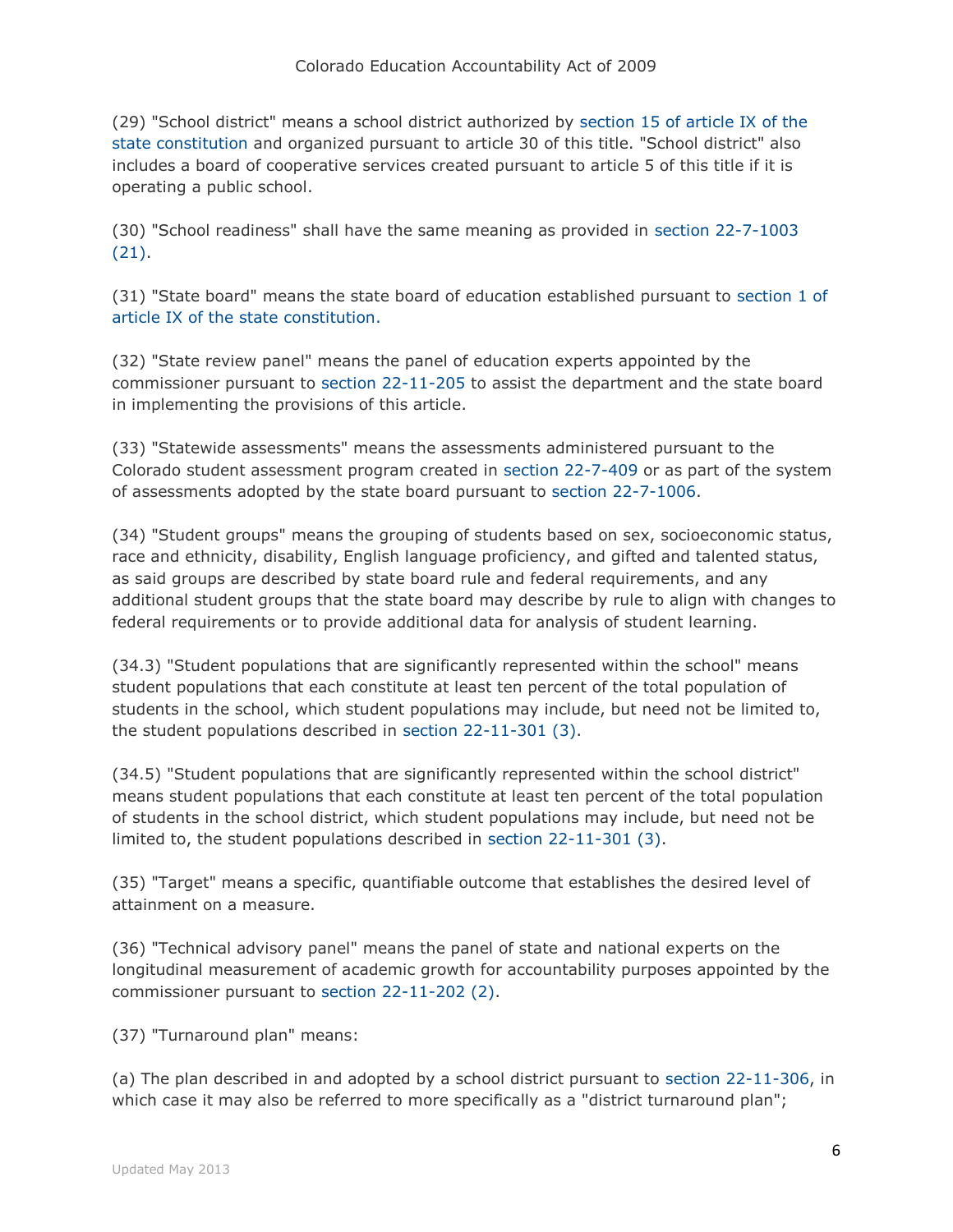(b) The plan described in and adopted by the institute pursuant to [section 22-11-306,](http://web.lexisnexis.com/research/buttonTFLink?_m=d0a89c7c8ff9eaa78122d0086347e16d&_xfercite=%3ccite%20cc%3d%22USA%22%3e%3c%21%5bCDATA%5bC.R.S.%2022-11-103%5d%5d%3e%3c%2fcite%3e&_butType=4&_butStat=0&_butNum=37&_butInline=1&_butinfo=COCODE%2022-11-306&_fmtstr=FULL&docnum=1&_startdoc=1&wchp=dGLzVzk-zSkAl&_md5=e98a37adb81d89832b76006f5a5543ce) in which case it may also be referred to more specifically as an "institute turnaround plan"; or

(c) The plan described in and adopted by a public school pursuant to [section 22-11-406,](http://web.lexisnexis.com/research/buttonTFLink?_m=d0a89c7c8ff9eaa78122d0086347e16d&_xfercite=%3ccite%20cc%3d%22USA%22%3e%3c%21%5bCDATA%5bC.R.S.%2022-11-103%5d%5d%3e%3c%2fcite%3e&_butType=4&_butStat=0&_butNum=38&_butInline=1&_butinfo=COCODE%2022-11-406&_fmtstr=FULL&docnum=1&_startdoc=1&wchp=dGLzVzk-zSkAl&_md5=6b7109334b9b1bf3d1566ebb4b75bd5a) in which case it may also be referred to more specifically as a "school turnaround plan".

## *22-11-104. Rules*

The state board shall promulgate rules pursuant to the "State Administrative Procedure Act", article 4 of title 24, C.R.S., as required in this article and may promulgate such additional rules as it finds necessary for the implementation of this article, including but not limited to rules establishing a numbering system to uniquely identify individual students, including students enrolled in the Colorado preschool program created pursuant to [section](http://web.lexisnexis.com/research/buttonTFLink?_m=658be1226a134651ceeed017f69de749&_xfercite=%3ccite%20cc%3d%22USA%22%3e%3c%21%5bCDATA%5bC.R.S.%2022-11-104%5d%5d%3e%3c%2fcite%3e&_butType=4&_butStat=0&_butNum=2&_butInline=1&_butinfo=COCODE%2022-28-104&_fmtstr=FULL&docnum=1&_startdoc=1&wchp=dGLzVzk-zSkAl&_md5=07951befdb20d2cfdd70821f56ad6ce5)  [22-28-104.](http://web.lexisnexis.com/research/buttonTFLink?_m=658be1226a134651ceeed017f69de749&_xfercite=%3ccite%20cc%3d%22USA%22%3e%3c%21%5bCDATA%5bC.R.S.%2022-11-104%5d%5d%3e%3c%2fcite%3e&_butType=4&_butStat=0&_butNum=2&_butInline=1&_butinfo=COCODE%2022-28-104&_fmtstr=FULL&docnum=1&_startdoc=1&wchp=dGLzVzk-zSkAl&_md5=07951befdb20d2cfdd70821f56ad6ce5)

## *22-11-105. Funding*

(1) The department is authorized to seek, accept, and expend public and private gifts, grants, and donations for the implementation of this article; except that the department shall not accept a gift, grant, or donation if it is subject to conditions that are inconsistent with this article or any other law of the state.

(2) The general assembly hereby declares that, for purposes of [section 17 of article IX of](http://web.lexisnexis.com/research/buttonTFLink?_m=46d05be6b99d701f7fd5a9ec6d17e079&_xfercite=%3ccite%20cc%3d%22USA%22%3e%3c%21%5bCDATA%5bC.R.S.%2022-11-105%5d%5d%3e%3c%2fcite%3e&_butType=4&_butStat=0&_butNum=2&_butInline=1&_butinfo=CO%20CONST%20IX%2017&_fmtstr=FULL&docnum=1&_startdoc=1&wchp=dGLzVzk-zSkAl&_md5=555025c012ae29afc50701ca4aeb97ae)  [the state constitution,](http://web.lexisnexis.com/research/buttonTFLink?_m=46d05be6b99d701f7fd5a9ec6d17e079&_xfercite=%3ccite%20cc%3d%22USA%22%3e%3c%21%5bCDATA%5bC.R.S.%2022-11-105%5d%5d%3e%3c%2fcite%3e&_butType=4&_butStat=0&_butNum=2&_butInline=1&_butinfo=CO%20CONST%20IX%2017&_fmtstr=FULL&docnum=1&_startdoc=1&wchp=dGLzVzk-zSkAl&_md5=555025c012ae29afc50701ca4aeb97ae) implementation of an aligned education accountability system for public education pursuant to this section is an important element in implementing accountable education reform and accountable programs to meet state academic standards and may therefore receive funding from the state education fund created in [section 17 \(4\)](http://web.lexisnexis.com/research/buttonTFLink?_m=46d05be6b99d701f7fd5a9ec6d17e079&_xfercite=%3ccite%20cc%3d%22USA%22%3e%3c%21%5bCDATA%5bC.R.S.%2022-11-105%5d%5d%3e%3c%2fcite%3e&_butType=4&_butStat=0&_butNum=3&_butInline=1&_butinfo=CO%20CONST%20IX%2017&_fmtstr=FULL&docnum=1&_startdoc=1&wchp=dGLzVzk-zSkAl&_md5=949be6f79a3aa4c5bfc6416c4afaaddb)  [of article IX of the state constitution.](http://web.lexisnexis.com/research/buttonTFLink?_m=46d05be6b99d701f7fd5a9ec6d17e079&_xfercite=%3ccite%20cc%3d%22USA%22%3e%3c%21%5bCDATA%5bC.R.S.%2022-11-105%5d%5d%3e%3c%2fcite%3e&_butType=4&_butStat=0&_butNum=3&_butInline=1&_butinfo=CO%20CONST%20IX%2017&_fmtstr=FULL&docnum=1&_startdoc=1&wchp=dGLzVzk-zSkAl&_md5=949be6f79a3aa4c5bfc6416c4afaaddb)

(3) The general assembly anticipates that the department may receive significant amounts of federal moneys that may appropriately be used to implement this article and strongly encourages the department to apply said federal moneys to the greatest extent possible in implementing this article.

## **PART 2. STATE ACCOUNTABILITY**

 $\Box$ 

*22-11-201. State public education system - annual performance review - targets for improvement*

(1) (a) The state board shall annually review the performance of the statewide public education system, including but not limited to reviewing the levels of attainment on the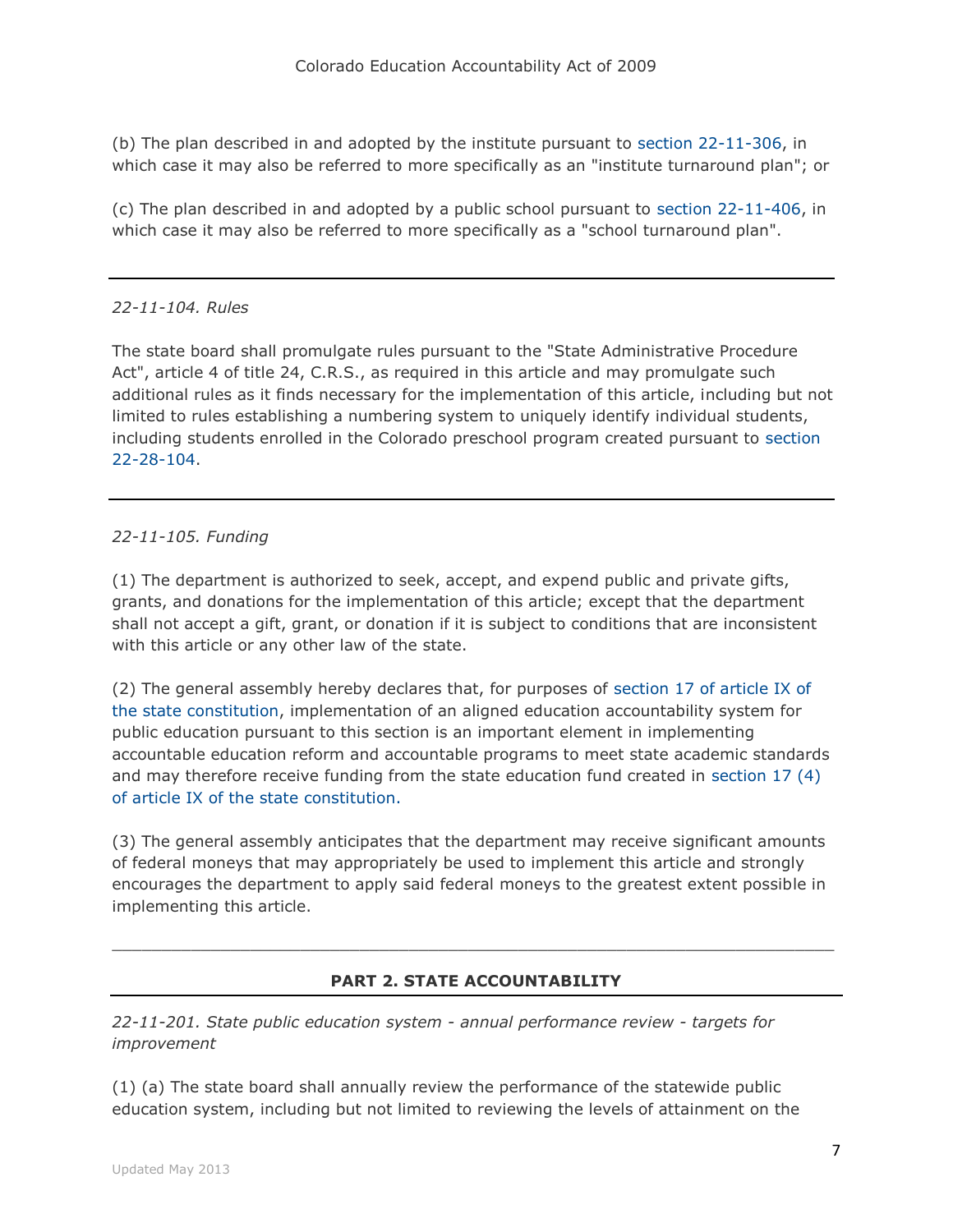performance indicators demonstrated by each public school, each school district, and the institute. Following said review, the state board shall set, reaffirm, or revise, as appropriate, ambitious but attainable statewide targets for the measures used to determine the levels of attainment of the performance indicators for the coming academic year with the goal of raising the level of academic performance in the public schools throughout the state. In setting the targets, the state board shall, to the extent possible, ensure that the targets meet federal law requirements.

(b) In adopting the targets required by paragraph (a) of this subsection (1), the state board shall adopt a set of targets for grades three through twelve.

(2) In adopting the targets required by subsection (1) of this section, the state board shall consider any information provided by public schools, local school boards, the institute, school administrators, teachers and teachers' associations, parents and parents' associations, and institutions of higher education related to the academic performance of the public education system in Colorado.

(3) The state board shall adopt and publish on the data portal the annual statement of targets in accordance with time frames set by state board rule.

*22-11-202. Colorado growth model - technical advisory panel - rules*

(1) (a) The state board, by rule, shall adopt, and revise as necessary, the Colorado growth model, which shall be a student longitudinal academic growth model that is available in the public domain. In adopting and revising the Colorado growth model, the state board shall consider recommendations from the technical advisory panel convened pursuant to subsection (2) of this section.

(b) In adopting and revising the Colorado growth model, the state board shall ensure that the model:

(I) Reflects best practices, as acknowledged in the scientific literature, in measuring student longitudinal academic growth with high precision;

(II) To the greatest extent possible, uses a method that will support the academic improvement of public schools, school districts, and the institute;

(III) Can measure a student's progress toward meeting the achievement level of "partially proficient", "proficient", or "advanced" on statewide assessments;

(IV) Can gauge each student's success in making one year's academic growth or more in one year's time;

(V) Provides results that are meaningful, reliable, and valid, given their intended purposes,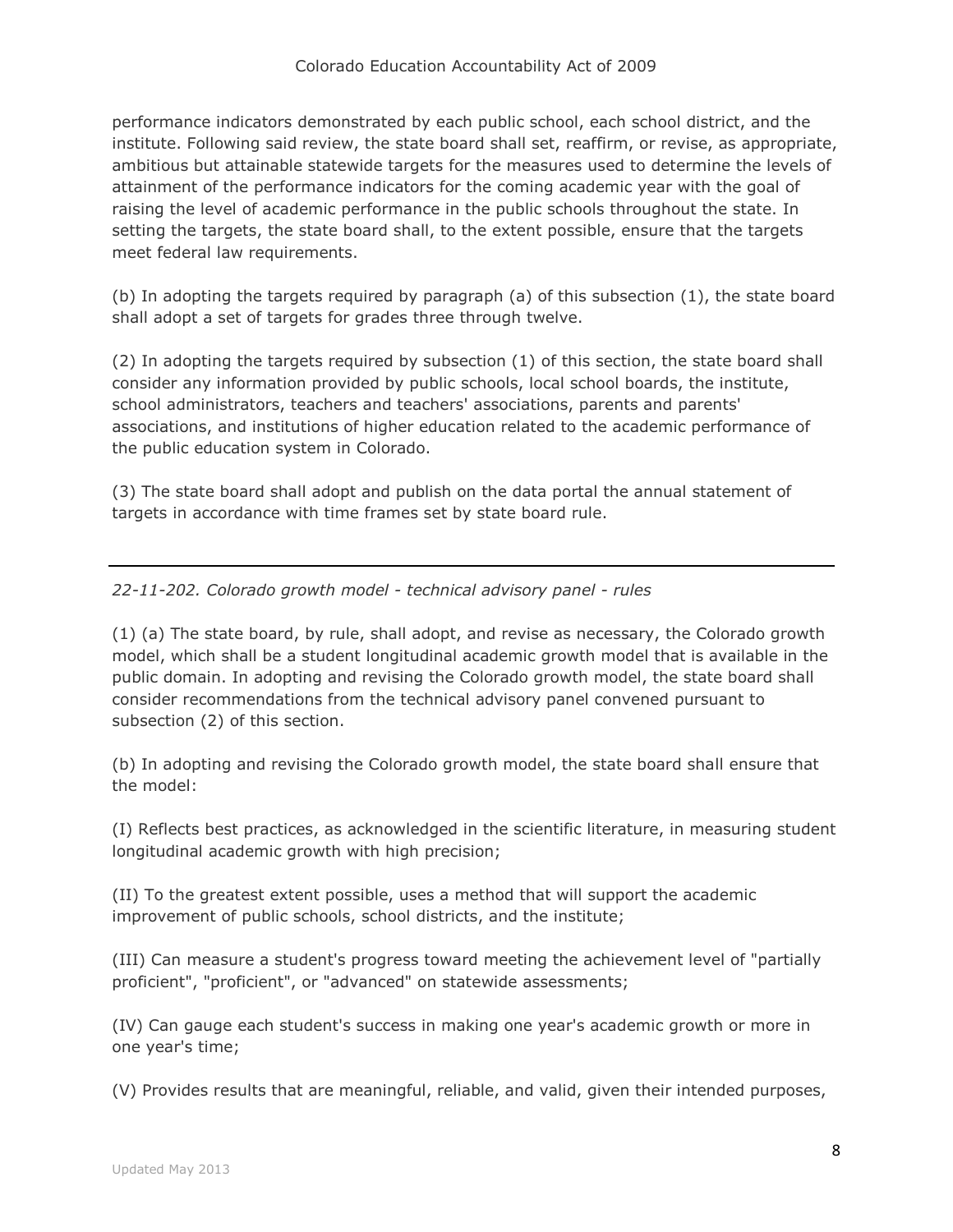to enable parents, teachers, and administrators to identify individual students or groups of students who are or are not making adequate academic growth;

(VI) Recognizes the improvement of a student whose scores on the statewide assessments increase even if the increase is not sufficient for the student to attain a higher achievement level;

(VII) Uses individual student scores achieved on the statewide assessments;

(VIII) Is described in a publicly available document that sets forth the mathematical equations used in the model and that fully and accurately explains the methods used to complete the records for students with incomplete data; and

(IX) Can treat the analysis and reporting of data electronically and produces student, public school, school district, institute, and state reports that the department provides to school districts, the institute, public schools, and the public through the data portal.

(c) Within ninety days after receiving the information from the 2009-10 administration of the postsecondary and workforce planning, preparation, and readiness assessments pursuant to [section 22-7-1007,](http://web.lexisnexis.com/research/buttonTFLink?_m=112aca90feaa97d075990a6d1a592bdc&_xfercite=%3ccite%20cc%3d%22USA%22%3e%3c%21%5bCDATA%5bC.R.S.%2022-11-202%5d%5d%3e%3c%2fcite%3e&_butType=4&_butStat=0&_butNum=2&_butInline=1&_butinfo=COCODE%2022-7-1007&_fmtstr=FULL&docnum=1&_startdoc=1&wchp=dGLzVzk-zSkAl&_md5=23a3c5a8f5257975f4d7e1ccea78d98a) the department shall recommend to the state board for adoption by rule any necessary adjustments to the Colorado growth model to ensure that it measures student academic growth over time toward attainment of the standards adopted pursuant to [section 22-7-1005](http://web.lexisnexis.com/research/buttonTFLink?_m=112aca90feaa97d075990a6d1a592bdc&_xfercite=%3ccite%20cc%3d%22USA%22%3e%3c%21%5bCDATA%5bC.R.S.%2022-11-202%5d%5d%3e%3c%2fcite%3e&_butType=4&_butStat=0&_butNum=3&_butInline=1&_butinfo=COCODE%2022-7-1005&_fmtstr=FULL&docnum=1&_startdoc=1&wchp=dGLzVzk-zSkAl&_md5=7f7d6dc97e50a53c60489b85bb7165f2) and attainment of postsecondary and workforce readiness as described pursuant to [section 22-7-1008.](http://web.lexisnexis.com/research/buttonTFLink?_m=112aca90feaa97d075990a6d1a592bdc&_xfercite=%3ccite%20cc%3d%22USA%22%3e%3c%21%5bCDATA%5bC.R.S.%2022-11-202%5d%5d%3e%3c%2fcite%3e&_butType=4&_butStat=0&_butNum=4&_butInline=1&_butinfo=COCODE%2022-7-1008&_fmtstr=FULL&docnum=1&_startdoc=1&wchp=dGLzVzk-zSkAl&_md5=cdcf8db2185f6de7c9b05031b665cecc) In recommending adjustments to the Colorado growth model, the department shall consult with the technical advisory panel appointed pursuant to subsection (2) of this section.

(2) (a) To assist the department in implementing the Colorado growth model, the commissioner shall appoint a technical advisory panel of state and national experts on the longitudinal measurement of academic growth for accountability purposes. The members of the technical advisory panel shall serve at the will of the commissioner and shall not receive compensation or reimbursement for expenses.

(b) The department shall convene meetings of the technical advisory panel as necessary and within existing appropriations to review the Colorado growth model and make recommendations to the state board. All meetings of the technical advisory panel shall be open.

(c) The department and the state board shall consult with the technical advisory panel concerning:

(I) The scores on the kindergarten and first, second, and third grade reading assessments approved pursuant to [section 22-7-1209 \(1\) \(b\)](http://web.lexisnexis.com/research/buttonTFLink?_m=112aca90feaa97d075990a6d1a592bdc&_xfercite=%3ccite%20cc%3d%22USA%22%3e%3c%21%5bCDATA%5bC.R.S.%2022-11-202%5d%5d%3e%3c%2fcite%3e&_butType=4&_butStat=0&_butNum=5&_butInline=1&_butinfo=COCODE%2022-7-1209&_fmtstr=FULL&docnum=1&_startdoc=1&wchp=dGLzVzk-zSkAl&_md5=57a604b517f05439bab15ae5a9fdb463) that will identify, as required in [section 22-](http://web.lexisnexis.com/research/buttonTFLink?_m=112aca90feaa97d075990a6d1a592bdc&_xfercite=%3ccite%20cc%3d%22USA%22%3e%3c%21%5bCDATA%5bC.R.S.%2022-11-202%5d%5d%3e%3c%2fcite%3e&_butType=4&_butStat=0&_butNum=6&_butInline=1&_butinfo=COCODE%2022-7-1209&_fmtstr=FULL&docnum=1&_startdoc=1&wchp=dGLzVzk-zSkAl&_md5=c491c6d287ae87c0dba1d68a19b3624a) [7-1209 \(1\) \(a\),](http://web.lexisnexis.com/research/buttonTFLink?_m=112aca90feaa97d075990a6d1a592bdc&_xfercite=%3ccite%20cc%3d%22USA%22%3e%3c%21%5bCDATA%5bC.R.S.%2022-11-202%5d%5d%3e%3c%2fcite%3e&_butType=4&_butStat=0&_butNum=6&_butInline=1&_butinfo=COCODE%2022-7-1209&_fmtstr=FULL&docnum=1&_startdoc=1&wchp=dGLzVzk-zSkAl&_md5=c491c6d287ae87c0dba1d68a19b3624a) the minimum reading competency skill levels in the areas of phonemic awareness, phonics, vocabulary development, reading fluency, including oral skills, and reading comprehension for kindergarten and first, second, and third grades;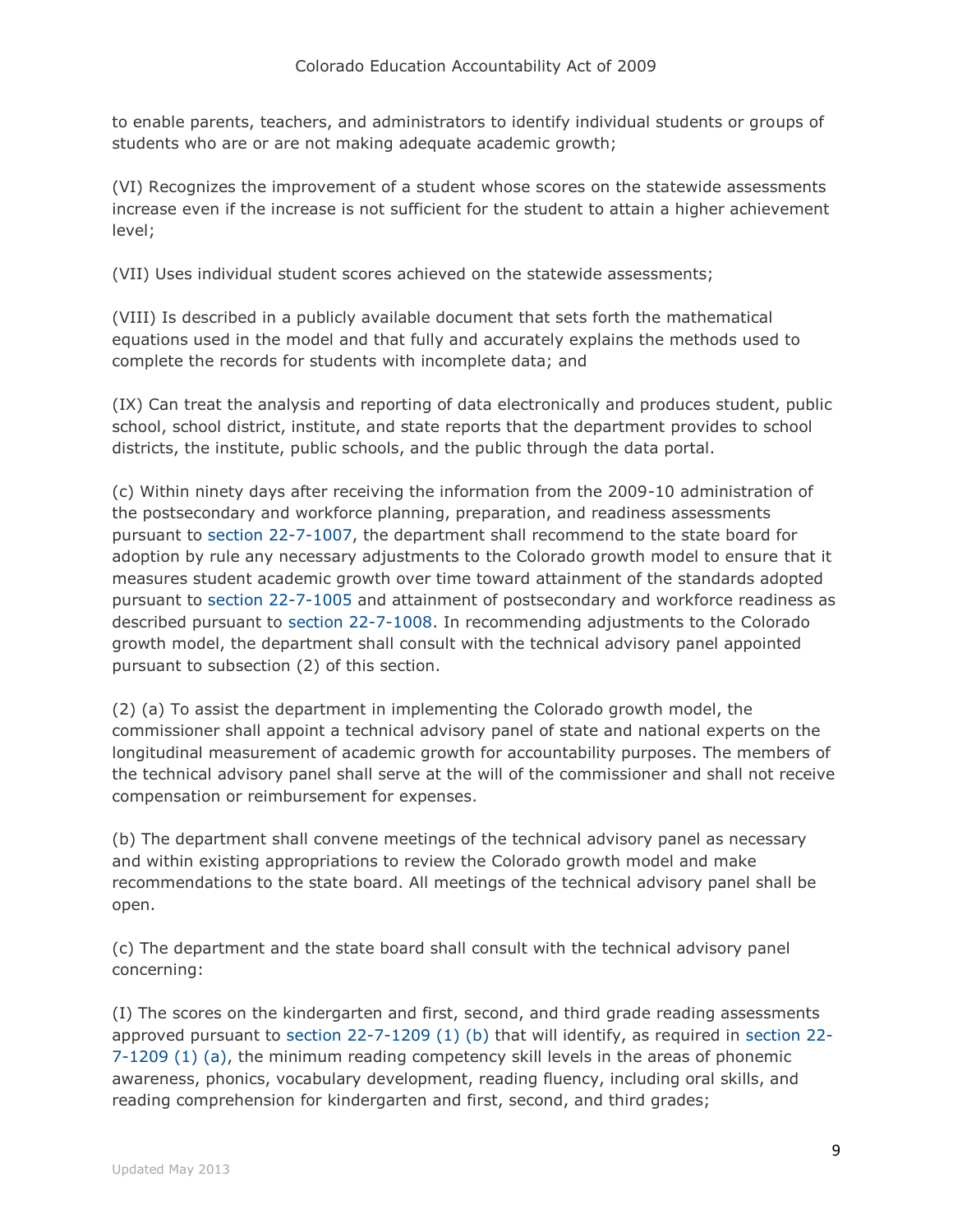(II) The amount of additional credit toward accreditation that each local education provider may receive pursuant to [section 22-11-204 \(3\) \(b\);](http://web.lexisnexis.com/research/buttonTFLink?_m=112aca90feaa97d075990a6d1a592bdc&_xfercite=%3ccite%20cc%3d%22USA%22%3e%3c%21%5bCDATA%5bC.R.S.%2022-11-202%5d%5d%3e%3c%2fcite%3e&_butType=4&_butStat=0&_butNum=7&_butInline=1&_butinfo=COCODE%2022-11-204&_fmtstr=FULL&docnum=1&_startdoc=1&wchp=dGLzVzk-zSkAl&_md5=965dd42cdaa3f18fbc763810ca5026cc) and

(III) Methods of including in the accreditation process consideration of student progress in attaining reading competency, as defined in [section 22-7-1203 \(10\),](http://web.lexisnexis.com/research/buttonTFLink?_m=112aca90feaa97d075990a6d1a592bdc&_xfercite=%3ccite%20cc%3d%22USA%22%3e%3c%21%5bCDATA%5bC.R.S.%2022-11-202%5d%5d%3e%3c%2fcite%3e&_butType=4&_butStat=0&_butNum=8&_butInline=1&_butinfo=COCODE%2022-7-1203&_fmtstr=FULL&docnum=1&_startdoc=1&wchp=dGLzVzk-zSkAl&_md5=5c866da8e8f9ff47ff901a9a6d9d1e96) in kindergarten and first and second grade.

# *22-11-203. Student longitudinal academic growth - calculation - data - research*

(1) (a) Each school year by a date established in state board rules, the department shall calculate, to the extent practicable, what will constitute adequate longitudinal academic growth for each student for that school year in each subject that is included in the statewide assessments. The department shall formulate the calculation in such a way that adequate longitudinal academic growth means:

(I) Catch-up growth for a student who scored at the unsatisfactory or partially proficient achievement level on the statewide assessments in the previous academic year, which is the amount of academic growth necessary to score at the proficient achievement level within three years or by the tenth grade, whichever comes sooner; and

(II) Keep-up growth for a student who scored at the proficient or advanced achievement level on the statewide assessments in the previous academic year, which is the amount of academic growth necessary to score at the proficient achievement level or higher for the succeeding three years or until the tenth grade, whichever is sooner.

(b) The department shall use data available for longitudinal analysis to review and revise the calculation of adequate longitudinal academic growth as necessary.

(c) By the same date established for purposes of paragraph (a) of this subsection (1), the department shall calculate, to the extent practicable, for each student who scored at the proficient achievement level on the statewide assessments in the previous academic year, what will constitute move-up growth for the coming school year in each subject that is included in statewide assessments.

(d) Notwithstanding the provisions of paragraph (a) of this subsection (1), the department may revise, as necessary, the definition of adequate longitudinal growth to incorporate the concept of move-up growth or to meet the requirements of federal law.

(2) (a) For each school year, the department shall provide to each school district in the state academic growth information for each student enrolled in the district public schools, based on the statewide assessment results for the preceding school years. Within ten days after the information is provided to each school district, the department shall also provide the academic growth information to each district public school for the students enrolled in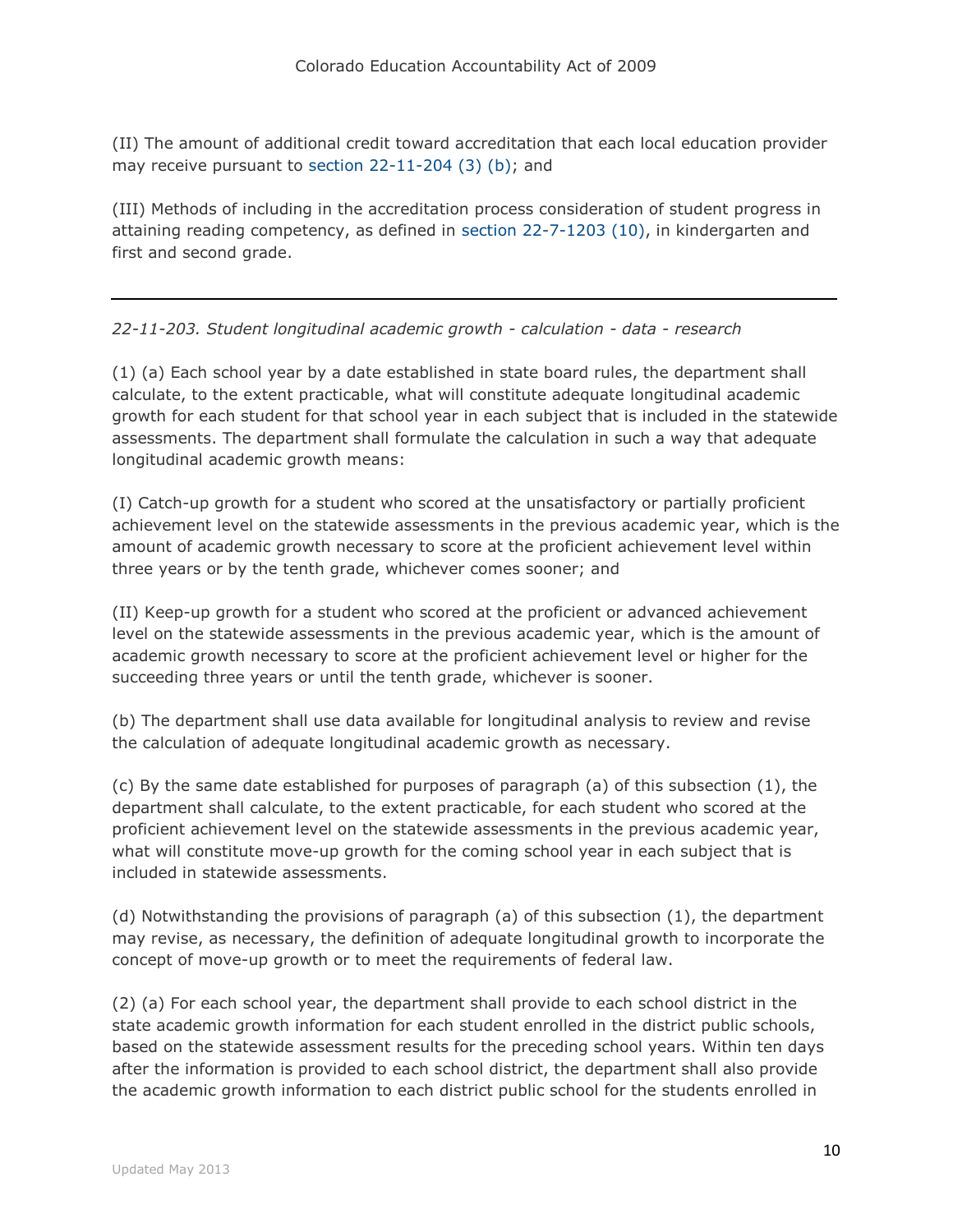the district public school. Upon receipt of the academic growth information, the principal of each district public school shall ensure that appropriate educators in the school who work directly with a student have access to the necessary academic growth information concerning that student.

(b) For each school year, the department shall provide to the institute academic growth information for each student enrolled in the institute charter schools, based on the statewide assessment results for the preceding school years. Within ten days after the information is provided to the institute, the department shall also provide the academic growth information to each institute charter school for the students enrolled in the institute charter school. Upon receipt of the academic growth information, the principal of each institute charter school shall ensure that appropriate educators in the school who work directly with a student have access to the necessary academic growth information concerning that student.

(3) The academic growth information required by subsection (2) of this section shall include, but need not be limited to:

(a) Information on whether each student made at least one year's academic growth in one year's time in the preceding school year;

(b) Whether the student made adequate academic growth for the preceding school year as calculated for the student pursuant to subsection (1) of this section;

(c) The longitudinal academic growth calculated for each student to attain catch-up, keepup, or move-up growth, as described in subsection (1) of this section;

(d) The amount of growth for each student that would result in the student scoring at the partially proficient, proficient, and advanced achievement levels within one, two, and three years; and

(e) School performance indicators as calculated pursuant to [section 22-11-204.](http://web.lexisnexis.com/research/buttonTFLink?_m=ba1145a3a1eed1918a1511b2247cd873&_xfercite=%3ccite%20cc%3d%22USA%22%3e%3c%21%5bCDATA%5bC.R.S.%2022-11-203%5d%5d%3e%3c%2fcite%3e&_butType=4&_butStat=0&_butNum=2&_butInline=1&_butinfo=COCODE%2022-11-204&_fmtstr=FULL&docnum=1&_startdoc=1&wchp=dGLzVzk-zSkAl&_md5=bd33119d8069804c7e7d7597f8d0e095)

(4) The department, school districts, the institute, and public schools shall maintain the confidentiality of each student's statewide assessment scores consistent with the federal "Family Educational Rights and Privacy Act of 1974", 20 U.S.C. sec. 1232g, and all federal regulations and applicable guidelines adopted in accordance therewith.

(5) The school district or the district charter school or institute charter school in which a student is enrolled shall maintain the academic growth information received from the department pursuant to subsection (2) of this section in the student's individual student record maintained by the school district or by the district charter school or institute charter school.

(6) The department shall provide technical assistance and training to school districts, the institute, and public schools to assist school district, institute, and public school personnel in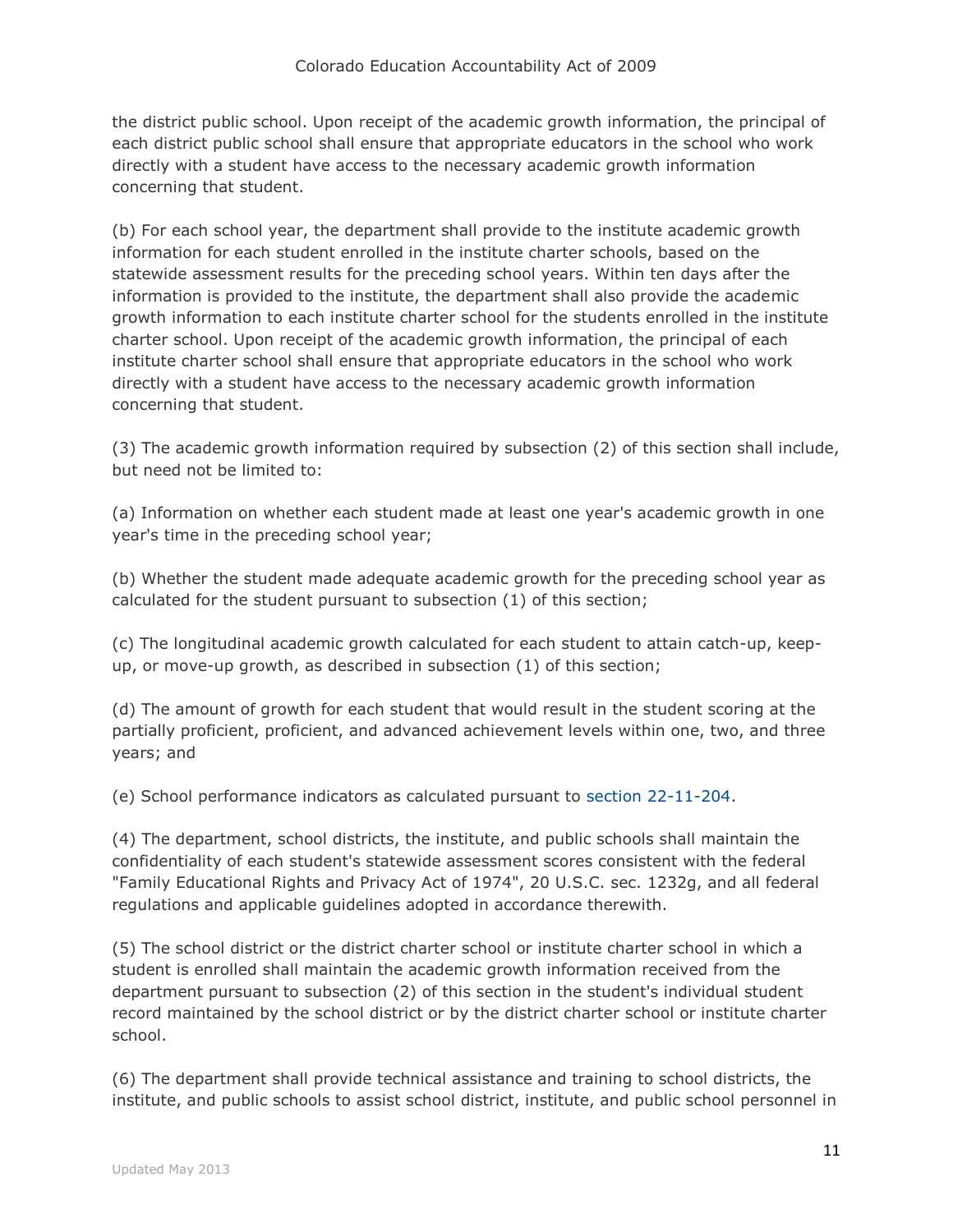interpreting, using, and communicating to parents the academic growth information provided pursuant to subsection (2) of this section. The department shall pay the costs of providing technical assistance and training pursuant to this subsection (6) within existing appropriations or from any gifts, grants, or donations received for implementing this section.

(7) The department, upon request, shall make available to qualified researchers the entire longitudinally linked dataset created pursuant to [section 22-11-202](http://web.lexisnexis.com/research/buttonTFLink?_m=ba1145a3a1eed1918a1511b2247cd873&_xfercite=%3ccite%20cc%3d%22USA%22%3e%3c%21%5bCDATA%5bC.R.S.%2022-11-203%5d%5d%3e%3c%2fcite%3e&_butType=4&_butStat=0&_butNum=4&_butInline=1&_butinfo=COCODE%2022-11-202&_fmtstr=FULL&docnum=1&_startdoc=1&wchp=dGLzVzk-zSkAl&_md5=bc2ef38b162b9beb138a204346ab0021) and used for generating academic growth information pursuant to this section and for awarding the governor's distinguished improvement awards. For purposes of this subsection (7), qualified researchers shall include, but need not be limited to, institutions of higher education, school districts, and public policy research and advocacy organizations. The department shall provide the data in a format that allows the data to be linked with other publicly available data in the state and shall include all available data regarding student demographics, the state's school identification numbers, and student-level performance data, while protecting the privacy of individual students in a manner consistent with the federal "Family Educational Rights and Privacy Act of 1974", 20 U.S.C. sec. 1232g, and all federal regulations and applicable guidelines adopted in accordance therewith.

# *22-11-204. Performance indicators - measures*

(1) (a) The department shall annually determine the level of attainment of each public school, each school district, the institute, and the state as a whole on each of the following performance indicators:

(I) Student longitudinal academic growth, based on the measures specified in subsection (2) of this section;

(II) Student achievement levels on the statewide assessments, based on the measures specified in subsection (3) of this section; and

(III) Progress made in closing the achievement and growth gaps, based on the measures specified in subsection (5) of this section.

(b) In addition, the department shall annually determine the level of attainment of each public high school, each school district, the institute, and the state as a whole on the postsecondary and workforce readiness performance indicator, based on the measures specified in subsection (4) of this section.

(2) The department shall determine the level of attainment of each public school, each school district, the institute, and the state as a whole on the student longitudinal academic growth indicator by using the following measures:

(a) For students, the department shall calculate the student academic growth percentiles using the Colorado growth model.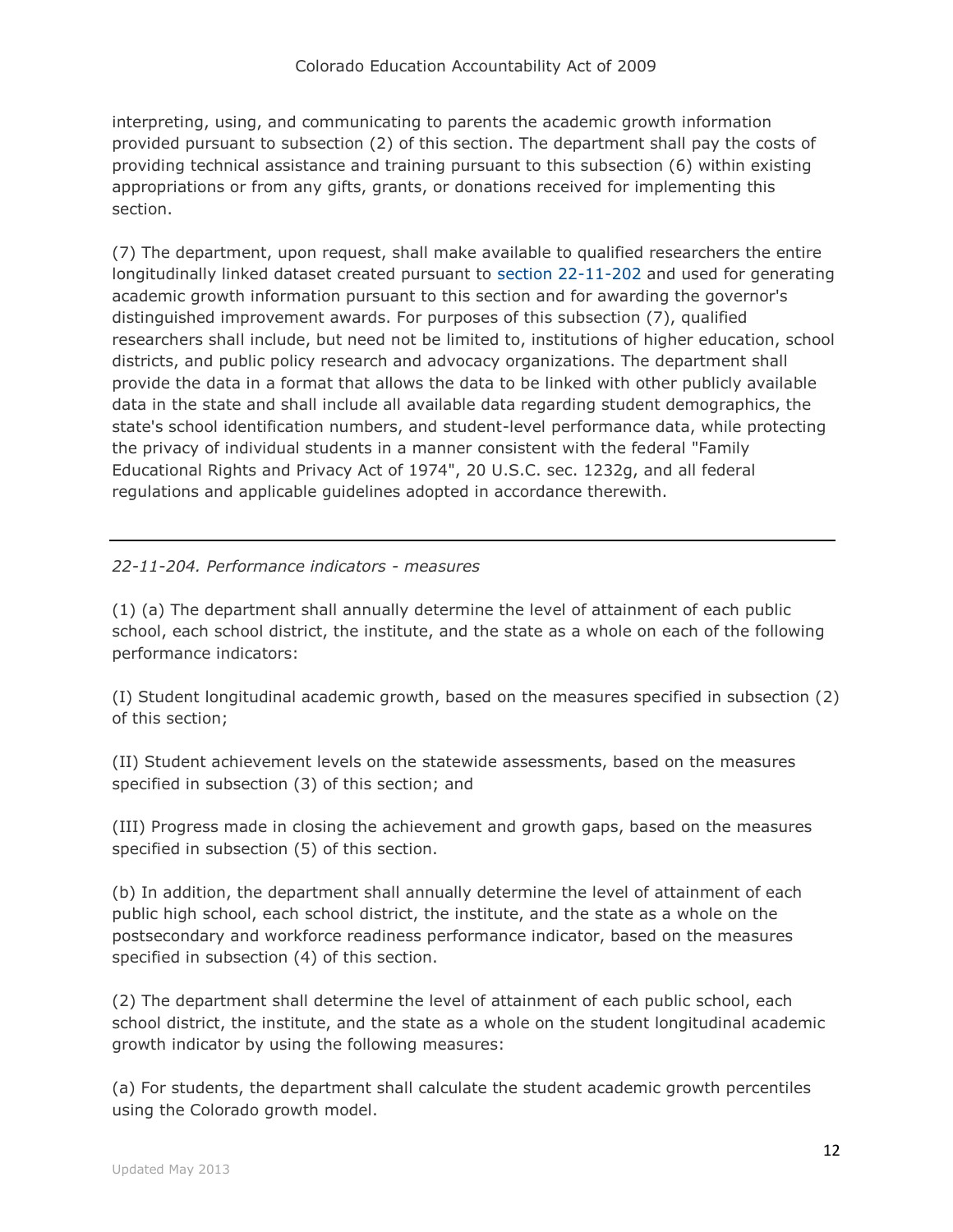(b) For each public school, the department shall calculate:

(I) The percentage of students enrolled in the public school:

(A) Who attain adequate longitudinal growth as calculated pursuant to [section 22-11-203](http://web.lexisnexis.com/research/buttonTFLink?_m=e79335bdcf455dbedaf3cb42e1881cf9&_xfercite=%3ccite%20cc%3d%22USA%22%3e%3c%21%5bCDATA%5bC.R.S.%2022-11-204%5d%5d%3e%3c%2fcite%3e&_butType=4&_butStat=0&_butNum=2&_butInline=1&_butinfo=COCODE%2022-11-203&_fmtstr=FULL&docnum=1&_startdoc=1&wchp=dGLzVzk-zSkAl&_md5=3ecaf3fb4ad0ace46353fc012a4a807f) 

[\(1\),](http://web.lexisnexis.com/research/buttonTFLink?_m=e79335bdcf455dbedaf3cb42e1881cf9&_xfercite=%3ccite%20cc%3d%22USA%22%3e%3c%21%5bCDATA%5bC.R.S.%2022-11-204%5d%5d%3e%3c%2fcite%3e&_butType=4&_butStat=0&_butNum=2&_butInline=1&_butinfo=COCODE%2022-11-203&_fmtstr=FULL&docnum=1&_startdoc=1&wchp=dGLzVzk-zSkAl&_md5=3ecaf3fb4ad0ace46353fc012a4a807f) including the percentages of students who attain catch-up growth and keep-up growth;

(B) Who attain move-up growth; and

(C) Who attain statewide median growth; and

(II) The median student growth among students enrolled in the public school.

(c) For each school district and the institute, the department shall calculate:

(I) The percentage of all students enrolled in the district public schools or in the institute charter schools:

(A) Who attain adequate longitudinal academic growth, as calculated pursuant to [section](http://web.lexisnexis.com/research/buttonTFLink?_m=e79335bdcf455dbedaf3cb42e1881cf9&_xfercite=%3ccite%20cc%3d%22USA%22%3e%3c%21%5bCDATA%5bC.R.S.%2022-11-204%5d%5d%3e%3c%2fcite%3e&_butType=4&_butStat=0&_butNum=3&_butInline=1&_butinfo=COCODE%2022-11-203&_fmtstr=FULL&docnum=1&_startdoc=1&wchp=dGLzVzk-zSkAl&_md5=5f8e2fe91e79678f532b000602710890)  [22-11-203 \(1\),](http://web.lexisnexis.com/research/buttonTFLink?_m=e79335bdcf455dbedaf3cb42e1881cf9&_xfercite=%3ccite%20cc%3d%22USA%22%3e%3c%21%5bCDATA%5bC.R.S.%2022-11-204%5d%5d%3e%3c%2fcite%3e&_butType=4&_butStat=0&_butNum=3&_butInline=1&_butinfo=COCODE%2022-11-203&_fmtstr=FULL&docnum=1&_startdoc=1&wchp=dGLzVzk-zSkAl&_md5=5f8e2fe91e79678f532b000602710890) including the percentages of students who attain catch-up growth and keepup growth;

(B) Who attain move-up growth; and

(C) Who attain statewide median growth; and

(II) The median student growth among students enrolled in the district public schools or in the institute charter schools.

(d) For the state, the department shall calculate:

(I) The percentage of all students enrolled in the public schools in the state:

(A) Who attain adequate longitudinal academic growth, as calculated pursuant to [section](http://web.lexisnexis.com/research/buttonTFLink?_m=e79335bdcf455dbedaf3cb42e1881cf9&_xfercite=%3ccite%20cc%3d%22USA%22%3e%3c%21%5bCDATA%5bC.R.S.%2022-11-204%5d%5d%3e%3c%2fcite%3e&_butType=4&_butStat=0&_butNum=4&_butInline=1&_butinfo=COCODE%2022-11-203&_fmtstr=FULL&docnum=1&_startdoc=1&wchp=dGLzVzk-zSkAl&_md5=293215a667d15344db096000a009650a)  [22-11-203 \(1\),](http://web.lexisnexis.com/research/buttonTFLink?_m=e79335bdcf455dbedaf3cb42e1881cf9&_xfercite=%3ccite%20cc%3d%22USA%22%3e%3c%21%5bCDATA%5bC.R.S.%2022-11-204%5d%5d%3e%3c%2fcite%3e&_butType=4&_butStat=0&_butNum=4&_butInline=1&_butinfo=COCODE%2022-11-203&_fmtstr=FULL&docnum=1&_startdoc=1&wchp=dGLzVzk-zSkAl&_md5=293215a667d15344db096000a009650a) including the percentages of students who attain catch-up growth and keepup growth;

(B) Who attain move-up growth; and

(C) Who attain statewide median growth; and

(II) The median student growth among students enrolled in the public schools in the state.

(3) (a) The department shall determine the level of attainment of each public school, each school district, the institute, and the state as a whole on the performance indicator that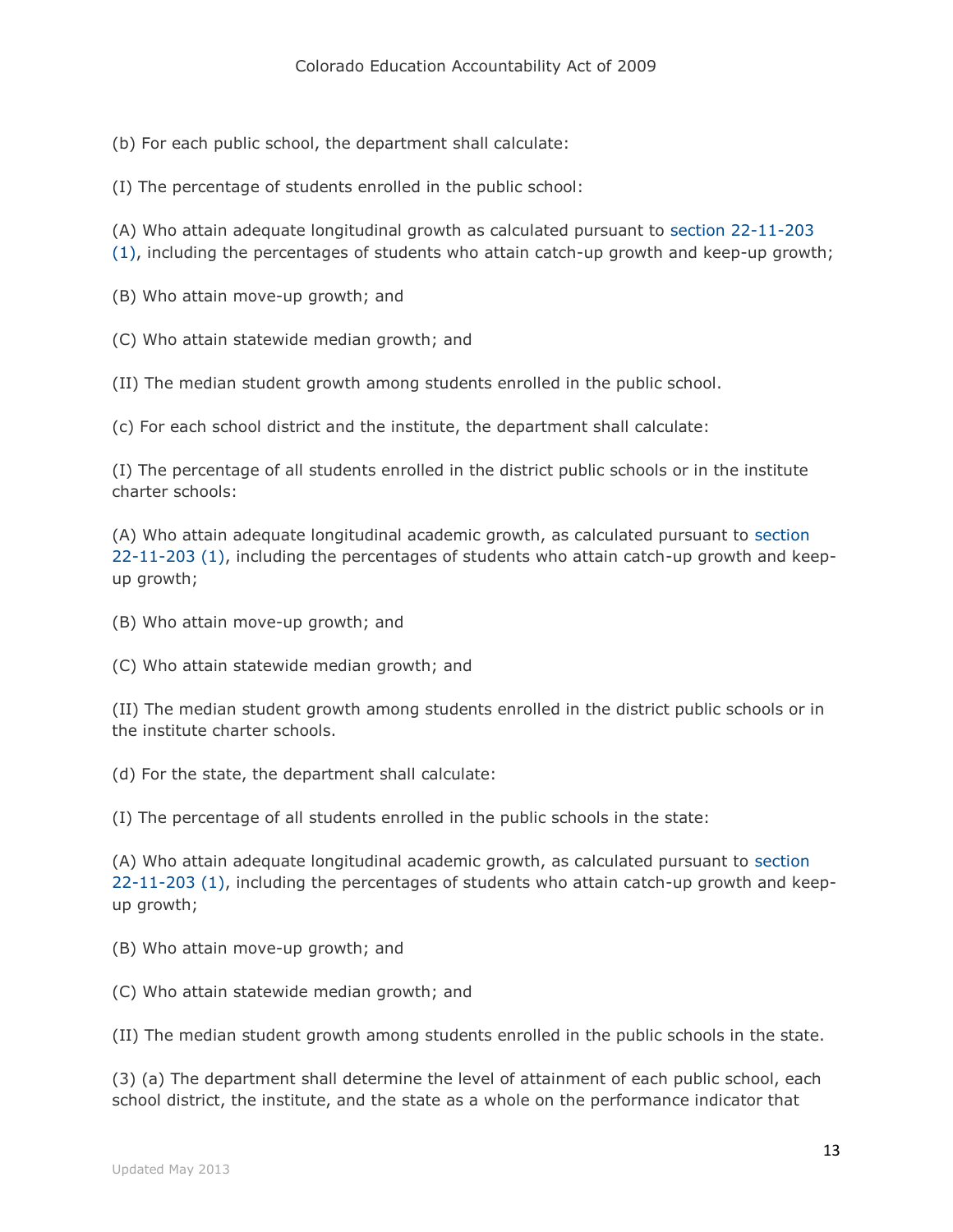concerns student achievement levels on the statewide assessments by using the following measures:

(I) For each student enrolled in a public school in the state, the department shall determine the student's achievement level in the subjects included in the statewide assessments, as demonstrated by the score achieved by the student on the statewide assessments. The state board shall specify the score ranges that constitute each of the achievement levels.

(II) For each public school, the department shall calculate the percentage of students enrolled in the public school at each grade level who score at each of the achievement levels on the statewide assessments in each of the subjects included in the statewide assessments.

(III) For each school district and the institute, the department shall calculate the percentage of all students enrolled in the district public schools or in the institute charter schools who score at each of the achievement levels in the subjects included in the statewide assessments.

(IV) For the state, the department shall calculate the percentage of all students enrolled in the public schools in the state who score at each of the achievement levels in the subjects included in the statewide assessments.

(b) Beginning in the 2013-14 school year, in determining the level of attainment of a public school that includes third and fourth grades, a school district, the institute, and the state as a whole on the performance indicator that concerns student achievement levels, the department shall calculate the percentages of students enrolled in third and fourth grades in the public school, the school district, all institute charter schools, and the state as a whole who were at one time identified as having a significant reading deficiency pursuant to [section 22-7-1205](http://web.lexisnexis.com/research/buttonTFLink?_m=e79335bdcf455dbedaf3cb42e1881cf9&_xfercite=%3ccite%20cc%3d%22USA%22%3e%3c%21%5bCDATA%5bC.R.S.%2022-11-204%5d%5d%3e%3c%2fcite%3e&_butType=4&_butStat=0&_butNum=5&_butInline=1&_butinfo=COCODE%2022-7-1205&_fmtstr=FULL&docnum=1&_startdoc=1&wchp=dGLzVzk-zSkAl&_md5=637b0ac3f50e95966cb8120119819ace) and who score partially proficient, proficient, or advanced on the statewide reading assessment in third or fourth grade. The state board shall adopt rules by which a public school, a school district, and the institute receive additional credit toward their accreditation ratings using the percentages calculated pursuant to this paragraph (b), which additional credit is increased based on the level of performance.

(4) The department shall determine the level of attainment of each public high school, each school district, the institute, and the state as a whole on the postsecondary and workforce readiness indicator by using, at a minimum, the following measures:

(a) For each public high school, the department shall calculate:

(I) The percentages of students enrolled in the eleventh grade in the public high school who score at each achievement level on the standardized, curriculum-based, achievement, college entrance examination administered as a statewide assessment or the percentages of students enrolled in each of the grade levels included in the public high school who score at each achievement level on the postsecondary and workforce readiness assessments administered by the public high school;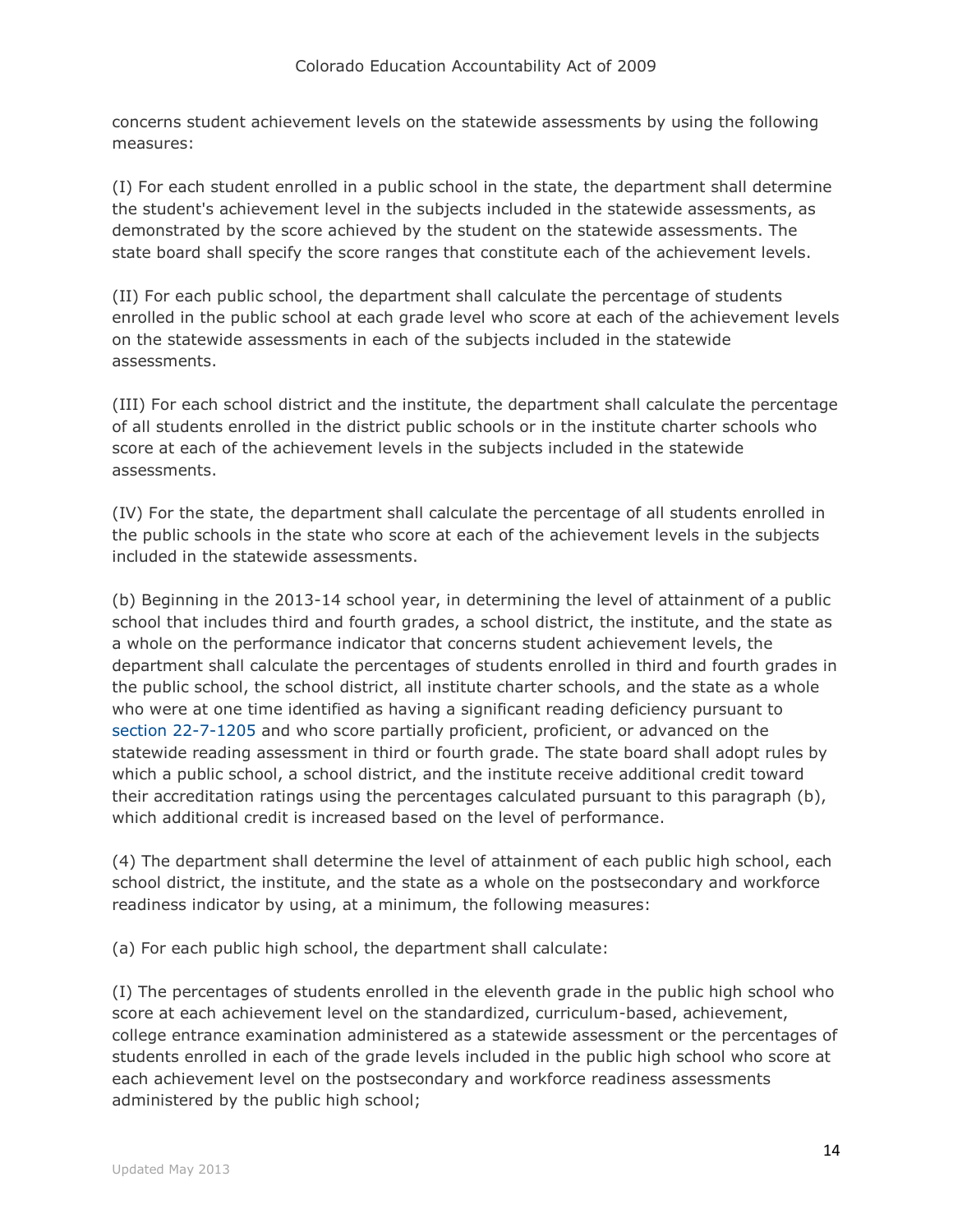(II) As soon as the data is available, the percentage of students graduating from the public high school who receive a diploma that includes a postsecondary and workforce readiness endorsement as described in [section 22-7-1009 \(1\)](http://web.lexisnexis.com/research/buttonTFLink?_m=e79335bdcf455dbedaf3cb42e1881cf9&_xfercite=%3ccite%20cc%3d%22USA%22%3e%3c%21%5bCDATA%5bC.R.S.%2022-11-204%5d%5d%3e%3c%2fcite%3e&_butType=4&_butStat=0&_butNum=6&_butInline=1&_butinfo=COCODE%2022-7-1009&_fmtstr=FULL&docnum=1&_startdoc=1&wchp=dGLzVzk-zSkAl&_md5=ecae25a142c23c9919200e27a13ddb23) and the percentage who receive a diploma that includes an endorsement for exemplary demonstration of postsecondary and workforce readiness as described in [section 22-7-1009 \(2\);](http://web.lexisnexis.com/research/buttonTFLink?_m=e79335bdcf455dbedaf3cb42e1881cf9&_xfercite=%3ccite%20cc%3d%22USA%22%3e%3c%21%5bCDATA%5bC.R.S.%2022-11-204%5d%5d%3e%3c%2fcite%3e&_butType=4&_butStat=0&_butNum=7&_butInline=1&_butinfo=COCODE%2022-7-1009&_fmtstr=FULL&docnum=1&_startdoc=1&wchp=dGLzVzk-zSkAl&_md5=7fd7dafb4cfaa46b103e5cb76c8ed376) and

(III) The graduation and dropout rates, as defined by rule of the state board.

(b) For each school district and the institute, the department shall calculate:

(I) The overall percentages of students enrolled in the eleventh grade in all of the district public high schools or all institute charter high schools who score at each achievement level on the standardized, curriculum-based, achievement, college entrance examination administered as a statewide assessment or the percentages of students enrolled in each of the grade levels included in the public high schools who score at each achievement level on the postsecondary and workforce readiness assessments administered by the public high schools;

(II) Beginning with the first school year for which criteria are adopted pursuant to [section](http://web.lexisnexis.com/research/buttonTFLink?_m=e79335bdcf455dbedaf3cb42e1881cf9&_xfercite=%3ccite%20cc%3d%22USA%22%3e%3c%21%5bCDATA%5bC.R.S.%2022-11-204%5d%5d%3e%3c%2fcite%3e&_butType=4&_butStat=0&_butNum=8&_butInline=1&_butinfo=COCODE%2022-7-1009&_fmtstr=FULL&docnum=1&_startdoc=1&wchp=dGLzVzk-zSkAl&_md5=538d30e9e0afaa968cb019ef22c351f3)  [22-7-1009 \(1\)](http://web.lexisnexis.com/research/buttonTFLink?_m=e79335bdcf455dbedaf3cb42e1881cf9&_xfercite=%3ccite%20cc%3d%22USA%22%3e%3c%21%5bCDATA%5bC.R.S.%2022-11-204%5d%5d%3e%3c%2fcite%3e&_butType=4&_butStat=0&_butNum=8&_butInline=1&_butinfo=COCODE%2022-7-1009&_fmtstr=FULL&docnum=1&_startdoc=1&wchp=dGLzVzk-zSkAl&_md5=538d30e9e0afaa968cb019ef22c351f3) for awarding diplomas that are endorsed for postsecondary and workforce readiness and for each school year thereafter, the overall percentage of all students graduating from the district public high schools or from the institute charter high schools who receive diplomas that are endorsed for postsecondary and workforce readiness as described in [section 22-7-1009 \(1\)](http://web.lexisnexis.com/research/buttonTFLink?_m=e79335bdcf455dbedaf3cb42e1881cf9&_xfercite=%3ccite%20cc%3d%22USA%22%3e%3c%21%5bCDATA%5bC.R.S.%2022-11-204%5d%5d%3e%3c%2fcite%3e&_butType=4&_butStat=0&_butNum=9&_butInline=1&_butinfo=COCODE%2022-7-1009&_fmtstr=FULL&docnum=1&_startdoc=1&wchp=dGLzVzk-zSkAl&_md5=acb9aeb03bab49efae1c0efcf18f821c) and the percentage who receive diplomas that are endorsed for exemplary demonstration of postsecondary and workforce readiness as described in [section 22-7-1009 \(2\);](http://web.lexisnexis.com/research/buttonTFLink?_m=e79335bdcf455dbedaf3cb42e1881cf9&_xfercite=%3ccite%20cc%3d%22USA%22%3e%3c%21%5bCDATA%5bC.R.S.%2022-11-204%5d%5d%3e%3c%2fcite%3e&_butType=4&_butStat=0&_butNum=10&_butInline=1&_butinfo=COCODE%2022-7-1009&_fmtstr=FULL&docnum=1&_startdoc=1&wchp=dGLzVzk-zSkAl&_md5=34828835855c2aee74b93aee0166c0c3) and

(III) The overall graduation and dropout rates, as defined by rule of the state board, for the district public high schools or the institute charter high schools.

(c) For the state, the department shall calculate:

(I) The percentages of students enrolled in the eleventh grade in public high schools statewide who score at each achievement level on the standardized, curriculum-based, achievement, college entrance examination administered as a statewide assessment or the percentages of students enrolled in each of the grade levels included in the public high schools statewide who score at each achievement level on the postsecondary and workforce readiness assessments administered by the public high schools;

(II) Beginning with the 2011-12 school year and for each school year thereafter, the overall percentage of all students graduating from the public high schools in the state who receive diplomas that are endorsed for postsecondary and workforce readiness as described in [section 22-7-1009 \(1\)](http://web.lexisnexis.com/research/buttonTFLink?_m=e79335bdcf455dbedaf3cb42e1881cf9&_xfercite=%3ccite%20cc%3d%22USA%22%3e%3c%21%5bCDATA%5bC.R.S.%2022-11-204%5d%5d%3e%3c%2fcite%3e&_butType=4&_butStat=0&_butNum=11&_butInline=1&_butinfo=COCODE%2022-7-1009&_fmtstr=FULL&docnum=1&_startdoc=1&wchp=dGLzVzk-zSkAl&_md5=55d4454453ebe052b9834fc26d58c929) and the percentage who receive diplomas that are endorsed for exemplary demonstration of postsecondary and workforce readiness as described in [section](http://web.lexisnexis.com/research/buttonTFLink?_m=e79335bdcf455dbedaf3cb42e1881cf9&_xfercite=%3ccite%20cc%3d%22USA%22%3e%3c%21%5bCDATA%5bC.R.S.%2022-11-204%5d%5d%3e%3c%2fcite%3e&_butType=4&_butStat=0&_butNum=12&_butInline=1&_butinfo=COCODE%2022-7-1009&_fmtstr=FULL&docnum=1&_startdoc=1&wchp=dGLzVzk-zSkAl&_md5=ba2aeea7b69dda7a7f1e9ff0bca18edc)  [22-7-1009 \(2\);](http://web.lexisnexis.com/research/buttonTFLink?_m=e79335bdcf455dbedaf3cb42e1881cf9&_xfercite=%3ccite%20cc%3d%22USA%22%3e%3c%21%5bCDATA%5bC.R.S.%2022-11-204%5d%5d%3e%3c%2fcite%3e&_butType=4&_butStat=0&_butNum=12&_butInline=1&_butinfo=COCODE%2022-7-1009&_fmtstr=FULL&docnum=1&_startdoc=1&wchp=dGLzVzk-zSkAl&_md5=ba2aeea7b69dda7a7f1e9ff0bca18edc) and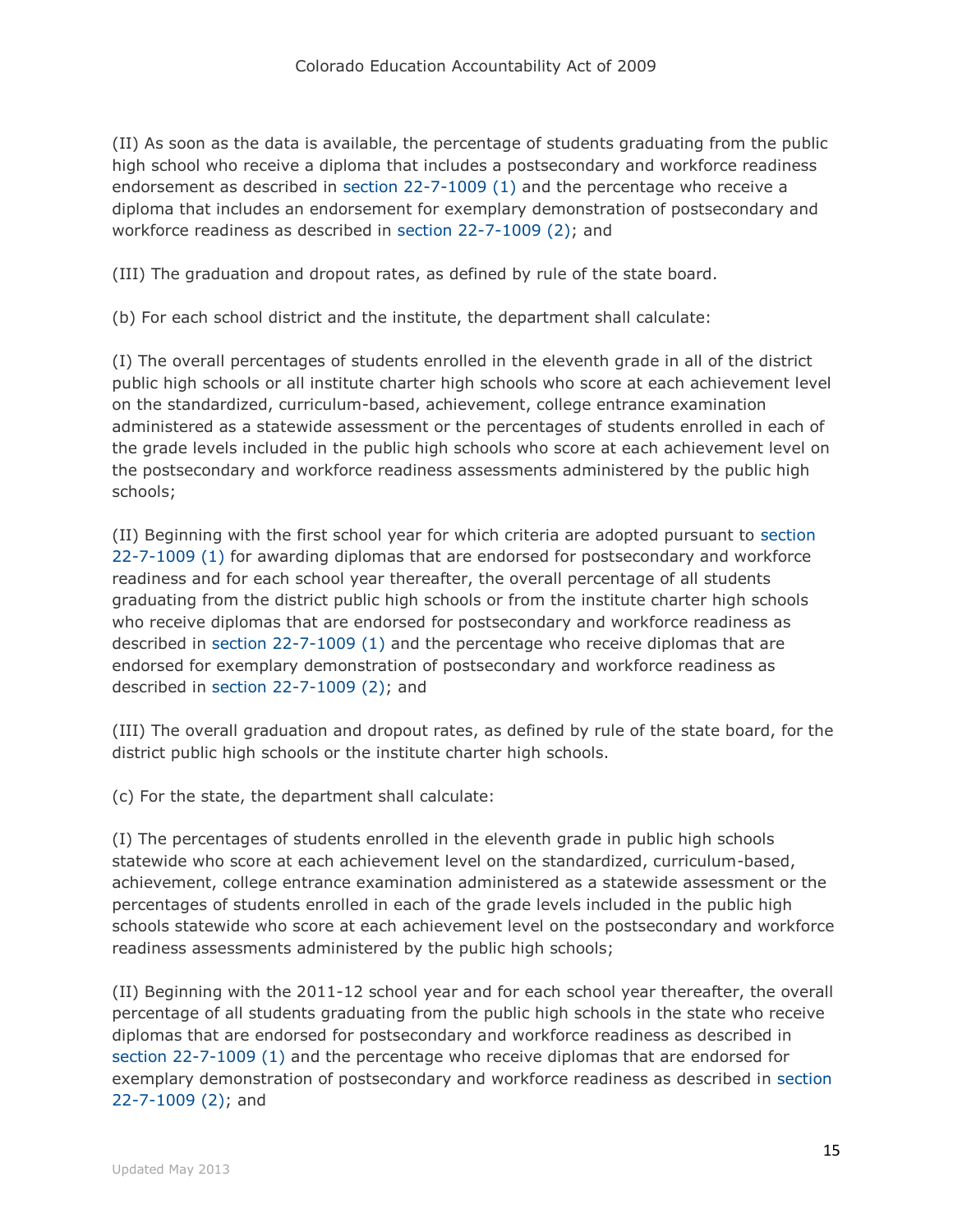(III) The statewide graduation and dropout rates, as defined by rule of the state board, for the public high schools in the state.

(5) The department shall determine the level of attainment of each public school, each school district, the institute, and the state as a whole on the performance indicator that concerns the progress made in closing the achievement and growth gaps by using the following measures:

(a) (I) For each public school, the department shall disaggregate by student group:

(A) The percentages of students enrolled in the public school who attain adequate longitudinal growth as calculated pursuant to [section 22-11-203 \(1\),](http://web.lexisnexis.com/research/buttonTFLink?_m=e79335bdcf455dbedaf3cb42e1881cf9&_xfercite=%3ccite%20cc%3d%22USA%22%3e%3c%21%5bCDATA%5bC.R.S.%2022-11-204%5d%5d%3e%3c%2fcite%3e&_butType=4&_butStat=0&_butNum=13&_butInline=1&_butinfo=COCODE%2022-11-203&_fmtstr=FULL&docnum=1&_startdoc=1&wchp=dGLzVzk-zSkAl&_md5=94a0ac6e3b30b79f899f511133994909) including the percentages of students who attain catch-up growth and keep-up growth;

(B) The percentage of students enrolled in the public school who attain move-up growth;

(C) The percentage of students enrolled in the public school who attain statewide median growth;

(D) The median student growth attained by students enrolled in the public school;

(E) The percentage of students enrolled in the public school at each grade level who score at each of the achievement levels in each of the subjects included in the statewide assessments; and

(F) For each public high school, the percentage of students enrolled in the eleventh grade in the public high school who score at each achievement level of the standardized, curriculumbased, achievement, college entrance examination or the percentages of students enrolled in each of the grade levels included in the public high school who score at each achievement level on the postsecondary and workforce readiness assessments administered by the public high school; the percentages of students graduating from the public high school who receive a diploma that includes a postsecondary and workforce readiness endorsement or an endorsement for exemplary demonstration of postsecondary and workforce readiness; and the graduation and dropout rates.

(II) The department shall compare the percentages and assessment achievement levels across student groups to determine the progress made by the public school in increasing over time each student group's longitudinal academic growth, academic achievement, postsecondary and workforce readiness, and graduation rate, and in decreasing each student group's dropout rate, especially for those student groups who are underperforming in comparison to other groups.

(b) (I) For each school district and the institute, the department shall disaggregate by student group: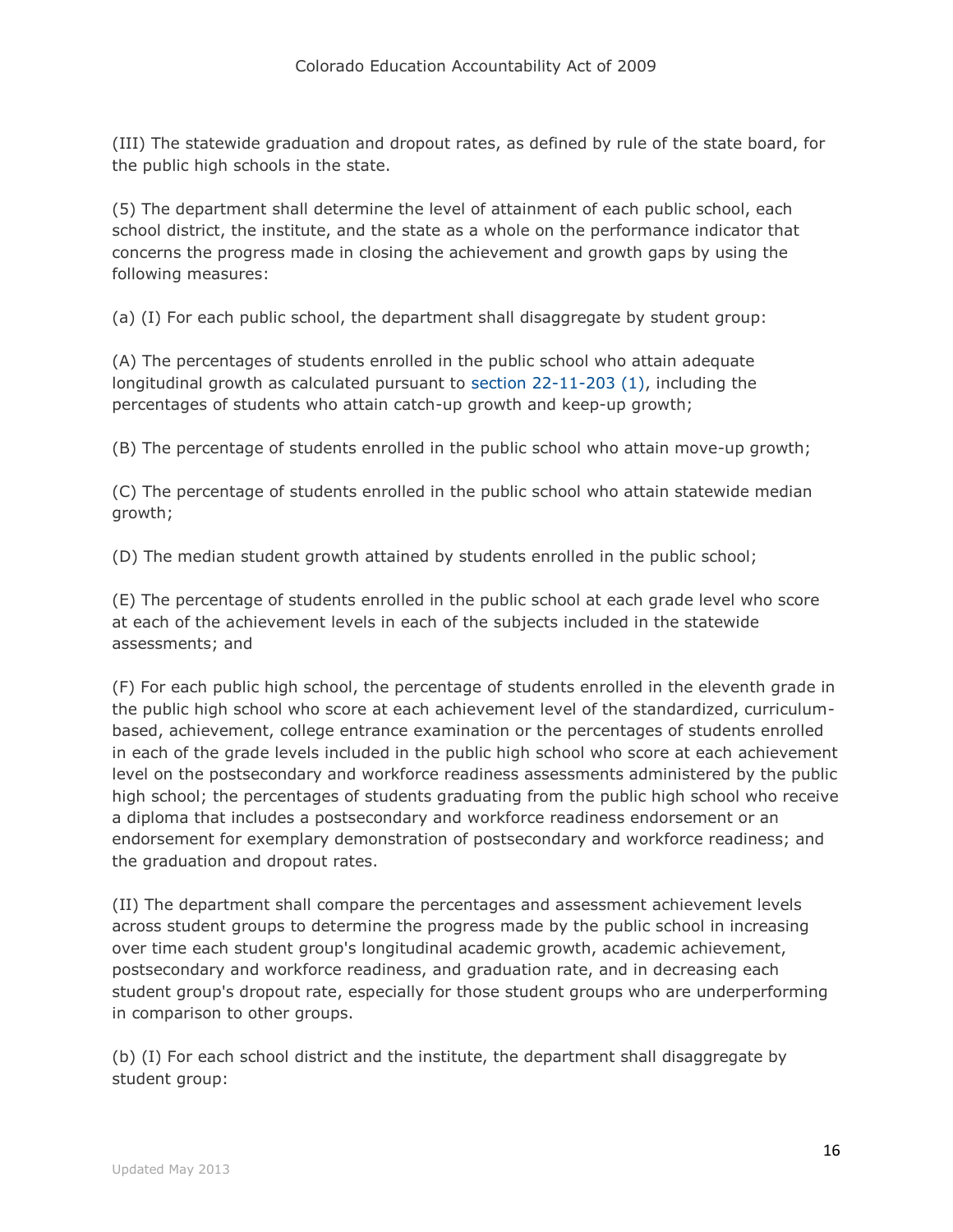(A) The percentages of students enrolled in the district public schools or in the institute charter schools who attain adequate longitudinal growth as calculated pursuant to [section](http://web.lexisnexis.com/research/buttonTFLink?_m=e79335bdcf455dbedaf3cb42e1881cf9&_xfercite=%3ccite%20cc%3d%22USA%22%3e%3c%21%5bCDATA%5bC.R.S.%2022-11-204%5d%5d%3e%3c%2fcite%3e&_butType=4&_butStat=0&_butNum=14&_butInline=1&_butinfo=COCODE%2022-11-203&_fmtstr=FULL&docnum=1&_startdoc=1&wchp=dGLzVzk-zSkAl&_md5=5459ef54d12ff0f3d306502c9887e286)  [22-11-203 \(1\),](http://web.lexisnexis.com/research/buttonTFLink?_m=e79335bdcf455dbedaf3cb42e1881cf9&_xfercite=%3ccite%20cc%3d%22USA%22%3e%3c%21%5bCDATA%5bC.R.S.%2022-11-204%5d%5d%3e%3c%2fcite%3e&_butType=4&_butStat=0&_butNum=14&_butInline=1&_butinfo=COCODE%2022-11-203&_fmtstr=FULL&docnum=1&_startdoc=1&wchp=dGLzVzk-zSkAl&_md5=5459ef54d12ff0f3d306502c9887e286) including the percentages of students who attain catch-up growth and keepup growth;

(B) The percentage of students enrolled in the district public schools or in the institute charter schools who attain move-up growth;

(C) The percentage of students enrolled in the district public schools or in the institute charter schools who attain statewide median growth;

(D) The median student growth attained by students enrolled in the district public schools or in the institute charter schools;

(E) The percentage of students enrolled in the district public schools or in the institute charter schools at each grade level who score at each of the achievement levels in each of the subjects included in the statewide assessments; and

(F) The overall percentage of students enrolled in the eleventh grade in the district public high schools or the institute charter high schools who score at each achievement level of the standardized, curriculum-based, achievement, college entrance examination or the percentages of students enrolled in each of the grade levels included in the public high schools who score at each achievement level on the postsecondary and workforce readiness assessments administered by the public high schools; the overall percentages of students graduating from the district public high schools, or the institute charter high schools, who receive a diploma that includes a postsecondary and workforce readiness endorsement or an endorsement for exemplary demonstration of postsecondary and workforce readiness; and the overall graduation and dropout rates for the district public high schools or the institute charter high schools.

(II) The department shall compare the percentages and assessment achievement levels across student groups to determine the progress made by the district public schools or the institute charter schools in increasing over time each student group's longitudinal academic growth, academic achievement, postsecondary and workforce readiness, and graduation rate, and in decreasing each student group's dropout rate, especially for those student groups who are underperforming in comparison to other groups.

(c) (I) For the state, the department shall disaggregate by student group:

(A) The percentages of students enrolled in the public schools in the state who attain adequate longitudinal growth as calculated pursuant to [section 22-11-203 \(1\),](http://web.lexisnexis.com/research/buttonTFLink?_m=e79335bdcf455dbedaf3cb42e1881cf9&_xfercite=%3ccite%20cc%3d%22USA%22%3e%3c%21%5bCDATA%5bC.R.S.%2022-11-204%5d%5d%3e%3c%2fcite%3e&_butType=4&_butStat=0&_butNum=15&_butInline=1&_butinfo=COCODE%2022-11-203&_fmtstr=FULL&docnum=1&_startdoc=1&wchp=dGLzVzk-zSkAl&_md5=46839c227d86efe6914050cdef41c5d4) including the percentages of students who attain catch-up growth and keep-up growth;

(B) The percentage of students enrolled in the public schools in the state who attain moveup growth;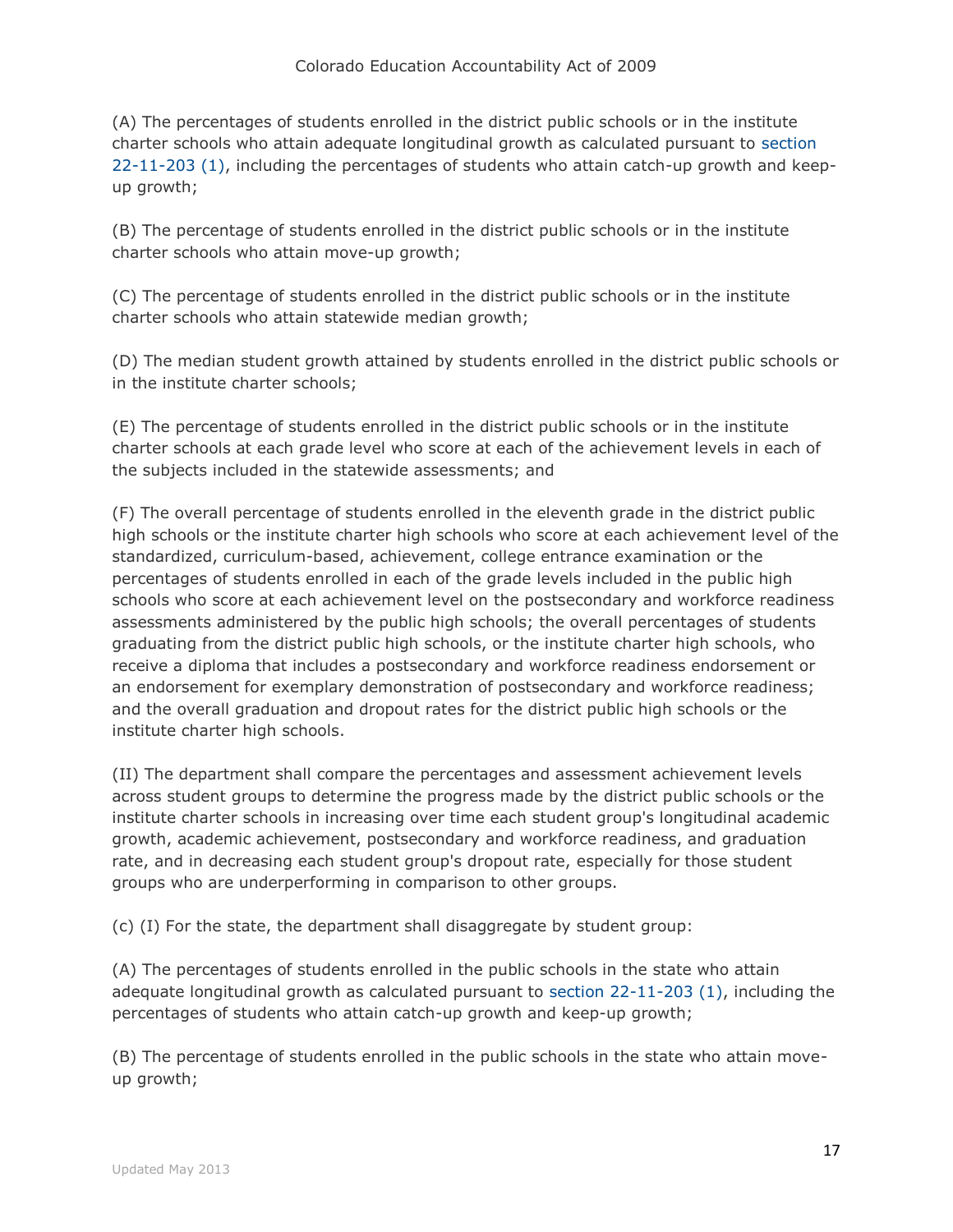(C) The percentage of students enrolled in the public schools in the state who attain statewide median growth;

(D) The median student growth attained by students enrolled in the public schools in the state;

(E) The percentage of students enrolled in the public schools in the state at each grade level who score at each of the achievement levels in each of the subjects included in the statewide assessments; and

(F) The percentage of students enrolled in the eleventh grade in the public high schools in the state who score at each achievement level of the standardized, curriculum-based, achievement, college entrance examination or the percentages of students enrolled in each of the grade levels included in the public high schools in the state who score at each achievement level on the postsecondary and workforce readiness assessments administered by the public high schools; the overall percentages of students graduating from the public high schools in the state who receive diplomas that include postsecondary and workforce readiness endorsements or endorsements for exemplary demonstration of postsecondary and workforce readiness; and the overall graduation and dropout rates for the public high schools in the state.

(II) The department shall compare the percentages and assessment achievement levels across student groups to determine the progress made by the public schools in the state in increasing over time each student group's longitudinal academic growth, academic achievement, postsecondary and workforce readiness, and graduation rate, and in decreasing each student group's dropout rate, especially those student groups who are underperforming in comparison to other groups.

(6) Notwithstanding any provision of this section to the contrary:

(a) In calculating the levels of attainment of the performance indicators, the department shall ensure compliance with the federal statutes and regulations and may adjust the calculation methods as necessary to ensure said compliance;

(b) To comply with the privacy requirements of the federal "Family Educational Rights and Privacy Act of 1974", 20 U.S.C. sec. 1232g and any other federal requirements, the department may forego the calculations required in this section for a public school or a grade level in which the number of enrolled students is less than a minimum number determined by department policy. If the department does not calculate the levels of attainment of the performance indicators as provided in this section for a public school, the department shall determine an alternate method of measuring the public school's performance that is comparable to the provisions of this section and complies with the requirements of federal statutes and regulations.

(c) The department may adjust the calculations specified in this section as necessary to take into account students for whom no score is recorded on the statewide assessments; the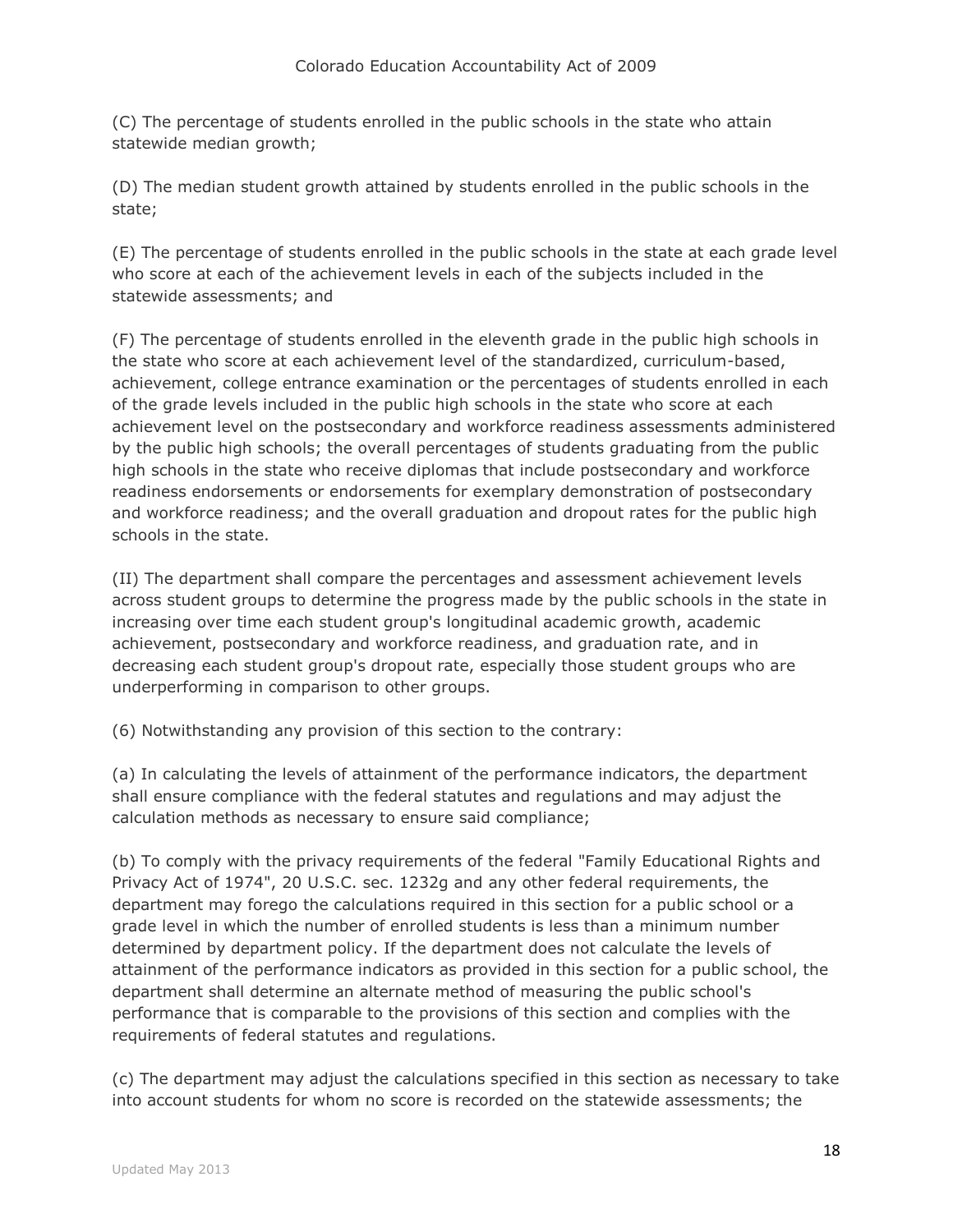standardized, curriculum-based, achievement, college entrance examination; or the postsecondary and workforce readiness assessments.

(7) The department shall report on the data portal the levels of attainment on the performance indicators, as measured pursuant to this section, for each public school in the state, each school district, the institute, and the state as a whole; except that, in reporting data disaggregated by student groups, the department shall not report data for any student group that is smaller than the minimum number of students necessary to protect student privacy, as determined by the department.

## *22-11-205. State review panel - creation*

(1) (a) The commissioner shall recruit an appropriate number of highly qualified persons to serve when needed as a state review panel. The commissioner, with the approval of the state board, shall appoint the members of the state review panel to assist the department and the state board as provided in this article.

(b) In appointing the members of the state review panel, the commissioner shall select persons on the basis of demonstrated expertise in one or more of the following fields:

- (I) School district or school leadership or governance;
- (II) Standards-based elementary or secondary curriculum instruction and assessment;
- (III) Instructional data management and analysis;
- (IV) School district, school, or program evaluation;
- (V) Educational program management;
- (VI) Teacher leadership;
- (VII) Organizational management or school district and public school governance;
- (VIII) School district or school budgeting and finance;

(IX) Any other field that the commissioner deems to be relevant to the review and evaluation of school district, institute, or public school performance or improvement planning.

(2) The commissioner shall convene all or a portion of the state review panel as necessary to carry out the duties specified in this article.

(3) The department may accept and expend moneys received from gifts, grants, or donations to compensate members of the state review panel or reimburse them for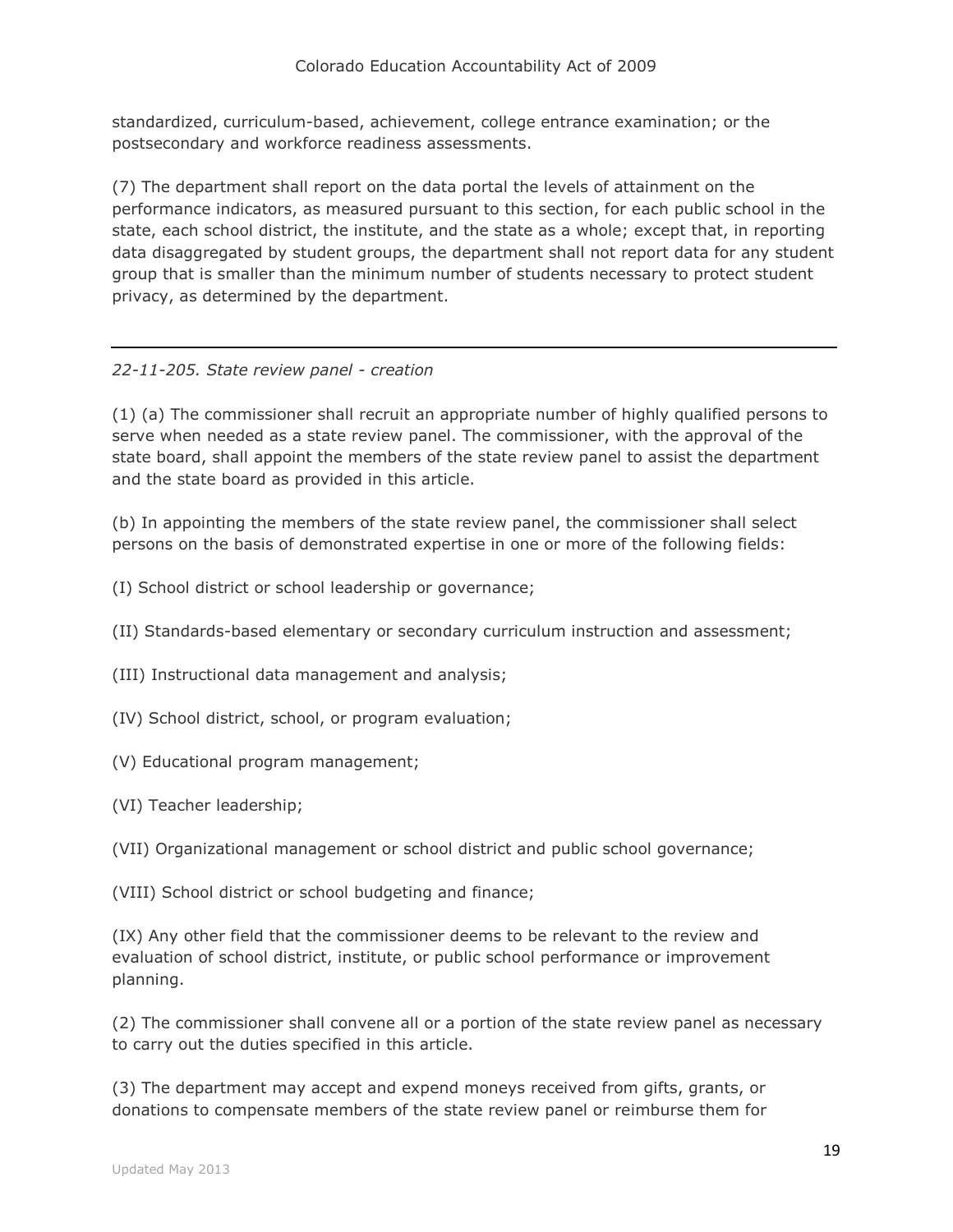expenses incurred in performing their duties pursuant to this article. The department shall not pay compensation or reimbursements if sufficient moneys are not available.

## *22-11-206. Accreditation of school districts and institute - contracts - rules*

(1) Pursuant to the authority vested in the state board by [section 1 of article IX of the state](http://web.lexisnexis.com/research/buttonTFLink?_m=b87ceb7ec1e5666523ea1e30005dc238&_xfercite=%3ccite%20cc%3d%22USA%22%3e%3c%21%5bCDATA%5bC.R.S.%2022-11-206%5d%5d%3e%3c%2fcite%3e&_butType=4&_butStat=0&_butNum=2&_butInline=1&_butinfo=CO%20CONST%20IX%201&_fmtstr=FULL&docnum=1&_startdoc=1&wchp=dGLzVzk-zSkAl&_md5=655a77b7e7974d07f8a68e9a62150465)  [constitution](http://web.lexisnexis.com/research/buttonTFLink?_m=b87ceb7ec1e5666523ea1e30005dc238&_xfercite=%3ccite%20cc%3d%22USA%22%3e%3c%21%5bCDATA%5bC.R.S.%2022-11-206%5d%5d%3e%3c%2fcite%3e&_butType=4&_butStat=0&_butNum=2&_butInline=1&_butinfo=CO%20CONST%20IX%201&_fmtstr=FULL&docnum=1&_startdoc=1&wchp=dGLzVzk-zSkAl&_md5=655a77b7e7974d07f8a68e9a62150465) to exercise general supervision over the public schools in the state, the state board shall annually accredit the school districts and the institute as provided in this article and pursuant to rules adopted by the state board in accordance with this article.

(2) The state board shall enter into an accreditation contract with each local school board and with the institute. Each accreditation contract shall have a term of one year and shall be automatically renewed each year so long as the school district or the institute remains in the accreditation category of accredited or higher. The parties to each accreditation contract may renegotiate the contract at any time during the term of the contract, based on appropriate and reasonable changes in the circumstances upon which the original contract terms were based. The state board shall promulgate rules specifying the contents and terms of the accreditation contract in accordance with the provisions of this article.

(3) Each accreditation contract shall, at a minimum, address the following elements:

(a) The school district's or institute's level of attainment on the performance indicators, as determined pursuant to [section 22-11-204;](http://web.lexisnexis.com/research/buttonTFLink?_m=b87ceb7ec1e5666523ea1e30005dc238&_xfercite=%3ccite%20cc%3d%22USA%22%3e%3c%21%5bCDATA%5bC.R.S.%2022-11-206%5d%5d%3e%3c%2fcite%3e&_butType=4&_butStat=0&_butNum=3&_butInline=1&_butinfo=COCODE%2022-11-204&_fmtstr=FULL&docnum=1&_startdoc=1&wchp=dGLzVzk-zSkAl&_md5=4a8bf657101dcbf48ac1337eb5a57174)

(b) The school district's or the institute's adoption and implementation of its performance, improvement, priority improvement, or turnaround plan, whichever is appropriate based on the school district's or institute's accreditation category;

(c) The school district's implementation of its system for accrediting the district public schools or the institute's implementation of its system for accrediting the institute charter schools; and

(d) The school district's or institute's substantial, good-faith compliance with the provisions of this title and other statutory and regulatory requirements applicable to school districts and the institute.

(4) (a) For purposes of monitoring a school district's or the institute's substantial and goodfaith compliance with the provisions of this title and other statutory and regulatory requirements, the department shall obtain assurances from the school district or the institute that it is in compliance with:

(I) The provisions of article 44 of this title concerning budget and financial policies and procedures;

(II) The provisions of article 45 of this title concerning accounting and financial reporting;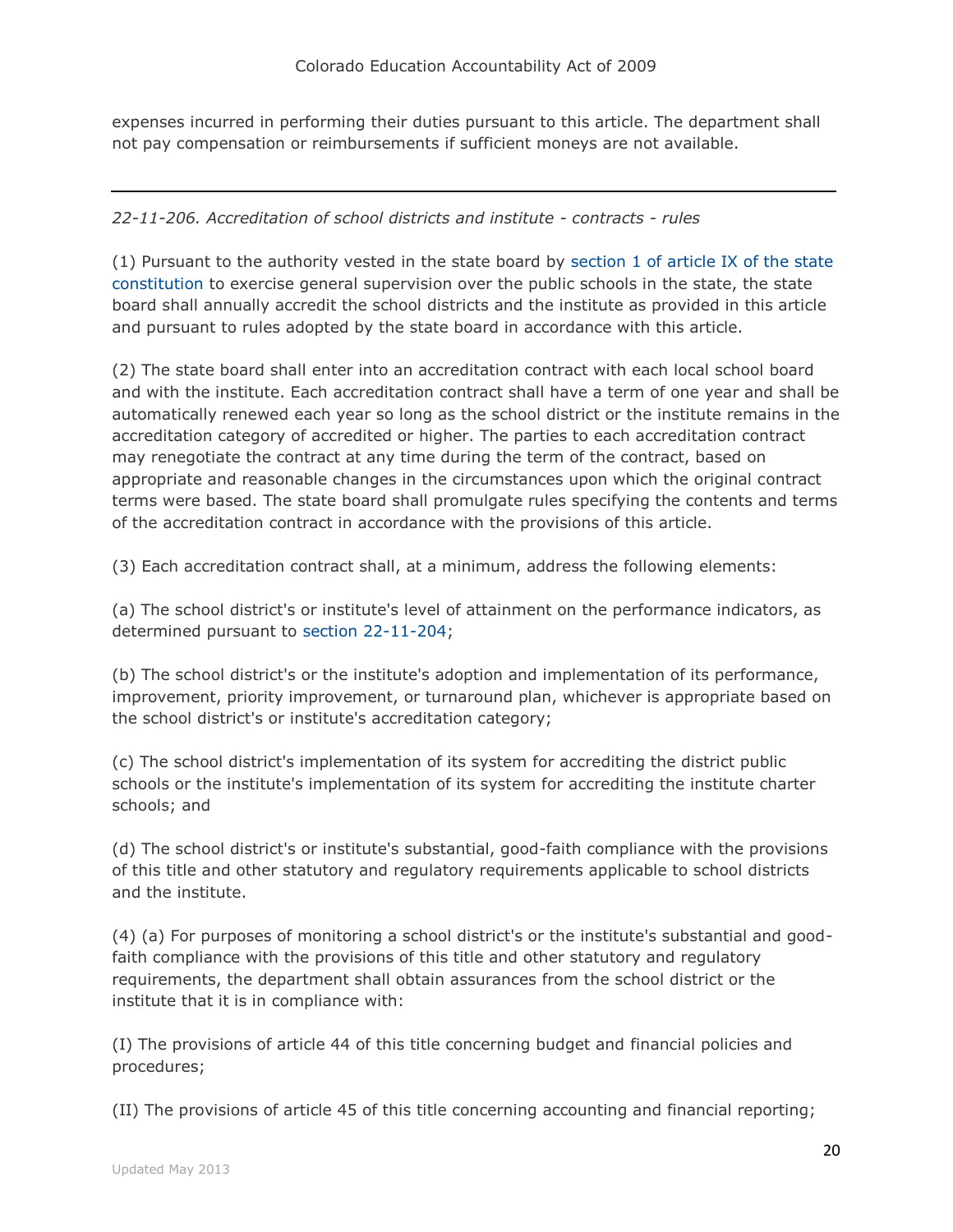## and

(III) If the accreditation contract involves a school district, the provisions of [section 22-32-](http://web.lexisnexis.com/research/buttonTFLink?_m=b87ceb7ec1e5666523ea1e30005dc238&_xfercite=%3ccite%20cc%3d%22USA%22%3e%3c%21%5bCDATA%5bC.R.S.%2022-11-206%5d%5d%3e%3c%2fcite%3e&_butType=4&_butStat=0&_butNum=4&_butInline=1&_butinfo=COCODE%2022-32-109.1&_fmtstr=FULL&docnum=1&_startdoc=1&wchp=dGLzVzk-zSkAl&_md5=9b382bc50a29fb87bbdcb36a4dc664c8) [109.1](http://web.lexisnexis.com/research/buttonTFLink?_m=b87ceb7ec1e5666523ea1e30005dc238&_xfercite=%3ccite%20cc%3d%22USA%22%3e%3c%21%5bCDATA%5bC.R.S.%2022-11-206%5d%5d%3e%3c%2fcite%3e&_butType=4&_butStat=0&_butNum=4&_butInline=1&_butinfo=COCODE%2022-32-109.1&_fmtstr=FULL&docnum=1&_startdoc=1&wchp=dGLzVzk-zSkAl&_md5=9b382bc50a29fb87bbdcb36a4dc664c8) concerning school safety.

(b) With regard to statutory and regulatory requirements, other than those specified in paragraph (a) of this subsection (4), that are applicable to school districts, the superintendent of the school district and the local school board members shall affirm that the school district and the district public schools are in substantial, good-faith compliance with the statutory and regulatory requirements. If the department has reason to believe that the school district is not in substantial compliance with one or more of the statutory or regulatory requirements, the department shall notify the local school board that it has ninety days after the date of notice to come into compliance. If, at the end of the ninety-day period, the department finds that the school district is not substantially in compliance with the statutory or regulatory requirements, the school district may be subject to the interventions specified in this article.

(c) With regard to statutory and regulatory requirements, other than those specified in paragraph (a) of this subsection (4), that are applicable to the institute, the members of the institute board and the executive director of the institute shall affirm that the institute and the institute charter schools are in substantial, good-faith compliance with the statutory and regulatory requirements. If the department has reason to believe that the institute is not in substantial compliance with one or more of the statutory or regulatory requirements, the department shall notify the institute that it has ninety days after the date of notice to come into compliance. If, at the end of the ninety-day period, the department finds that the institute is not in substantial compliance with the statutory or regulatory requirements, the institute may be subject to the interventions specified in this article.

# *22-11-207. Accreditation categories - criteria - rules*

(1) The state board shall promulgate rules to establish accreditation categories that shall include, but need not be limited to:

(a) "Accredited with distinction", meaning a school district or the institute meets or exceeds the statewide targets or targets annually set by the school district or the institute or exceeds statewide attainment on the performance indicators and is required to adopt and implement a performance plan as described in [section 22-11-303;](http://web.lexisnexis.com/research/buttonTFLink?_m=ac5d00dc61e82582b0967a3e542dc38d&_xfercite=%3ccite%20cc%3d%22USA%22%3e%3c%21%5bCDATA%5bC.R.S.%2022-11-207%5d%5d%3e%3c%2fcite%3e&_butType=4&_butStat=0&_butNum=3&_butInline=1&_butinfo=COCODE%2022-11-303&_fmtstr=FULL&docnum=1&_startdoc=1&wchp=dGLzVzk-zSkAl&_md5=32a2931ef9811cffee76eb50d6a326c2)

(b) "Accredited", meaning a school district or the institute meets statewide attainment on the performance indicators and is required to adopt and implement a performance plan as described in [section 22-11-303;](http://web.lexisnexis.com/research/buttonTFLink?_m=ac5d00dc61e82582b0967a3e542dc38d&_xfercite=%3ccite%20cc%3d%22USA%22%3e%3c%21%5bCDATA%5bC.R.S.%2022-11-207%5d%5d%3e%3c%2fcite%3e&_butType=4&_butStat=0&_butNum=4&_butInline=1&_butinfo=COCODE%2022-11-303&_fmtstr=FULL&docnum=1&_startdoc=1&wchp=dGLzVzk-zSkAl&_md5=b28d911bd98e8c213ac32036399487a5)

(c) "Accredited with improvement plan", meaning the school district or the institute is required to adopt and implement an improvement plan as provided in [section 22-11-304;](http://web.lexisnexis.com/research/buttonTFLink?_m=ac5d00dc61e82582b0967a3e542dc38d&_xfercite=%3ccite%20cc%3d%22USA%22%3e%3c%21%5bCDATA%5bC.R.S.%2022-11-207%5d%5d%3e%3c%2fcite%3e&_butType=4&_butStat=0&_butNum=5&_butInline=1&_butinfo=COCODE%2022-11-304&_fmtstr=FULL&docnum=1&_startdoc=1&wchp=dGLzVzk-zSkAl&_md5=8bf995bea65ff577fdc587544bea32f6)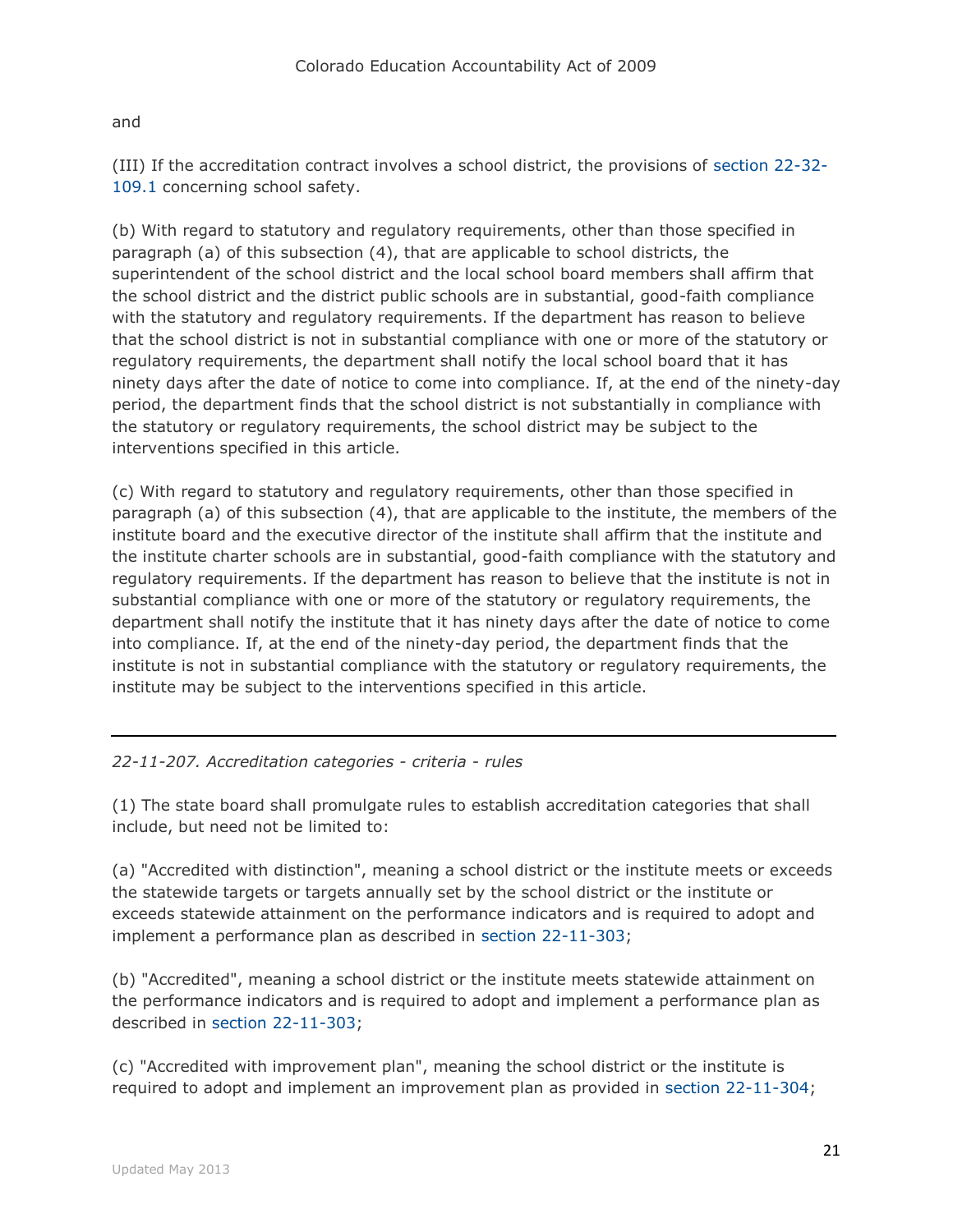(d) "Accredited with priority improvement plan", meaning the school district or the institute is required to adopt and implement a priority improvement plan as provided in [section 22-](http://web.lexisnexis.com/research/buttonTFLink?_m=ac5d00dc61e82582b0967a3e542dc38d&_xfercite=%3ccite%20cc%3d%22USA%22%3e%3c%21%5bCDATA%5bC.R.S.%2022-11-207%5d%5d%3e%3c%2fcite%3e&_butType=4&_butStat=0&_butNum=6&_butInline=1&_butinfo=COCODE%2022-11-305&_fmtstr=FULL&docnum=1&_startdoc=1&wchp=dGLzVzk-zSkAl&_md5=8703bb2624747ea9143f66c9506e432c) [11-305;](http://web.lexisnexis.com/research/buttonTFLink?_m=ac5d00dc61e82582b0967a3e542dc38d&_xfercite=%3ccite%20cc%3d%22USA%22%3e%3c%21%5bCDATA%5bC.R.S.%2022-11-207%5d%5d%3e%3c%2fcite%3e&_butType=4&_butStat=0&_butNum=6&_butInline=1&_butinfo=COCODE%2022-11-305&_fmtstr=FULL&docnum=1&_startdoc=1&wchp=dGLzVzk-zSkAl&_md5=8703bb2624747ea9143f66c9506e432c) or

(e) "Accredited with turnaround plan", meaning the school district or the institute is required to adopt, with the commissioner's approval, and implement a turnaround plan as provided in [section 22-11-306.](http://web.lexisnexis.com/research/buttonTFLink?_m=ac5d00dc61e82582b0967a3e542dc38d&_xfercite=%3ccite%20cc%3d%22USA%22%3e%3c%21%5bCDATA%5bC.R.S.%2022-11-207%5d%5d%3e%3c%2fcite%3e&_butType=4&_butStat=0&_butNum=7&_butInline=1&_butinfo=COCODE%2022-11-306&_fmtstr=FULL&docnum=1&_startdoc=1&wchp=dGLzVzk-zSkAl&_md5=9da3dfd56a009daf08ce3b009f9ea15a)

(2) The state board shall promulgate rules establishing objective, measurable criteria that the department shall apply in determining the appropriate accreditation category for each school district and the institute, placing the greatest emphasis on attainment of the performance indicators. At a minimum, the rules shall take into consideration:

(a) A school district's or the institute's level of attainment of the statewide targets on the performance indicators and the targets annually established by the school district or the institute, including the levels of attainment of the individual district public schools or the institute charter schools in meeting their annual targets;

(b) A school district's or the institute's level of attainment of the performance indicators compared with statewide attainment of the performance indicators;

(c) The length of time during which a school district or the institute has been unable to meet the statewide targets or its own targets;

(d) The improvements, changes, and interventions a school district or the institute implements to improve its performance if it is not meeting the statewide targets or its own targets;

(e) The improvements, changes, and interventions a school district or the institute implements in any public school of the district or institute charter school that is required to adopt an improvement, priority improvement, or turnaround plan pursuant to [section 22-](http://web.lexisnexis.com/research/buttonTFLink?_m=ac5d00dc61e82582b0967a3e542dc38d&_xfercite=%3ccite%20cc%3d%22USA%22%3e%3c%21%5bCDATA%5bC.R.S.%2022-11-207%5d%5d%3e%3c%2fcite%3e&_butType=4&_butStat=0&_butNum=8&_butInline=1&_butinfo=COCODE%2022-11-210&_fmtstr=FULL&docnum=1&_startdoc=1&wchp=dGLzVzk-zSkAl&_md5=d6febe14c3f9cf35f88b15fe86051627) [11-210;](http://web.lexisnexis.com/research/buttonTFLink?_m=ac5d00dc61e82582b0967a3e542dc38d&_xfercite=%3ccite%20cc%3d%22USA%22%3e%3c%21%5bCDATA%5bC.R.S.%2022-11-207%5d%5d%3e%3c%2fcite%3e&_butType=4&_butStat=0&_butNum=8&_butInline=1&_butinfo=COCODE%2022-11-210&_fmtstr=FULL&docnum=1&_startdoc=1&wchp=dGLzVzk-zSkAl&_md5=d6febe14c3f9cf35f88b15fe86051627)

(f) The progress a school district or the institute makes in improving its performance and in moving closer to meeting the statewide targets and its own targets; and

(g) The school district's or the institute's compliance with the other requirements specified in the accreditation contract.

(3) In promulgating rules pursuant to this section, the state board shall use clear, understandable language to describe the accreditation categories and the levels of attainment of the performance indicators, with the goal of providing a high degree of transparency in the accreditation process.

(4) The state board by rule shall specify how long a school district or the institute may remain in an accreditation category that is below accredited; except that the state board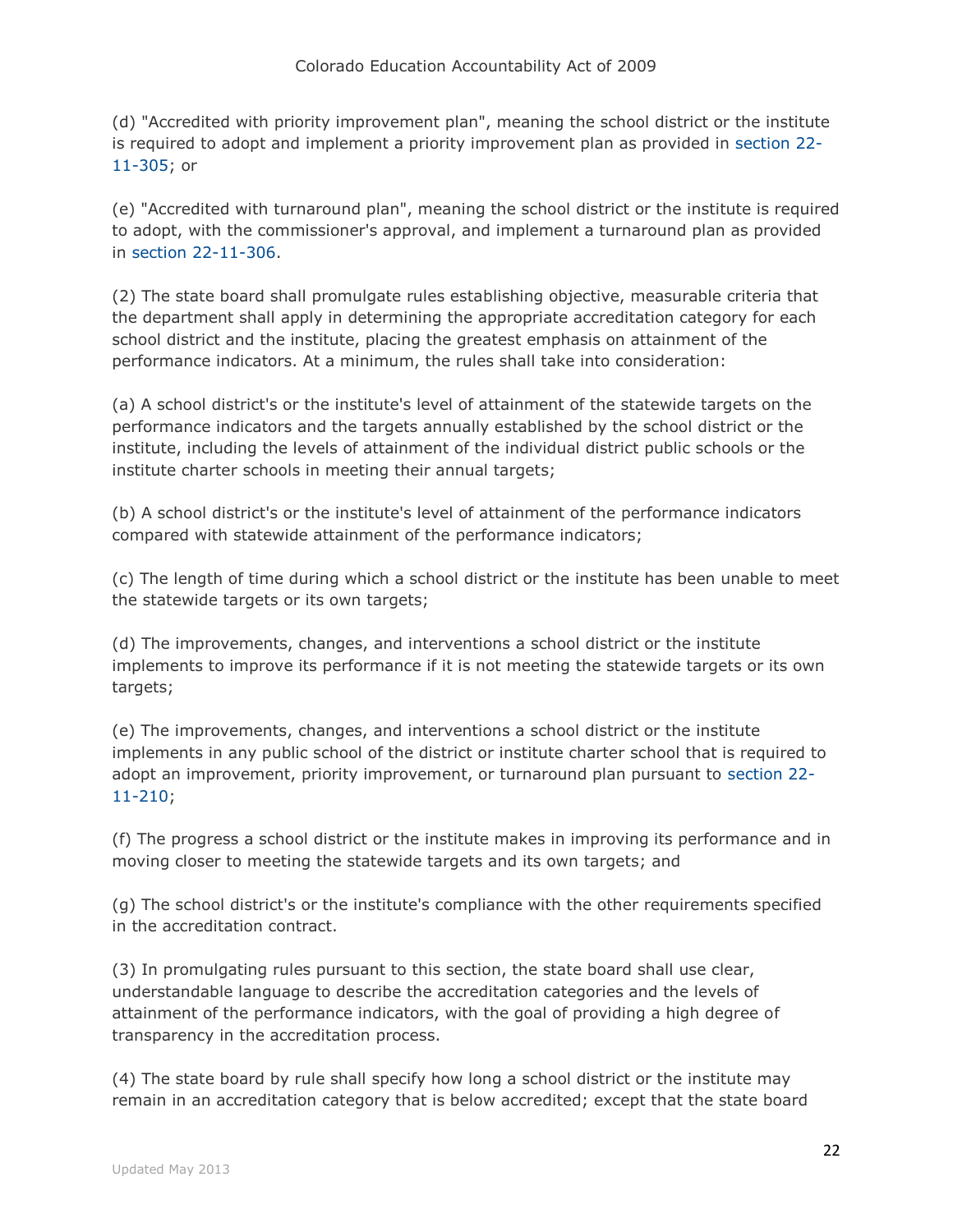shall not allow a school district or the institute to remain at accredited with priority improvement plan or below for longer than a total of five consecutive school years before removing the school district's or the institute's accreditation as provided in [section 22-11-](http://web.lexisnexis.com/research/buttonTFLink?_m=ac5d00dc61e82582b0967a3e542dc38d&_xfercite=%3ccite%20cc%3d%22USA%22%3e%3c%21%5bCDATA%5bC.R.S.%2022-11-207%5d%5d%3e%3c%2fcite%3e&_butType=4&_butStat=0&_butNum=9&_butInline=1&_butinfo=COCODE%2022-11-209&_fmtstr=FULL&docnum=1&_startdoc=1&wchp=dGLzVzk-zSkAl&_md5=9dadfe83dae8be2675bf78e73467bfbd) [209.](http://web.lexisnexis.com/research/buttonTFLink?_m=ac5d00dc61e82582b0967a3e542dc38d&_xfercite=%3ccite%20cc%3d%22USA%22%3e%3c%21%5bCDATA%5bC.R.S.%2022-11-207%5d%5d%3e%3c%2fcite%3e&_butType=4&_butStat=0&_butNum=9&_butInline=1&_butinfo=COCODE%2022-11-209&_fmtstr=FULL&docnum=1&_startdoc=1&wchp=dGLzVzk-zSkAl&_md5=9dadfe83dae8be2675bf78e73467bfbd)

## *22-11-208. Accreditation - annual review - supports and interventions - rules*

(1) (a) The department shall annually review each school district's and the institute's performance and, based on the rules of the state board, determine the appropriate accreditation category for the school district or institute. The department shall notify each school district and the institute of its accreditation category and shall publish each school district's and the institute's accreditation category, with supporting data, on the data portal. The department shall also publish each school district's and the institute's performance, improvement, priority improvement, or turnaround plan, whichever is applicable, on the data portal following adoption of the plan.

(b) Notwithstanding the provisions of paragraph (a) of this subsection (1), the department may change a school district's or the institute's accreditation category prior to conclusion of the annual performance review if the department determines that the school district or the institute has substantially failed to meet a requirement specified in the accreditation contract and that immediate action is required to protect the interests of the students and parents of students enrolled in the district public schools or the institute charter schools.

(c) In reviewing school districts' and the institute's performance, the department, to the extent possible, shall evaluate the cost effectiveness of intervention strategies implemented by the state, school districts, and the institute in attempting to improve performance in school districts that are in an accreditation category that is lower than accredited or in the institute if it is in an accreditation category that is lower than accredited.

(d) The state board by rule shall establish the time frames in which the department shall review school district and institute performance and determine and report each school district's and the institute's appropriate accreditation category, and the time frames in which the school districts and the institute shall adopt their respective plans and submit them for review and publication on the data portal. A school district with one thousand students or fewer shall only be required to submit a single plan to satisfy the school district and school plan requirements.

(e) The state board shall promulgate rules to ensure a school district's or the institute's right to a hearing before the state board to appeal placement in the accredited with turnaround plan category or removal of accreditation pursuant to [section 22-11-209.](http://web.lexisnexis.com/research/buttonTFLink?_m=8089b5a4a374cb80cfec5768eb282d2c&_xfercite=%3ccite%20cc%3d%22USA%22%3e%3c%21%5bCDATA%5bC.R.S.%2022-11-208%5d%5d%3e%3c%2fcite%3e&_butType=4&_butStat=0&_butNum=2&_butInline=1&_butinfo=COCODE%2022-11-209&_fmtstr=FULL&docnum=1&_startdoc=1&wchp=dGLzVzk-zSkAl&_md5=e07e8da1e436fc64d3550e7f10361117)

(2) The department shall provide technical assistance and support to school districts that are accredited with improvement plan, accredited with priority improvement plan, or accredited with turnaround plan and to the institute if it is accredited at any of those categories. The department shall base the amount of technical assistance and support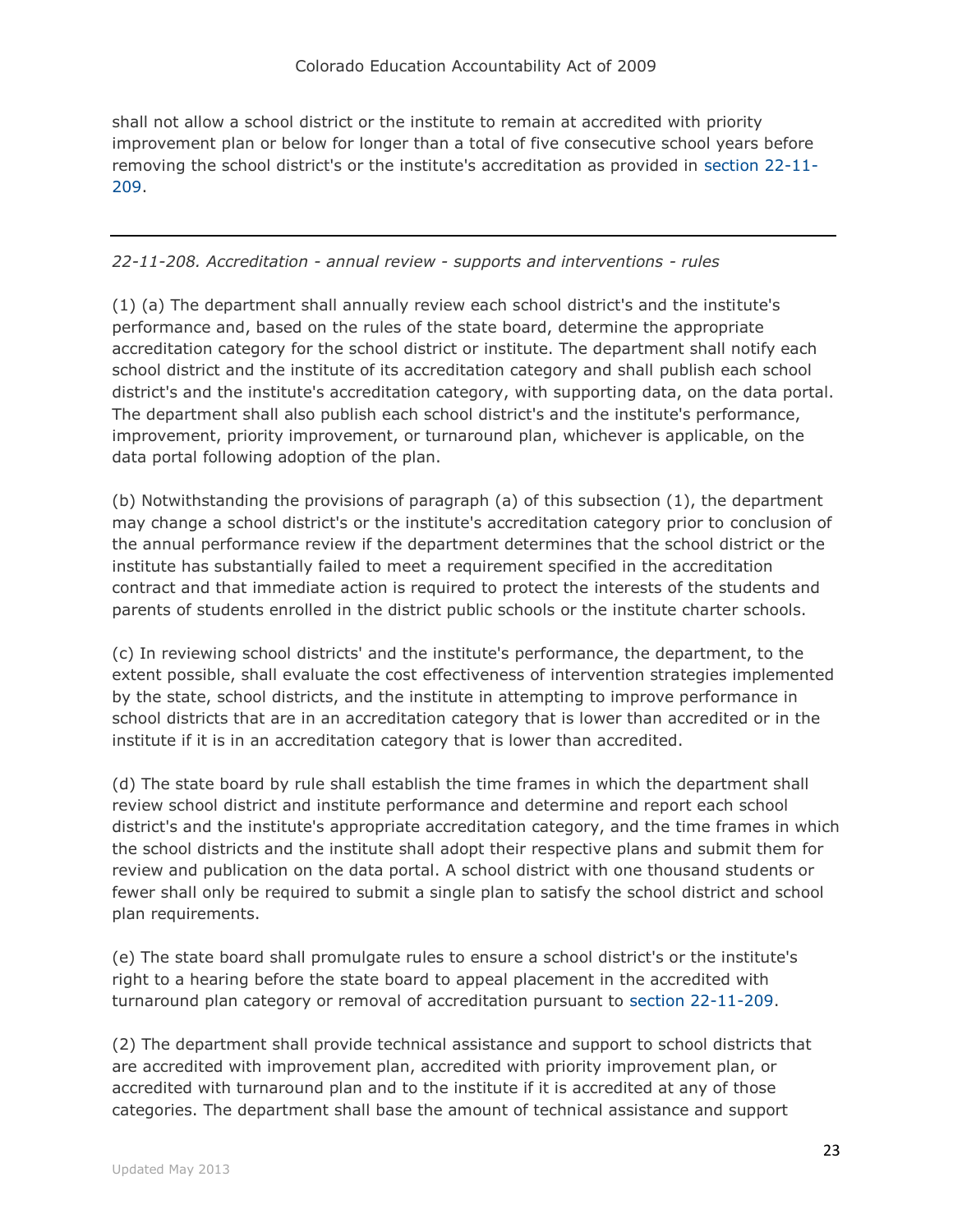provided to a school district or the institute on the school district's or institute's degree of need for assistance and the department's available resources. Technical assistance and support may include, but need not be limited to:

(a) Access to data and research to support interpretation of student data, decision-making, and learning;

(b) Consultative services on best practices for improvement and implementation of intervention strategies, including, where appropriate, strategies that address early childhood education and student engagement and re-engagement; and

(c) Evaluation and feedback on the school district's or the institute's improvement, priority improvement, or turnaround plan, whichever is applicable.

(3) The commissioner may assign the state review panel to critically evaluate a school district's priority improvement plan or the institute's priority improvement plan. The commissioner shall assign the state review panel to critically evaluate a school district's turnaround plan or the institute's turnaround plan. Based on its evaluation, the state review panel shall report to the commissioner and the state board recommendations concerning:

(a) Whether the school district's or institute's leadership is adequate to implement change to improve results;

(b) Whether the school district's or institute's infrastructure is adequate to support school improvement;

(c) The readiness and apparent capacity of public school and school district or institute personnel to plan effectively and lead the implementation of appropriate actions to improve student academic performance within the district public schools or the institute charter schools;

(d) The readiness and apparent capacity of public school and school district or institute personnel to engage productively with and benefit from the assistance provided by an external partner;

(e) The likelihood of positive returns on state investments of assistance and support to improve the school district's or institute's performance within the current management structure and staffing; and

(f) The necessity that the school district or institute remain in operation to serve students.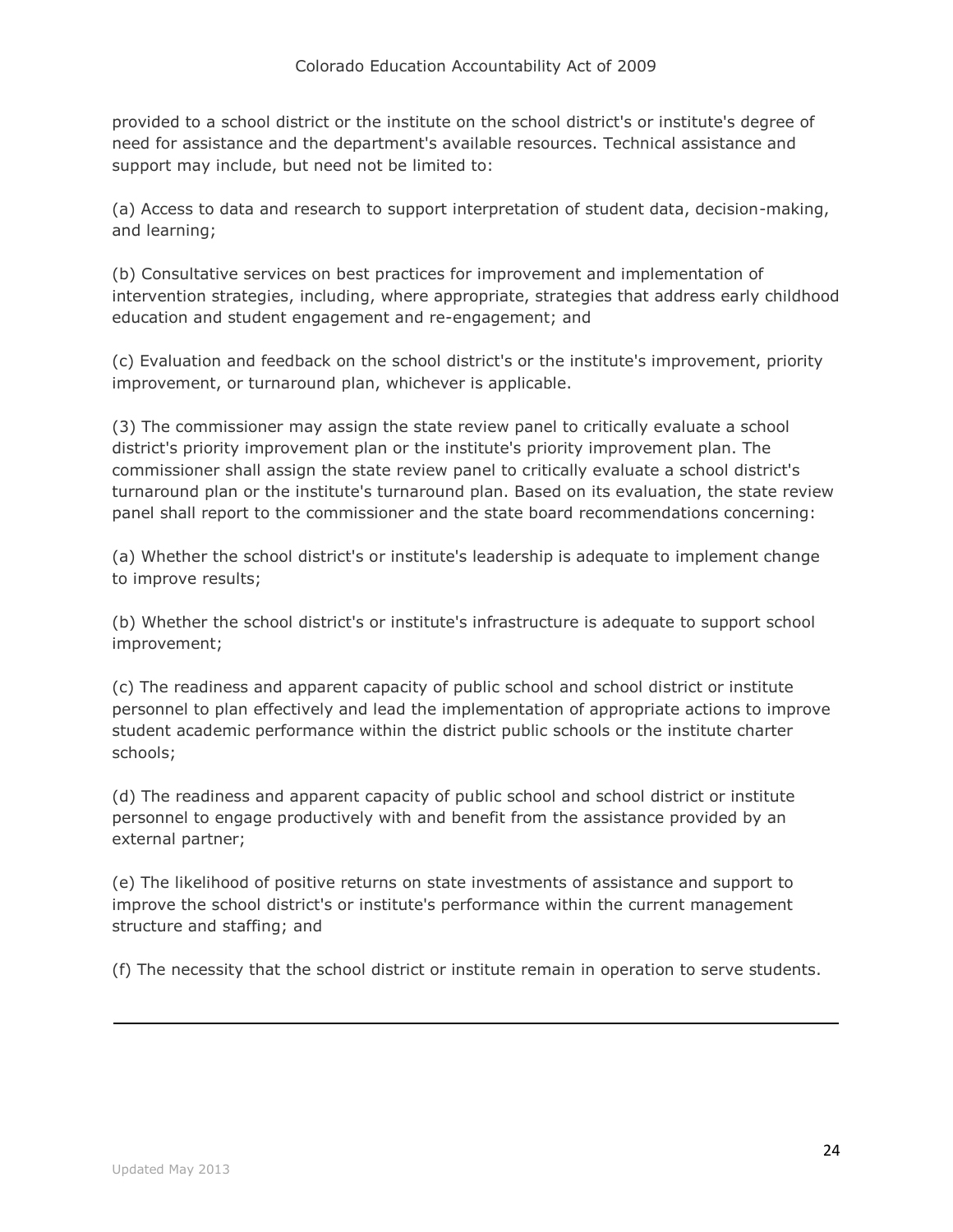*22-11-209. Removal of accreditation - recommendation - review - appeal - rules*

(1) The department may recommend to the commissioner and the state board that the state board remove a school district's or the institute's accreditation if:

(a) The school district or the institute is accredited with turnaround plan and the department determines that the school district or the institute has failed to make substantial progress under its turnaround plan; or

(b) The school district or the institute has been in the accredited with priority improvement plan category or lower for five consecutive school years; or

(c) (I) The school district or the institute has substantially failed to comply with the provisions of article 44 of this title, concerning budget and financial policies and procedures, or article 45 of this title, concerning accounting and financial reporting; and

(II) The school district or institute has not remedied the noncompliance within ninety days after receipt of notice from the department; and

(III) Loss of accreditation is required to protect the interests of the students and parents of students enrolled in the district public schools or the institute charter schools.

(2) (a) If the department recommends removing accreditation pursuant to this section, the commissioner shall assign the state review panel to critically evaluate the school district's or the institute's performance and to recommend one or more of the following actions:

(I) If the recommendation applies to a school district:

(A) That the school district be reorganized pursuant to article 30 of this title, which reorganization may include consolidation;

(B) That a private or public entity, with the agreement of the school district, take over management of the school district or management of one or more of the district public schools;

(C) That one or more of the district public schools be converted to a charter school;

(D) That one or more of the district public schools be granted status as an innovation school pursuant to [section 22-32.5-104](http://web.lexisnexis.com/research/buttonTFLink?_m=2b6a44404e177bfe43c8e766539a5b9f&_xfercite=%3ccite%20cc%3d%22USA%22%3e%3c%21%5bCDATA%5bC.R.S.%2022-11-209%5d%5d%3e%3c%2fcite%3e&_butType=4&_butStat=0&_butNum=2&_butInline=1&_butinfo=COCODE%2022-32.5-104&_fmtstr=FULL&docnum=1&_startdoc=1&wchp=dGLzVzk-zSkAl&_md5=dcb87cdc54c81522b41fba3a546f099d) or that the local school board recognize a group of district public schools as an innovation school zone pursuant to [section 22-32.5-104;](http://web.lexisnexis.com/research/buttonTFLink?_m=2b6a44404e177bfe43c8e766539a5b9f&_xfercite=%3ccite%20cc%3d%22USA%22%3e%3c%21%5bCDATA%5bC.R.S.%2022-11-209%5d%5d%3e%3c%2fcite%3e&_butType=4&_butStat=0&_butNum=3&_butInline=1&_butinfo=COCODE%2022-32.5-104&_fmtstr=FULL&docnum=1&_startdoc=1&wchp=dGLzVzk-zSkAl&_md5=183dc3e0567214537234e73dc4302002) or

(E) That one or more of the district public schools be closed; or

(II) If the recommendation applies to the institute:

(A) That the institute board be abolished and that the governor appoint a new institute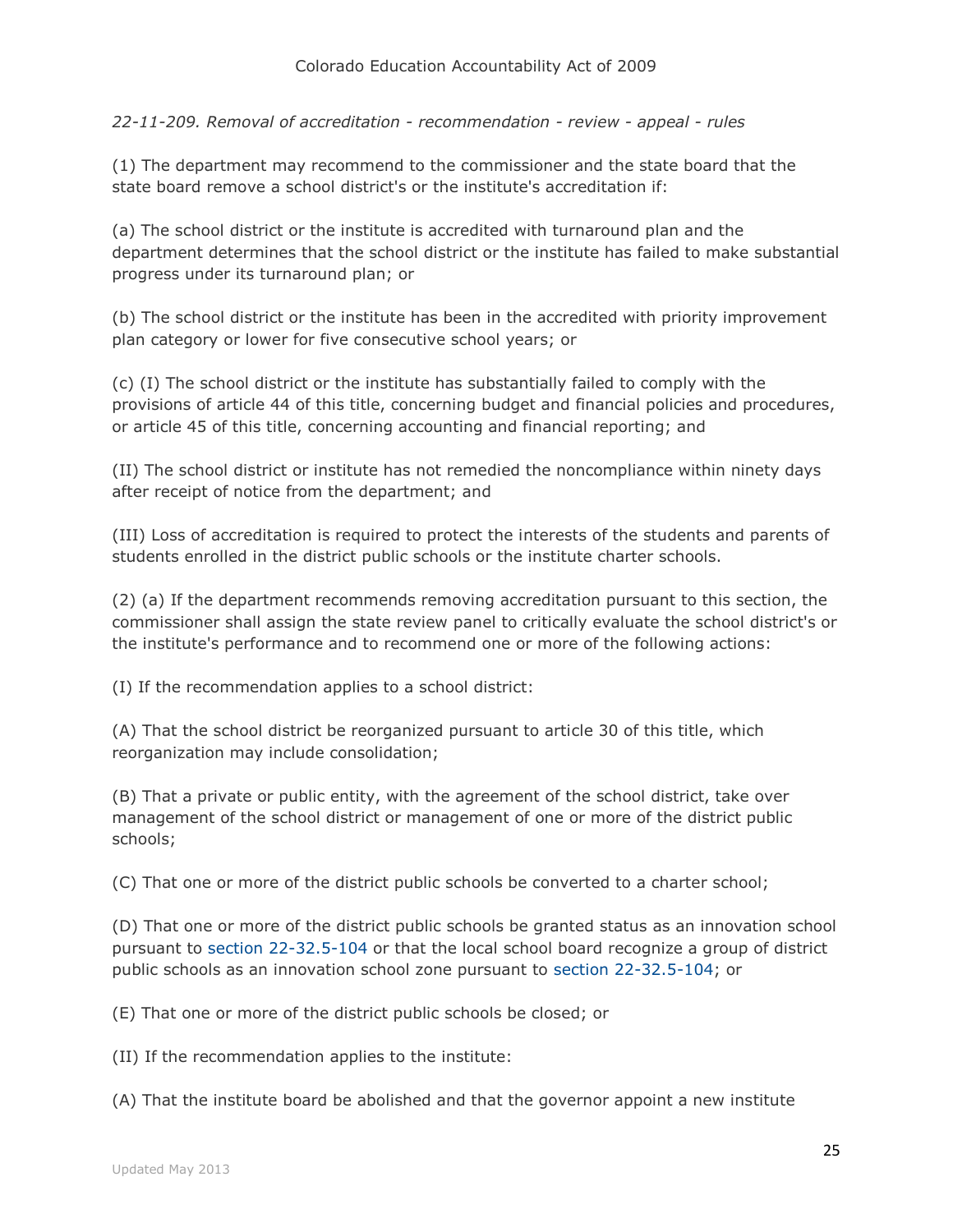board pursuant to [section 22-30.5-505;](http://web.lexisnexis.com/research/buttonTFLink?_m=2b6a44404e177bfe43c8e766539a5b9f&_xfercite=%3ccite%20cc%3d%22USA%22%3e%3c%21%5bCDATA%5bC.R.S.%2022-11-209%5d%5d%3e%3c%2fcite%3e&_butType=4&_butStat=0&_butNum=4&_butInline=1&_butinfo=COCODE%2022-30.5-505&_fmtstr=FULL&docnum=1&_startdoc=1&wchp=dGLzVzk-zSkAl&_md5=4b8813e907fcf2cbb07392d308b89577)

(B) That a public or private entity take over management of the institute or management of one or more of the institute charter schools; or

(C) That one or more of the institute charter schools be closed.

(b) In its evaluations and recommendations, the state review panel shall consider:

(I) Whether the school district's or institute's leadership is adequate to implement change to improve results;

(II) Whether the school district's or institute's infrastructure is adequate to support school improvement;

(III) The readiness and apparent capacity of public school and school district or institute personnel to plan effectively and lead the implementation of appropriate actions to improve student academic performance within the district public schools or the institute charter schools;

(IV) The readiness and apparent capacity of public school and school district or institute personnel to engage productively with and benefit from the assistance provided by an external partner;

(V) The likelihood of positive returns on state investments of assistance and support to improve the school district's or institute's performance within the current management structure and staffing; and

(VI) The necessity that the school district or institute remain in operation to serve students.

(3) Based on the recommendations of the department, the commissioner, and the state review panel, the state board shall determine whether to remove a school district's or the institute's accreditation. If the state board removes a school district's or the institute's accreditation, the state board shall notify the school district or the institute of the actions the school district or the institute is required to take. After the school district or the institute takes the required actions, the state board shall reinstate the school district's or the institute's accreditation at the accreditation category deemed appropriate by the state board.

(4) The state board shall promulgate rules for the implementation of this section, including but not limited to procedures to ensure a school district's or the institute's right to appeal to the state board before the state board takes final action to remove the school district's or the institute's accreditation pursuant to this section.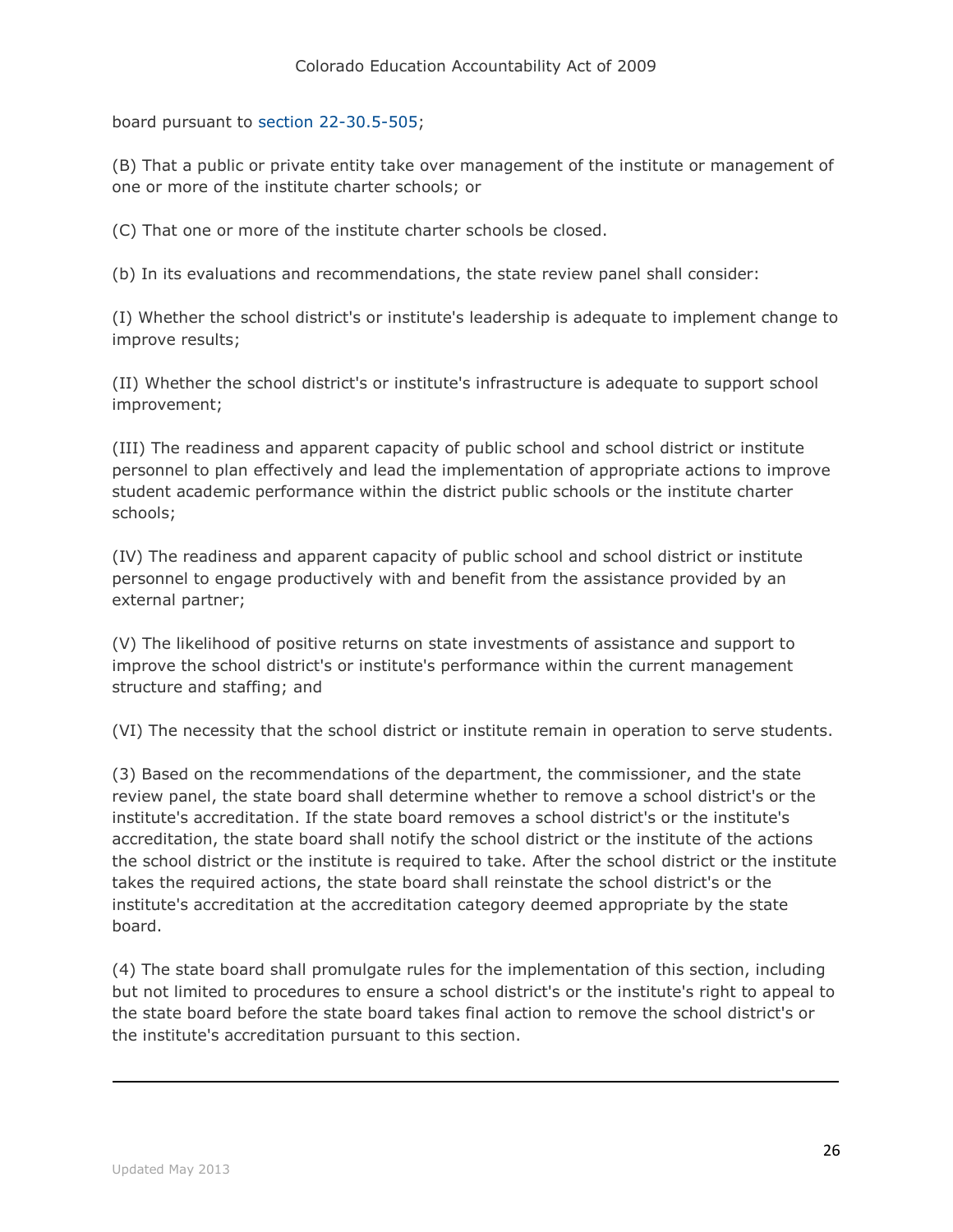## *22-11-210. Public schools - annual review - plans - supports and interventions - rules*

(1) (a) The state board shall promulgate rules establishing objective, measurable criteria that the department shall apply in recommending to the state board that a public school shall implement a performance, improvement, priority improvement, or turnaround plan or that a public school shall be subject to restructuring. In promulgating the rules, the state board shall place the greatest emphasis on attainment of the performance indicators. In addition, the rules shall, at a minimum, take into consideration:

(I) A public school's level of attainment of the statewide and school district or institute targets on the performance indicators and the public school's level of attainment of its own annual targets;

(II) A public school's level of attainment of the performance indicators compared with statewide attainment of the performance indicators;

(III) The length of time during which a public school has been unable to meet the statewide targets, the school district or institute targets, or its own targets;

(IV) The improvements, changes, and interventions a public school implements to improve its performance if it is not meeting the statewide targets, the school district or institute targets, or its own targets; and

(V) The progress a public school makes in improving its performance and in moving closer to meeting the statewide targets, the school district or institute targets, and its own targets.

(b) Notwithstanding any provision of paragraph (a) of this subsection (1) to the contrary, the state board shall promulgate rules establishing objective, measurable criteria that the department shall apply in recommending to the state board that an alternative education campus implement a performance, improvement, priority improvement, or turnaround plan or that an alternative education campus shall be subject to restructuring. The state board, in adopting the criteria for evaluating the performance of an alternative education campus, and the department, in applying the criteria, shall take into account the unique purposes of the campuses and the unique circumstances of and challenges posed by the students enrolled in the campuses.

(c) In promulgating rules pursuant to this subsection (1), the state board shall use clear, understandable language to describe the criteria for determining the type of plan that a public school shall implement and the levels of attainment of the performance indicators, with the goal of providing a high degree of transparency in the public school performance review process.

(d) The state board by rule shall specify how long a public school may implement an improvement, priority improvement, or turnaround plan; except that the state board shall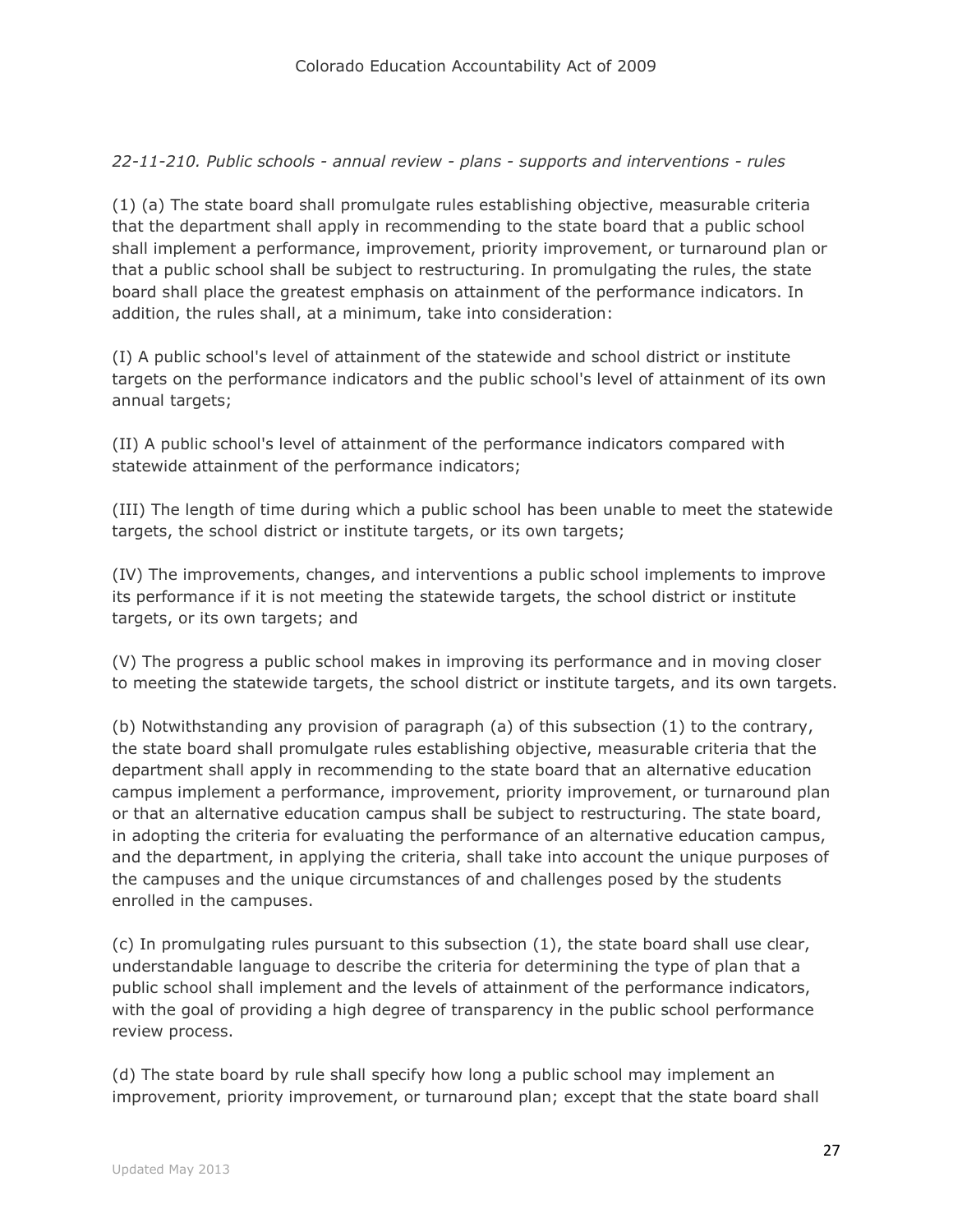not allow a public school to continue implementing a priority improvement or turnaround plan for longer than a combined total of five consecutive school years before requiring the school district or the institute to restructure or close the public school.

(e) The state board by rule shall establish the time frames within which the department shall review each public school's performance, submit recommendations to the state board, and report to the public school and to the school's local school board or the institute the state board's determination regarding the type of plan the public school shall implement. The state board shall also establish by rule the time frames within which the public schools, or the public schools' local school boards or the institute board as appropriate, shall adopt the school plans and submit them to the department. The department shall publish each public school's plan on the data portal with the public school's accreditation category, identified by the local school board or the institute, and supporting data.

(f) In reviewing public schools' performance, the department, to the extent possible, shall evaluate the cost effectiveness of intervention strategies implemented by the state, school districts, the institute, and the public schools in attempting to improve performance in public schools that are implementing school improvement, priority improvement, or turnaround plans.

(2) (a) The department shall annually review each public school's performance and, based on the rules of the state board, recommend to the state board that the public school shall implement a performance, improvement, priority improvement, or turnaround plan for the coming school year. Based on the department's recommendation, the state board shall notify the local school board for the public school, or the institute if the public school is an institute charter school, regarding the type of plan the public school shall implement. The local school board or the institute shall place the public school in the district or institute accreditation category that correlates to the public school's plan, based on the school district's or institute's school accreditation process.

(b) Notwithstanding any provision of this article to the contrary, a school district with one thousand students or fewer may submit a single plan to satisfy the school district and school plan requirements, so long as the plan meets all state and federal requirements for school and district plans. A school district with more than one thousand but fewer than one thousand two hundred students may, upon request and at the department's discretion, submit a single plan to satisfy the school district and school plan requirements, so long as the plan meets all state and federal requirements for school and district plans.

(3) At the request of a district public school's local school board, or at the institute's request for an institute charter school, the department shall provide technical assistance and support to the public school, local school board, or institute in preparing and implementing the public school's improvement, priority improvement, or turnaround plan. The department shall base the amount of technical assistance and support provided to a public school, the local school board, or the institute on the school's degree of need for assistance and the department's available resources. Technical assistance and support may include, but need not be limited to: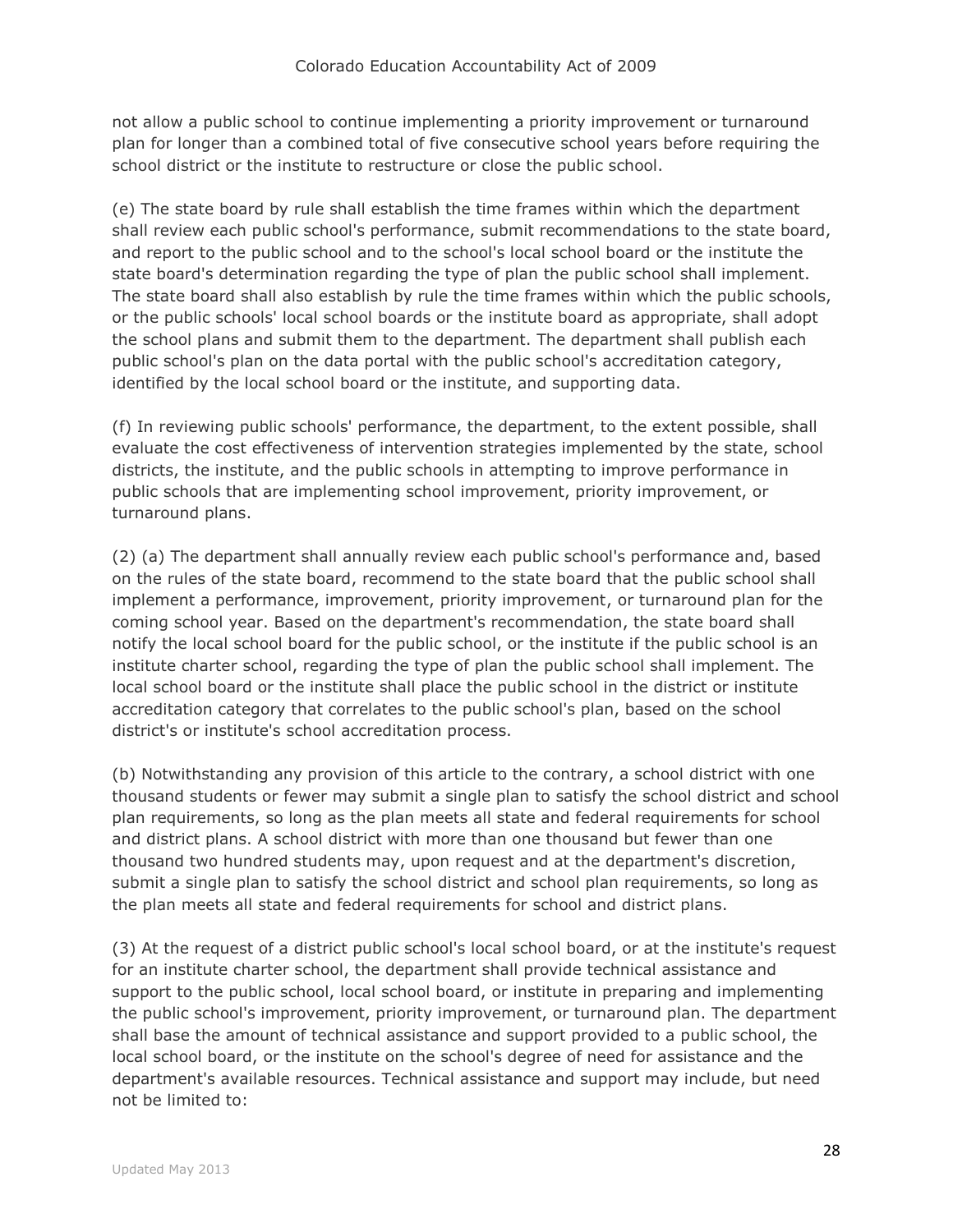(a) Access to data and research to support interpretation of student data, decision-making, and learning;

(b) Consultative services on best practices for improvement and implementation of intervention strategies, including, where appropriate, strategies that address early childhood education and student engagement and re-engagement; and

(c) Evaluation and feedback on the public school's plan.

(4) The commissioner may assign the state review panel to critically evaluate a public school's priority improvement plan and shall assign the state review panel to critically evaluate a public school's turnaround plan. Based on its evaluation, the state review panel shall report to the commissioner and the state board recommendations concerning:

(a) Whether the public school's leadership is adequate to implement change to improve results;

(b) Whether the public school's infrastructure is adequate to support school improvement;

(c) The readiness and apparent capacity of the public school's personnel to plan effectively and lead the implementation of appropriate actions to improve student academic performance within the school;

(d) The readiness and apparent capacity of the public school's personnel to engage productively with and benefit from the assistance provided by an external partner;

(e) The likelihood of positive returns on state investments of assistance and support to improve the public school's performance within the current management structure and staffing; and

(f) The necessity that the public school remain in operation to serve students.

(5) (a) If a public school fails to make adequate progress under its turnaround plan or continues to operate under a priority improvement or turnaround plan for a combined total of five consecutive school years, the commissioner shall assign the state review panel to critically evaluate the public school's performance and determine whether to recommend:

(I) With regard to a district public school that is not a charter school, that the district public school should be managed by a private or public entity other than the school district;

(II) With regard to a district or institute charter school, that the public or private entity operating the charter school or the governing board of the charter school should be replaced by a different public or private entity or governing board;

(III) With regard to a district public school, that the district public school be converted to a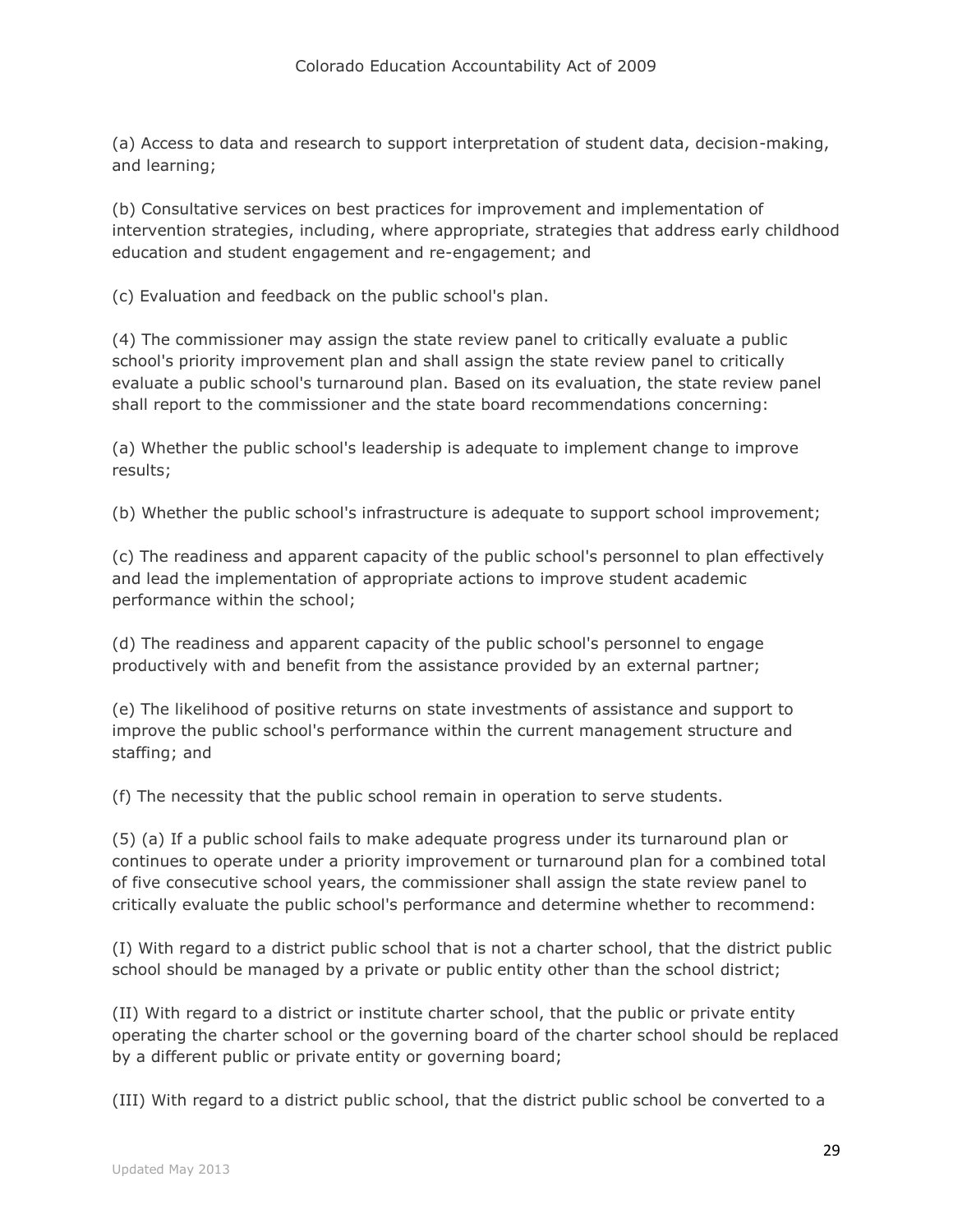charter school if it is not already authorized as a charter school;

(IV) With regard to a district public school, that the district public school be granted status as an innovation school pursuant to [section 22-32.5-104;](http://web.lexisnexis.com/research/buttonTFLink?_m=1ce7db47ecd076b385b68eb96c119f65&_xfercite=%3ccite%20cc%3d%22USA%22%3e%3c%21%5bCDATA%5bC.R.S.%2022-11-210%5d%5d%3e%3c%2fcite%3e&_butType=4&_butStat=0&_butNum=2&_butInline=1&_butinfo=COCODE%2022-32.5-104&_fmtstr=FULL&docnum=1&_startdoc=1&wchp=dGLzVzk-zSkAl&_md5=7be5e72fc8eaa13fe640afd50dca0383) or

(V) That the public school be closed or, with regard to a district charter school or an institute charter school, that the public school's charter be revoked.

(b) The state review panel shall present its recommendations to the commissioner and to the state board. Taking the recommendations into account, the state board shall determine which of the actions described in paragraph (a) of this subsection (5) the local school board for a district public school or the institute for an institute charter school shall take regarding the public school and direct the local school board or institute accordingly.

(6) If a public school is restructured, the department, to the extent possible, shall track the students enrolled in the public school in the school year preceding the restructuring to determine whether the students reenroll in the public school the following school year or transfer to another public school of the school district, an institute charter school, or a public school of another school district in the state. The department shall provide the student tracking information, without personally identifying the students, to the local school board or the institute upon request.

# **PART 3. SCHOOL DISTRICT AND INSTITUTE ACCOUNTABILITY**

*22-11-301. School district accountability committees - creation - membership*

(1) Each local school board shall appoint or create a process for the election of a school district accountability committee that shall consist of:

(a) At least three parents of students enrolled in the district public schools;

(b) At least one teacher who is employed by the school district;

(c) At least one school administrator who is employed by the school district; and

(d) At least one person who is involved in business in the community within the school district boundaries.

(2) (a) A person may not be appointed or elected to fill more than one of the member positions required in subsection (1) of this section in a single term.

(b) If a local school board chooses to increase the number of persons on the school district accountability committee, it shall ensure that the number of parents appointed or elected to the committee pursuant to paragraph (a) of subsection (1) of this section exceeds the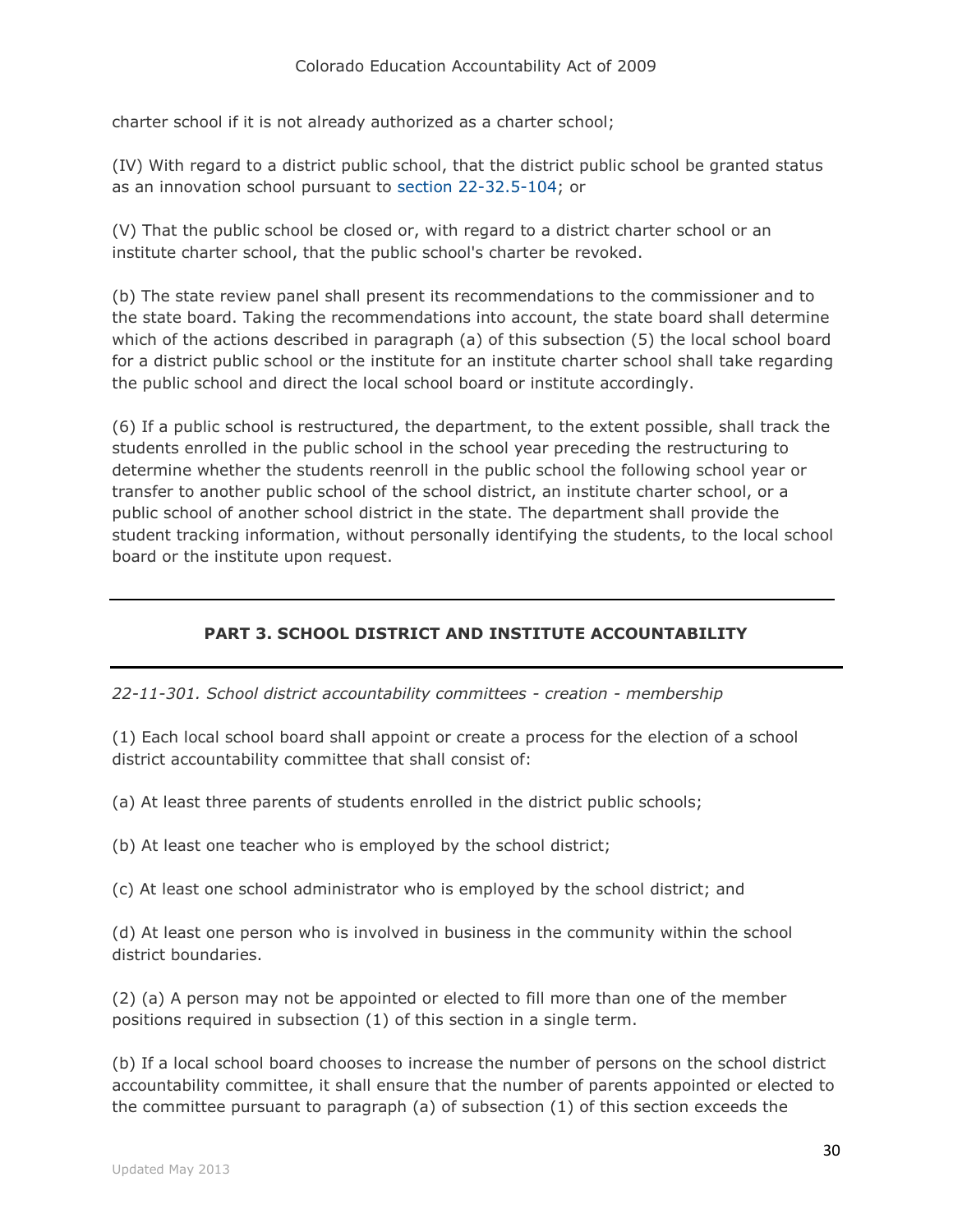number of representatives from the group with the next highest representation.

(c) (I) Except as otherwise provided in subparagraph (II) of this paragraph (c), a parent shall not be eligible to serve on a school district accountability committee if he or she is employed by, or is a relative of a person who is employed by, the school district, including being employed at a public school of the school district.

(II) If a school district makes a good faith effort but is unable to identify a sufficient number of parents who are willing to serve on a school district accountability committee and who are not excluded from serving as provided in subparagraph (I) of this paragraph (c), one or more parents who are employed by, or are related to a person who is employed by, the school district, including being employed at a public school of the school district, may serve on the school district accountability committee.

(III) As used in this paragraph (c), unless the context otherwise requires, "related" or "relative" means a person's spouse, son, daughter, sister, brother, mother, or father.

(3) If a local school board appoints the members of the school district accountability committee, the local school board, to the extent practicable, shall ensure that the parents who are appointed reflect the student populations that are significantly represented within the school district. Said student populations may include, but need not be limited to:

(a) Students who are members of non-Caucasian races;

(b) Students who are eligible for free or reduced-cost lunch through the federal "National School Lunch Act", 42 U.S.C. sec. 1751 et seq.;

(c) Students with limited English proficiency, as defined in [section 22-24-103 \(4\);](http://web.lexisnexis.com/research/buttonTFLink?_m=f70f7ed2a3551aa4db39dbc7f71cef3d&_xfercite=%3ccite%20cc%3d%22USA%22%3e%3c%21%5bCDATA%5bC.R.S.%2022-11-301%5d%5d%3e%3c%2fcite%3e&_butType=4&_butStat=0&_butNum=3&_butInline=1&_butinfo=COCODE%2022-24-103&_fmtstr=FULL&docnum=1&_startdoc=1&wchp=dGLzVzk-zSkAl&_md5=44e0cb172aae9abed31ac866ac7fcdf7)

(d) Students who are migrant children, as defined in [section 22-23-103 \(2\);](http://web.lexisnexis.com/research/buttonTFLink?_m=f70f7ed2a3551aa4db39dbc7f71cef3d&_xfercite=%3ccite%20cc%3d%22USA%22%3e%3c%21%5bCDATA%5bC.R.S.%2022-11-301%5d%5d%3e%3c%2fcite%3e&_butType=4&_butStat=0&_butNum=4&_butInline=1&_butinfo=COCODE%2022-23-103&_fmtstr=FULL&docnum=1&_startdoc=1&wchp=dGLzVzk-zSkAl&_md5=bbe77345d2706f0e8d8fdead7717521b)

(e) Students who are identified as children with disabilities pursuant to [section 22-20-108;](http://web.lexisnexis.com/research/buttonTFLink?_m=f70f7ed2a3551aa4db39dbc7f71cef3d&_xfercite=%3ccite%20cc%3d%22USA%22%3e%3c%21%5bCDATA%5bC.R.S.%2022-11-301%5d%5d%3e%3c%2fcite%3e&_butType=4&_butStat=0&_butNum=5&_butInline=1&_butinfo=COCODE%2022-20-108&_fmtstr=FULL&docnum=1&_startdoc=1&wchp=dGLzVzk-zSkAl&_md5=8909de4a495cf634ffa0056489d5f353) and

(f) Students who are identified as gifted children as defined in [section 22-20-202 \(6\).](http://web.lexisnexis.com/research/buttonTFLink?_m=f70f7ed2a3551aa4db39dbc7f71cef3d&_xfercite=%3ccite%20cc%3d%22USA%22%3e%3c%21%5bCDATA%5bC.R.S.%2022-11-301%5d%5d%3e%3c%2fcite%3e&_butType=4&_butStat=0&_butNum=6&_butInline=1&_butinfo=COCODE%2022-20-202&_fmtstr=FULL&docnum=1&_startdoc=1&wchp=dGLzVzk-zSkAl&_md5=43b5db5345dfc65f7317716e067ed45d)

(4) If a local school board appoints the members of the school district accountability committee, the local school board, to the extent practicable, shall ensure that:

(a) At least one of the parents appointed to the committee is the parent of a student enrolled in a charter school authorized by the local school board, if the local school board has authorized any charter schools; and

(b) At least one of the persons appointed to the committee has a demonstrated knowledge of charter schools.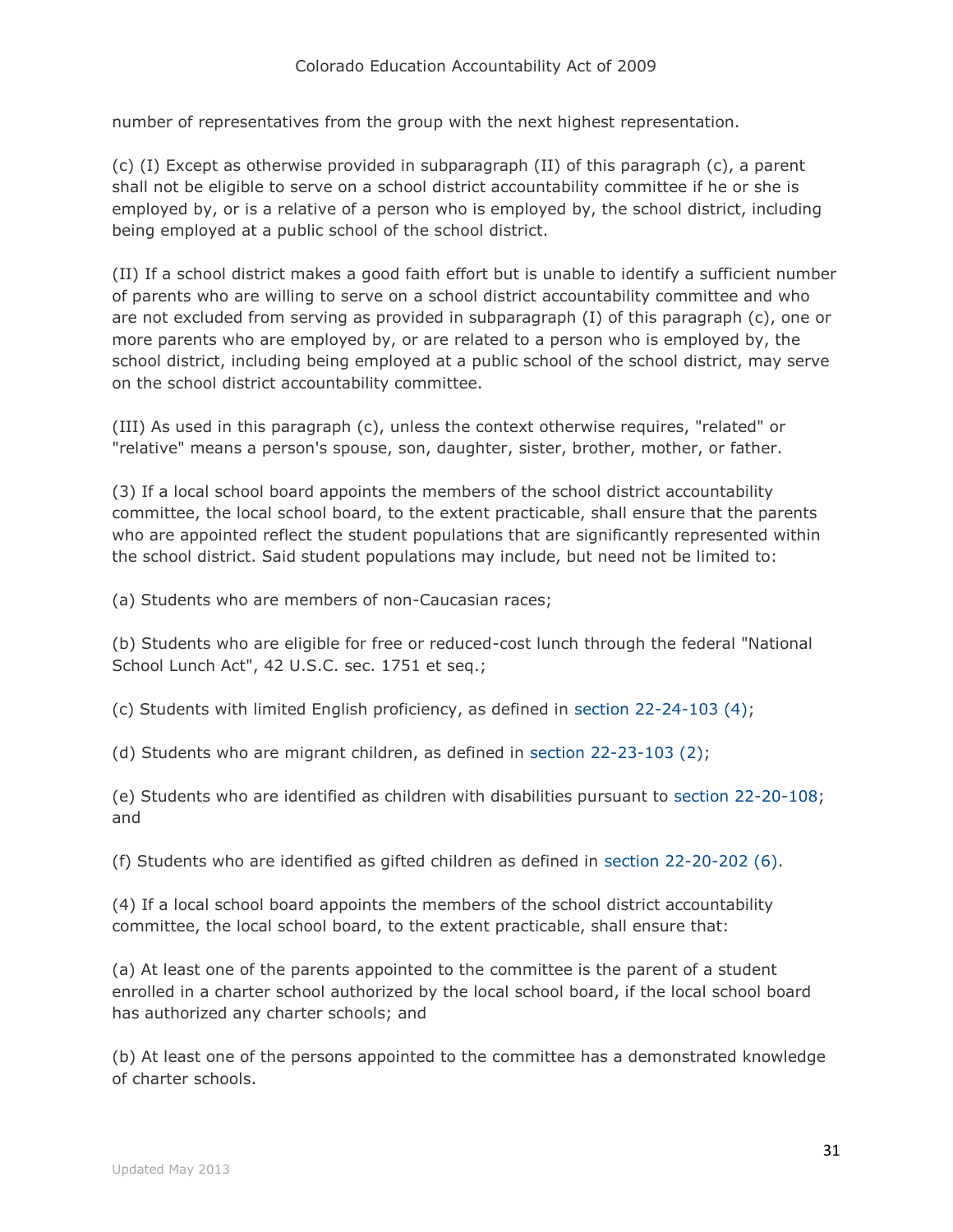(5) The members of each school district accountability committee shall select from among the parent representatives serving on the committee a member to serve as chair or co-chair of the committee. The local school board shall establish the length of term for which the committee chair or co-chair shall serve.

## *22-11-302. School district accountability committee - powers and duties*

(1) Each school district accountability committee has the following powers and duties:

(a) To recommend to its local school board priorities for spending school district moneys. Whenever the school district accountability committee recommends spending priorities, it shall make reasonable efforts to consult in a substantive manner with the school accountability committees of the school district. The local school board shall consider the school district accountability committee's recommendations in adopting the school district budget for each fiscal year pursuant to article 44 of this title.

(b) To advise its local school board concerning preparation of, and annually submit to the local school board recommendations regarding the contents of, a district performance, improvement, priority improvement, or turnaround plan, whichever is required based on the school district's accreditation category. In advising and preparing the recommendations, the school district accountability committee shall make reasonable efforts to consult in a substantive manner with the school accountability committees of the school district and shall compile and submit to the local school board the school performance, improvement, priority improvement, and turnaround plans submitted by the school accountability committees pursuant to [sections 22-11-403](http://web.lexisnexis.com/research/buttonTFLink?_m=65d602cd97e48f03874fab2bbde17748&_xfercite=%3ccite%20cc%3d%22USA%22%3e%3c%21%5bCDATA%5bC.R.S.%2022-11-302%5d%5d%3e%3c%2fcite%3e&_butType=4&_butStat=0&_butNum=2&_butInline=1&_butinfo=COCODE%2022-11-403&_fmtstr=FULL&docnum=1&_startdoc=1&wchp=dGLzVzt-zSkAW&_md5=8678d91f5285e98264eea1dad4a858c6) to [22-11-406.](http://web.lexisnexis.com/research/buttonTFLink?_m=65d602cd97e48f03874fab2bbde17748&_xfercite=%3ccite%20cc%3d%22USA%22%3e%3c%21%5bCDATA%5bC.R.S.%2022-11-302%5d%5d%3e%3c%2fcite%3e&_butType=4&_butStat=0&_butNum=3&_butInline=1&_butinfo=COCODE%2022-11-406&_fmtstr=FULL&docnum=1&_startdoc=1&wchp=dGLzVzt-zSkAW&_md5=f50c32b712a5fcba881891a963306e73)

(c) If the local school board receives a charter school application, to review the charter application prior to consideration by the local school board as provided in [section 22-30.5-](http://web.lexisnexis.com/research/buttonTFLink?_m=65d602cd97e48f03874fab2bbde17748&_xfercite=%3ccite%20cc%3d%22USA%22%3e%3c%21%5bCDATA%5bC.R.S.%2022-11-302%5d%5d%3e%3c%2fcite%3e&_butType=4&_butStat=0&_butNum=4&_butInline=1&_butinfo=COCODE%2022-30.5-107&_fmtstr=FULL&docnum=1&_startdoc=1&wchp=dGLzVzt-zSkAW&_md5=ef0ecfdb74d6f5ebb8885bbb65198e75) [107 \(1\);](http://web.lexisnexis.com/research/buttonTFLink?_m=65d602cd97e48f03874fab2bbde17748&_xfercite=%3ccite%20cc%3d%22USA%22%3e%3c%21%5bCDATA%5bC.R.S.%2022-11-302%5d%5d%3e%3c%2fcite%3e&_butType=4&_butStat=0&_butNum=4&_butInline=1&_butinfo=COCODE%2022-30.5-107&_fmtstr=FULL&docnum=1&_startdoc=1&wchp=dGLzVzt-zSkAW&_md5=ef0ecfdb74d6f5ebb8885bbb65198e75)

(d) To provide input and recommendations on an advisory basis to principals concerning the development and use of assessment tools used for the purpose of measuring and evaluating student academic growth as it relates to teacher evaluations;

(e) To consider input and recommendations from the school accountability committee of each school of the school district to facilitate the evaluation of the performance of the school's principal for the purposes of article 9 of this title;

(f) To provide input to the local school board concerning the creation and enforcement of its school conduct and discipline code; and

(g) To increase the level of parent engagement in the school district and in the public schools of the school district, especially the engagement of parents of students in the populations described in [section 22-11-301 \(3\).](http://web.lexisnexis.com/research/buttonTFLink?_m=65d602cd97e48f03874fab2bbde17748&_xfercite=%3ccite%20cc%3d%22USA%22%3e%3c%21%5bCDATA%5bC.R.S.%2022-11-302%5d%5d%3e%3c%2fcite%3e&_butType=4&_butStat=0&_butNum=5&_butInline=1&_butinfo=COCODE%2022-11-301&_fmtstr=FULL&docnum=1&_startdoc=1&wchp=dGLzVzt-zSkAW&_md5=5a5891e8e5fa68f2a81e138130565e03) The committee's activities to increase parent engagement must include, but need not be limited to: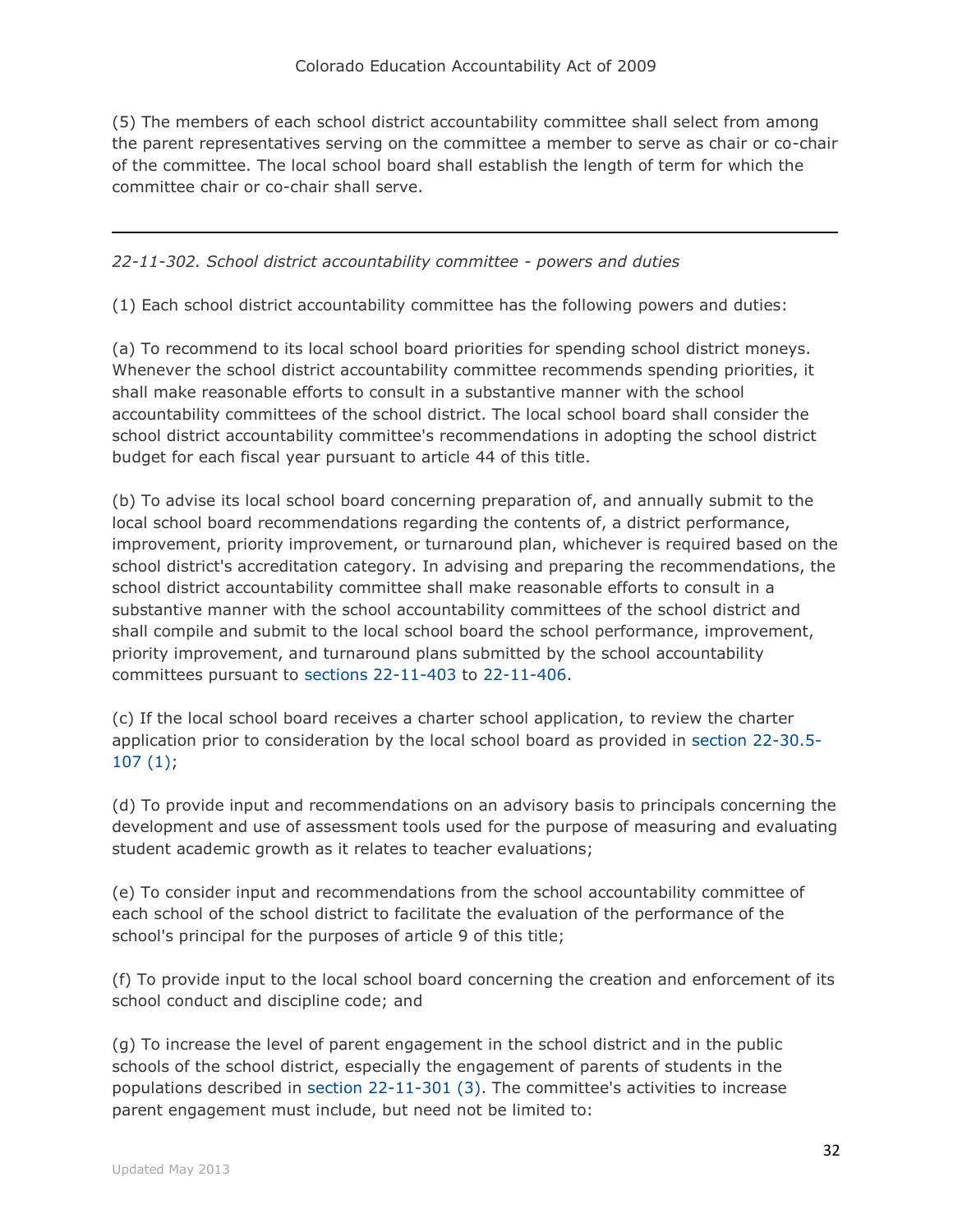(I) Publicizing opportunities to serve and soliciting parents to serve on the school district accountability committee and school accountability committees. In soliciting parents to serve on the school district and school accountability committees, the school district accountability committee shall direct the outreach efforts to help ensure that the parents who serve on the district and school accountability committees reflect the student populations that are significantly represented within the school district and the school, as provided in [section 22-11-301 \(3\).](http://web.lexisnexis.com/research/buttonTFLink?_m=65d602cd97e48f03874fab2bbde17748&_xfercite=%3ccite%20cc%3d%22USA%22%3e%3c%21%5bCDATA%5bC.R.S.%2022-11-302%5d%5d%3e%3c%2fcite%3e&_butType=4&_butStat=0&_butNum=6&_butInline=1&_butinfo=COCODE%2022-11-301&_fmtstr=FULL&docnum=1&_startdoc=1&wchp=dGLzVzt-zSkAW&_md5=3eb3ef7a849ba17a17b9014f1ba53f5d)

(II) Assisting the school district in implementing the parent engagement policy adopted by the local school board pursuant to [section 22-32-142;](http://web.lexisnexis.com/research/buttonTFLink?_m=65d602cd97e48f03874fab2bbde17748&_xfercite=%3ccite%20cc%3d%22USA%22%3e%3c%21%5bCDATA%5bC.R.S.%2022-11-302%5d%5d%3e%3c%2fcite%3e&_butType=4&_butStat=0&_butNum=7&_butInline=1&_butinfo=COCODE%2022-32-142&_fmtstr=FULL&docnum=1&_startdoc=1&wchp=dGLzVzt-zSkAW&_md5=eddbc4a58934f02f716311115d60f246) and

(III) Assisting school personnel to increase parents' engagement with educators, including but not limited to parents' engagement in creating students' READ plans pursuant to part 12 of article 7 of this title, in creating individual career and academic plans pursuant to [section](http://web.lexisnexis.com/research/buttonTFLink?_m=65d602cd97e48f03874fab2bbde17748&_xfercite=%3ccite%20cc%3d%22USA%22%3e%3c%21%5bCDATA%5bC.R.S.%2022-11-302%5d%5d%3e%3c%2fcite%3e&_butType=4&_butStat=0&_butNum=8&_butInline=1&_butinfo=COCODE%2022-32-109&_fmtstr=FULL&docnum=1&_startdoc=1&wchp=dGLzVzt-zSkAW&_md5=307f2d5a833bc648fe29e62ffc4ed37e)  [22-32-109 \(1\) \(oo\),](http://web.lexisnexis.com/research/buttonTFLink?_m=65d602cd97e48f03874fab2bbde17748&_xfercite=%3ccite%20cc%3d%22USA%22%3e%3c%21%5bCDATA%5bC.R.S.%2022-11-302%5d%5d%3e%3c%2fcite%3e&_butType=4&_butStat=0&_butNum=8&_butInline=1&_butinfo=COCODE%2022-32-109&_fmtstr=FULL&docnum=1&_startdoc=1&wchp=dGLzVzt-zSkAW&_md5=307f2d5a833bc648fe29e62ffc4ed37e) and in creating plans to address habitual truancy pursuant to [section](http://web.lexisnexis.com/research/buttonTFLink?_m=65d602cd97e48f03874fab2bbde17748&_xfercite=%3ccite%20cc%3d%22USA%22%3e%3c%21%5bCDATA%5bC.R.S.%2022-11-302%5d%5d%3e%3c%2fcite%3e&_butType=4&_butStat=0&_butNum=9&_butInline=1&_butinfo=COCODE%2022-33-107&_fmtstr=FULL&docnum=1&_startdoc=1&wchp=dGLzVzt-zSkAW&_md5=c0f4d0b1bcd7e79441c42cc608559d09)  [22-33-107 \(3\).](http://web.lexisnexis.com/research/buttonTFLink?_m=65d602cd97e48f03874fab2bbde17748&_xfercite=%3ccite%20cc%3d%22USA%22%3e%3c%21%5bCDATA%5bC.R.S.%2022-11-302%5d%5d%3e%3c%2fcite%3e&_butType=4&_butStat=0&_butNum=9&_butInline=1&_butinfo=COCODE%2022-33-107&_fmtstr=FULL&docnum=1&_startdoc=1&wchp=dGLzVzt-zSkAW&_md5=c0f4d0b1bcd7e79441c42cc608559d09)

(2) The local school district and the district accountability committee shall, at least annually, cooperatively determine the areas and issues, in addition to budget issues, that the school district accountability committee shall study and concerning which the committee may make recommendations to the local school board.

*22-11-303. Accredited or accredited with distinction - performance plan - school district or institute - contents - adoption*

(1) (a) In accordance with time frames specified in state board rules, each local school board that is accredited or accredited with distinction shall annually adopt a performance plan for the school district as described in subsection (3) of this section.

(b) The school district accountability committee for the school district shall advise the local school board concerning preparation of the district performance plan and make recommendations to the local school board concerning the contents of the district performance plan. In advising and making its recommendations, the school district accountability committee shall take into account and incorporate any district public school performance, improvement, priority improvement, or turnaround plans received pursuant to [sections 22-11-403](http://web.lexisnexis.com/research/buttonTFLink?_m=caa47c4d682007ad36557a4e19ec388e&_xfercite=%3ccite%20cc%3d%22USA%22%3e%3c%21%5bCDATA%5bC.R.S.%2022-11-303%5d%5d%3e%3c%2fcite%3e&_butType=4&_butStat=0&_butNum=2&_butInline=1&_butinfo=COCODE%2022-11-403&_fmtstr=FULL&docnum=1&_startdoc=1&wchp=dGLzVzt-zSkAW&_md5=7c5f3d9515ab7dedaae1ca1860ad5feb) to [22-11-406.](http://web.lexisnexis.com/research/buttonTFLink?_m=caa47c4d682007ad36557a4e19ec388e&_xfercite=%3ccite%20cc%3d%22USA%22%3e%3c%21%5bCDATA%5bC.R.S.%2022-11-303%5d%5d%3e%3c%2fcite%3e&_butType=4&_butStat=0&_butNum=3&_butInline=1&_butinfo=COCODE%2022-11-406&_fmtstr=FULL&docnum=1&_startdoc=1&wchp=dGLzVzt-zSkAW&_md5=b122472c212251cebee86d5a7a246210) The local school board shall create and adopt the district performance plan, taking into account the advice and recommendations of the school district accountability committee.

(c) The local school board shall submit the adopted district performance plan to the department for publication on the data portal and shall ensure that the district performance plan is in effect for the school district and the district public schools within the time frames specified in state board rule. The local school board shall also make copies of the district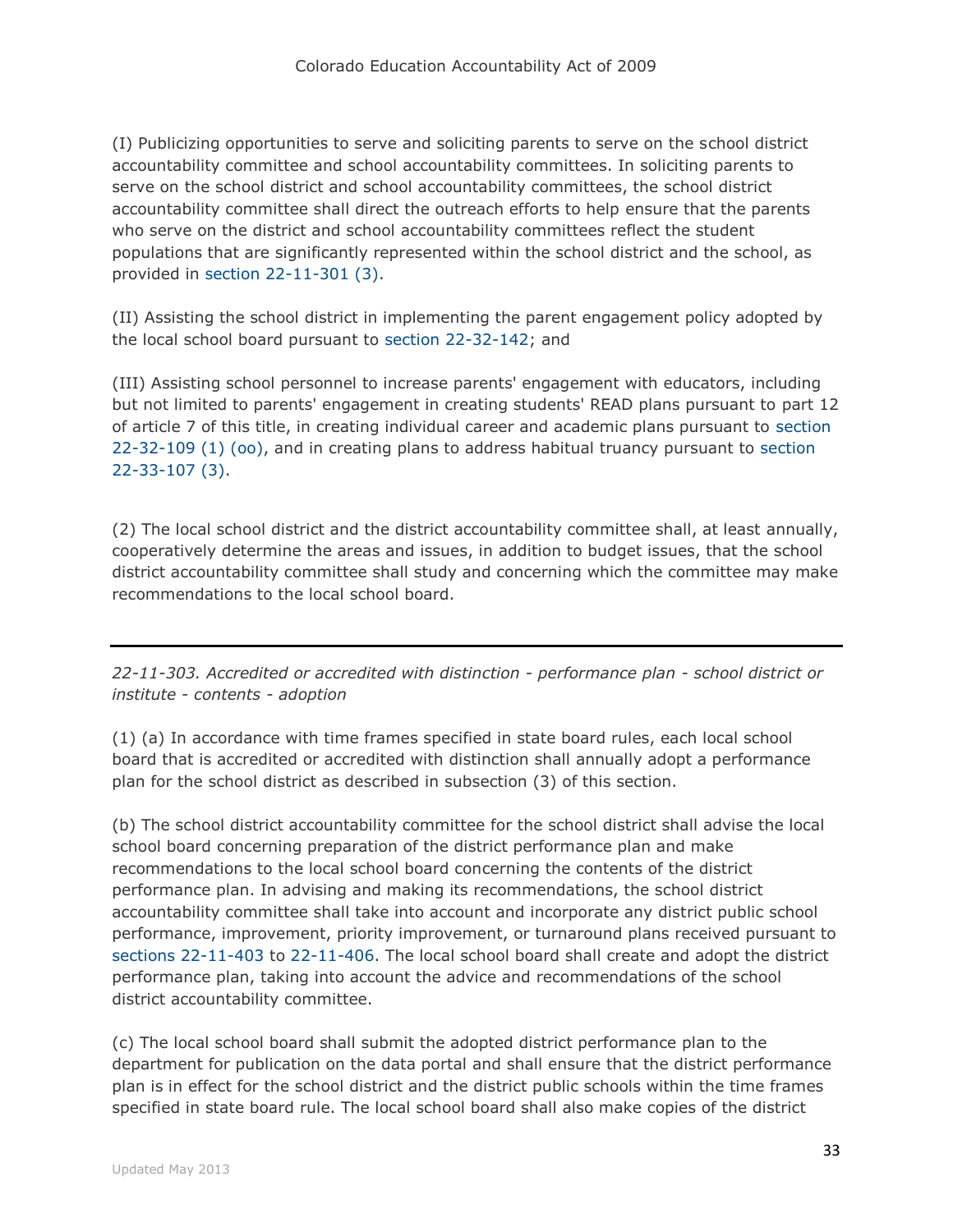performance plan available to members of the public upon request.

(2) (a) In accordance with time frames specified in state board rules, the institute board, if it is accredited or accredited with distinction, shall annually adopt an institute performance plan as described in subsection (3) of this section.

(b) Prior to creating the institute performance plan, the institute shall compile the institute charter school performance, improvement, priority improvement, and turnaround plans prepared for each institute charter school pursuant to [sections 22-11-403](http://web.lexisnexis.com/research/buttonTFLink?_m=caa47c4d682007ad36557a4e19ec388e&_xfercite=%3ccite%20cc%3d%22USA%22%3e%3c%21%5bCDATA%5bC.R.S.%2022-11-303%5d%5d%3e%3c%2fcite%3e&_butType=4&_butStat=0&_butNum=4&_butInline=1&_butinfo=COCODE%2022-11-403&_fmtstr=FULL&docnum=1&_startdoc=1&wchp=dGLzVzt-zSkAW&_md5=b61a6d128d828eb67a134eea595bbc5f) to [22-11-406.](http://web.lexisnexis.com/research/buttonTFLink?_m=caa47c4d682007ad36557a4e19ec388e&_xfercite=%3ccite%20cc%3d%22USA%22%3e%3c%21%5bCDATA%5bC.R.S.%2022-11-303%5d%5d%3e%3c%2fcite%3e&_butType=4&_butStat=0&_butNum=5&_butInline=1&_butinfo=COCODE%2022-11-406&_fmtstr=FULL&docnum=1&_startdoc=1&wchp=dGLzVzt-zSkAW&_md5=55f8fb7f19eddfb864d4d397fbf16111) The institute shall take the compilation of plans into account in creating and adopting the institute performance plan.

(c) The institute shall submit the adopted institute performance plan to the department for publication on the data portal and shall ensure that the institute performance plan is in effect for the institute and the institute charter schools within the time frames specified in state board rule. The institute shall also make copies of the institute performance plan available to members of the public upon request.

(3) A district or institute performance plan shall be designed to raise the academic performance of students enrolled in the school district or in the institute charter schools and to ensure that the school district or the institute, following the next annual accreditation review, attains a higher accreditation category or remains in the same accreditation category if the school district or institute is accredited with distinction. At a minimum, each district and institute performance plan shall:

(a) Set, reaffirm, or revise, as appropriate, ambitious but attainable targets that the school district, including the district public schools, or the institute, including the institute charter schools, shall attain on the performance indicators. The local school board or the institute shall ensure that the targets are aligned with the statewide targets set by the state board pursuant to [section 22-11-201.](http://web.lexisnexis.com/research/buttonTFLink?_m=caa47c4d682007ad36557a4e19ec388e&_xfercite=%3ccite%20cc%3d%22USA%22%3e%3c%21%5bCDATA%5bC.R.S.%2022-11-303%5d%5d%3e%3c%2fcite%3e&_butType=4&_butStat=0&_butNum=6&_butInline=1&_butinfo=COCODE%2022-11-201&_fmtstr=FULL&docnum=1&_startdoc=1&wchp=dGLzVzt-zSkAW&_md5=19d1b99e35fed2c9e8a7870482ee8c99)

(a.5) Identify the strategies to be used in addressing the needs of students enrolled in kindergarten and first, second, and third grade who are identified pursuant to [section 22-7-](http://web.lexisnexis.com/research/buttonTFLink?_m=caa47c4d682007ad36557a4e19ec388e&_xfercite=%3ccite%20cc%3d%22USA%22%3e%3c%21%5bCDATA%5bC.R.S.%2022-11-303%5d%5d%3e%3c%2fcite%3e&_butType=4&_butStat=0&_butNum=7&_butInline=1&_butinfo=COCODE%2022-7-1205&_fmtstr=FULL&docnum=1&_startdoc=1&wchp=dGLzVzt-zSkAW&_md5=8cda1cc11899a9c7506b9096999a8215) [1205](http://web.lexisnexis.com/research/buttonTFLink?_m=caa47c4d682007ad36557a4e19ec388e&_xfercite=%3ccite%20cc%3d%22USA%22%3e%3c%21%5bCDATA%5bC.R.S.%2022-11-303%5d%5d%3e%3c%2fcite%3e&_butType=4&_butStat=0&_butNum=7&_butInline=1&_butinfo=COCODE%2022-7-1205&_fmtstr=FULL&docnum=1&_startdoc=1&wchp=dGLzVzt-zSkAW&_md5=8cda1cc11899a9c7506b9096999a8215) as having significant reading deficiencies and set, reaffirm, or revise, as appropriate, ambitious but attainable targets that the school district, including the district public schools, or the institute, including the institute charter schools, shall attain in reducing the number of students who have significant reading deficiencies and in ensuring that each student achieves grade level expectations in reading;

(b) Identify positive and negative trends for district public schools as a group and individually or for institute charter schools as a group and individually in the levels of attainment by the public schools as a group and individually on the performance indicators;

(c) Assess and prioritize the issues and needs for the school district and for the individual district public schools or for the institute and for the individual institute charter schools that must be addressed to raise the levels of attainment on the performance indicators by the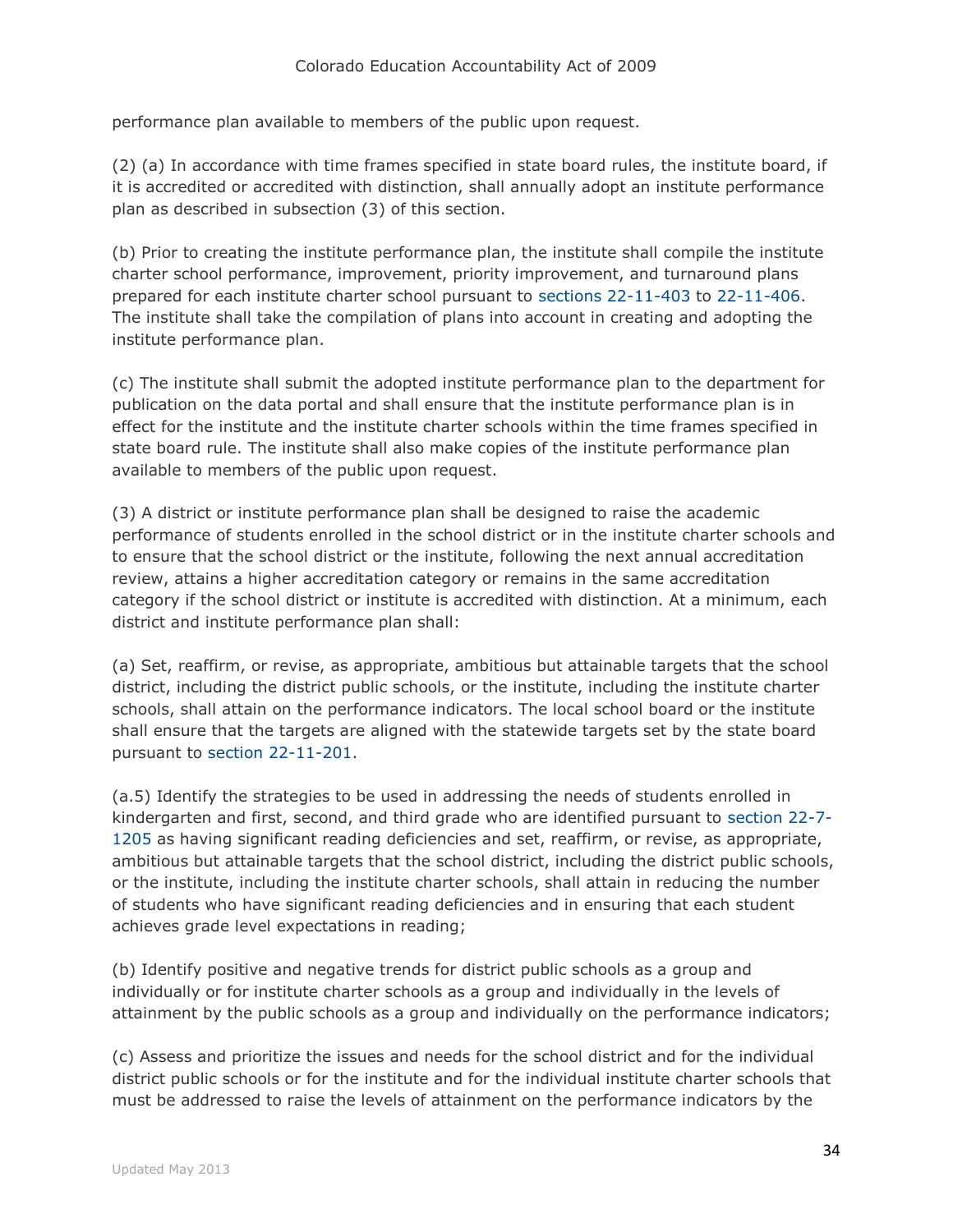district public schools or the institute charter schools and to improve school readiness in district public schools or institute charter schools that serve students in preschool and kindergarten;

(d) Identify specific, research-based strategies to address the needs and issues identified pursuant to paragraph (c) of this subsection (3);

(e) Identify the local, state, and federal resources that the school district or the institute will use to implement the identified strategies with fidelity; and

(f) Address any other issues required by rule of the state board or raised by the department through the accreditation process pursuant to part 2 of this article.

*22-11-304. Accredited with improvement plan - school district or institute - plan contents adoption*

(1) (a) In accordance with the time frames specified in state board rule, each school district that is accredited with improvement plan shall annually adopt and implement a district improvement plan as described in subsection (3) of this section.

(b) The school district accountability committee for the school district shall advise the local school board concerning preparation of the district improvement plan and make recommendations to the local school board concerning the contents of the district improvement plan. In advising and making its recommendations, the school district accountability committee shall take into account and incorporate any district public school performance, improvement, priority improvement, or turnaround plans received pursuant to [sections 22-11-403](http://web.lexisnexis.com/research/buttonTFLink?_m=f5c0d8b37b5eb47ce1f7012bc914126b&_xfercite=%3ccite%20cc%3d%22USA%22%3e%3c%21%5bCDATA%5bC.R.S.%2022-11-304%5d%5d%3e%3c%2fcite%3e&_butType=4&_butStat=0&_butNum=2&_butInline=1&_butinfo=COCODE%2022-11-403&_fmtstr=FULL&docnum=1&_startdoc=1&wchp=dGLzVzt-zSkAW&_md5=00fc568fa90b3ec41b0f74f1207dfcb3) to [22-11-406.](http://web.lexisnexis.com/research/buttonTFLink?_m=f5c0d8b37b5eb47ce1f7012bc914126b&_xfercite=%3ccite%20cc%3d%22USA%22%3e%3c%21%5bCDATA%5bC.R.S.%2022-11-304%5d%5d%3e%3c%2fcite%3e&_butType=4&_butStat=0&_butNum=3&_butInline=1&_butinfo=COCODE%2022-11-406&_fmtstr=FULL&docnum=1&_startdoc=1&wchp=dGLzVzt-zSkAW&_md5=63872478079f994f9c7bf3248f95c953) The local school board shall create and adopt the district improvement plan, taking into account the advice and recommendations of the school district accountability committee.

(c) The local school board shall submit the adopted district improvement plan to the department for publication on the data portal and shall ensure that the district improvement plan is in effect for the school district and the district public schools within the time frames specified in state board rule. The local school board shall also make copies of the district improvement plan available to members of the public upon request.

(2) (a) If the institute is accredited with improvement plan, the institute board shall, in accordance with the time frames specified in state board rule, adopt and implement an institute improvement plan as described in subsection (3) of this section. In preparing the institute improvement plan, the institute board shall take into account and incorporate any institute charter school performance, improvement, priority improvement, and turnaround plans received pursuant to [sections 22-11-403](http://web.lexisnexis.com/research/buttonTFLink?_m=f5c0d8b37b5eb47ce1f7012bc914126b&_xfercite=%3ccite%20cc%3d%22USA%22%3e%3c%21%5bCDATA%5bC.R.S.%2022-11-304%5d%5d%3e%3c%2fcite%3e&_butType=4&_butStat=0&_butNum=4&_butInline=1&_butinfo=COCODE%2022-11-403&_fmtstr=FULL&docnum=1&_startdoc=1&wchp=dGLzVzt-zSkAW&_md5=1ee730a0c686cb1939cace5b98f4e7f8) to [22-11-406.](http://web.lexisnexis.com/research/buttonTFLink?_m=f5c0d8b37b5eb47ce1f7012bc914126b&_xfercite=%3ccite%20cc%3d%22USA%22%3e%3c%21%5bCDATA%5bC.R.S.%2022-11-304%5d%5d%3e%3c%2fcite%3e&_butType=4&_butStat=0&_butNum=5&_butInline=1&_butinfo=COCODE%2022-11-406&_fmtstr=FULL&docnum=1&_startdoc=1&wchp=dGLzVzt-zSkAW&_md5=81a9afc810ac856be47c3538e98d2720)

(b) The institute shall submit the adopted institute improvement plan to the department for publication on the data portal and shall ensure that the institute improvement plan is in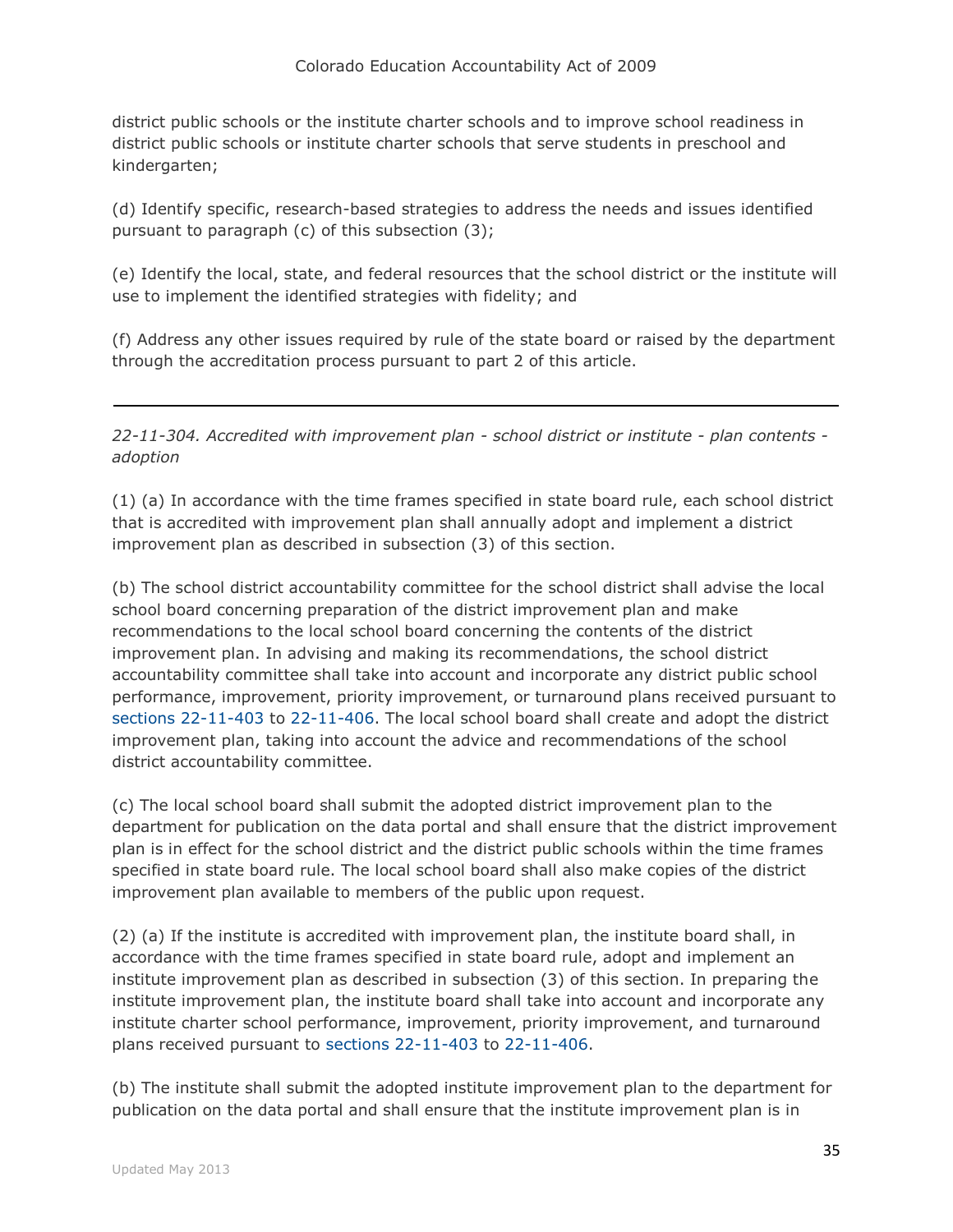effect for the institute and the institute charter schools within the time frames specified by state board rule. The institute shall also make copies of the institute improvement plan available to members of the public upon request.

(3) A district improvement plan or an institute improvement plan shall be designed to ensure that the school district or the institute improves its performance to the extent that, following completion of its next annual accreditation review, the school district or the institute attains a higher accreditation category. At a minimum, a district improvement plan or an institute improvement plan shall:

(a) Set or revise, as appropriate, ambitious but attainable targets that the school district, including the district public schools, or the institute, including the institute charter schools, shall attain on the performance indicators. The local school board or the institute shall ensure that the targets are aligned with the statewide targets set by the state board pursuant to [section 22-11-201.](http://web.lexisnexis.com/research/buttonTFLink?_m=f5c0d8b37b5eb47ce1f7012bc914126b&_xfercite=%3ccite%20cc%3d%22USA%22%3e%3c%21%5bCDATA%5bC.R.S.%2022-11-304%5d%5d%3e%3c%2fcite%3e&_butType=4&_butStat=0&_butNum=6&_butInline=1&_butinfo=COCODE%2022-11-201&_fmtstr=FULL&docnum=1&_startdoc=1&wchp=dGLzVzt-zSkAW&_md5=80a3f2c6a0a897fcfc28c47aa4bcd16a)

(a.5) Identify the strategies to be used in addressing the needs of students enrolled in kindergarten and first, second, and third grade who are identified pursuant to [section 22-7-](http://web.lexisnexis.com/research/buttonTFLink?_m=f5c0d8b37b5eb47ce1f7012bc914126b&_xfercite=%3ccite%20cc%3d%22USA%22%3e%3c%21%5bCDATA%5bC.R.S.%2022-11-304%5d%5d%3e%3c%2fcite%3e&_butType=4&_butStat=0&_butNum=7&_butInline=1&_butinfo=COCODE%2022-7-1205&_fmtstr=FULL&docnum=1&_startdoc=1&wchp=dGLzVzt-zSkAW&_md5=8933e6f5d8c51e7058b11450744a67d1) [1205](http://web.lexisnexis.com/research/buttonTFLink?_m=f5c0d8b37b5eb47ce1f7012bc914126b&_xfercite=%3ccite%20cc%3d%22USA%22%3e%3c%21%5bCDATA%5bC.R.S.%2022-11-304%5d%5d%3e%3c%2fcite%3e&_butType=4&_butStat=0&_butNum=7&_butInline=1&_butinfo=COCODE%2022-7-1205&_fmtstr=FULL&docnum=1&_startdoc=1&wchp=dGLzVzt-zSkAW&_md5=8933e6f5d8c51e7058b11450744a67d1) as having significant reading deficiencies and set or revise, as appropriate, ambitious but attainable targets that the school district, including the district public schools, or the institute, including the institute charter schools, shall attain in reducing the number of students who have significant reading deficiencies and in ensuring that each student achieves grade level expectations in reading;

(b) Identify positive and negative trends for district public schools as a group and individually or for institute charter schools as a group and individually in the levels of attainment by the public schools as a group and individually on the performance indicators;

(c) Assess and prioritize the issues and needs of the district or institute and of the district public schools or institute charter schools that must be addressed to raise the levels of attainment on the performance indicators by the district public schools or institute charter schools and to improve school readiness in district public schools or institute charter schools that serve students in preschool and kindergarten;

(d) Identify specific, research-based strategies that are appropriate in scope, intensity, and type to address the needs and issues identified pursuant to paragraph (c) of this subsection  $(3);$ 

(e) Identify the local, state, and federal resources that the school district or the institute will use to implement the identified strategies with fidelity; and

(f) Address any other issues required by rule of the state board or raised by the department through the accreditation process pursuant to part 2 of this article.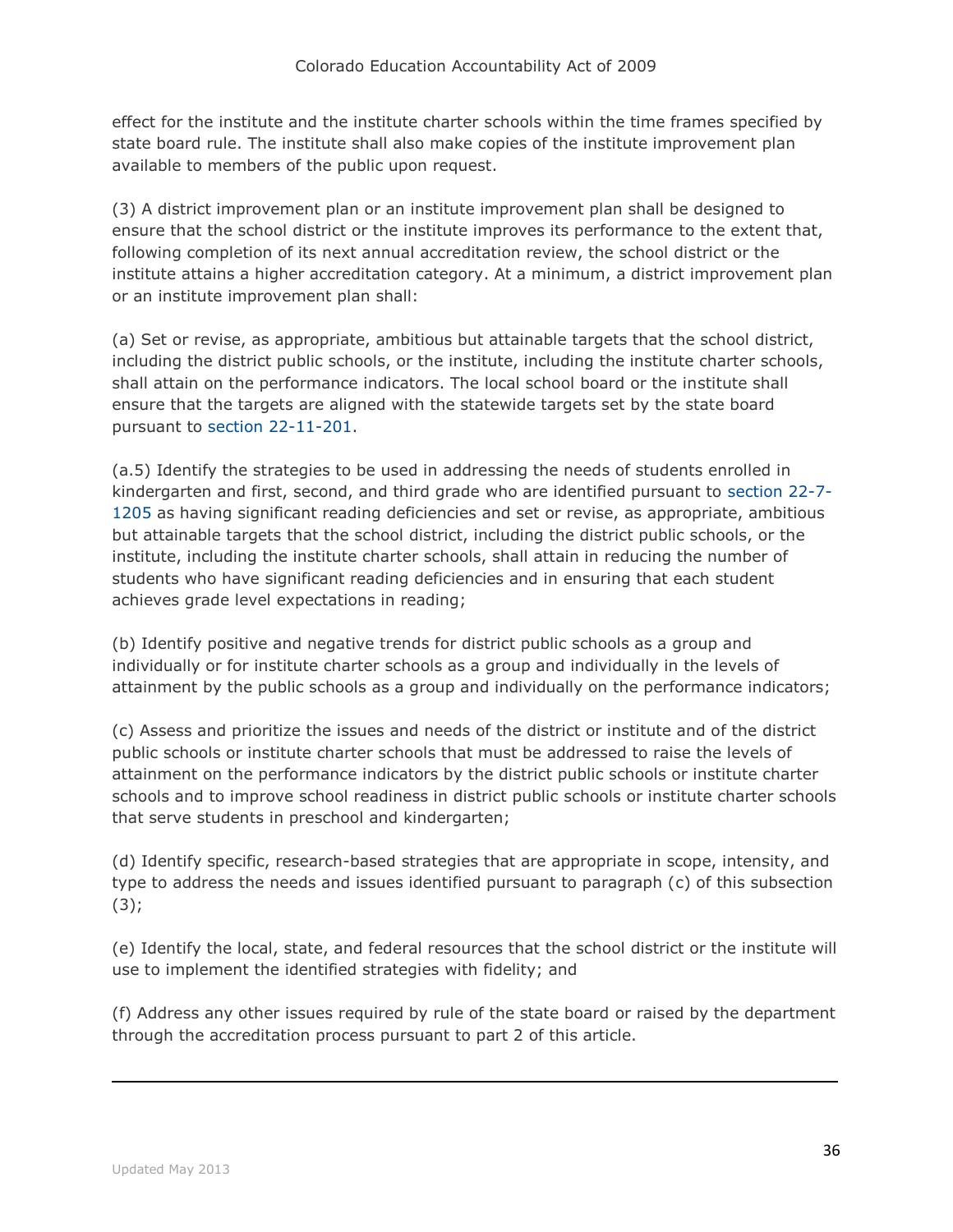*22-11-305. Accredited with priority improvement plan - school district or institute - plan contents - adoption*

(1) (a) In accordance with the time frames specified in state board rule, each school district that is accredited with priority improvement plan shall annually adopt and implement a district priority improvement plan as described in subsection (3) of this section.

(b) The school district accountability committee for the school district shall advise the local school board concerning preparation of the district priority improvement plan and make recommendations to the local school board concerning the contents of the district priority improvement plan. In advising and making its recommendations, the school district accountability committee shall take into account and incorporate any district public school performance, improvement, priority improvement, or turnaround plans received pursuant to [sections 22-11-403](http://web.lexisnexis.com/research/buttonTFLink?_m=8aebfc3999187c7be0bd77145a53180e&_xfercite=%3ccite%20cc%3d%22USA%22%3e%3c%21%5bCDATA%5bC.R.S.%2022-11-305%5d%5d%3e%3c%2fcite%3e&_butType=4&_butStat=0&_butNum=2&_butInline=1&_butinfo=COCODE%2022-11-403&_fmtstr=FULL&docnum=1&_startdoc=1&wchp=dGLzVzt-zSkAW&_md5=523c5f3e4561d2c89f5327b75dcf66f6) to [22-11-406.](http://web.lexisnexis.com/research/buttonTFLink?_m=8aebfc3999187c7be0bd77145a53180e&_xfercite=%3ccite%20cc%3d%22USA%22%3e%3c%21%5bCDATA%5bC.R.S.%2022-11-305%5d%5d%3e%3c%2fcite%3e&_butType=4&_butStat=0&_butNum=3&_butInline=1&_butinfo=COCODE%2022-11-406&_fmtstr=FULL&docnum=1&_startdoc=1&wchp=dGLzVzt-zSkAW&_md5=5b5cd996a8a7b53abea0e2359cfdb5eb) The local school board shall create and adopt the district priority improvement plan, taking into account the advice and recommendations of the school district accountability committee.

(c) The commissioner, subject to available appropriations, may assign the state review panel to critically evaluate the district priority improvement plan and recommend to the commissioner modifications to the plan. The commissioner may recommend to the local school board modifications to the district priority improvement plan, taking into consideration any recommendations of the state review panel.

(d) The local school board shall submit the adopted district priority improvement plan to the department for publication on the data portal and shall ensure that the district priority improvement plan is in effect for the school district and the district public schools within the time frames specified in state board rule. The local school board shall also make copies of the district priority improvement plan available to members of the public upon request.

(2) (a) If the institute is accredited with priority improvement plan, the institute board shall, in accordance with the time frames specified in state board rule, adopt and implement an institute priority improvement plan as described in subsection (3) of this section. In preparing the institute priority improvement plan, the institute board shall take into account and incorporate any institute charter school performance, improvement, priority improvement, and turnaround plans received pursuant to [sections 22-11-403](http://web.lexisnexis.com/research/buttonTFLink?_m=8aebfc3999187c7be0bd77145a53180e&_xfercite=%3ccite%20cc%3d%22USA%22%3e%3c%21%5bCDATA%5bC.R.S.%2022-11-305%5d%5d%3e%3c%2fcite%3e&_butType=4&_butStat=0&_butNum=4&_butInline=1&_butinfo=COCODE%2022-11-403&_fmtstr=FULL&docnum=1&_startdoc=1&wchp=dGLzVzt-zSkAW&_md5=7b7d0609c373604298ec9126a3042dcb) to [22-11-406.](http://web.lexisnexis.com/research/buttonTFLink?_m=8aebfc3999187c7be0bd77145a53180e&_xfercite=%3ccite%20cc%3d%22USA%22%3e%3c%21%5bCDATA%5bC.R.S.%2022-11-305%5d%5d%3e%3c%2fcite%3e&_butType=4&_butStat=0&_butNum=5&_butInline=1&_butinfo=COCODE%2022-11-406&_fmtstr=FULL&docnum=1&_startdoc=1&wchp=dGLzVzt-zSkAW&_md5=ef880b82639fe92544e49a97a5f7dd28)

(b) The commissioner, subject to available appropriations, may assign the state review panel to critically evaluate the institute priority improvement plan and recommend to the commissioner modifications to the plan. The commissioner may recommend to the institute modifications to the institute priority improvement plan, taking into consideration any recommendations of the state review panel.

(c) The institute shall submit the adopted institute priority improvement plan to the department for publication on the data portal and shall ensure that the institute priority improvement plan is in effect for the institute and the institute charter schools within the time frames specified by state board rule. The institute shall also make copies of the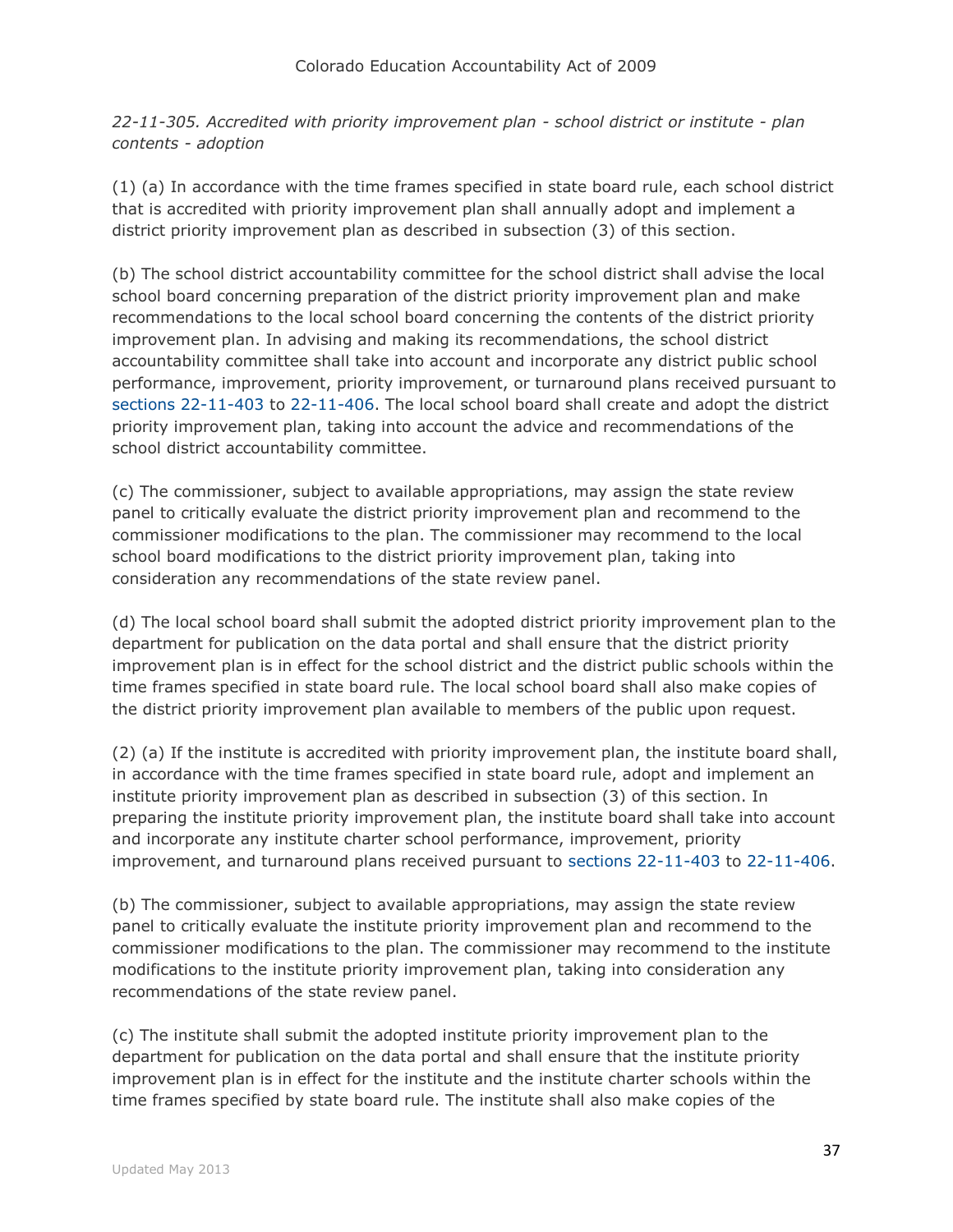institute priority improvement plan available to members of the public upon request.

(3) A district priority improvement plan or an institute priority improvement plan shall be designed to ensure that the school district or the institute improves its performance to the extent that, following completion of its next annual accreditation review, the school district or the institute attains a higher accreditation category. At a minimum, a district priority improvement plan or an institute priority improvement plan shall:

(a) Set or revise, as appropriate, ambitious but attainable targets that the school district, including the district public schools, or the institute, including the institute charter schools, shall attain on the performance indicators. The local school board or the institute shall ensure that the targets are aligned with the statewide targets set by the state board pursuant to [section 22-11-201.](http://web.lexisnexis.com/research/buttonTFLink?_m=8aebfc3999187c7be0bd77145a53180e&_xfercite=%3ccite%20cc%3d%22USA%22%3e%3c%21%5bCDATA%5bC.R.S.%2022-11-305%5d%5d%3e%3c%2fcite%3e&_butType=4&_butStat=0&_butNum=6&_butInline=1&_butinfo=COCODE%2022-11-201&_fmtstr=FULL&docnum=1&_startdoc=1&wchp=dGLzVzt-zSkAW&_md5=10cd808bf71212ebfc82913da39e26a0)

(a.5) Identify the strategies to be used in addressing the needs of students enrolled in kindergarten and first, second, and third grade who are identified pursuant to [section 22-7-](http://web.lexisnexis.com/research/buttonTFLink?_m=8aebfc3999187c7be0bd77145a53180e&_xfercite=%3ccite%20cc%3d%22USA%22%3e%3c%21%5bCDATA%5bC.R.S.%2022-11-305%5d%5d%3e%3c%2fcite%3e&_butType=4&_butStat=0&_butNum=7&_butInline=1&_butinfo=COCODE%2022-7-1205&_fmtstr=FULL&docnum=1&_startdoc=1&wchp=dGLzVzt-zSkAW&_md5=df63077a8f93e5b3e6c5b9dd902c7154) [1205](http://web.lexisnexis.com/research/buttonTFLink?_m=8aebfc3999187c7be0bd77145a53180e&_xfercite=%3ccite%20cc%3d%22USA%22%3e%3c%21%5bCDATA%5bC.R.S.%2022-11-305%5d%5d%3e%3c%2fcite%3e&_butType=4&_butStat=0&_butNum=7&_butInline=1&_butinfo=COCODE%2022-7-1205&_fmtstr=FULL&docnum=1&_startdoc=1&wchp=dGLzVzt-zSkAW&_md5=df63077a8f93e5b3e6c5b9dd902c7154) as having significant reading deficiencies and set or revise, as appropriate, ambitious but attainable targets that the school district, including the district public schools, or the institute, including the institute charter schools, shall attain in reducing the number of students who have significant reading deficiencies and in ensuring that each student achieves grade level expectations in reading;

(b) Identify positive and negative trends for district public schools as a group and individually or for institute charter schools as a group and individually in the levels of attainment by the public schools as a group and individually on the performance indicators;

(c) Assess and prioritize the issues and needs of the district or institute and of the district public schools or institute charter schools that must be addressed to raise the levels of attainment on the performance indicators by the district public schools or institute charter schools and to improve school readiness in district public schools or institute charter schools that serve students in preschool and kindergarten;

(d) Identify specific, research-based strategies that are appropriate in scope, intensity, and type to address the needs and issues identified pursuant to paragraph (c) of this subsection (3);

(e) Identify the local, state, and federal resources that the school district or the institute will use to implement the identified strategies with fidelity; and

(f) Address any other issues required by rule of the state board or raised by the department through the accreditation process pursuant to part 2 of this article.

*22-11-306. Accredited with turnaround plan - school district or institute - plan content adoption*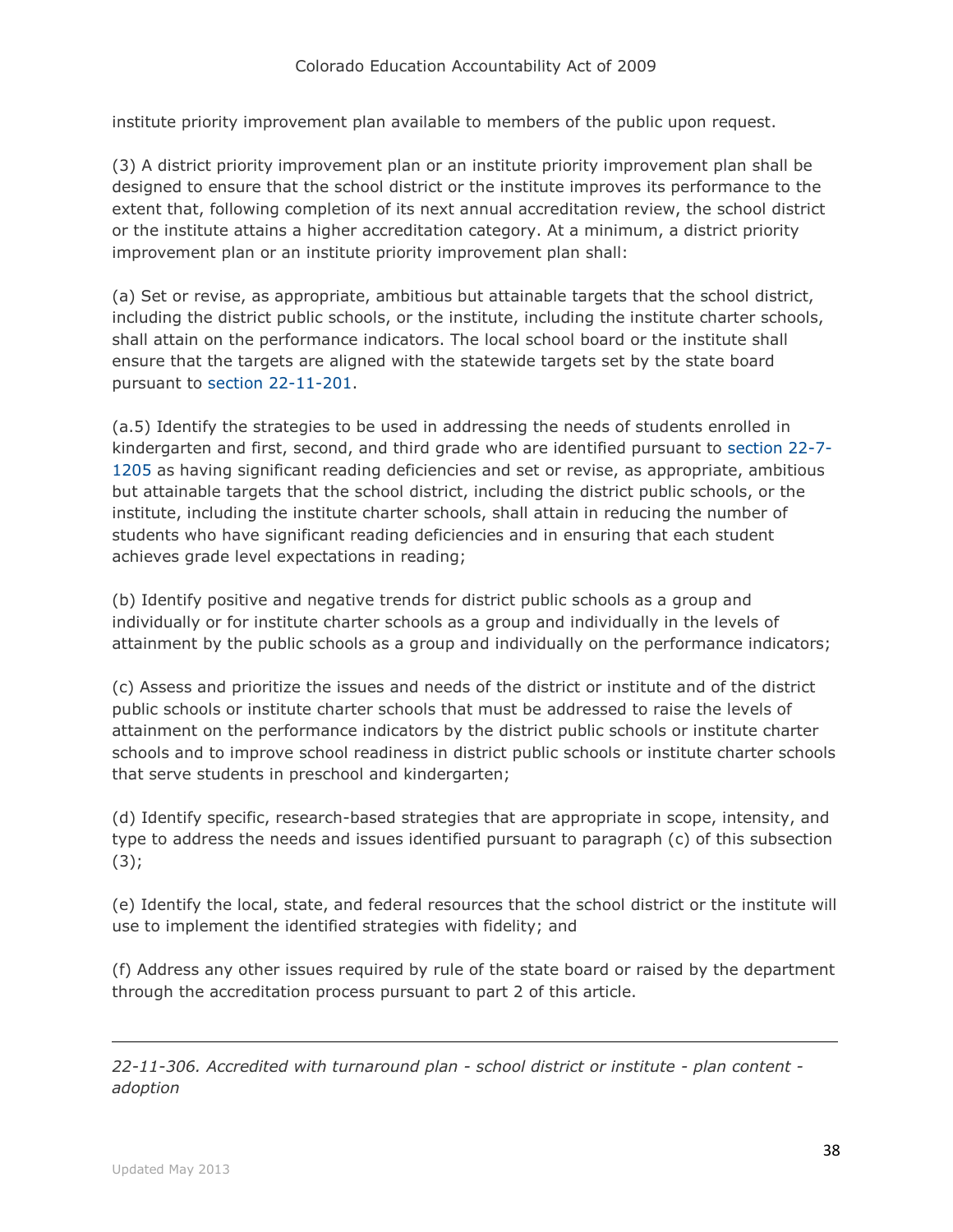(1) (a) In accordance with the time frames specified in state board rule, each school district that is accredited with turnaround plan shall annually adopt and implement a district turnaround plan as described in subsection (3) of this section.

(b) The school district accountability committee for the school district shall advise the local school board concerning preparation of the district turnaround plan and make recommendations to the local school board concerning the contents of the district turnaround plan. In advising and making its recommendations, the school district accountability committee shall take into account and incorporate any district public school performance, improvement, priority improvement, or turnaround plans received pursuant to [sections 22-11-403](http://web.lexisnexis.com/research/buttonTFLink?_m=2f0fe7871d9653c0580cc2aaafccca43&_xfercite=%3ccite%20cc%3d%22USA%22%3e%3c%21%5bCDATA%5bC.R.S.%2022-11-306%5d%5d%3e%3c%2fcite%3e&_butType=4&_butStat=0&_butNum=2&_butInline=1&_butinfo=COCODE%2022-11-403&_fmtstr=FULL&docnum=1&_startdoc=1&wchp=dGLzVzt-zSkAW&_md5=3281df90c0dcf910643ab512edc7682a) to [22-11-406.](http://web.lexisnexis.com/research/buttonTFLink?_m=2f0fe7871d9653c0580cc2aaafccca43&_xfercite=%3ccite%20cc%3d%22USA%22%3e%3c%21%5bCDATA%5bC.R.S.%2022-11-306%5d%5d%3e%3c%2fcite%3e&_butType=4&_butStat=0&_butNum=3&_butInline=1&_butinfo=COCODE%2022-11-406&_fmtstr=FULL&docnum=1&_startdoc=1&wchp=dGLzVzt-zSkAW&_md5=1244fc79cdb8f19456c0af3885596427) The local school board shall create and adopt the district turnaround plan, taking into account the advice and recommendations of the school district accountability committee.

(c) Within the time frames specified in state board rule, the local school board shall submit the adopted district turnaround plan to the commissioner for review by the state review panel. The state review panel shall critically evaluate the adopted district turnaround plan and make recommendations to the commissioner and the state board concerning the issues specified in [section 22-11-208 \(3\).](http://web.lexisnexis.com/research/buttonTFLink?_m=2f0fe7871d9653c0580cc2aaafccca43&_xfercite=%3ccite%20cc%3d%22USA%22%3e%3c%21%5bCDATA%5bC.R.S.%2022-11-306%5d%5d%3e%3c%2fcite%3e&_butType=4&_butStat=0&_butNum=4&_butInline=1&_butinfo=COCODE%2022-11-208&_fmtstr=FULL&docnum=1&_startdoc=1&wchp=dGLzVzt-zSkAW&_md5=6eea9a026ad2d82017ceb053e932c9a6) The commissioner may approve the adopted district turnaround plan or suggest modifications to the plan, taking into consideration any recommendations of the state review panel. The local school board shall revise the adopted district turnaround plan, if necessary, and resubmit the plan for approval within the time frames specified by state board rule.

(d) The local school board shall submit the final, approved district turnaround plan to the department for publication on the data portal and shall ensure that the final, approved district turnaround plan is in effect for the school district and the district public schools within the time frames specified in state board rule. The local school board shall also make copies of the final, approved district turnaround plan available to members of the public upon request.

(2) (a) If the institute is accredited with turnaround plan, the institute board shall, in accordance with the time frames specified in state board rule, adopt and implement an institute turnaround plan as described in subsection (3) of this section. In preparing the institute turnaround plan, the institute board shall take into account and incorporate any institute charter school performance, improvement, priority improvement, and turnaround plans received pursuant to [sections 22-11-403](http://web.lexisnexis.com/research/buttonTFLink?_m=2f0fe7871d9653c0580cc2aaafccca43&_xfercite=%3ccite%20cc%3d%22USA%22%3e%3c%21%5bCDATA%5bC.R.S.%2022-11-306%5d%5d%3e%3c%2fcite%3e&_butType=4&_butStat=0&_butNum=5&_butInline=1&_butinfo=COCODE%2022-11-403&_fmtstr=FULL&docnum=1&_startdoc=1&wchp=dGLzVzt-zSkAW&_md5=a28c1f8f449f4d149d584e80c3837a0b) to [22-11-406.](http://web.lexisnexis.com/research/buttonTFLink?_m=2f0fe7871d9653c0580cc2aaafccca43&_xfercite=%3ccite%20cc%3d%22USA%22%3e%3c%21%5bCDATA%5bC.R.S.%2022-11-306%5d%5d%3e%3c%2fcite%3e&_butType=4&_butStat=0&_butNum=6&_butInline=1&_butinfo=COCODE%2022-11-406&_fmtstr=FULL&docnum=1&_startdoc=1&wchp=dGLzVzt-zSkAW&_md5=f6e64e90590ebf6e269d9e72ec4246fd)

(b) Within the time frames specified in state board rule, the institute shall submit the adopted institute turnaround plan to the commissioner for review by the state review panel. The state review panel shall critically evaluate the adopted institute turnaround plan and make recommendations to the commissioner and the state board concerning the issues specified in [section 22-11-208 \(3\).](http://web.lexisnexis.com/research/buttonTFLink?_m=2f0fe7871d9653c0580cc2aaafccca43&_xfercite=%3ccite%20cc%3d%22USA%22%3e%3c%21%5bCDATA%5bC.R.S.%2022-11-306%5d%5d%3e%3c%2fcite%3e&_butType=4&_butStat=0&_butNum=7&_butInline=1&_butinfo=COCODE%2022-11-208&_fmtstr=FULL&docnum=1&_startdoc=1&wchp=dGLzVzt-zSkAW&_md5=e39b944a18087c13d6a4803b5cdb2046) The commissioner shall approve the adopted institute turnaround plan or suggest modifications to the plan, taking into consideration any recommendations of the state review panel. The institute shall revise the adopted institute turnaround plan, if necessary, and resubmit the plan for approval within the time frames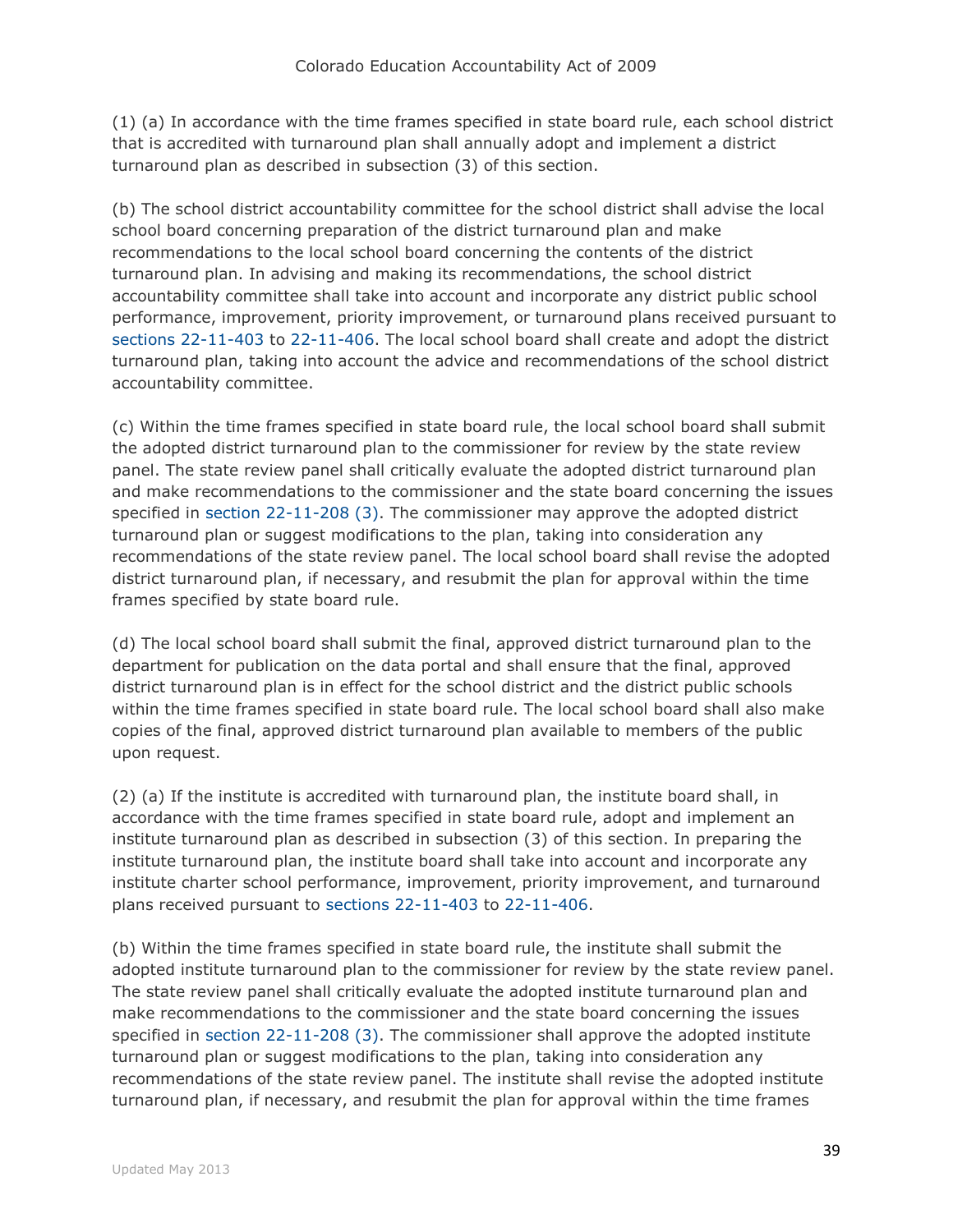specified by state board rule.

(c) The institute shall submit the final, approved institute turnaround plan to the department for publication on the data portal and shall ensure that the final, approved institute turnaround plan is in effect for the institute and the institute charter schools within the time frames specified by state board rule. The institute shall also make copies of the final, approved institute turnaround plan available to members of the public upon request.

(3) A district turnaround plan or an institute turnaround plan shall be designed to ensure that the school district or the institute improves its performance to the extent that, following completion of its next annual accreditation review, the school district or the institute attains a higher accreditation category. At a minimum, a district turnaround plan or an institute turnaround plan shall:

(a) Set or revise, as appropriate, ambitious but attainable targets that the school district, including the district public schools, or the institute, including the institute charter schools, shall attain on the performance indicators. The local school board or the institute shall ensure that the targets are aligned with the statewide targets set by the state board pursuant to [section 22-11-201.](http://web.lexisnexis.com/research/buttonTFLink?_m=2f0fe7871d9653c0580cc2aaafccca43&_xfercite=%3ccite%20cc%3d%22USA%22%3e%3c%21%5bCDATA%5bC.R.S.%2022-11-306%5d%5d%3e%3c%2fcite%3e&_butType=4&_butStat=0&_butNum=8&_butInline=1&_butinfo=COCODE%2022-11-201&_fmtstr=FULL&docnum=1&_startdoc=1&wchp=dGLzVzt-zSkAW&_md5=ec3b1cbfebe0c8e65a8c66a560549268)

(a.5) Identify the strategies to be used in addressing the needs of students enrolled in kindergarten and first, second, and third grade who are identified pursuant to [section 22-7-](http://web.lexisnexis.com/research/buttonTFLink?_m=2f0fe7871d9653c0580cc2aaafccca43&_xfercite=%3ccite%20cc%3d%22USA%22%3e%3c%21%5bCDATA%5bC.R.S.%2022-11-306%5d%5d%3e%3c%2fcite%3e&_butType=4&_butStat=0&_butNum=9&_butInline=1&_butinfo=COCODE%2022-7-1205&_fmtstr=FULL&docnum=1&_startdoc=1&wchp=dGLzVzt-zSkAW&_md5=671fa84cd4a68fb8f492a941d6f5a3e7) [1205](http://web.lexisnexis.com/research/buttonTFLink?_m=2f0fe7871d9653c0580cc2aaafccca43&_xfercite=%3ccite%20cc%3d%22USA%22%3e%3c%21%5bCDATA%5bC.R.S.%2022-11-306%5d%5d%3e%3c%2fcite%3e&_butType=4&_butStat=0&_butNum=9&_butInline=1&_butinfo=COCODE%2022-7-1205&_fmtstr=FULL&docnum=1&_startdoc=1&wchp=dGLzVzt-zSkAW&_md5=671fa84cd4a68fb8f492a941d6f5a3e7) as having significant reading deficiencies and set or revise, as appropriate, ambitious but attainable targets that the school district, including the district public schools, or the institute, including the institute charter schools, shall attain in reducing the number of students who have significant reading deficiencies and in ensuring that each student achieves grade level expectations in reading;

(b) Identify positive and negative trends for district public schools as a group and individually or for institute charter schools as a group and individually in the levels of attainment by the public schools as a group and individually on the performance indicators;

(c) Assess and prioritize the issues and needs of the district or institute and of the district public schools or institute charter schools that must be addressed to raise the levels of attainment on the performance indicators by the district public schools or institute charter schools and to improve school readiness in district public schools or institute charter schools that serve students in preschool and kindergarten;

(d) Identify specific, research-based strategies that are appropriate in scope, intensity, and type to address the needs and issues identified pursuant to paragraph (c) of this subsection (3), which strategies shall, at a minimum, include one or more of the following:

(I) Employing a lead turnaround partner that uses research-based strategies and has a proven record of success working with schools under similar circumstances, which turnaround partner shall be immersed in all aspects of developing and collaboratively executing the turnaround plan and shall serve as a liaison to other school partners;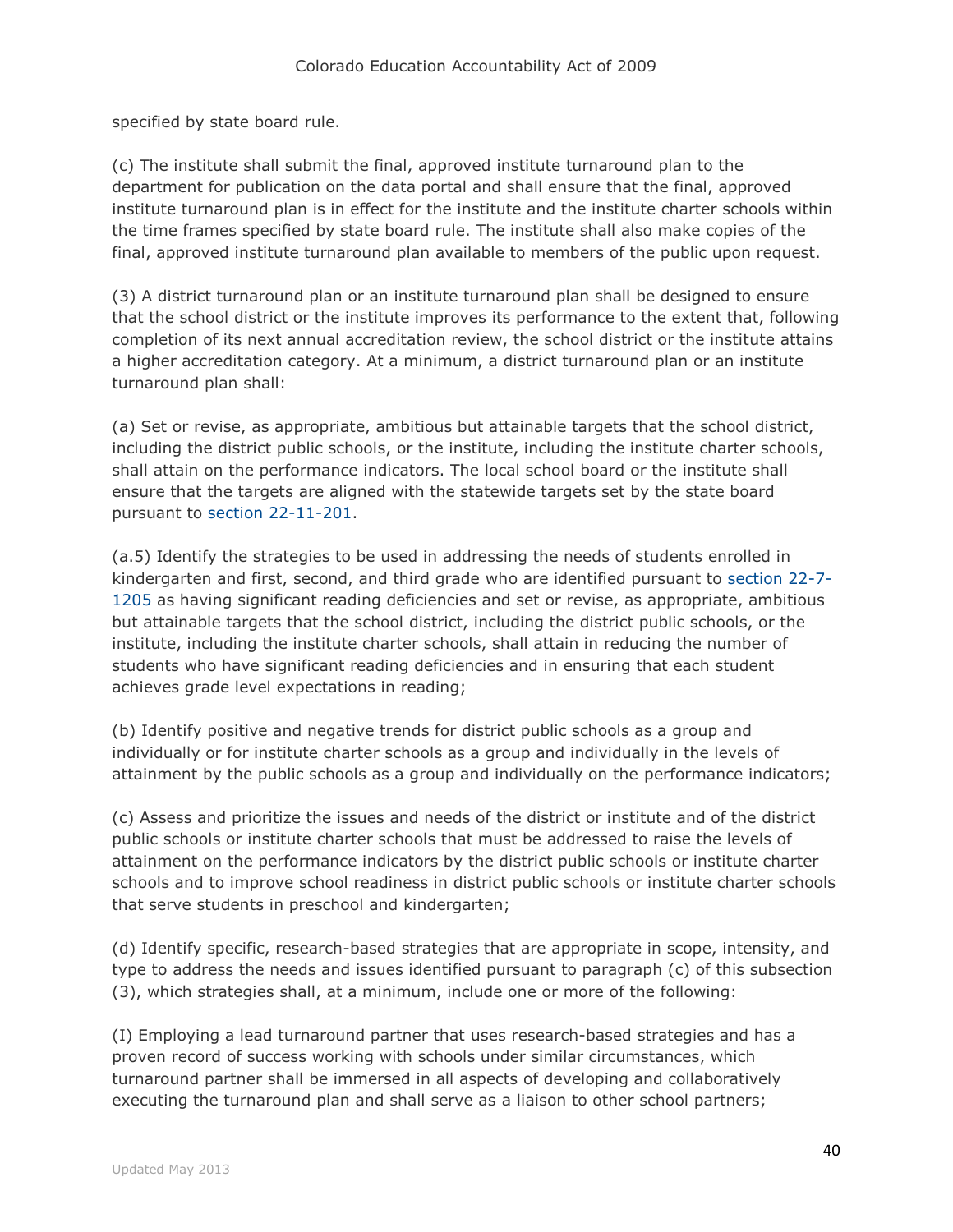(II) Reorganizing the oversight and management structure within the school district or the institute to provide greater, more effective support for public schools;

(III) For a school district, recognizing individual district public schools as innovation schools or clustering district public schools with similar governance or management structures into one or more innovation school zones and seeking designation as a district of innovation pursuant to article 32.5 of this title;

(IV) Hiring an entity that uses research-based strategies and has a proven record of success working with schools under similar circumstances to operate one or more district public schools or institute charter schools pursuant to a contract with the local school board or the institute;

(V) For a school district, converting one or more district public schools to charter schools;

(VI) For the institute, renegotiating and significantly restructuring an institute charter school's charter contract;

(VII) Closing district public schools or institute charter schools; and

(VIII) Other actions of comparable or greater significance or effect;

(e) Identify the local, state, and federal resources that the school district or the institute will use to implement the identified strategies with fidelity; and

(f) Address any other issues required by rule of the state board or raised by the department through the accreditation process pursuant to part 2 of this article.

### *22-11-307. Accreditation of public schools*

(1) The local school board for each school district shall adopt policies for accreditation of the district public schools. The institute board shall adopt policies for accreditation of the institute charter schools. Each school district's and the institute's school accreditation policies, at a minimum, shall include:

(a) The use of accreditation contracts that are comparable to the accreditation contract between a school district or the institute and the state board, as described in [section 22-11-](http://web.lexisnexis.com/research/buttonTFLink?_m=a61b690c0436278afd65a884ea06e21d&_xfercite=%3ccite%20cc%3d%22USA%22%3e%3c%21%5bCDATA%5bC.R.S.%2022-11-307%5d%5d%3e%3c%2fcite%3e&_butType=4&_butStat=0&_butNum=2&_butInline=1&_butinfo=COCODE%2022-11-206&_fmtstr=FULL&docnum=1&_startdoc=1&wchp=dGLzVzt-zSkAW&_md5=90c19e15a286ea0d67f1d263e281014e) [206;](http://web.lexisnexis.com/research/buttonTFLink?_m=a61b690c0436278afd65a884ea06e21d&_xfercite=%3ccite%20cc%3d%22USA%22%3e%3c%21%5bCDATA%5bC.R.S.%2022-11-307%5d%5d%3e%3c%2fcite%3e&_butType=4&_butStat=0&_butNum=2&_butInline=1&_butinfo=COCODE%2022-11-206&_fmtstr=FULL&docnum=1&_startdoc=1&wchp=dGLzVzt-zSkAW&_md5=90c19e15a286ea0d67f1d263e281014e)

(b) Accreditation categories that are comparable to the accreditation categories for school districts and the institute specified in [section 22-11-207;](http://web.lexisnexis.com/research/buttonTFLink?_m=a61b690c0436278afd65a884ea06e21d&_xfercite=%3ccite%20cc%3d%22USA%22%3e%3c%21%5bCDATA%5bC.R.S.%2022-11-307%5d%5d%3e%3c%2fcite%3e&_butType=4&_butStat=0&_butNum=3&_butInline=1&_butinfo=COCODE%2022-11-207&_fmtstr=FULL&docnum=1&_startdoc=1&wchp=dGLzVzt-zSkAW&_md5=fa91e9b59879a306dac407a56d753a5c)

(c) Determination of a public school's accreditation category based on the public school's level of attainment of the performance indicators; and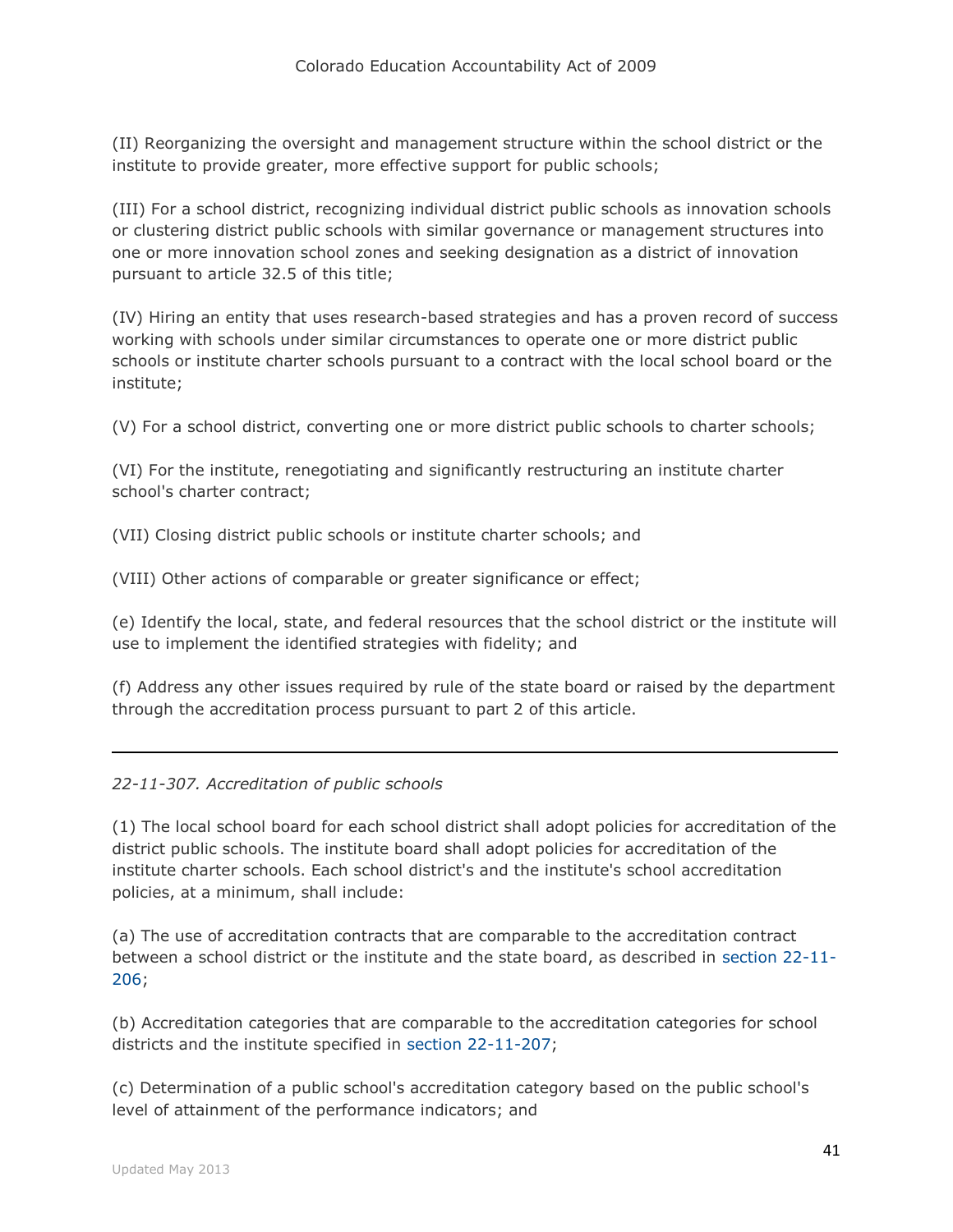(d) Adoption and implementation of school performance, improvement, priority improvement, and turnaround plans as required by the state board pursuant to [section 22-](http://web.lexisnexis.com/research/buttonTFLink?_m=a61b690c0436278afd65a884ea06e21d&_xfercite=%3ccite%20cc%3d%22USA%22%3e%3c%21%5bCDATA%5bC.R.S.%2022-11-307%5d%5d%3e%3c%2fcite%3e&_butType=4&_butStat=0&_butNum=4&_butInline=1&_butinfo=COCODE%2022-11-210&_fmtstr=FULL&docnum=1&_startdoc=1&wchp=dGLzVzt-zSkAW&_md5=556a0729057809d5184c93a4a1939565) [11-210 \(1\)](http://web.lexisnexis.com/research/buttonTFLink?_m=a61b690c0436278afd65a884ea06e21d&_xfercite=%3ccite%20cc%3d%22USA%22%3e%3c%21%5bCDATA%5bC.R.S.%2022-11-307%5d%5d%3e%3c%2fcite%3e&_butType=4&_butStat=0&_butNum=4&_butInline=1&_butinfo=COCODE%2022-11-210&_fmtstr=FULL&docnum=1&_startdoc=1&wchp=dGLzVzt-zSkAW&_md5=556a0729057809d5184c93a4a1939565) and as described in [sections 22-11-403](http://web.lexisnexis.com/research/buttonTFLink?_m=a61b690c0436278afd65a884ea06e21d&_xfercite=%3ccite%20cc%3d%22USA%22%3e%3c%21%5bCDATA%5bC.R.S.%2022-11-307%5d%5d%3e%3c%2fcite%3e&_butType=4&_butStat=0&_butNum=5&_butInline=1&_butinfo=COCODE%2022-11-403&_fmtstr=FULL&docnum=1&_startdoc=1&wchp=dGLzVzt-zSkAW&_md5=b3d5a12df96abc4968b0c0d9278fb14d) to [22-11-406.](http://web.lexisnexis.com/research/buttonTFLink?_m=a61b690c0436278afd65a884ea06e21d&_xfercite=%3ccite%20cc%3d%22USA%22%3e%3c%21%5bCDATA%5bC.R.S.%2022-11-307%5d%5d%3e%3c%2fcite%3e&_butType=4&_butStat=0&_butNum=6&_butInline=1&_butinfo=COCODE%2022-11-406&_fmtstr=FULL&docnum=1&_startdoc=1&wchp=dGLzVzt-zSkAW&_md5=10397caffdbb909fda87459b7b0a1926)

(2) In adopting its school accreditation policies, a local school board or the institute board may choose to be more rigorous in expectations and in the imposition of remedial actions than the system for accreditation of school districts and the institute specified in the provisions of part 2 of this article and the rules adopted pursuant to said part 2.

(2.5) In adopting its school accreditation policies for its on-line programs and on-line schools, as defined in [sections 22-30.7-102 \(9\)](http://web.lexisnexis.com/research/buttonTFLink?_m=a61b690c0436278afd65a884ea06e21d&_xfercite=%3ccite%20cc%3d%22USA%22%3e%3c%21%5bCDATA%5bC.R.S.%2022-11-307%5d%5d%3e%3c%2fcite%3e&_butType=4&_butStat=0&_butNum=7&_butInline=1&_butinfo=COCODE%2022-30.7-102&_fmtstr=FULL&docnum=1&_startdoc=1&wchp=dGLzVzt-zSkAW&_md5=c7a020ffeec817c2da4f5eb0279e5024) and [22-30.7-102 \(9.5\),](http://web.lexisnexis.com/research/buttonTFLink?_m=a61b690c0436278afd65a884ea06e21d&_xfercite=%3ccite%20cc%3d%22USA%22%3e%3c%21%5bCDATA%5bC.R.S.%2022-11-307%5d%5d%3e%3c%2fcite%3e&_butType=4&_butStat=0&_butNum=8&_butInline=1&_butinfo=COCODE%2022-30.7-102&_fmtstr=FULL&docnum=1&_startdoc=1&wchp=dGLzVzt-zSkAW&_md5=8707176bc4a785eab3c507c54562a85a) a local school board or the institute board shall include a review of the on-line program's or school's alignment to the quality standards outlined in [section 22-30.7-105 \(3\) \(b\).](http://web.lexisnexis.com/research/buttonTFLink?_m=a61b690c0436278afd65a884ea06e21d&_xfercite=%3ccite%20cc%3d%22USA%22%3e%3c%21%5bCDATA%5bC.R.S.%2022-11-307%5d%5d%3e%3c%2fcite%3e&_butType=4&_butStat=0&_butNum=9&_butInline=1&_butinfo=COCODE%2022-30.7-105&_fmtstr=FULL&docnum=1&_startdoc=1&wchp=dGLzVzt-zSkAW&_md5=085e47fc1ba750c542c2c7a324338a11)

(3) Each local school board shall annually assign each of its district public schools to an accreditation category that correlates with the type of plan that the department determines, pursuant to [section 22-11-210,](http://web.lexisnexis.com/research/buttonTFLink?_m=a61b690c0436278afd65a884ea06e21d&_xfercite=%3ccite%20cc%3d%22USA%22%3e%3c%21%5bCDATA%5bC.R.S.%2022-11-307%5d%5d%3e%3c%2fcite%3e&_butType=4&_butStat=0&_butNum=10&_butInline=1&_butinfo=COCODE%2022-11-210&_fmtstr=FULL&docnum=1&_startdoc=1&wchp=dGLzVzt-zSkAW&_md5=46c7c621f716111357a344e7d80da591) the district public school is required to adopt. The institute shall annually assign each institute charter school to an accreditation category that correlates with the type of plan that the department determines, pursuant to [section 22-11-](http://web.lexisnexis.com/research/buttonTFLink?_m=a61b690c0436278afd65a884ea06e21d&_xfercite=%3ccite%20cc%3d%22USA%22%3e%3c%21%5bCDATA%5bC.R.S.%2022-11-307%5d%5d%3e%3c%2fcite%3e&_butType=4&_butStat=0&_butNum=11&_butInline=1&_butinfo=COCODE%2022-11-210&_fmtstr=FULL&docnum=1&_startdoc=1&wchp=dGLzVzt-zSkAW&_md5=97f685a8e100852fb9d60495f7758a72) [210,](http://web.lexisnexis.com/research/buttonTFLink?_m=a61b690c0436278afd65a884ea06e21d&_xfercite=%3ccite%20cc%3d%22USA%22%3e%3c%21%5bCDATA%5bC.R.S.%2022-11-307%5d%5d%3e%3c%2fcite%3e&_butType=4&_butStat=0&_butNum=11&_butInline=1&_butinfo=COCODE%2022-11-210&_fmtstr=FULL&docnum=1&_startdoc=1&wchp=dGLzVzt-zSkAW&_md5=97f685a8e100852fb9d60495f7758a72) the institute charter school is required to adopt.

(4) If, pursuant to [section 22-11-210 \(5\),](http://web.lexisnexis.com/research/buttonTFLink?_m=a61b690c0436278afd65a884ea06e21d&_xfercite=%3ccite%20cc%3d%22USA%22%3e%3c%21%5bCDATA%5bC.R.S.%2022-11-307%5d%5d%3e%3c%2fcite%3e&_butType=4&_butStat=0&_butNum=12&_butInline=1&_butinfo=COCODE%2022-11-210&_fmtstr=FULL&docnum=1&_startdoc=1&wchp=dGLzVzt-zSkAW&_md5=434f0460a45a4950ba8ec96f05b59260) the state board directs a local school board or the institute to restructure or close a public school, the local school board or the institute shall work with the department to implement the state board's directions.

#### **PART 4. SCHOOL ACCOUNTABILITY \_\_\_\_\_\_\_\_\_\_\_\_\_\_\_\_\_\_\_\_\_\_\_\_\_\_\_\_\_\_\_\_\_\_\_\_\_\_\_\_\_\_\_\_\_\_\_\_\_\_\_\_\_\_\_\_\_\_\_\_\_\_**

*22-11-401. School accountability committee - creation - qualifications - elections*

(1) (a) Each district public school and each institute charter school shall establish a school accountability committee. Each school accountability committee shall consist of at least seven members as follows:

(I) The principal of the school or the principal's designee;

(II) At least one teacher who provides instruction at the school;

(III) At least three parents or legal guardians of students enrolled in the school;

(IV) At least one adult member of an organization of parents, teachers, and students recognized by the school; and

(V) At least one person from the community.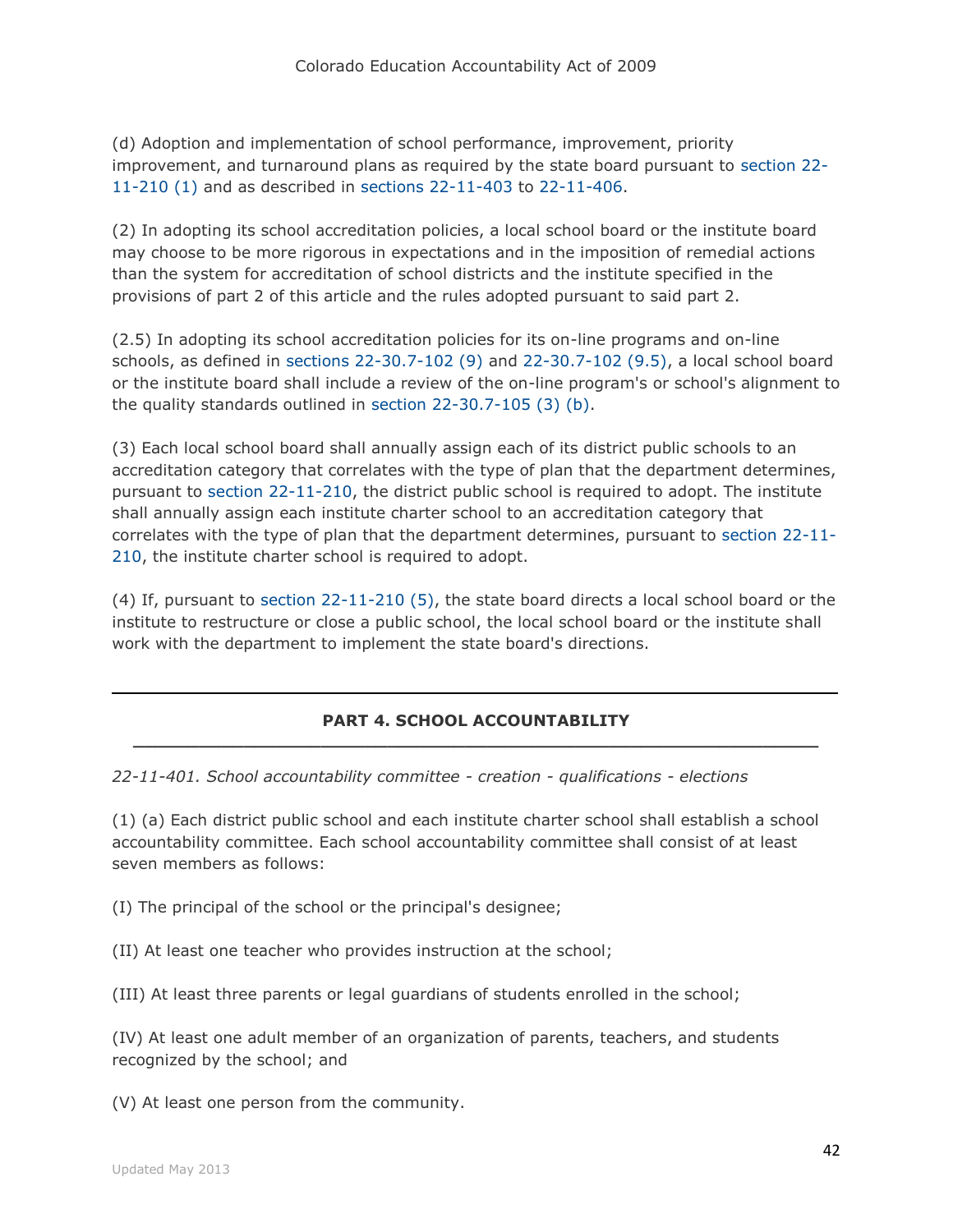(b) The local school board or the institute shall determine the actual number of persons on the school accountability committee and the method for selecting the members of the school accountability committee. If the local school board or the institute chooses to increase the number of persons on the school accountability committee, it shall ensure that the number of parents, as described in subparagraph (III) of paragraph (a) of this subsection (1), on the committee exceeds the number of representatives from the group with the next highest representation.

(c) A person may not be selected to fill more than one of the member positions required in paragraph (a) of this subsection (1) in a single term.

(d) If the local school board or the institute determines that the members of a school accountability committee should be appointed, the appointing authority shall, to the extent practicable, appoint persons to serve on the school accountability committee who reflect the student populations that are significantly represented within the school. If the local school board or the institute determines that persons shall be elected to serve on the school accountability committee, the school principal shall encourage persons who reflect the student populations that are significantly represented within the school to seek election to the committee. Said student populations may include, but need not be limited to:

(I) Students who are members of non-Caucasian races;

(II) Students who are eligible for free or reduced-cost lunch through the federal "National School Lunch Act", 42 U.S.C. sec. 1751 et seq.;

(III) Students with limited English proficiency, as defined in [section 22-24-103 \(4\);](http://web.lexisnexis.com/research/buttonTFLink?_m=7f59bb01dbee2bb1d1ff6bfc25bf4ce2&_xfercite=%3ccite%20cc%3d%22USA%22%3e%3c%21%5bCDATA%5bC.R.S.%2022-11-401%5d%5d%3e%3c%2fcite%3e&_butType=4&_butStat=0&_butNum=3&_butInline=1&_butinfo=COCODE%2022-24-103&_fmtstr=FULL&docnum=1&_startdoc=1&wchp=dGLzVzt-zSkAW&_md5=ff4da5164051dc03c8f48df728b4df7e)

(IV) Students who are migrant children, as defined in [section 22-23-103 \(2\);](http://web.lexisnexis.com/research/buttonTFLink?_m=7f59bb01dbee2bb1d1ff6bfc25bf4ce2&_xfercite=%3ccite%20cc%3d%22USA%22%3e%3c%21%5bCDATA%5bC.R.S.%2022-11-401%5d%5d%3e%3c%2fcite%3e&_butType=4&_butStat=0&_butNum=4&_butInline=1&_butinfo=COCODE%2022-23-103&_fmtstr=FULL&docnum=1&_startdoc=1&wchp=dGLzVzt-zSkAW&_md5=279e2742e47772001ff4294bcb7cedf3)

(V) Students who are identified as children with disabilities pursuant to [section 22-20-108;](http://web.lexisnexis.com/research/buttonTFLink?_m=7f59bb01dbee2bb1d1ff6bfc25bf4ce2&_xfercite=%3ccite%20cc%3d%22USA%22%3e%3c%21%5bCDATA%5bC.R.S.%2022-11-401%5d%5d%3e%3c%2fcite%3e&_butType=4&_butStat=0&_butNum=5&_butInline=1&_butinfo=COCODE%2022-20-108&_fmtstr=FULL&docnum=1&_startdoc=1&wchp=dGLzVzt-zSkAW&_md5=a528077dcfc9e8d4f5dda27abbed722d) and

(VI) Students who are identified as gifted children, as defined in [section 22-20-202 \(6\).](http://web.lexisnexis.com/research/buttonTFLink?_m=7f59bb01dbee2bb1d1ff6bfc25bf4ce2&_xfercite=%3ccite%20cc%3d%22USA%22%3e%3c%21%5bCDATA%5bC.R.S.%2022-11-401%5d%5d%3e%3c%2fcite%3e&_butType=4&_butStat=0&_butNum=6&_butInline=1&_butinfo=COCODE%2022-20-202&_fmtstr=FULL&docnum=1&_startdoc=1&wchp=dGLzVzt-zSkAW&_md5=235882a97433cfcef566fe53db700818)

(2) The members of each school accountability committee shall annually select from among the parent representatives elected to the committee a member to serve as chair or co-chair of the committee.

(3) If a vacancy arises on a school accountability committee because of a member's resignation or disqualification or for any other reason, the remaining members of the school accountability committee shall fill the vacancy by majority action.

(4) Notwithstanding any provision of this section to the contrary:

(a) If, after making good-faith efforts, a principal or an organization of parents, teachers,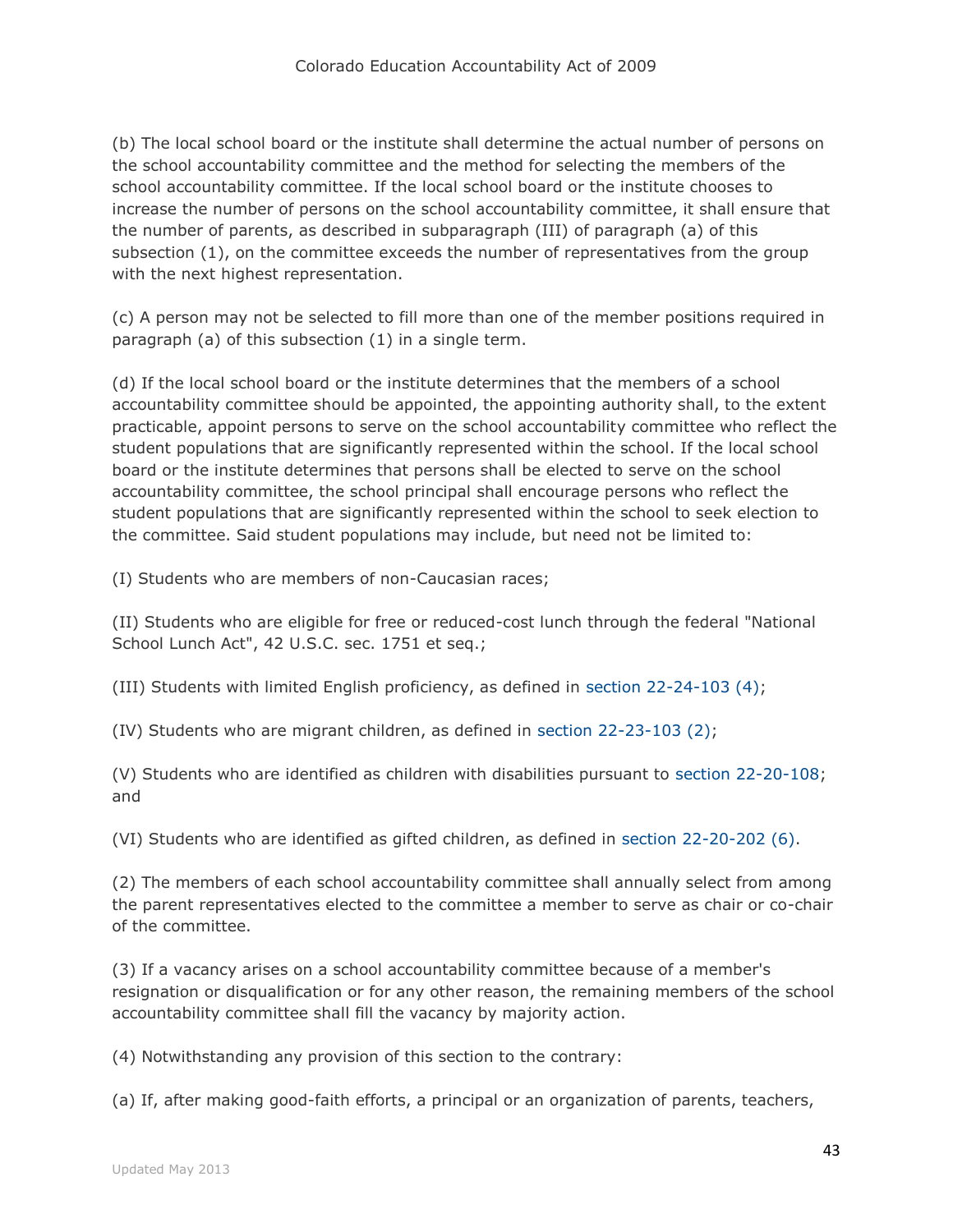and students is unable to find a sufficient number of persons who are willing to serve on the school accountability committee, the principal, with advice from the organization of parents, teachers, and students, may establish an alternative membership plan for the school accountability committee, which plan shall reflect the membership specified in paragraph (a) of subsection (1) of this section as much as practicable;

(b) The members of the governing board of a district charter school or an institute charter school may serve as members of the school accountability committee;

(c) In a school district with five hundred or fewer enrolled students, a member of the local school board may serve on a school accountability committee, and the district accountability committee may serve as a school accountability committee.

*22-11-402. School accountability committee - powers and duties - meetings*

(1) Each school accountability committee has the following powers and duties:

(a) To recommend to the principal of its school priorities for spending school moneys. The principal shall consider the school accountability committee's recommendations regarding spending state, federal, local, or private grants and any other discretionary moneys and take them into account in formulating budget requests for presentation to the local school board, if the school is a district public school, other than a charter school, or in creating the school budget if the school is a district or institute charter school. The school accountability committee for a district public school shall send a copy of its recommended spending priorities to the school district accountability committee and to the local school board.

(b) To advise the principal of the public school and, in the case of a district public school, the superintendent of the school district concerning the preparation of a school performance or improvement plan, if either is required pursuant to [section 22-11-210,](http://web.lexisnexis.com/research/buttonTFLink?_m=fe9d17cb01457503dad0b42ad3adcc87&_xfercite=%3ccite%20cc%3d%22USA%22%3e%3c%21%5bCDATA%5bC.R.S.%2022-11-402%5d%5d%3e%3c%2fcite%3e&_butType=4&_butStat=0&_butNum=2&_butInline=1&_butinfo=COCODE%2022-11-210&_fmtstr=FULL&docnum=1&_startdoc=1&wchp=dGLzVzt-zSkAW&_md5=1a49122c32b406f217f94426ce30b44f) and to submit recommendations to the principal, and superintendent if applicable, concerning the contents of the performance or improvement plan;

(c) To advise the local school board or the institute concerning the preparation of a school priority improvement or turnaround plan, if either is required pursuant to [section 22-11-](http://web.lexisnexis.com/research/buttonTFLink?_m=fe9d17cb01457503dad0b42ad3adcc87&_xfercite=%3ccite%20cc%3d%22USA%22%3e%3c%21%5bCDATA%5bC.R.S.%2022-11-402%5d%5d%3e%3c%2fcite%3e&_butType=4&_butStat=0&_butNum=3&_butInline=1&_butinfo=COCODE%2022-11-210&_fmtstr=FULL&docnum=1&_startdoc=1&wchp=dGLzVzt-zSkAW&_md5=6fb366459f71d35db51ec6f839bcc173) [210,](http://web.lexisnexis.com/research/buttonTFLink?_m=fe9d17cb01457503dad0b42ad3adcc87&_xfercite=%3ccite%20cc%3d%22USA%22%3e%3c%21%5bCDATA%5bC.R.S.%2022-11-402%5d%5d%3e%3c%2fcite%3e&_butType=4&_butStat=0&_butNum=3&_butInline=1&_butinfo=COCODE%2022-11-210&_fmtstr=FULL&docnum=1&_startdoc=1&wchp=dGLzVzt-zSkAW&_md5=6fb366459f71d35db51ec6f839bcc173) and to submit recommendations to the local school board or the institute concerning the contents of the priority improvement or turnaround plan;

(d) To meet at least quarterly to discuss whether school leadership, personnel, and infrastructure are advancing or impeding implementation of the public school's performance, improvement, priority improvement, or turnaround plan, whichever is applicable, or other progress pertinent to the public school's accreditation contract with the local school board or the institute;

(e) To provide input and recommendations on an advisory basis to district accountability committees and district administration concerning: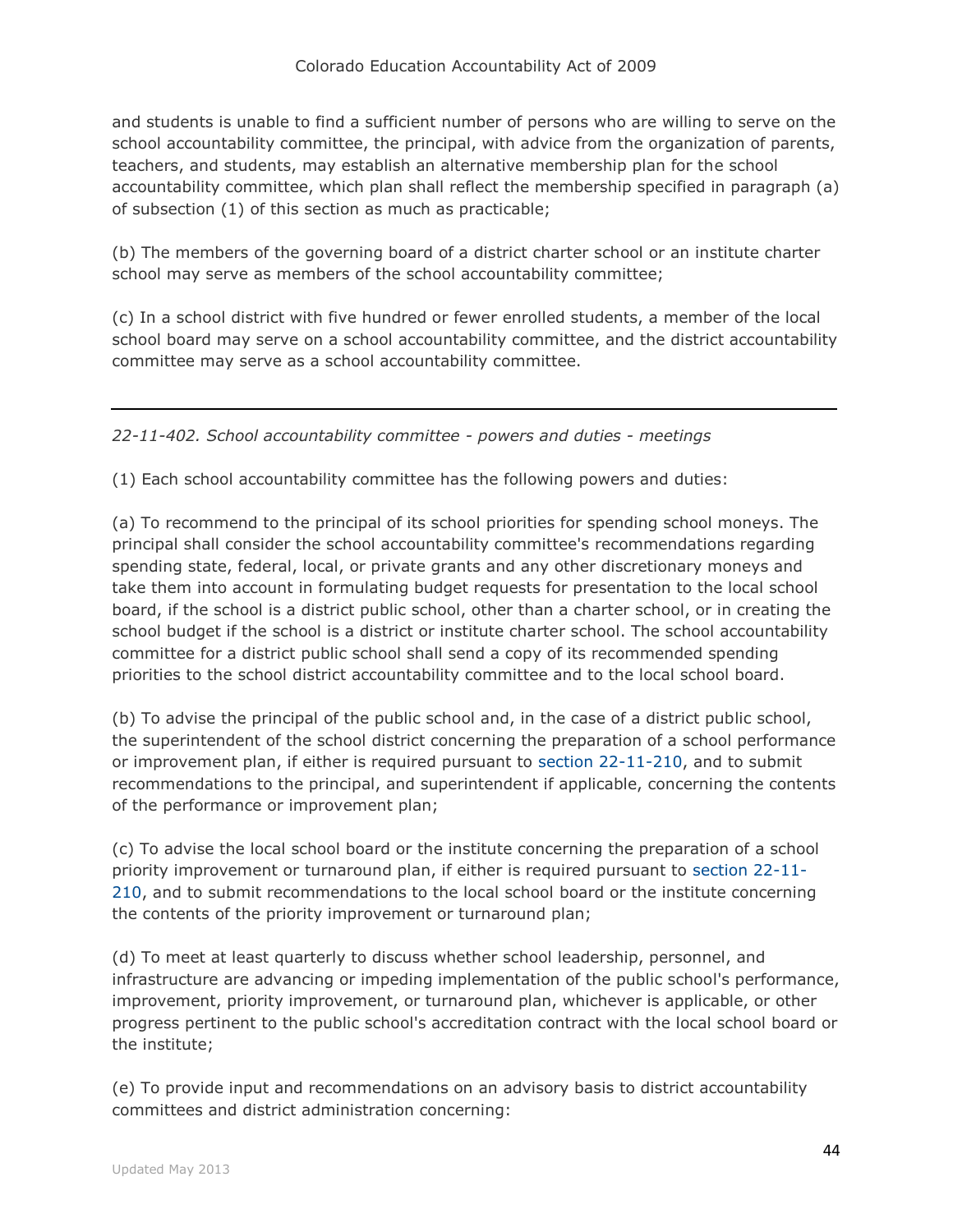(I) Principal development plans for their principal pursuant to [section 22-9-106;](http://web.lexisnexis.com/research/buttonTFLink?_m=fe9d17cb01457503dad0b42ad3adcc87&_xfercite=%3ccite%20cc%3d%22USA%22%3e%3c%21%5bCDATA%5bC.R.S.%2022-11-402%5d%5d%3e%3c%2fcite%3e&_butType=4&_butStat=0&_butNum=4&_butInline=1&_butinfo=COCODE%2022-9-106&_fmtstr=FULL&docnum=1&_startdoc=1&wchp=dGLzVzt-zSkAW&_md5=18b6c7ced1cae6b5c5d0f27a2577d15d) and

(II) Principal evaluations conducted pursuant to [section 22-9-106.](http://web.lexisnexis.com/research/buttonTFLink?_m=fe9d17cb01457503dad0b42ad3adcc87&_xfercite=%3ccite%20cc%3d%22USA%22%3e%3c%21%5bCDATA%5bC.R.S.%2022-11-402%5d%5d%3e%3c%2fcite%3e&_butType=4&_butStat=0&_butNum=5&_butInline=1&_butinfo=COCODE%2022-9-106&_fmtstr=FULL&docnum=1&_startdoc=1&wchp=dGLzVzt-zSkAW&_md5=b818c5e3d35809f633a386e1d77a4014)

(f) To publicize and hold a public school accountability committee meeting pursuant to [section 22-32-142 \(2\)](http://web.lexisnexis.com/research/buttonTFLink?_m=fe9d17cb01457503dad0b42ad3adcc87&_xfercite=%3ccite%20cc%3d%22USA%22%3e%3c%21%5bCDATA%5bC.R.S.%2022-11-402%5d%5d%3e%3c%2fcite%3e&_butType=4&_butStat=0&_butNum=6&_butInline=1&_butinfo=COCODE%2022-32-142&_fmtstr=FULL&docnum=1&_startdoc=1&wchp=dGLzVzt-zSkAW&_md5=c9ad015d743ba176143a1564917d2938) or [22-30.5-520 \(2\)](http://web.lexisnexis.com/research/buttonTFLink?_m=fe9d17cb01457503dad0b42ad3adcc87&_xfercite=%3ccite%20cc%3d%22USA%22%3e%3c%21%5bCDATA%5bC.R.S.%2022-11-402%5d%5d%3e%3c%2fcite%3e&_butType=4&_butStat=0&_butNum=7&_butInline=1&_butinfo=COCODE%2022-30.5-520&_fmtstr=FULL&docnum=1&_startdoc=1&wchp=dGLzVzt-zSkAW&_md5=076cc4d66e560f06cf26da7d07112c84) to discuss strategies to include in a public school priority improvement or turnaround plan;

(g) To publicize a public hearing held pursuant to [section 22-32-142 \(2\)](http://web.lexisnexis.com/research/buttonTFLink?_m=fe9d17cb01457503dad0b42ad3adcc87&_xfercite=%3ccite%20cc%3d%22USA%22%3e%3c%21%5bCDATA%5bC.R.S.%2022-11-402%5d%5d%3e%3c%2fcite%3e&_butType=4&_butStat=0&_butNum=8&_butInline=1&_butinfo=COCODE%2022-32-142&_fmtstr=FULL&docnum=1&_startdoc=1&wchp=dGLzVzt-zSkAW&_md5=471e59b079bf934910d757e9eeed6507) or [22-30.5-520 \(2\)](http://web.lexisnexis.com/research/buttonTFLink?_m=fe9d17cb01457503dad0b42ad3adcc87&_xfercite=%3ccite%20cc%3d%22USA%22%3e%3c%21%5bCDATA%5bC.R.S.%2022-11-402%5d%5d%3e%3c%2fcite%3e&_butType=4&_butStat=0&_butNum=9&_butInline=1&_butinfo=COCODE%2022-30.5-520&_fmtstr=FULL&docnum=1&_startdoc=1&wchp=dGLzVzt-zSkAW&_md5=5ca1c97265fd48f7c2af0c76c1a17539) to review a written public school priority improvement or turnaround plan. A member of the school accountability committee is encouraged to attend the public hearing.

(h) To increase the level of parent engagement in the school, especially the engagement of parents of students in the populations described in [section 22-11-401 \(1\) \(d\).](http://web.lexisnexis.com/research/buttonTFLink?_m=fe9d17cb01457503dad0b42ad3adcc87&_xfercite=%3ccite%20cc%3d%22USA%22%3e%3c%21%5bCDATA%5bC.R.S.%2022-11-402%5d%5d%3e%3c%2fcite%3e&_butType=4&_butStat=0&_butNum=10&_butInline=1&_butinfo=COCODE%2022-11-401&_fmtstr=FULL&docnum=1&_startdoc=1&wchp=dGLzVzt-zSkAW&_md5=a272d8193bd8c35439a1997aca67a542) The committee's activities to increase parent engagement must include, but need not be limited to:

(I) Publicizing opportunities to serve and soliciting parents to serve on the school accountability committee. In soliciting parents to serve on the school accountability committee, the school accountability committee shall direct the outreach efforts to help ensure that the parents who serve on the school accountability committee reflect the student populations that are significantly represented within the school, as provided in [section 22-11-401 \(1\) \(d\).](http://web.lexisnexis.com/research/buttonTFLink?_m=fe9d17cb01457503dad0b42ad3adcc87&_xfercite=%3ccite%20cc%3d%22USA%22%3e%3c%21%5bCDATA%5bC.R.S.%2022-11-402%5d%5d%3e%3c%2fcite%3e&_butType=4&_butStat=0&_butNum=11&_butInline=1&_butinfo=COCODE%2022-11-401&_fmtstr=FULL&docnum=1&_startdoc=1&wchp=dGLzVzt-zSkAW&_md5=824009fbf11f943c9b95284b12ef370b)

(II) Assisting the school district in implementing at the school the parent engagement policy adopted by the local school board pursuant to [section 22-32-142;](http://web.lexisnexis.com/research/buttonTFLink?_m=fe9d17cb01457503dad0b42ad3adcc87&_xfercite=%3ccite%20cc%3d%22USA%22%3e%3c%21%5bCDATA%5bC.R.S.%2022-11-402%5d%5d%3e%3c%2fcite%3e&_butType=4&_butStat=0&_butNum=12&_butInline=1&_butinfo=COCODE%2022-32-142&_fmtstr=FULL&docnum=1&_startdoc=1&wchp=dGLzVzt-zSkAW&_md5=e820437c29c00355f0e7bd3a2e2d7c83) and

(III) Assisting school personnel to increase parents' engagement with teachers, including but not limited to parents' engagement in creating students' READ plans pursuant to part 12 of article 7 of this title, in creating individual career and academic plans pursuant to [section](http://web.lexisnexis.com/research/buttonTFLink?_m=fe9d17cb01457503dad0b42ad3adcc87&_xfercite=%3ccite%20cc%3d%22USA%22%3e%3c%21%5bCDATA%5bC.R.S.%2022-11-402%5d%5d%3e%3c%2fcite%3e&_butType=4&_butStat=0&_butNum=13&_butInline=1&_butinfo=COCODE%2022-32-109&_fmtstr=FULL&docnum=1&_startdoc=1&wchp=dGLzVzt-zSkAW&_md5=8a4f4d6d04f2ecf4425c1dc32bf23177)  [22-32-109 \(1\) \(oo\)](http://web.lexisnexis.com/research/buttonTFLink?_m=fe9d17cb01457503dad0b42ad3adcc87&_xfercite=%3ccite%20cc%3d%22USA%22%3e%3c%21%5bCDATA%5bC.R.S.%2022-11-402%5d%5d%3e%3c%2fcite%3e&_butType=4&_butStat=0&_butNum=13&_butInline=1&_butinfo=COCODE%2022-32-109&_fmtstr=FULL&docnum=1&_startdoc=1&wchp=dGLzVzt-zSkAW&_md5=8a4f4d6d04f2ecf4425c1dc32bf23177) or [22-30.5-525,](http://web.lexisnexis.com/research/buttonTFLink?_m=fe9d17cb01457503dad0b42ad3adcc87&_xfercite=%3ccite%20cc%3d%22USA%22%3e%3c%21%5bCDATA%5bC.R.S.%2022-11-402%5d%5d%3e%3c%2fcite%3e&_butType=4&_butStat=0&_butNum=14&_butInline=1&_butinfo=COCODE%2022-30.5-525&_fmtstr=FULL&docnum=1&_startdoc=1&wchp=dGLzVzt-zSkAW&_md5=964c718716aaef0c2c0fba6ceb941f1f) and in creating plans to address habitual truancy pursuant to [section 22-33-107 \(3\).](http://web.lexisnexis.com/research/buttonTFLink?_m=fe9d17cb01457503dad0b42ad3adcc87&_xfercite=%3ccite%20cc%3d%22USA%22%3e%3c%21%5bCDATA%5bC.R.S.%2022-11-402%5d%5d%3e%3c%2fcite%3e&_butType=4&_butStat=0&_butNum=15&_butInline=1&_butinfo=COCODE%2022-33-107&_fmtstr=FULL&docnum=1&_startdoc=1&wchp=dGLzVzt-zSkAW&_md5=b41a2e897c65a0e4424c230af39e66e6)

*22-11-403. School performance plan - contents*

(1) (a) If the state board, pursuant to [section 22-11-210,](http://web.lexisnexis.com/research/buttonTFLink?_m=d8ef4cf8220ebebf870fb84211e3cb4c&_xfercite=%3ccite%20cc%3d%22USA%22%3e%3c%21%5bCDATA%5bC.R.S.%2022-11-403%5d%5d%3e%3c%2fcite%3e&_butType=4&_butStat=0&_butNum=2&_butInline=1&_butinfo=COCODE%2022-11-210&_fmtstr=FULL&docnum=1&_startdoc=1&wchp=dGLzVzt-zSkAW&_md5=342be5142b9e6d3fc2fdf03f6e8865a7) directs a district public school to adopt a performance plan, the school principal and the school district superintendent, or his or her designee, in accordance with time frames specified in state board rules, shall adopt a school performance plan, as described in subsection (3) of this section, for the district public school.

(b) The school accountability committee for the district public school shall advise the principal concerning preparation of the performance plan and make recommendations to the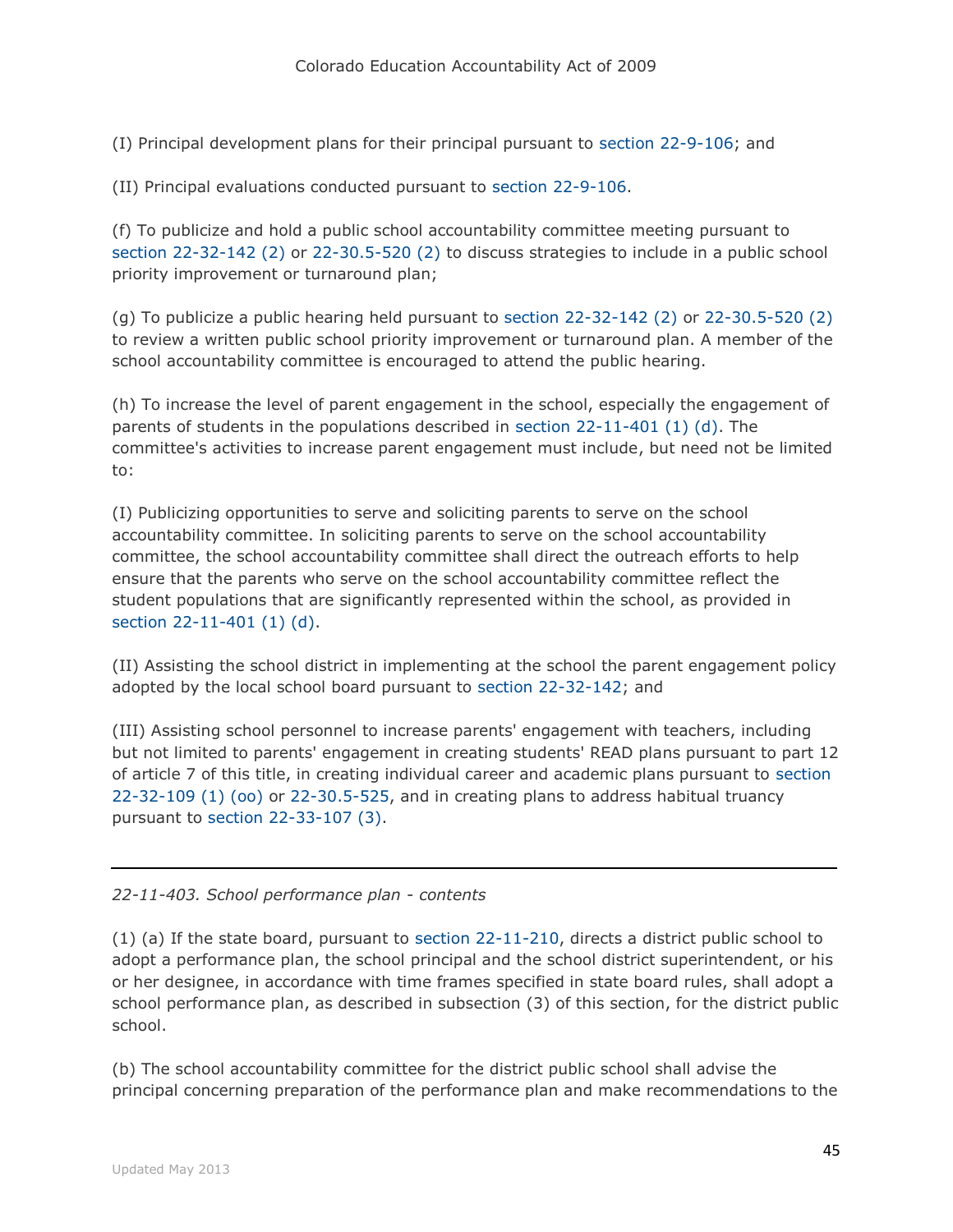principal concerning the contents of the school performance plan. The principal, with the approval of the superintendent or his or her designee, shall create and adopt the school performance plan, taking into account the advice and recommendations of the school accountability committee.

(c) The school district accountability committee shall include the adopted school performance plan in the compilation prepared pursuant to [section 22-11-302 \(1\),](http://web.lexisnexis.com/research/buttonTFLink?_m=d8ef4cf8220ebebf870fb84211e3cb4c&_xfercite=%3ccite%20cc%3d%22USA%22%3e%3c%21%5bCDATA%5bC.R.S.%2022-11-403%5d%5d%3e%3c%2fcite%3e&_butType=4&_butStat=0&_butNum=3&_butInline=1&_butinfo=COCODE%2022-11-302&_fmtstr=FULL&docnum=1&_startdoc=1&wchp=dGLzVzt-zSkAW&_md5=c34586008c305d32f422bf2f3ef148db) and the local school board shall consider the adopted school performance plan in developing the budget required by [section 22-44-108.](http://web.lexisnexis.com/research/buttonTFLink?_m=d8ef4cf8220ebebf870fb84211e3cb4c&_xfercite=%3ccite%20cc%3d%22USA%22%3e%3c%21%5bCDATA%5bC.R.S.%2022-11-403%5d%5d%3e%3c%2fcite%3e&_butType=4&_butStat=0&_butNum=4&_butInline=1&_butinfo=COCODE%2022-44-108&_fmtstr=FULL&docnum=1&_startdoc=1&wchp=dGLzVzt-zSkAW&_md5=80e01d3349f1733100f7b7dde4a3ab28) The principal and the superintendent or his or her designee shall ensure that the school performance plan is in effect for the district public school within the time frames established in state board rules.

(2) (a) If the state board, pursuant to [section 22-11-210,](http://web.lexisnexis.com/research/buttonTFLink?_m=d8ef4cf8220ebebf870fb84211e3cb4c&_xfercite=%3ccite%20cc%3d%22USA%22%3e%3c%21%5bCDATA%5bC.R.S.%2022-11-403%5d%5d%3e%3c%2fcite%3e&_butType=4&_butStat=0&_butNum=5&_butInline=1&_butinfo=COCODE%2022-11-210&_fmtstr=FULL&docnum=1&_startdoc=1&wchp=dGLzVzt-zSkAW&_md5=f24a3b060f828979cecb10d607758a65) directs an institute charter school to adopt a performance plan, the school principal, in accordance with time frames specified in state board rules, shall adopt a school performance plan, as described in subsection (3) of this section, for the institute charter school.

(b) The school accountability committee for the institute charter school shall advise the principal concerning preparation of the performance plan and make recommendations to the principal concerning the contents of the school performance plan. The principal shall create and adopt the school performance plan, taking into account the advice and recommendations of the school accountability committee.

(c) The institute shall include the adopted school performance plan in the compilation prepared pursuant to [section 22-11-303 \(2\) \(b\).](http://web.lexisnexis.com/research/buttonTFLink?_m=d8ef4cf8220ebebf870fb84211e3cb4c&_xfercite=%3ccite%20cc%3d%22USA%22%3e%3c%21%5bCDATA%5bC.R.S.%2022-11-403%5d%5d%3e%3c%2fcite%3e&_butType=4&_butStat=0&_butNum=6&_butInline=1&_butinfo=COCODE%2022-11-303&_fmtstr=FULL&docnum=1&_startdoc=1&wchp=dGLzVzt-zSkAW&_md5=27425c6fed53571a91afa5e5a443686e) The principal shall ensure that the school performance plan is in effect for the institute charter school within the time frames established in state board rules.

(3) A school performance plan shall be designed to raise the academic performance of students enrolled in the public school and to ensure that the public school, following the next annual performance review, attains a higher accreditation category or remains in the same accreditation category if the public school is already accredited by the school district or the institute at the highest level. At a minimum, each school performance plan shall:

(a) Set, reaffirm, or revise, as appropriate, ambitious but attainable targets that the public school shall attain on the performance indicators. The principal and school district superintendent, or his or her designee, shall ensure that the targets are aligned with the statewide targets set by the state board pursuant to [section 22-11-201.](http://web.lexisnexis.com/research/buttonTFLink?_m=d8ef4cf8220ebebf870fb84211e3cb4c&_xfercite=%3ccite%20cc%3d%22USA%22%3e%3c%21%5bCDATA%5bC.R.S.%2022-11-403%5d%5d%3e%3c%2fcite%3e&_butType=4&_butStat=0&_butNum=7&_butInline=1&_butinfo=COCODE%2022-11-201&_fmtstr=FULL&docnum=1&_startdoc=1&wchp=dGLzVzt-zSkAW&_md5=149669a12cc476cb1d297417c853af39)

(a.5) If the public school serves students in kindergarten and first, second, and third grades, identify the strategies to be used in addressing the needs of students enrolled in kindergarten and first, second, and third grade who are identified pursuant to [section 22-7-](http://web.lexisnexis.com/research/buttonTFLink?_m=d8ef4cf8220ebebf870fb84211e3cb4c&_xfercite=%3ccite%20cc%3d%22USA%22%3e%3c%21%5bCDATA%5bC.R.S.%2022-11-403%5d%5d%3e%3c%2fcite%3e&_butType=4&_butStat=0&_butNum=8&_butInline=1&_butinfo=COCODE%2022-7-1205&_fmtstr=FULL&docnum=1&_startdoc=1&wchp=dGLzVzt-zSkAW&_md5=40a51a529aec8bfbe21d3f57e6b10c86) [1205](http://web.lexisnexis.com/research/buttonTFLink?_m=d8ef4cf8220ebebf870fb84211e3cb4c&_xfercite=%3ccite%20cc%3d%22USA%22%3e%3c%21%5bCDATA%5bC.R.S.%2022-11-403%5d%5d%3e%3c%2fcite%3e&_butType=4&_butStat=0&_butNum=8&_butInline=1&_butinfo=COCODE%2022-7-1205&_fmtstr=FULL&docnum=1&_startdoc=1&wchp=dGLzVzt-zSkAW&_md5=40a51a529aec8bfbe21d3f57e6b10c86) as having significant reading deficiencies and set, reaffirm, or revise, as appropriate, ambitious but attainable targets that the public school shall attain in reducing the number of students who have significant reading deficiencies and in ensuring that each student achieves grade level expectations in reading;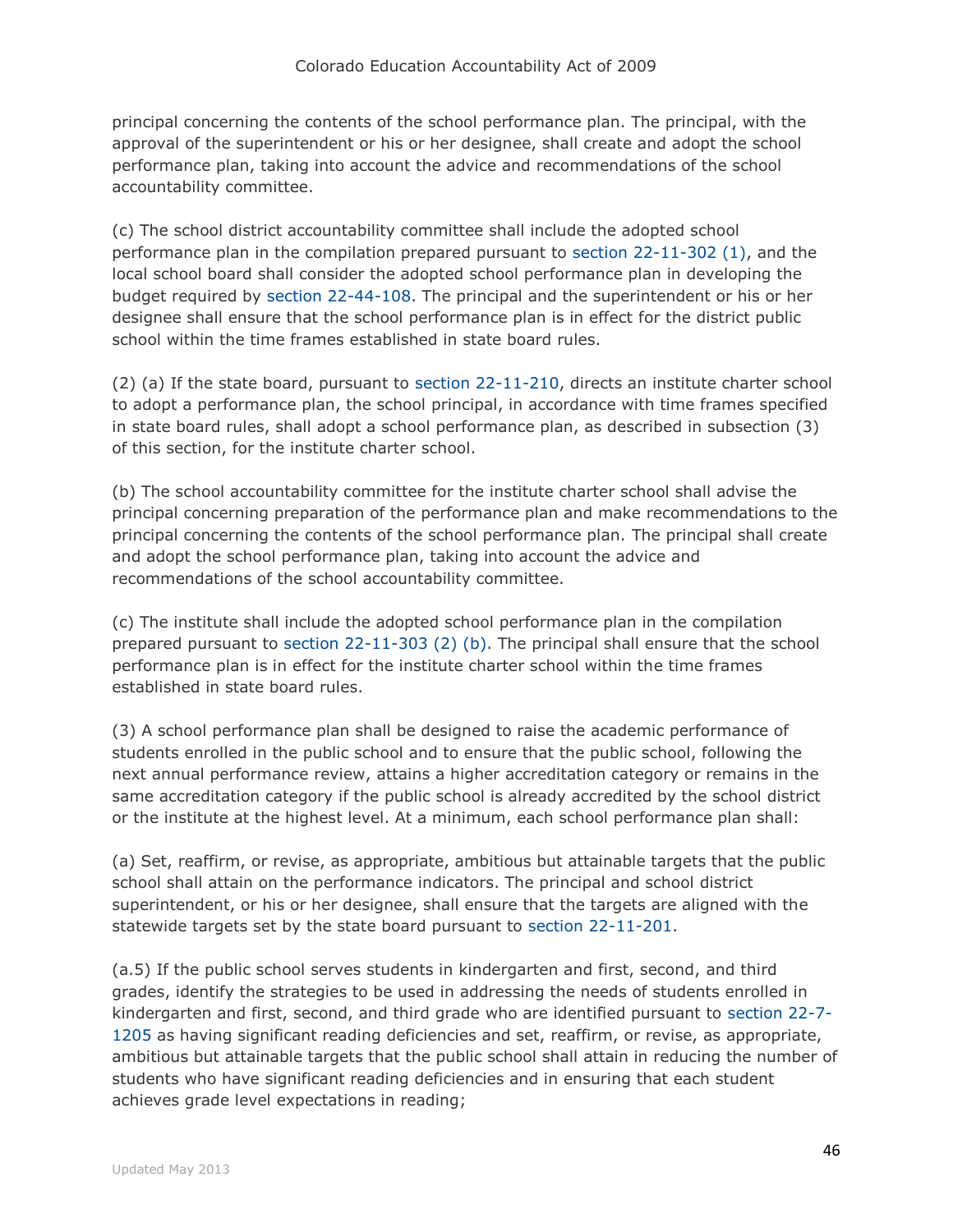(b) Identify positive and negative trends in the levels of attainment by the public school on the performance indicators;

(c) Assess and prioritize the issues and needs at the public school that must be addressed to raise the levels of attainment on the performance indicators by the public school and to improve school readiness, if the public school serves students in preschool or kindergarten;

(d) Identify specific, research-based strategies to address the needs and issues identified pursuant to paragraph (c) of this subsection (3);

(e) Identify the local, state, and federal resources that the public school will use to implement the identified strategies with fidelity; and

(f) Address any other issues required by rule of the state board or raised by the department through the performance review pursuant to [section 22-11-210.](http://web.lexisnexis.com/research/buttonTFLink?_m=d8ef4cf8220ebebf870fb84211e3cb4c&_xfercite=%3ccite%20cc%3d%22USA%22%3e%3c%21%5bCDATA%5bC.R.S.%2022-11-403%5d%5d%3e%3c%2fcite%3e&_butType=4&_butStat=0&_butNum=9&_butInline=1&_butinfo=COCODE%2022-11-210&_fmtstr=FULL&docnum=1&_startdoc=1&wchp=dGLzVzt-zSkAW&_md5=2b2610124e19c1894519745f7e501073)

(4) The local school board, on behalf of a district public school, or the institute, on behalf of an institute charter school, shall submit the school performance plan to the department for publication on the data portal. The public school shall make copies of the school performance plan available to members of the public upon request.

## *22-11-404. School improvement plan - contents*

(1) (a) If the state board, pursuant to [section 22-11-210,](http://web.lexisnexis.com/research/buttonTFLink?_m=cae2ee34fba6b91c1a8a2459106eaa94&_xfercite=%3ccite%20cc%3d%22USA%22%3e%3c%21%5bCDATA%5bC.R.S.%2022-11-404%5d%5d%3e%3c%2fcite%3e&_butType=4&_butStat=0&_butNum=2&_butInline=1&_butinfo=COCODE%2022-11-210&_fmtstr=FULL&docnum=1&_startdoc=1&wchp=dGLzVzt-zSkAW&_md5=fc840080c0bf06f1ed22bbd7e2119e6b) directs a district public school to adopt an improvement plan, the school principal and the school district superintendent, or his or her designee, in accordance with time frames specified in state board rules, shall adopt a school improvement plan, as described in subsection (3) of this section, for the district public school.

(b) The school accountability committee for the district public school shall advise the principal concerning preparation of the school improvement plan and shall make recommendations to the principal concerning the contents of the school improvement plan. The principal, with the approval of the superintendent or his or her designee, shall create and adopt the school improvement plan, taking into account the advice and recommendations of the school accountability committee.

(c) The school district accountability committee shall include the adopted school improvement plan in the compilation prepared pursuant to [section 22-11-302 \(1\),](http://web.lexisnexis.com/research/buttonTFLink?_m=cae2ee34fba6b91c1a8a2459106eaa94&_xfercite=%3ccite%20cc%3d%22USA%22%3e%3c%21%5bCDATA%5bC.R.S.%2022-11-404%5d%5d%3e%3c%2fcite%3e&_butType=4&_butStat=0&_butNum=3&_butInline=1&_butinfo=COCODE%2022-11-302&_fmtstr=FULL&docnum=1&_startdoc=1&wchp=dGLzVzt-zSkAW&_md5=0b014d8a38bf53a853877fbdbc1614dd) and the local school board shall consider the adopted school improvement plan in developing the budget required by [section 22-44-108.](http://web.lexisnexis.com/research/buttonTFLink?_m=cae2ee34fba6b91c1a8a2459106eaa94&_xfercite=%3ccite%20cc%3d%22USA%22%3e%3c%21%5bCDATA%5bC.R.S.%2022-11-404%5d%5d%3e%3c%2fcite%3e&_butType=4&_butStat=0&_butNum=4&_butInline=1&_butinfo=COCODE%2022-44-108&_fmtstr=FULL&docnum=1&_startdoc=1&wchp=dGLzVzt-zSkAW&_md5=339f01ba7faa3518bfbb7a35575ebe28) The principal and the superintendent, or his or her designee, shall ensure that the school improvement plan is in effect for the district public school within the time frames established in state board rules.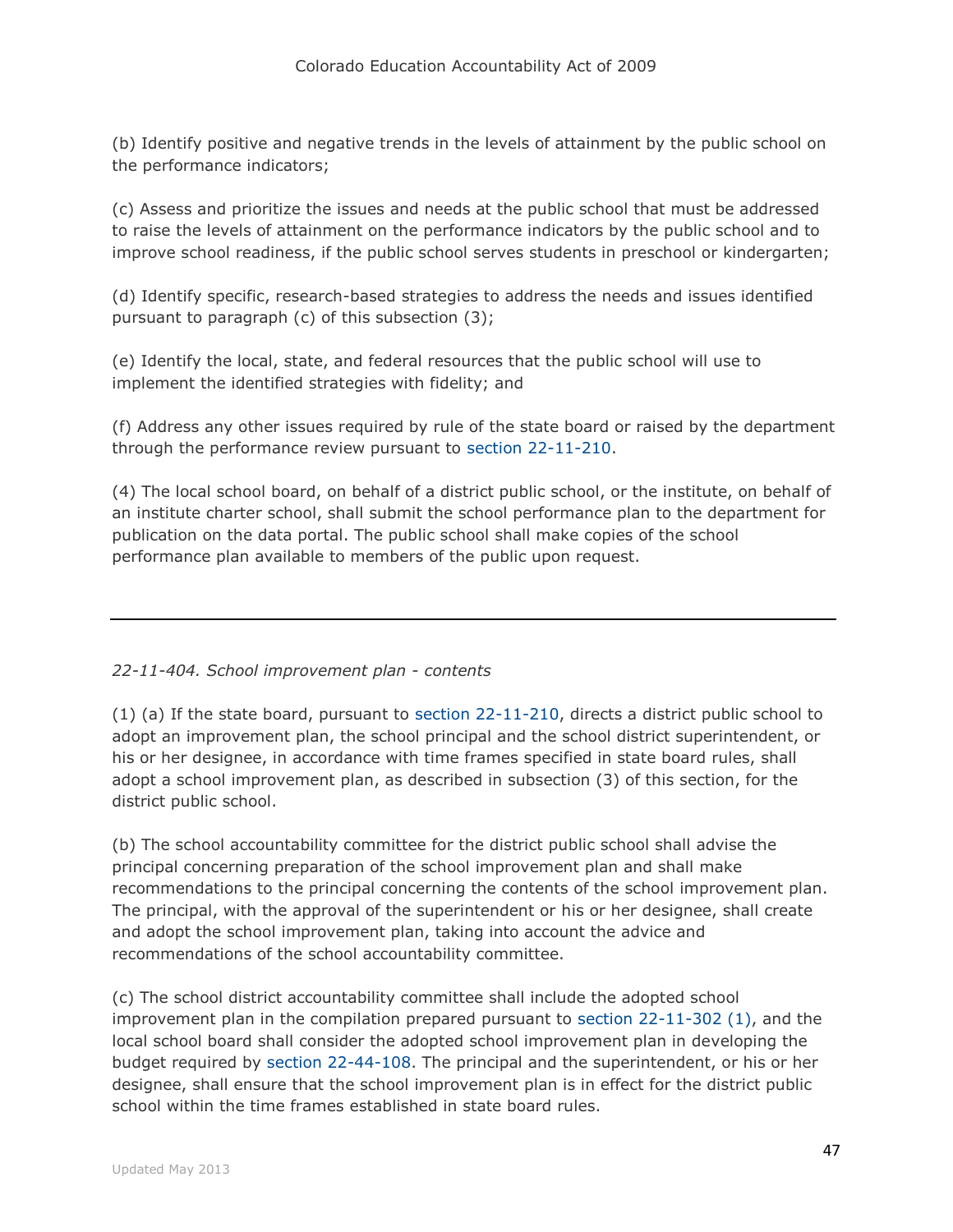(2) (a) If the state board, pursuant to [section 22-11-210,](http://web.lexisnexis.com/research/buttonTFLink?_m=cae2ee34fba6b91c1a8a2459106eaa94&_xfercite=%3ccite%20cc%3d%22USA%22%3e%3c%21%5bCDATA%5bC.R.S.%2022-11-404%5d%5d%3e%3c%2fcite%3e&_butType=4&_butStat=0&_butNum=5&_butInline=1&_butinfo=COCODE%2022-11-210&_fmtstr=FULL&docnum=1&_startdoc=1&wchp=dGLzVzt-zSkAW&_md5=2b797dea4aad2c07a03b130e19a212a1) directs an institute charter school to adopt an improvement plan, the school principal, in accordance with time frames specified in state board rules, shall adopt a school improvement plan, as described in subsection (3) of this section, for the institute charter school.

(b) The school accountability committee for the institute charter school shall advise the principal concerning preparation of the school improvement plan and shall make recommendations to the principal concerning the contents of the school improvement plan. The principal shall create and adopt the school improvement plan, taking into account the advice and recommendations of the school accountability committee.

(c) The institute shall include the adopted school improvement plan in the compilation prepared pursuant to [section 22-11-303 \(2\) \(b\).](http://web.lexisnexis.com/research/buttonTFLink?_m=cae2ee34fba6b91c1a8a2459106eaa94&_xfercite=%3ccite%20cc%3d%22USA%22%3e%3c%21%5bCDATA%5bC.R.S.%2022-11-404%5d%5d%3e%3c%2fcite%3e&_butType=4&_butStat=0&_butNum=6&_butInline=1&_butinfo=COCODE%2022-11-303&_fmtstr=FULL&docnum=1&_startdoc=1&wchp=dGLzVzt-zSkAW&_md5=52d454ba5254be52f6caf61a491062f4) The principal shall ensure that the school improvement plan is in effect for the institute charter school within the time frames established in state board rules.

(3) A school improvement plan shall be designed to raise the academic performance of students enrolled in the public school and to ensure that the public school, following the next annual performance review, attains a higher accreditation category. At a minimum, each school improvement plan shall:

(a) Set or revise, as appropriate, ambitious but attainable targets that the public school shall attain on the performance indicators. The principal and school district superintendent, or his or her designee, shall ensure that the targets are aligned with the statewide targets set by the state board pursuant to [section 22-11-201.](http://web.lexisnexis.com/research/buttonTFLink?_m=cae2ee34fba6b91c1a8a2459106eaa94&_xfercite=%3ccite%20cc%3d%22USA%22%3e%3c%21%5bCDATA%5bC.R.S.%2022-11-404%5d%5d%3e%3c%2fcite%3e&_butType=4&_butStat=0&_butNum=7&_butInline=1&_butinfo=COCODE%2022-11-201&_fmtstr=FULL&docnum=1&_startdoc=1&wchp=dGLzVzt-zSkAW&_md5=1377910583967473d95cfd59bc2b95c9)

(a.5) If the public school serves students in kindergarten and first, second, and third grades, identify the strategies to be used in addressing the needs of students enrolled in kindergarten and first, second, and third grade who are identified pursuant to [section 22-7-](http://web.lexisnexis.com/research/buttonTFLink?_m=cae2ee34fba6b91c1a8a2459106eaa94&_xfercite=%3ccite%20cc%3d%22USA%22%3e%3c%21%5bCDATA%5bC.R.S.%2022-11-404%5d%5d%3e%3c%2fcite%3e&_butType=4&_butStat=0&_butNum=8&_butInline=1&_butinfo=COCODE%2022-7-1205&_fmtstr=FULL&docnum=1&_startdoc=1&wchp=dGLzVzt-zSkAW&_md5=08d84aae1325265c4213f42c1494f64d) [1205](http://web.lexisnexis.com/research/buttonTFLink?_m=cae2ee34fba6b91c1a8a2459106eaa94&_xfercite=%3ccite%20cc%3d%22USA%22%3e%3c%21%5bCDATA%5bC.R.S.%2022-11-404%5d%5d%3e%3c%2fcite%3e&_butType=4&_butStat=0&_butNum=8&_butInline=1&_butinfo=COCODE%2022-7-1205&_fmtstr=FULL&docnum=1&_startdoc=1&wchp=dGLzVzt-zSkAW&_md5=08d84aae1325265c4213f42c1494f64d) as having significant reading deficiencies and set or revise, as appropriate, ambitious but attainable targets that the public school shall attain in reducing the number of students who have significant reading deficiencies and in ensuring that each student achieves grade level expectations in reading;

(b) Identify positive and negative trends in the levels of attainment by the public school on the performance indicators;

(c) Assess and prioritize the issues and needs at the public school that must be addressed to raise the levels of attainment on the performance indicators by the public school and to improve school readiness, if the public school serves students in preschool or kindergarten;

(d) Identify specific, research-based strategies that are appropriate in scope, intensity, and type to address the needs and issues identified pursuant to paragraph (c) of this subsection  $(3);$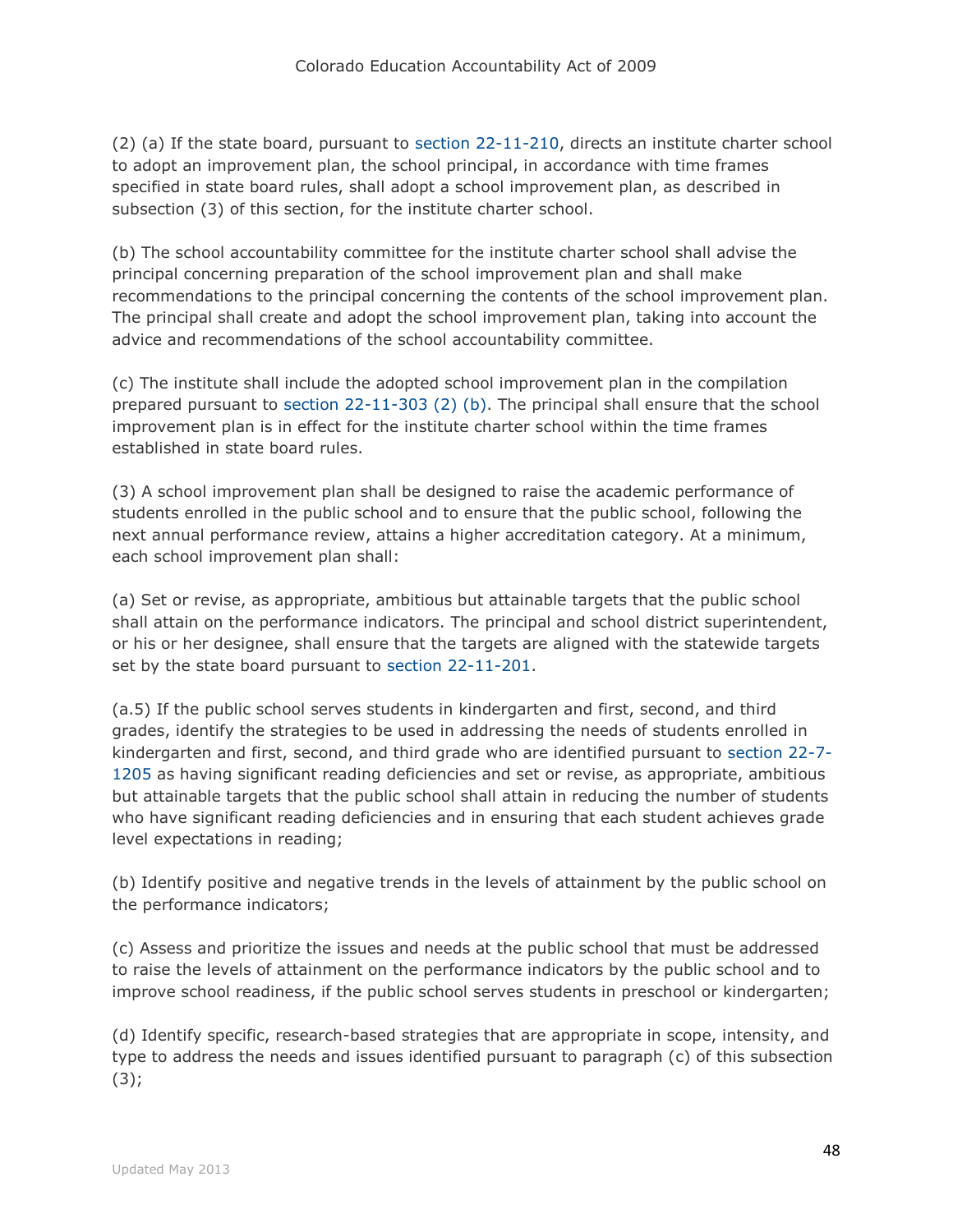(e) Identify the local, state, and federal resources that the public school will use to implement the identified strategies with fidelity; and

(f) Address any other issues required by rule of the state board or raised by the department through the performance review pursuant to [section 22-11-210.](http://web.lexisnexis.com/research/buttonTFLink?_m=cae2ee34fba6b91c1a8a2459106eaa94&_xfercite=%3ccite%20cc%3d%22USA%22%3e%3c%21%5bCDATA%5bC.R.S.%2022-11-404%5d%5d%3e%3c%2fcite%3e&_butType=4&_butStat=0&_butNum=9&_butInline=1&_butinfo=COCODE%2022-11-210&_fmtstr=FULL&docnum=1&_startdoc=1&wchp=dGLzVzt-zSkAW&_md5=d12e945c0cee92e7581e603d03a3157f)

(4) The local school board, on behalf of a district public school, or the institute, on behalf of an institute charter school, shall submit the school improvement plan to the department for publication on the data portal. The public school shall make copies of the school improvement plan available to members of the public upon request.

# *22-11-405. School priority improvement plan - contents*

(1) (a) If the state board, pursuant to [section 22-11-210,](http://web.lexisnexis.com/research/buttonTFLink?_m=475bc23263880649bde57a68264db3f0&_xfercite=%3ccite%20cc%3d%22USA%22%3e%3c%21%5bCDATA%5bC.R.S.%2022-11-405%5d%5d%3e%3c%2fcite%3e&_butType=4&_butStat=0&_butNum=2&_butInline=1&_butinfo=COCODE%2022-11-210&_fmtstr=FULL&docnum=1&_startdoc=1&wchp=dGLzVzt-zSkAW&_md5=505d935c38d4af4713ed7eeb10026445) directs a district public school to adopt a priority improvement plan, the local school board, in accordance with time frames specified in state board rules, shall adopt a school priority improvement plan, as described in subsection (4) of this section, for the district public school.

(b) The school accountability committee for the district public school shall hold a public meeting as required in [section 22-32-142 \(2\)](http://web.lexisnexis.com/research/buttonTFLink?_m=475bc23263880649bde57a68264db3f0&_xfercite=%3ccite%20cc%3d%22USA%22%3e%3c%21%5bCDATA%5bC.R.S.%2022-11-405%5d%5d%3e%3c%2fcite%3e&_butType=4&_butStat=0&_butNum=3&_butInline=1&_butinfo=COCODE%2022-32-142&_fmtstr=FULL&docnum=1&_startdoc=1&wchp=dGLzVzt-zSkAW&_md5=51dec158aa8d723b2b44d4525a2d6209) to receive input concerning possible strategies to be included in the school priority improvement plan, advise the local school board concerning preparation of the school priority improvement plan, and make recommendations to the local school board concerning the contents of the school priority improvement plan, taking into account recommendations received at the public meeting. The local school board shall create and adopt the school priority improvement plan, taking into account the advice and recommendations of the school accountability committee. Before adopting the school priority improvement plan, the local school board shall hold a public hearing to review the written plan as required in [section 22-32-142 \(2\).](http://web.lexisnexis.com/research/buttonTFLink?_m=475bc23263880649bde57a68264db3f0&_xfercite=%3ccite%20cc%3d%22USA%22%3e%3c%21%5bCDATA%5bC.R.S.%2022-11-405%5d%5d%3e%3c%2fcite%3e&_butType=4&_butStat=0&_butNum=4&_butInline=1&_butinfo=COCODE%2022-32-142&_fmtstr=FULL&docnum=1&_startdoc=1&wchp=dGLzVzt-zSkAW&_md5=ebc3fc78364f5a58ab4c08d6badf649b)

(c) The school district accountability committee shall include the adopted school priority improvement plan in the compilation prepared pursuant to [section 22-11-302 \(1\),](http://web.lexisnexis.com/research/buttonTFLink?_m=475bc23263880649bde57a68264db3f0&_xfercite=%3ccite%20cc%3d%22USA%22%3e%3c%21%5bCDATA%5bC.R.S.%2022-11-405%5d%5d%3e%3c%2fcite%3e&_butType=4&_butStat=0&_butNum=5&_butInline=1&_butinfo=COCODE%2022-11-302&_fmtstr=FULL&docnum=1&_startdoc=1&wchp=dGLzVzt-zSkAW&_md5=9017d817f0b0c35f98e4ff378d631463) and the local school board shall consider the adopted school priority improvement plan in developing the budget required by [section 22-44-108.](http://web.lexisnexis.com/research/buttonTFLink?_m=475bc23263880649bde57a68264db3f0&_xfercite=%3ccite%20cc%3d%22USA%22%3e%3c%21%5bCDATA%5bC.R.S.%2022-11-405%5d%5d%3e%3c%2fcite%3e&_butType=4&_butStat=0&_butNum=6&_butInline=1&_butinfo=COCODE%2022-44-108&_fmtstr=FULL&docnum=1&_startdoc=1&wchp=dGLzVzt-zSkAW&_md5=61e8654dc1646121ee167fd9f942e7e2) The local school board shall ensure that the school priority improvement plan is in effect for the district public school within the time frames established in state board rules.

(2) (a) If the state board, pursuant to [section 22-11-210,](http://web.lexisnexis.com/research/buttonTFLink?_m=475bc23263880649bde57a68264db3f0&_xfercite=%3ccite%20cc%3d%22USA%22%3e%3c%21%5bCDATA%5bC.R.S.%2022-11-405%5d%5d%3e%3c%2fcite%3e&_butType=4&_butStat=0&_butNum=7&_butInline=1&_butinfo=COCODE%2022-11-210&_fmtstr=FULL&docnum=1&_startdoc=1&wchp=dGLzVzt-zSkAW&_md5=a893f9727fe418d2704e6041af49acba) directs an institute charter school to adopt a priority improvement plan, the institute, in accordance with time frames specified in state board rules, shall adopt a school priority improvement plan, as described in subsection (4) of this section, for the institute charter school.

(b) The school accountability committee for the institute charter school shall hold a public meeting as required in [section 22-30.5-520 \(2\)](http://web.lexisnexis.com/research/buttonTFLink?_m=475bc23263880649bde57a68264db3f0&_xfercite=%3ccite%20cc%3d%22USA%22%3e%3c%21%5bCDATA%5bC.R.S.%2022-11-405%5d%5d%3e%3c%2fcite%3e&_butType=4&_butStat=0&_butNum=8&_butInline=1&_butinfo=COCODE%2022-30.5-520&_fmtstr=FULL&docnum=1&_startdoc=1&wchp=dGLzVzt-zSkAW&_md5=e08c967cb262d0970b3d5c9e2f5c359e) to receive input concerning possible strategies to be included in the school priority improvement plan, advise the institute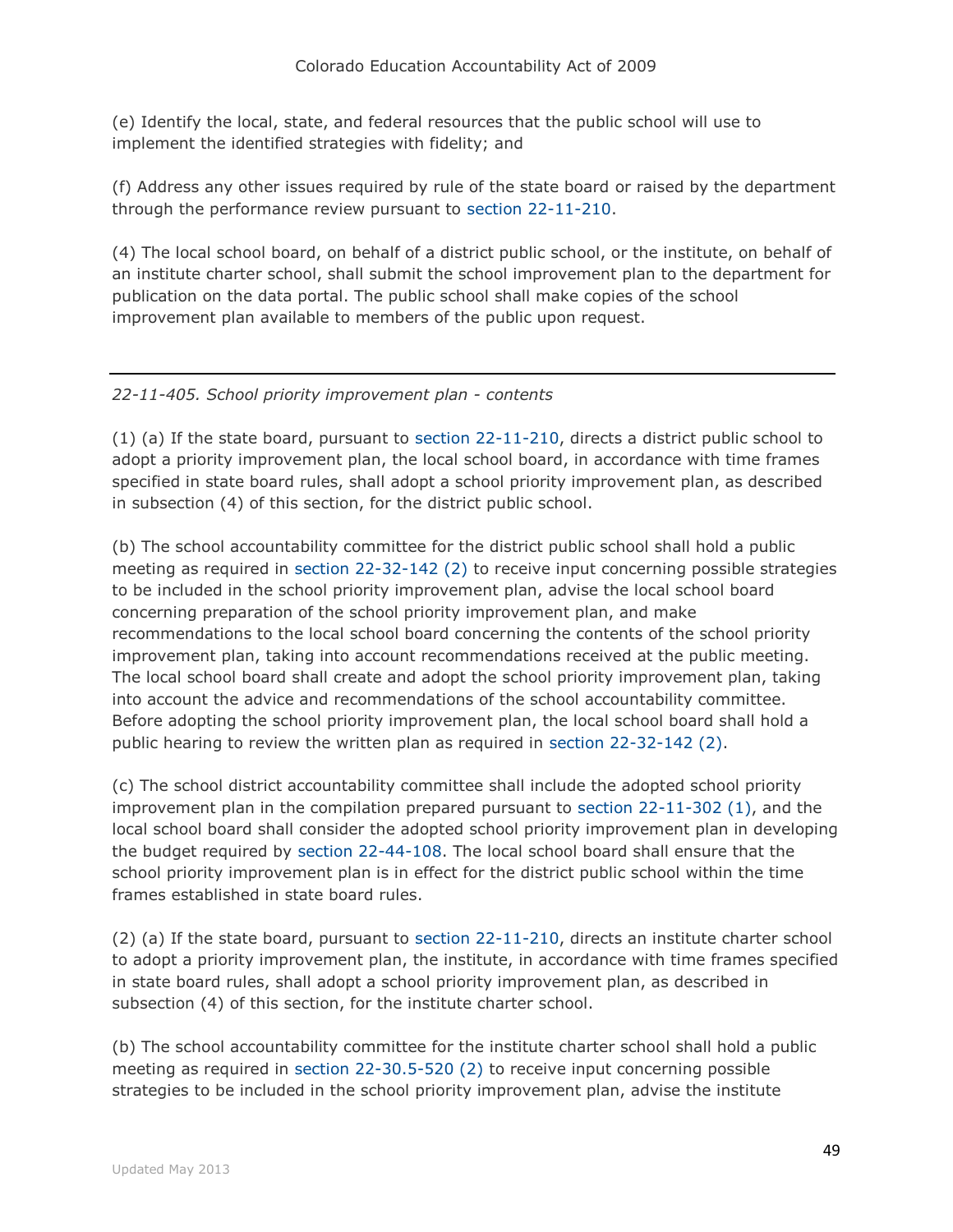concerning preparation of the school priority improvement plan, and make recommendations to the institute concerning the contents of the school priority improvement plan, taking into account recommendations received at the public meeting. The institute shall create and adopt the school priority improvement plan, taking into account the advice and recommendations of the school accountability committee. Before adopting the school priority improvement plan, the institute shall hold a public hearing to review the written plan as required in [section 22-30.5-520 \(2\).](http://web.lexisnexis.com/research/buttonTFLink?_m=475bc23263880649bde57a68264db3f0&_xfercite=%3ccite%20cc%3d%22USA%22%3e%3c%21%5bCDATA%5bC.R.S.%2022-11-405%5d%5d%3e%3c%2fcite%3e&_butType=4&_butStat=0&_butNum=9&_butInline=1&_butinfo=COCODE%2022-30.5-520&_fmtstr=FULL&docnum=1&_startdoc=1&wchp=dGLzVzt-zSkAW&_md5=76b894ce271cd7cc2147c26d44926152)

(c) The institute shall include the adopted school priority improvement plan in the compilation prepared pursuant to [section 22-11-303 \(2\) \(b\).](http://web.lexisnexis.com/research/buttonTFLink?_m=475bc23263880649bde57a68264db3f0&_xfercite=%3ccite%20cc%3d%22USA%22%3e%3c%21%5bCDATA%5bC.R.S.%2022-11-405%5d%5d%3e%3c%2fcite%3e&_butType=4&_butStat=0&_butNum=10&_butInline=1&_butinfo=COCODE%2022-11-303&_fmtstr=FULL&docnum=1&_startdoc=1&wchp=dGLzVzt-zSkAW&_md5=2cdd8bbabada5b9048be0b0ff23d04dc) The institute shall ensure that the school priority improvement plan is in effect for the institute charter school within the time frames established in state board rules.

(3) The commissioner, subject to available appropriations, may assign the state review panel to critically evaluate a public school's priority improvement plan and report to the commissioner any recommended modifications to the plan. The commissioner may recommend to the local school board or the institute modifications to the school priority improvement plan, taking into consideration any recommendations of the state review panel.

(4) A school priority improvement plan must be designed to ensure that the public school improves its performance to the extent that, following completion of the public school's next annual performance review, the public school attains a higher accreditation category. At a minimum, a school priority improvement plan must:

(a) Set or revise, as appropriate, ambitious but attainable targets that the public school shall attain on the performance indicators. The local school board or the institute shall ensure that the targets are aligned with the statewide targets set by the state board pursuant to [section 22-11-201.](http://web.lexisnexis.com/research/buttonTFLink?_m=475bc23263880649bde57a68264db3f0&_xfercite=%3ccite%20cc%3d%22USA%22%3e%3c%21%5bCDATA%5bC.R.S.%2022-11-405%5d%5d%3e%3c%2fcite%3e&_butType=4&_butStat=0&_butNum=11&_butInline=1&_butinfo=COCODE%2022-11-201&_fmtstr=FULL&docnum=1&_startdoc=1&wchp=dGLzVzt-zSkAW&_md5=c4744e999e5100cf8f0accfb905eb310)

(a.5) If the public school serves students in kindergarten and first, second, and third grades, identify the strategies to be used in addressing the needs of students enrolled in kindergarten and first, second, and third grade who are identified pursuant to [section 22-7-](http://web.lexisnexis.com/research/buttonTFLink?_m=475bc23263880649bde57a68264db3f0&_xfercite=%3ccite%20cc%3d%22USA%22%3e%3c%21%5bCDATA%5bC.R.S.%2022-11-405%5d%5d%3e%3c%2fcite%3e&_butType=4&_butStat=0&_butNum=12&_butInline=1&_butinfo=COCODE%2022-7-1205&_fmtstr=FULL&docnum=1&_startdoc=1&wchp=dGLzVzt-zSkAW&_md5=90eee733909875bc2de85f28f52d571f) [1205](http://web.lexisnexis.com/research/buttonTFLink?_m=475bc23263880649bde57a68264db3f0&_xfercite=%3ccite%20cc%3d%22USA%22%3e%3c%21%5bCDATA%5bC.R.S.%2022-11-405%5d%5d%3e%3c%2fcite%3e&_butType=4&_butStat=0&_butNum=12&_butInline=1&_butinfo=COCODE%2022-7-1205&_fmtstr=FULL&docnum=1&_startdoc=1&wchp=dGLzVzt-zSkAW&_md5=90eee733909875bc2de85f28f52d571f) as having significant reading deficiencies and set or revise, as appropriate, ambitious but attainable targets that the public school shall attain in reducing the number of students who have significant reading deficiencies and in ensuring that each student achieves grade level expectations in reading;

(b) Identify positive and negative trends in the levels of attainment by the public school on the performance indicators;

(c) Assess and prioritize the issues and needs at the public school that must be addressed to raise the levels of attainment on the performance indicators by the public school and to improve school readiness, if the public school serves students in preschool or kindergarten;

(d) Identify specific, research-based strategies that are appropriate in scope, intensity, and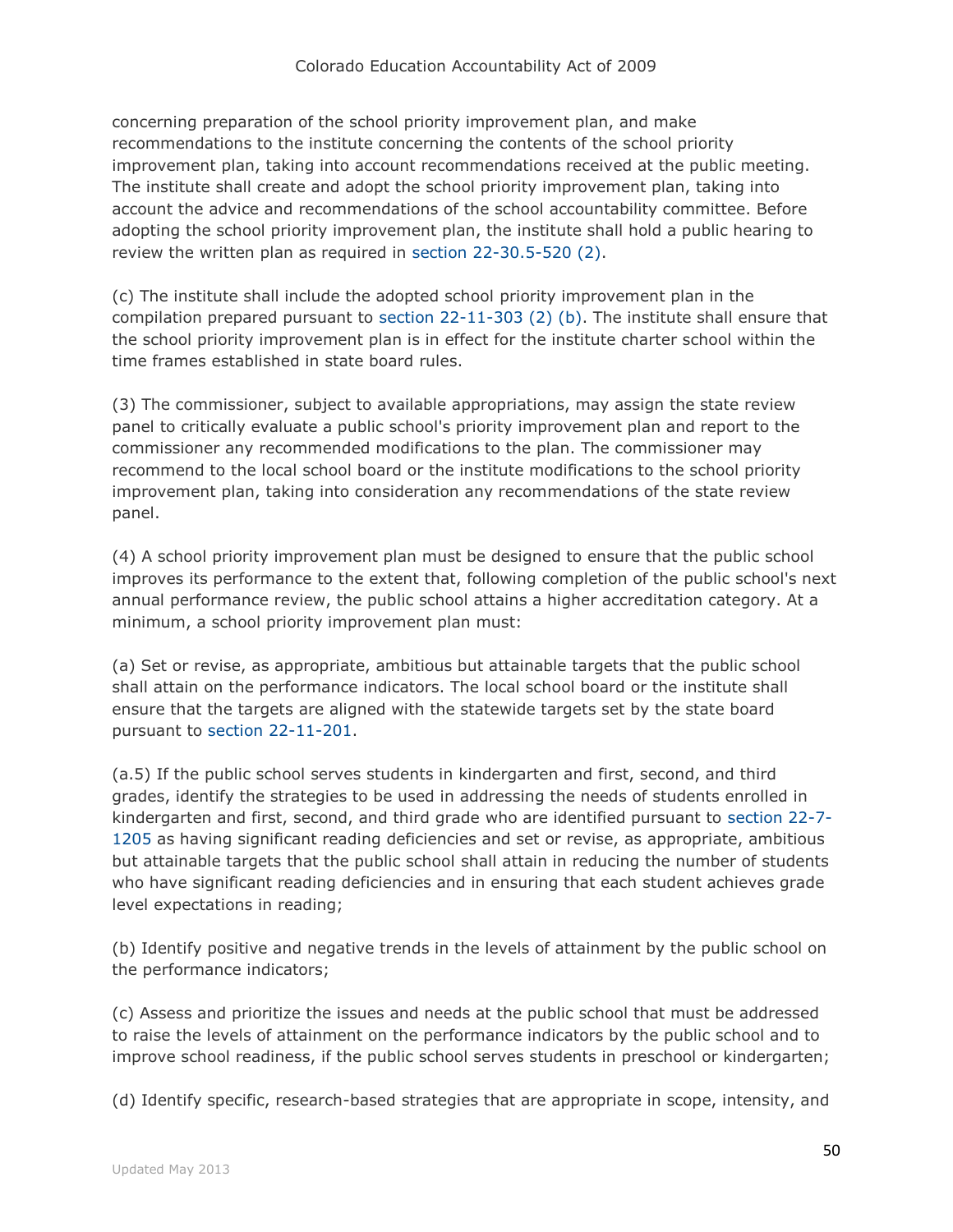type to address the needs and issues identified pursuant to paragraph (c) of this subsection  $(4);$ 

(e) Identify the local, state, and federal resources that the public school will use to implement the identified strategies with fidelity;

(e.5) Incorporate strategies to increase parent engagement in the public school; and

(f) Address any other issues required by rule of the state board or raised by the department through the performance review pursuant to [section 22-11-210.](http://web.lexisnexis.com/research/buttonTFLink?_m=475bc23263880649bde57a68264db3f0&_xfercite=%3ccite%20cc%3d%22USA%22%3e%3c%21%5bCDATA%5bC.R.S.%2022-11-405%5d%5d%3e%3c%2fcite%3e&_butType=4&_butStat=0&_butNum=13&_butInline=1&_butinfo=COCODE%2022-11-210&_fmtstr=FULL&docnum=1&_startdoc=1&wchp=dGLzVzt-zSkAW&_md5=e39a4b7ef59e0489fe9612dd13347010)

(5) The local school board, on behalf of a district public school, or the institute, on behalf of an institute charter school, shall submit the school priority improvement plan to the department for publication on the data portal. The public school shall make copies of the school priority improvement plan available to members of the public upon request.

# *22-11-406. School turnaround plan - contents*

(1) (a) If the state board, pursuant to [section 22-11-210,](http://web.lexisnexis.com/research/buttonTFLink?_m=2539be2333d6f854859c8d2b63b90406&_xfercite=%3ccite%20cc%3d%22USA%22%3e%3c%21%5bCDATA%5bC.R.S.%2022-11-406%5d%5d%3e%3c%2fcite%3e&_butType=4&_butStat=0&_butNum=2&_butInline=1&_butinfo=COCODE%2022-11-210&_fmtstr=FULL&docnum=1&_startdoc=1&wchp=dGLzVzt-zSkAW&_md5=5f491b12e6bc52232bef4b0fea8ef9b7) directs a district public school to adopt a turnaround plan, the local school board, in accordance with time frames specified in state board rules, shall adopt a school turnaround plan, as described in subsection (3) of this section, for the district public school. Each district public school turnaround plan shall also be subject to evaluation by the state review panel and may be subject to revisions requested by the commissioner as provided in this subsection (1).

(b) The school accountability committee for the district public school shall hold a public meeting as required in [section 22-32-142 \(2\)](http://web.lexisnexis.com/research/buttonTFLink?_m=2539be2333d6f854859c8d2b63b90406&_xfercite=%3ccite%20cc%3d%22USA%22%3e%3c%21%5bCDATA%5bC.R.S.%2022-11-406%5d%5d%3e%3c%2fcite%3e&_butType=4&_butStat=0&_butNum=3&_butInline=1&_butinfo=COCODE%2022-32-142&_fmtstr=FULL&docnum=1&_startdoc=1&wchp=dGLzVzt-zSkAW&_md5=0b33d791d69ad2fa8175f3867e054b59) to receive input concerning possible strategies to be included in the school turnaround plan, advise the local school board concerning preparation of the school turnaround plan, and make recommendations to the local school board concerning the contents of the school turnaround plan, taking into account recommendations received at the public meeting. The local school board shall create and adopt the school turnaround plan, taking into account the advice and recommendations of the school accountability committee. Before adopting the school turnaround plan, the local school board shall hold a public hearing to review the written plan as required in [section 22-](http://web.lexisnexis.com/research/buttonTFLink?_m=2539be2333d6f854859c8d2b63b90406&_xfercite=%3ccite%20cc%3d%22USA%22%3e%3c%21%5bCDATA%5bC.R.S.%2022-11-406%5d%5d%3e%3c%2fcite%3e&_butType=4&_butStat=0&_butNum=4&_butInline=1&_butinfo=COCODE%2022-32-142&_fmtstr=FULL&docnum=1&_startdoc=1&wchp=dGLzVzt-zSkAW&_md5=5546432efd4e21d650cfc77851519150) [32-142 \(2\).](http://web.lexisnexis.com/research/buttonTFLink?_m=2539be2333d6f854859c8d2b63b90406&_xfercite=%3ccite%20cc%3d%22USA%22%3e%3c%21%5bCDATA%5bC.R.S.%2022-11-406%5d%5d%3e%3c%2fcite%3e&_butType=4&_butStat=0&_butNum=4&_butInline=1&_butinfo=COCODE%2022-32-142&_fmtstr=FULL&docnum=1&_startdoc=1&wchp=dGLzVzt-zSkAW&_md5=5546432efd4e21d650cfc77851519150)

(c) Within the time frames specified in state board rule, the local school board shall submit the adopted school turnaround plan to the commissioner for evaluation by the state review panel. The state review panel shall critically evaluate the adopted school turnaround plan and make recommendations to the commissioner and the state board concerning the issues specified in [section 22-11-210 \(4\).](http://web.lexisnexis.com/research/buttonTFLink?_m=2539be2333d6f854859c8d2b63b90406&_xfercite=%3ccite%20cc%3d%22USA%22%3e%3c%21%5bCDATA%5bC.R.S.%2022-11-406%5d%5d%3e%3c%2fcite%3e&_butType=4&_butStat=0&_butNum=5&_butInline=1&_butinfo=COCODE%2022-11-210&_fmtstr=FULL&docnum=1&_startdoc=1&wchp=dGLzVzt-zSkAW&_md5=38ef2eced34c9e7735cc4e2936985b24) The commissioner may suggest modifications to the plan, taking into consideration any recommendations of the state review panel and may require that those plan modifications be made prior to the date when the state board enters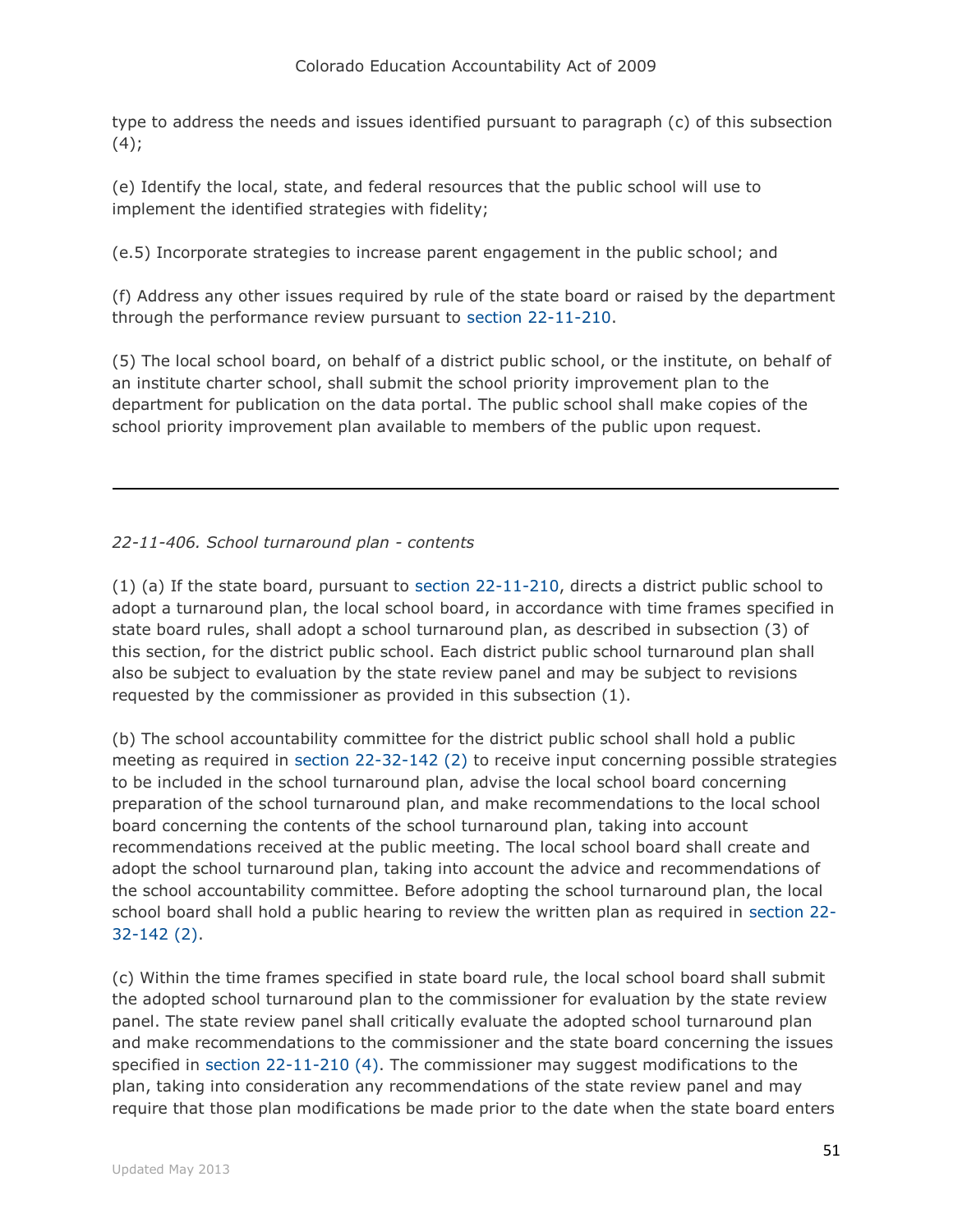into an accreditation contract with the district pursuant to [section 22-11-206.](http://web.lexisnexis.com/research/buttonTFLink?_m=2539be2333d6f854859c8d2b63b90406&_xfercite=%3ccite%20cc%3d%22USA%22%3e%3c%21%5bCDATA%5bC.R.S.%2022-11-406%5d%5d%3e%3c%2fcite%3e&_butType=4&_butStat=0&_butNum=6&_butInline=1&_butinfo=COCODE%2022-11-206&_fmtstr=FULL&docnum=1&_startdoc=1&wchp=dGLzVzt-zSkAW&_md5=b2961f1cc56cc43232dc2e4e9fb222b3) The local school board shall revise the school turnaround plan, if necessary, and resubmit the plan for approval within the time frames specified in state board rule. The local school board shall ensure that the final, approved school turnaround plan is in effect for the district public school within the time frames specified in state board rule.

(d) The school district accountability committee shall include the final, approved school turnaround plan in the compilation prepared pursuant to [section 22-11-302 \(1\),](http://web.lexisnexis.com/research/buttonTFLink?_m=2539be2333d6f854859c8d2b63b90406&_xfercite=%3ccite%20cc%3d%22USA%22%3e%3c%21%5bCDATA%5bC.R.S.%2022-11-406%5d%5d%3e%3c%2fcite%3e&_butType=4&_butStat=0&_butNum=7&_butInline=1&_butinfo=COCODE%2022-11-302&_fmtstr=FULL&docnum=1&_startdoc=1&wchp=dGLzVzt-zSkAW&_md5=d38609d60b05b61a03a1fc8be123d3e5) and the local school board shall consider the final, approved school turnaround plan in developing the budget required by [section 22-44-108.](http://web.lexisnexis.com/research/buttonTFLink?_m=2539be2333d6f854859c8d2b63b90406&_xfercite=%3ccite%20cc%3d%22USA%22%3e%3c%21%5bCDATA%5bC.R.S.%2022-11-406%5d%5d%3e%3c%2fcite%3e&_butType=4&_butStat=0&_butNum=8&_butInline=1&_butinfo=COCODE%2022-44-108&_fmtstr=FULL&docnum=1&_startdoc=1&wchp=dGLzVzt-zSkAW&_md5=b2ba609e6eef32a9ef8acfa0a72fefd1)

(e) The local school board shall submit the final, approved school turnaround plan to the department for publication on the data portal. The district public school shall make copies of the final, approved school turnaround plan available to members of the public upon request.

(2) (a) If the state board, pursuant to [section 22-11-210,](http://web.lexisnexis.com/research/buttonTFLink?_m=2539be2333d6f854859c8d2b63b90406&_xfercite=%3ccite%20cc%3d%22USA%22%3e%3c%21%5bCDATA%5bC.R.S.%2022-11-406%5d%5d%3e%3c%2fcite%3e&_butType=4&_butStat=0&_butNum=9&_butInline=1&_butinfo=COCODE%2022-11-210&_fmtstr=FULL&docnum=1&_startdoc=1&wchp=dGLzVzt-zSkAW&_md5=e60dee38c2937b785d7c30eb4b87d2bb) directs an institute charter school to adopt a turnaround plan, the institute, in accordance with time frames specified in state board rules, shall adopt a school turnaround plan, as described in subsection (3) of this section, for the institute charter school. Each institute charter school turnaround plan shall also be subject to evaluation by the state review panel and may be subject to revisions requested by the commissioner as provided in this subsection (2).

(b) The school accountability committee for the institute charter school shall hold a public meeting as required in [section 22-30.5-520 \(2\)](http://web.lexisnexis.com/research/buttonTFLink?_m=2539be2333d6f854859c8d2b63b90406&_xfercite=%3ccite%20cc%3d%22USA%22%3e%3c%21%5bCDATA%5bC.R.S.%2022-11-406%5d%5d%3e%3c%2fcite%3e&_butType=4&_butStat=0&_butNum=10&_butInline=1&_butinfo=COCODE%2022-30.5-520&_fmtstr=FULL&docnum=1&_startdoc=1&wchp=dGLzVzt-zSkAW&_md5=bcc076caf84ec947a216b984d254901d) to receive input concerning possible strategies to be included in the school turnaround plan, advise the institute concerning preparation of the school turnaround plan, and make recommendations to the institute concerning the contents of the school turnaround plan, taking into account recommendations received at the public meeting. The institute shall create and adopt the school turnaround plan, taking into account the advice and recommendations of the school accountability committee. Before adopting the school turnaround plan, the institute shall hold a public hearing to review the written plan as required in [section 22-30.5-520 \(2\).](http://web.lexisnexis.com/research/buttonTFLink?_m=2539be2333d6f854859c8d2b63b90406&_xfercite=%3ccite%20cc%3d%22USA%22%3e%3c%21%5bCDATA%5bC.R.S.%2022-11-406%5d%5d%3e%3c%2fcite%3e&_butType=4&_butStat=0&_butNum=11&_butInline=1&_butinfo=COCODE%2022-30.5-520&_fmtstr=FULL&docnum=1&_startdoc=1&wchp=dGLzVzt-zSkAW&_md5=d30d6bdedbbf78cc23bf8b1386d2a43e)

(c) Within the time frames specified in state board rule, the institute shall submit the adopted school turnaround plan to the commissioner for evaluation by the state review panel. The state review panel shall critically evaluate the adopted school turnaround plan and make recommendations to the commissioner and the state board concerning the issues specified in [section 22-11-210 \(4\).](http://web.lexisnexis.com/research/buttonTFLink?_m=2539be2333d6f854859c8d2b63b90406&_xfercite=%3ccite%20cc%3d%22USA%22%3e%3c%21%5bCDATA%5bC.R.S.%2022-11-406%5d%5d%3e%3c%2fcite%3e&_butType=4&_butStat=0&_butNum=12&_butInline=1&_butinfo=COCODE%2022-11-210&_fmtstr=FULL&docnum=1&_startdoc=1&wchp=dGLzVzt-zSkAW&_md5=37674abdd5271952f6ee36138bedec39) The commissioner may suggest modifications to the plan, taking into consideration any recommendations of the state review panel and may require that those plan modifications be made prior to the date when the state board enters into an accreditation contract with the institute pursuant to [section 22-11-206.](http://web.lexisnexis.com/research/buttonTFLink?_m=2539be2333d6f854859c8d2b63b90406&_xfercite=%3ccite%20cc%3d%22USA%22%3e%3c%21%5bCDATA%5bC.R.S.%2022-11-406%5d%5d%3e%3c%2fcite%3e&_butType=4&_butStat=0&_butNum=13&_butInline=1&_butinfo=COCODE%2022-11-206&_fmtstr=FULL&docnum=1&_startdoc=1&wchp=dGLzVzt-zSkAW&_md5=7ee612347831253a8daaac7cdc3c893e) The institute shall revise the school turnaround plan, if necessary, and resubmit the plan for approval within the time frames specified in state board rule. The institute shall ensure that the final, approved school turnaround plan is in effect for the institute charter school within the time frames specified in state board rule.

(d) The institute shall include the final, approved school turnaround plan in the compilation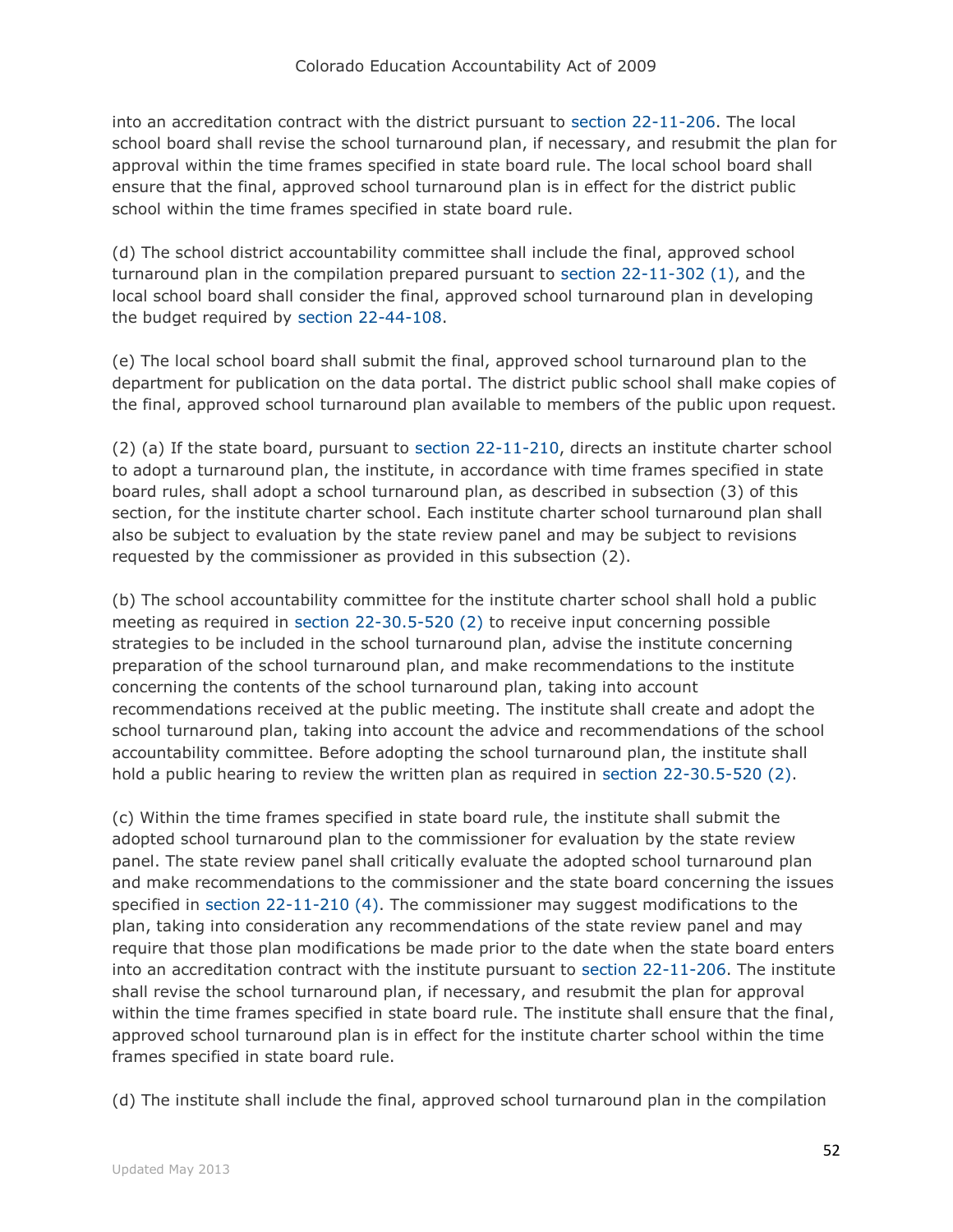prepared pursuant to [section 22-11-303 \(2\) \(b\).](http://web.lexisnexis.com/research/buttonTFLink?_m=2539be2333d6f854859c8d2b63b90406&_xfercite=%3ccite%20cc%3d%22USA%22%3e%3c%21%5bCDATA%5bC.R.S.%2022-11-406%5d%5d%3e%3c%2fcite%3e&_butType=4&_butStat=0&_butNum=14&_butInline=1&_butinfo=COCODE%2022-11-303&_fmtstr=FULL&docnum=1&_startdoc=1&wchp=dGLzVzt-zSkAW&_md5=369d9e7869c1329370cbf420eaccc48a) The institute shall submit the final, approved school turnaround plan to the department for publication on the data portal. The institute charter school shall make copies of the final, approved school turnaround plan available to members of the public upon request.

(3) A school turnaround plan must be designed to ensure that the public school improves its performance to the extent that, following completion of the public school's next annual performance review, the public school attains a higher accreditation category. At a minimum, a school turnaround plan must:

(a) Set or revise, as appropriate, ambitious but attainable targets that the public school shall attain on the performance indicators. The local school board or the institute shall ensure that the targets are aligned with the statewide targets set by the state board pursuant to [section 22-11-201.](http://web.lexisnexis.com/research/buttonTFLink?_m=2539be2333d6f854859c8d2b63b90406&_xfercite=%3ccite%20cc%3d%22USA%22%3e%3c%21%5bCDATA%5bC.R.S.%2022-11-406%5d%5d%3e%3c%2fcite%3e&_butType=4&_butStat=0&_butNum=15&_butInline=1&_butinfo=COCODE%2022-11-201&_fmtstr=FULL&docnum=1&_startdoc=1&wchp=dGLzVzt-zSkAW&_md5=9548d6bdf3fbecceb7894bfc8ee41a9b)

(a.5) If the public school serves students in kindergarten and first, second, and third grades, identify the strategies to be used in addressing the needs of students enrolled in kindergarten and first, second, and third grade who are identified pursuant to [section 22-7-](http://web.lexisnexis.com/research/buttonTFLink?_m=2539be2333d6f854859c8d2b63b90406&_xfercite=%3ccite%20cc%3d%22USA%22%3e%3c%21%5bCDATA%5bC.R.S.%2022-11-406%5d%5d%3e%3c%2fcite%3e&_butType=4&_butStat=0&_butNum=16&_butInline=1&_butinfo=COCODE%2022-7-1205&_fmtstr=FULL&docnum=1&_startdoc=1&wchp=dGLzVzt-zSkAW&_md5=2ae090cc961329f546b598b3cfa24181) [1205](http://web.lexisnexis.com/research/buttonTFLink?_m=2539be2333d6f854859c8d2b63b90406&_xfercite=%3ccite%20cc%3d%22USA%22%3e%3c%21%5bCDATA%5bC.R.S.%2022-11-406%5d%5d%3e%3c%2fcite%3e&_butType=4&_butStat=0&_butNum=16&_butInline=1&_butinfo=COCODE%2022-7-1205&_fmtstr=FULL&docnum=1&_startdoc=1&wchp=dGLzVzt-zSkAW&_md5=2ae090cc961329f546b598b3cfa24181) as having significant reading deficiencies and set or revise, as appropriate, ambitious but attainable targets that the public school shall attain in reducing the number of students who have significant reading deficiencies and in ensuring that each student achieves grade level expectations in reading;

(b) Identify positive and negative trends in the levels of attainment by the public school on the performance indicators;

(c) Assess and prioritize the issues and needs at the public school that must be addressed to raise the levels of attainment on the performance indicators by the public school and to improve school readiness, if the public school serves students in preschool or kindergarten;

(d) Identify specific, research-based strategies that are appropriate in scope, intensity, and type to address the needs and issues identified pursuant to paragraph (c) of this subsection (3), which strategies shall, at a minimum, include one or more of the following:

(I) Employing a lead turnaround partner that uses research-based strategies and has a proven record of success working with schools under similar circumstances, which turnaround partner shall be immersed in all aspects of developing and collaboratively executing the turnaround plan and shall serve as a liaison to other school partners;

(II) Reorganizing the oversight and management structure within the public school to provide greater, more effective support;

(III) For a district public school, seeking recognition as an innovation school or clustering with other district public schools that have similar governance or management structures to form an innovation school zone pursuant to article 32.5 of this title;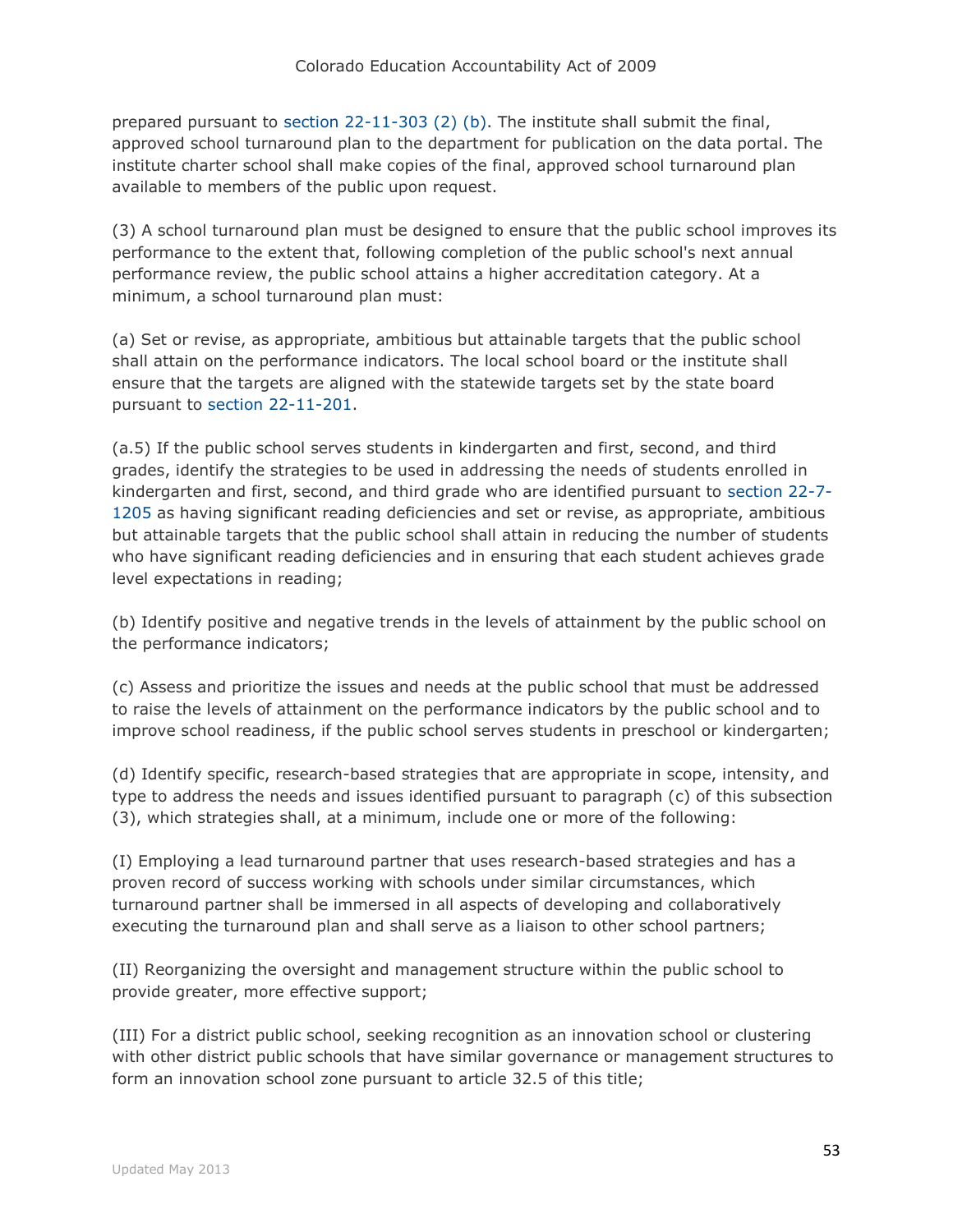(IV) Hiring a public or private entity that uses research-based strategies and has a proven record of success working with schools under similar circumstances to manage the public school pursuant to a contract with the local school board or the institute;

(V) For a district public school that is not a charter school, converting to a charter school;

(VI) For a district charter school or an institute charter school, renegotiating and significantly restructuring the charter school's charter contract; and

(VII) Other actions of comparable or greater significance or effect;

(e) Identify the local, state, and federal resources that the public school will use to implement the identified strategies with fidelity;

(e.5) Incorporate strategies to increase parent engagement in the public school; and

(f) Address any other issues required by rule of the state board or raised by the department through the performance review pursuant to [section 22-11-210.](http://web.lexisnexis.com/research/buttonTFLink?_m=2539be2333d6f854859c8d2b63b90406&_xfercite=%3ccite%20cc%3d%22USA%22%3e%3c%21%5bCDATA%5bC.R.S.%2022-11-406%5d%5d%3e%3c%2fcite%3e&_butType=4&_butStat=0&_butNum=17&_butInline=1&_butinfo=COCODE%2022-11-210&_fmtstr=FULL&docnum=1&_startdoc=1&wchp=dGLzVzt-zSkAW&_md5=ca3dd14505482f3c2a94f4485c80b62d)

(4) The general assembly may appropriate such moneys as are available to assist school districts and the institute in improving the academic growth of students in public schools that are required to adopt school turnaround plans. In addition, the department may allocate any moneys received pursuant to the federal "No Child Left Behind Act of 2001", 20 U.S.C. sec. 6301 et seq., for such purpose.

#### **PART 5. PERFORMANCE REPORTING**  $\_$  , and the set of the set of the set of the set of the set of the set of the set of the set of the set of the set of the set of the set of the set of the set of the set of the set of the set of the set of the set of th

*22-11-501. State data reporting system*

(1) The department shall administer, manage, and maintain a comprehensive data collection and reporting system for collecting and reporting the data specified in and required to implement this article. The department shall ensure that the state data reporting system is capable of:

(a) Collecting, through electronic transfer where possible, all student, public school, school district, and institute performance data required to ascertain the degree to which public schools, school districts, and the institute are meeting the statewide targets for attainment on the performance indicators;

(b) Producing data to support decision-making and learning and to prepare the reports on public school, school district, institute, and state performance described in [section 22-11-](http://web.lexisnexis.com/research/buttonTFLink?_m=eb2914ba8ba5fcc45d2fdaa112712cde&_xfercite=%3ccite%20cc%3d%22USA%22%3e%3c%21%5bCDATA%5bC.R.S.%2022-11-501%5d%5d%3e%3c%2fcite%3e&_butType=4&_butStat=0&_butNum=2&_butInline=1&_butinfo=COCODE%2022-11-503&_fmtstr=FULL&docnum=1&_startdoc=1&wchp=dGLzVzt-zSkAW&_md5=79f978af27aee80bc98eaff2fea51f8f) [503;](http://web.lexisnexis.com/research/buttonTFLink?_m=eb2914ba8ba5fcc45d2fdaa112712cde&_xfercite=%3ccite%20cc%3d%22USA%22%3e%3c%21%5bCDATA%5bC.R.S.%2022-11-501%5d%5d%3e%3c%2fcite%3e&_butType=4&_butStat=0&_butNum=2&_butInline=1&_butinfo=COCODE%2022-11-503&_fmtstr=FULL&docnum=1&_startdoc=1&wchp=dGLzVzt-zSkAW&_md5=79f978af27aee80bc98eaff2fea51f8f)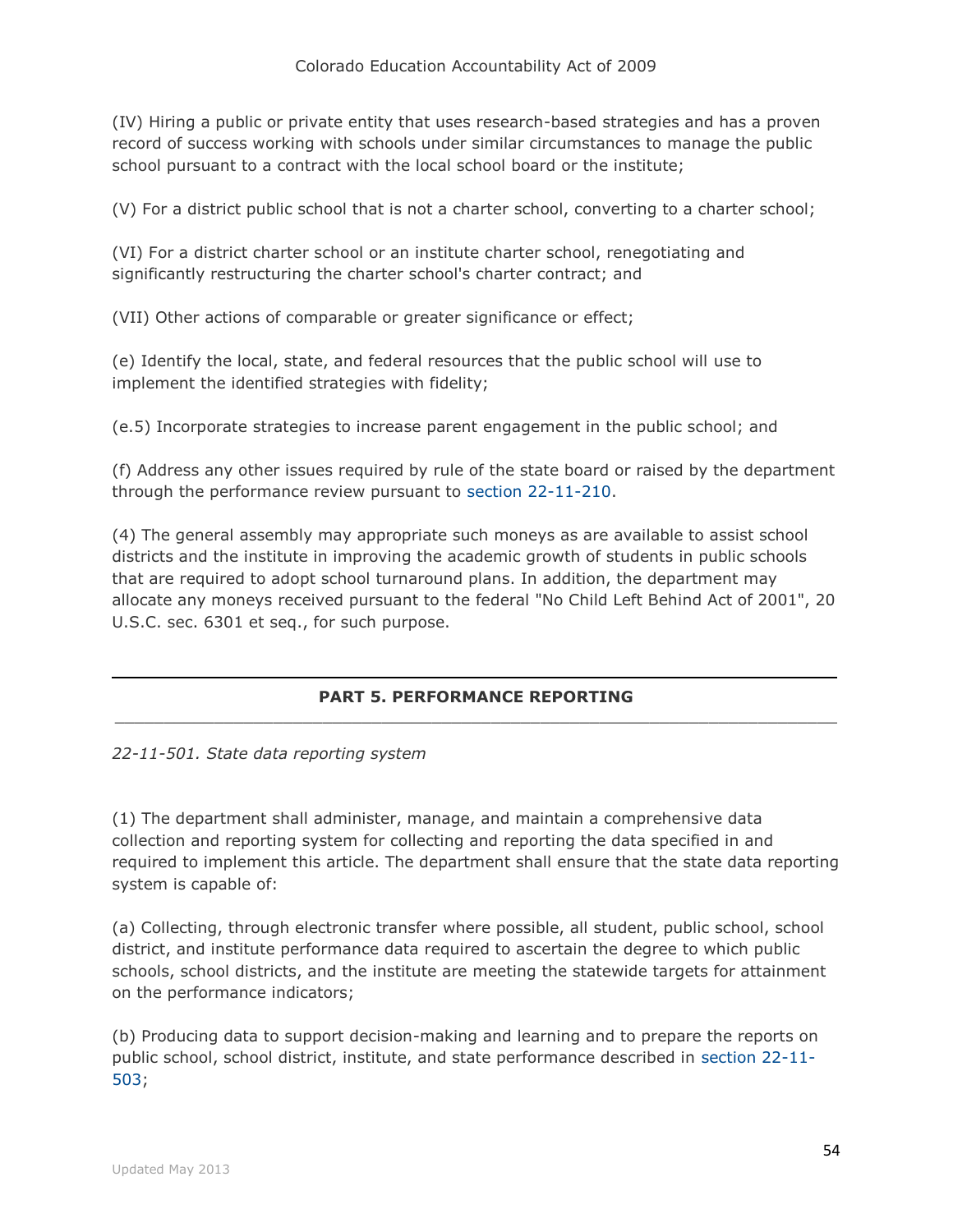(c) Protecting the privacy of students;

(d) Including all the information and data elements needed to measure student, public school, school district, institute, and state performance; and

(e) Supporting analysis of the relationship between school district and public school expenditures and program characteristics and effectiveness.

(2) The data elements collected and provided by the department, school districts, the institute, and individual public schools shall be compatible and interoperable. Each school district that has a unique information management system shall ensure that its unique system is compatible with the data elements of the state data reporting system so that all data required to be input into the state data reporting system is made available through electronic transfer and in the appropriate input format.

(3) The department shall have the following duties and responsibilities with regard to the state data reporting system:

(a) To consult with school district representatives in the design and maintenance of the data model and implementation plans for the electronic transfer of data between school districts, the institute, individual public schools, and the state data reporting system;

(b) To provide operational definitions for the state data reporting system through the data dictionary created pursuant to [section 22-2-305;](http://web.lexisnexis.com/research/buttonTFLink?_m=eb2914ba8ba5fcc45d2fdaa112712cde&_xfercite=%3ccite%20cc%3d%22USA%22%3e%3c%21%5bCDATA%5bC.R.S.%2022-11-501%5d%5d%3e%3c%2fcite%3e&_butType=4&_butStat=0&_butNum=3&_butInline=1&_butinfo=COCODE%2022-2-305&_fmtstr=FULL&docnum=1&_startdoc=1&wchp=dGLzVzt-zSkAW&_md5=870a8ad9f8394a0e0068ea88782baf18)

(c) To determine the information and specific data elements required for the performance decisions made at each public school, recognizing that the time and effort of instructional personnel expended in collection and compilation of data should be minimized;

(d) To develop standardized terms and procedures to be followed at all public schools;

(e) To develop an electronic standardized transmittal format to be used for collection of data from school districts, the institute, and public schools;

(f) To develop appropriate computer applications to ensure the integrity and integration of the specific data elements;

(g) To develop the necessary applications to provide statistical analysis of the comprehensive information and supporting data elements provided in paragraph (f) of this subsection (3) in such a way that required reports may be disseminated, comparisons may be made, and relationships may be determined in order to provide the necessary information for making performance decisions at all public schools;

(h) To develop output and reporting formats that will provide school districts, the institute, and public schools with diagnostic information for making academic and safety environment decisions at all public schools;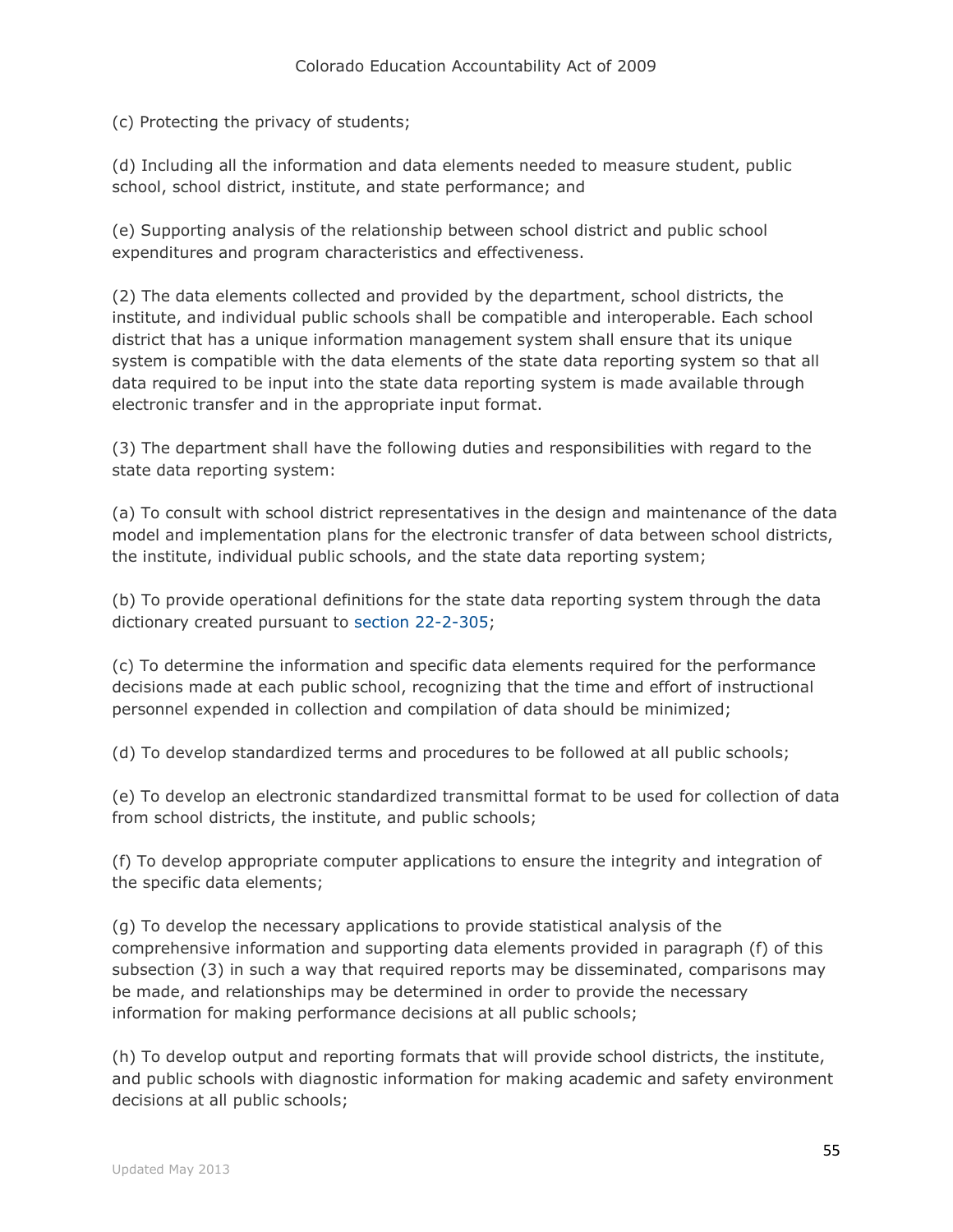(i) To assist school districts and the institute in establishing their standardized electronic transmittal capabilities, including but not limited to awarding grants pursuant to rule of the state board to public schools, school districts, and the institute to assist them in upgrading their transmittal capabilities;

(j) To establish procedures for the annual evaluation of the effectiveness and ease of use of the state data reporting system;

(k) To perform such other actions as are necessary to carry out the intent of the general assembly that the needs of the state data reporting system for performance decisionmaking and reporting are met; and

(l) To apply for gifts, grants, and donations, including grants awarded under the federal "American Recovery and Reinvestment Act of 2009", Pub.L. 111-5, for the implementation of internet-based tools to deliver instructional advice and content supported by formative assessment data and to directly connect teachers across the state to enhance educators' collaboration, use of data, instruction, and professional accountability.

(4) The specific responsibilities of each school district and the institute shall include:

(a) Developing, with assistance from the department, system compatibility between the state data reporting system and unique school district and individual public school data systems;

(b) Providing, with the assistance of the department, in-service training on the state data reporting system's purposes and scope, a method of electronically transmitting input data, and the use of performance reporting information;

(c) Advising the department of all district data management needs as they relate to the state data reporting system;

(d) Electronically transmitting required data elements and an accounting as required by [section 22-55-108](http://web.lexisnexis.com/research/buttonTFLink?_m=eb2914ba8ba5fcc45d2fdaa112712cde&_xfercite=%3ccite%20cc%3d%22USA%22%3e%3c%21%5bCDATA%5bC.R.S.%2022-11-501%5d%5d%3e%3c%2fcite%3e&_butType=4&_butStat=0&_butNum=4&_butInline=1&_butinfo=COCODE%2022-55-108&_fmtstr=FULL&docnum=1&_startdoc=1&wchp=dGLzVzt-zSkAW&_md5=ccca4561c74e1ab16577e7e75af6a7d5) to the appropriate processing locations in accordance with guidelines established by the department;

(e) Determining required data output and reports, comparisons, and relationships to be provided to the school district or the institute by the state data reporting system, continuously reviewing these reports for usefulness and meaning, and submitting recommended additions, deletions, and changes in accordance with the guidelines established by the department; and

(f) Being responsible for maintaining the integrity and accuracy of data elements transmitted to the department.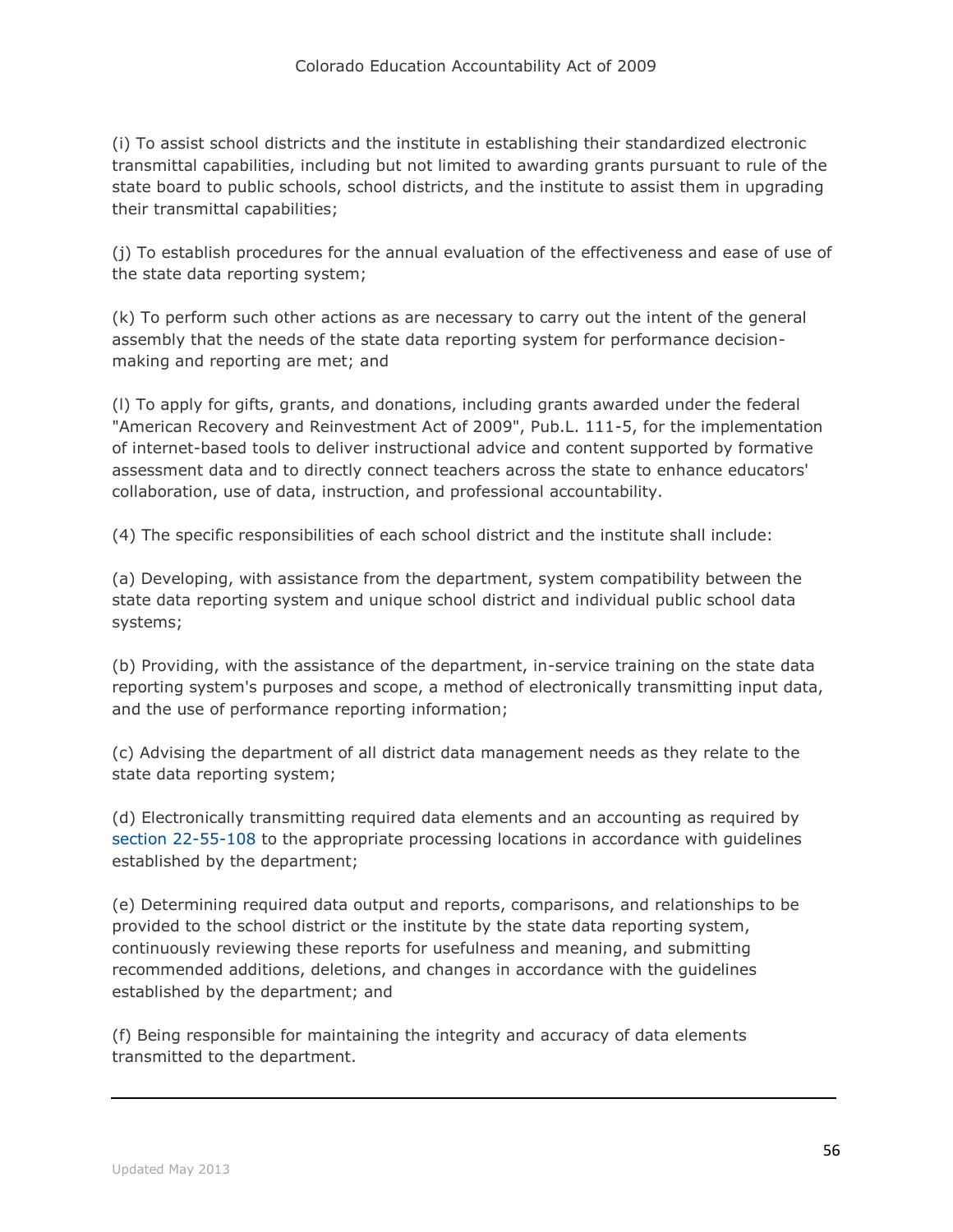## *22-11-502. Data portal - creation - contents*

(1) The department shall develop and maintain an internet-based electronic data delivery system to provide education accountability data to public schools, school districts, the institute, parents, and other members of the public.

(2) At a minimum, the department shall publish on the data portal the following items:

(a) The performance reports, as described in [section 22-11-503,](http://web.lexisnexis.com/research/buttonTFLink?_m=f0f8f3d90e0a6561323e6de48d83ce23&_xfercite=%3ccite%20cc%3d%22USA%22%3e%3c%21%5bCDATA%5bC.R.S.%2022-11-502%5d%5d%3e%3c%2fcite%3e&_butType=4&_butStat=0&_butNum=2&_butInline=1&_butinfo=COCODE%2022-11-503&_fmtstr=FULL&docnum=1&_startdoc=1&wchp=dGLzVzt-zSkAW&_md5=87c28dd1aeb475fd71a4e9de3ee9cdc3) for public schools, school districts, the institute, and the state;

(b) The accreditation category, with supporting data, determined pursuant to part 2 of this article, for each school district in the state and for the institute;

(c) The accreditation category, with supporting data, for each public school in the state, as determined by the local school board or the institute, whichever is applicable;

(d) For each public school in the state, the school performance, improvement, priority improvement, or turnaround plan, whichever is appropriate based on the state board's direction pursuant to section [22-11-210;](http://web.lexisnexis.com/research/buttonTFLink?_m=f0f8f3d90e0a6561323e6de48d83ce23&_xfercite=%3ccite%20cc%3d%22USA%22%3e%3c%21%5bCDATA%5bC.R.S.%2022-11-502%5d%5d%3e%3c%2fcite%3e&_butType=4&_butStat=0&_butNum=3&_butInline=1&_butinfo=COCODE%2022-11-210&_fmtstr=FULL&docnum=1&_startdoc=1&wchp=dGLzVzt-zSkAW&_md5=63074311e8deee215cd6dec424449ead)

(e) For each school district in the state, the district performance, improvement, priority improvement, or turnaround plan, whichever is appropriate based on the school district's accreditation category; and

(f) For the institute, the institute performance, improvement, priority improvement, or turnaround plan, whichever is appropriate based on the institute's accreditation category.

(3) In publishing supporting data for the school district, institute, and public school accreditation categories, the department shall include data pertaining to the graduation rates that describe the progress made by student groups disaggregated for gender by race and income.

## *22-11-503. Performance reports - contents - rules*

(1) The department shall publish on the data portal a school performance report for each public school in the state, a school district performance report for each school district in the state, a performance report for the institute, and a performance report for the state as a whole. The department shall continuously update the data included in the performance reports as soon as practicable, but not later than sixty days, after the data become available.

(2) The state board shall adopt rules specifying the information to be included in the school performance reports, the school district and institute performance reports, and the state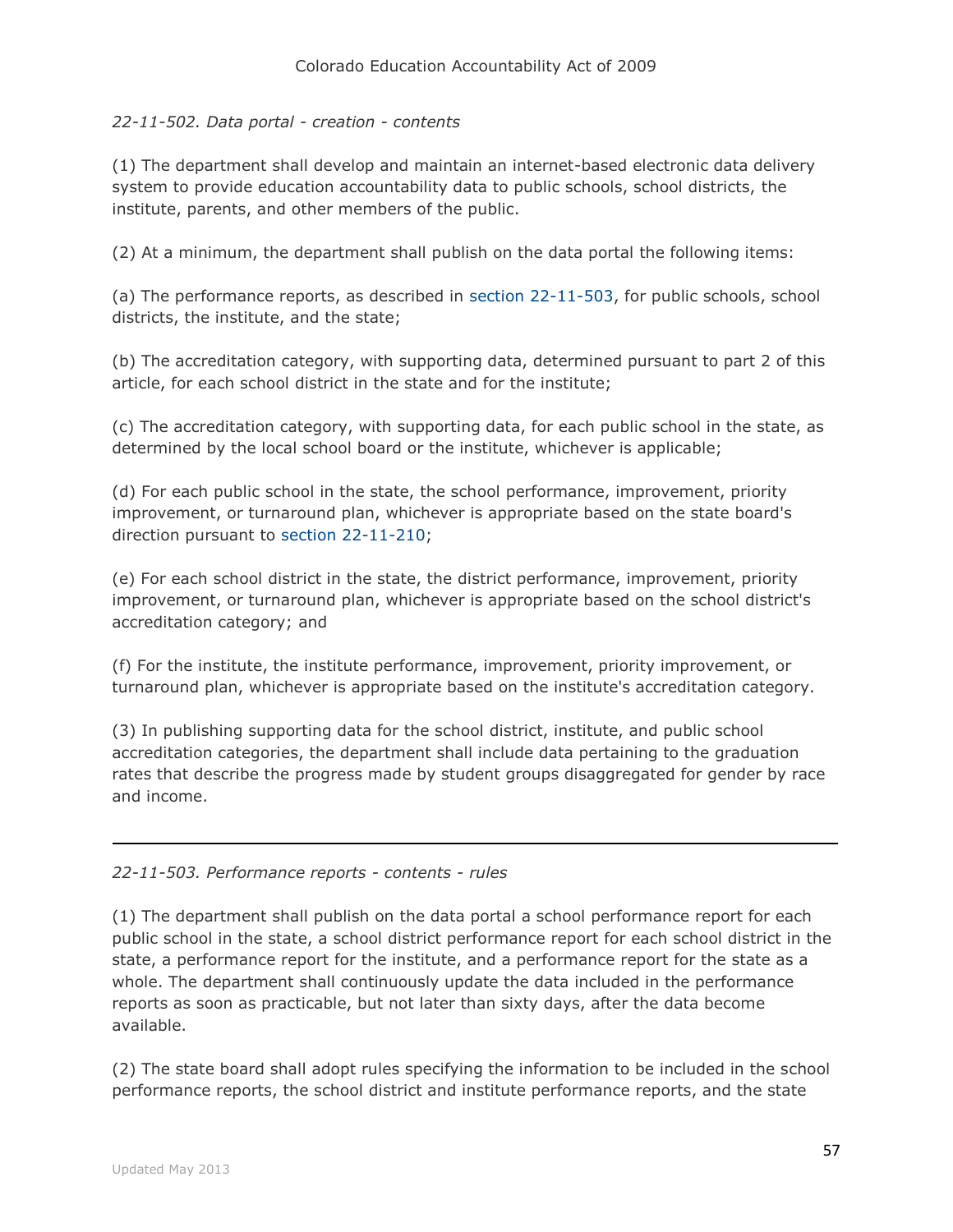performance report. The information shall be consistent for each type of report and, at a minimum, shall include the following:

(a) The report subject's level of attainment on each of the performance indicators as determined pursuant to [section 22-11-204,](http://web.lexisnexis.com/research/buttonTFLink?_m=5ce0da9db55eaedd477c544a4f170f3d&_xfercite=%3ccite%20cc%3d%22USA%22%3e%3c%21%5bCDATA%5bC.R.S.%2022-11-503%5d%5d%3e%3c%2fcite%3e&_butType=4&_butStat=0&_butNum=2&_butInline=1&_butinfo=COCODE%2022-11-204&_fmtstr=FULL&docnum=1&_startdoc=1&wchp=dGLzVzt-zSkAW&_md5=e89f5854f715689f363bc088759d61d2) including whether the report subject met the targets set for the applicable school year;

(b) For school performance reports, a comparison of the report subject's levels of attainment on the performance indicators with the levels of attainment of the other public schools of the school district and in the state and the information specified in subsection (3) of this section;

(c) For school district performance reports and the institute performance report, a comparison of the report subject's levels of attainment on the performance indicators with other school districts in the state and the institute;

(d) Information concerning comparisons of student performance over time and among student groups;

(e) The report subject's rates of completion, mobility, and truancy as calculated pursuant to rules adopted by the state board; and

(f) Any additional information that may be required by federal law.

(3) In addition to any information specified by rule of the state board, each school performance report shall include the following information concerning the operations and environment of the public school that is the subject of the report:

(a) The name of the public school, the type of school program provided at the public school, and the school year for which the information in the performance report is provided. The performance report shall also include the public school's street address, telephone number, and email address, and, if one exists, the web site address of the school district or the public school.

(b) Information concerning the percentages of students who are not tested or whose scores are not included in determining attainment of the performance indicators;

(c) As described in state board rule, the occurrence of each of the types of incidents described in [section 22-32-109.1 \(2\) \(b\) \(IV\),](http://web.lexisnexis.com/research/buttonTFLink?_m=5ce0da9db55eaedd477c544a4f170f3d&_xfercite=%3ccite%20cc%3d%22USA%22%3e%3c%21%5bCDATA%5bC.R.S.%2022-11-503%5d%5d%3e%3c%2fcite%3e&_butType=4&_butStat=0&_butNum=3&_butInline=1&_butinfo=COCODE%2022-32-109.1&_fmtstr=FULL&docnum=1&_startdoc=1&wchp=dGLzVzt-zSkAW&_md5=0afc4367e3143d69ec1b93b8d4d53d96) expressed as a number and as a percentage of the total occurrences of all of the incidents;

(d) As calculated pursuant to state board rule, information concerning:

(I) Student enrollment at the public school;

(II) Students, reported as a number and a percentage of the total student enrollment at the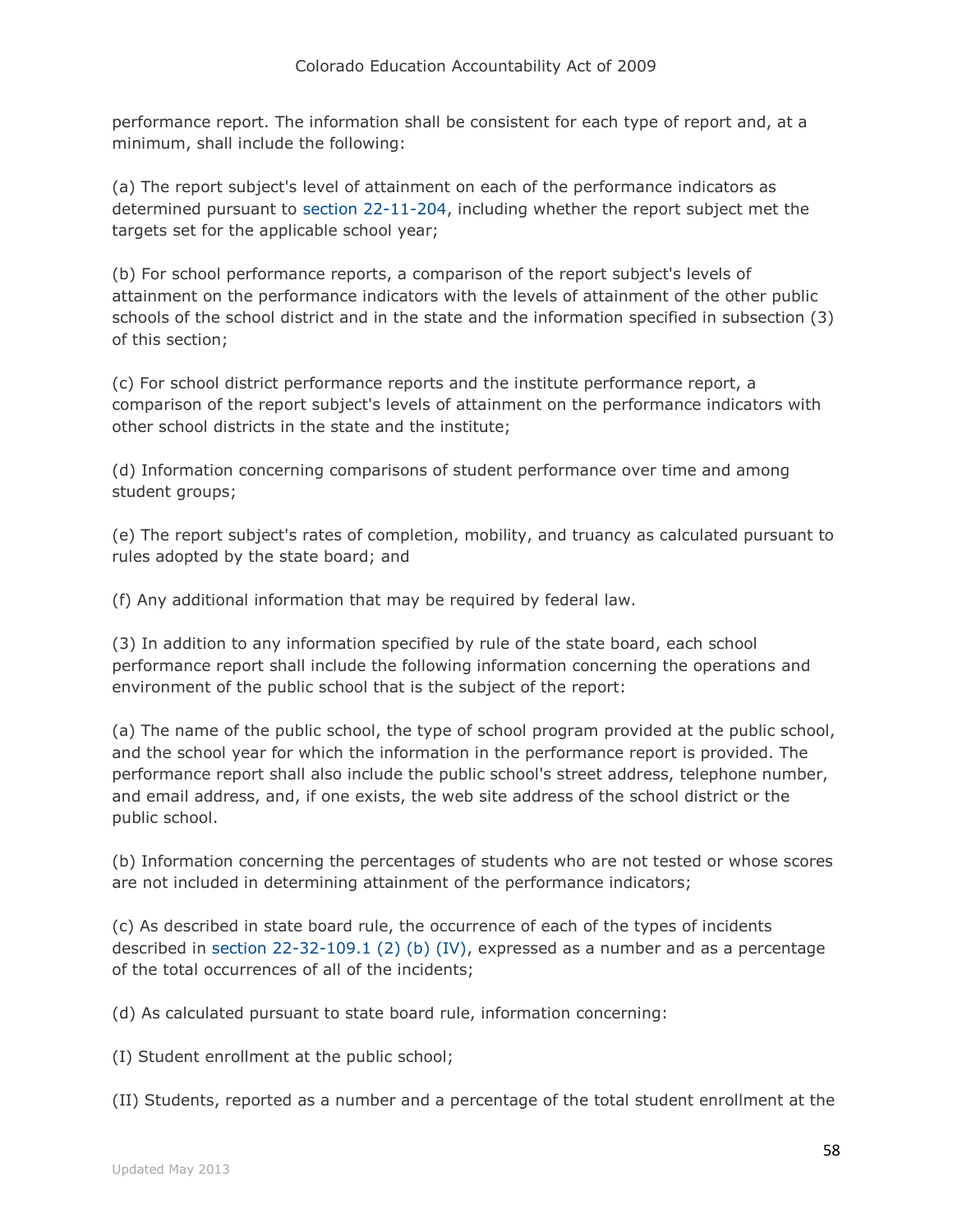public school, who are eligible for free or reduced-cost lunch pursuant to the federal "National School Lunch Act", 42 U.S.C. sec. 1751 et seq.;

(III) Repealed.

(IV) Average daily attendance at the public school; and

(V) For elementary schools, the availability of a preschool program, full-day kindergarten program, and before- and after-school programs at the public school;

(e) Information concerning the staff employed at the public school, including:

(I) The number of persons employed at the public school in each of the following categories and explanations of the job descriptions for each category:

- (A) Classroom teachers;
- (B) Paraprofessionals;
- (C) Administrators;
- (D) Other professionals;
- (E) School support staff;
- (F) School counselors; and
- (G) School librarians;

(II) The students-per-classroom-teacher ratios for each grade level included in the public school;

(III) The average number of years of teaching experience among the teachers employed at the public school;

(IV) The number of teachers employed at the public school who hold master's or doctoral degrees;

(V) For junior high, middle, and high schools, the percentage of teachers employed at the public school who are teaching in the subject areas in which they received their bachelor's or graduate degrees;

(VI) The number of teachers employed at the public school who have three or more years of teaching experience. For purposes of this subparagraph (VI), the data used shall describe teachers who have obtained nonprobationary status pursuant to the provisions of part 2 of article 63 of this title.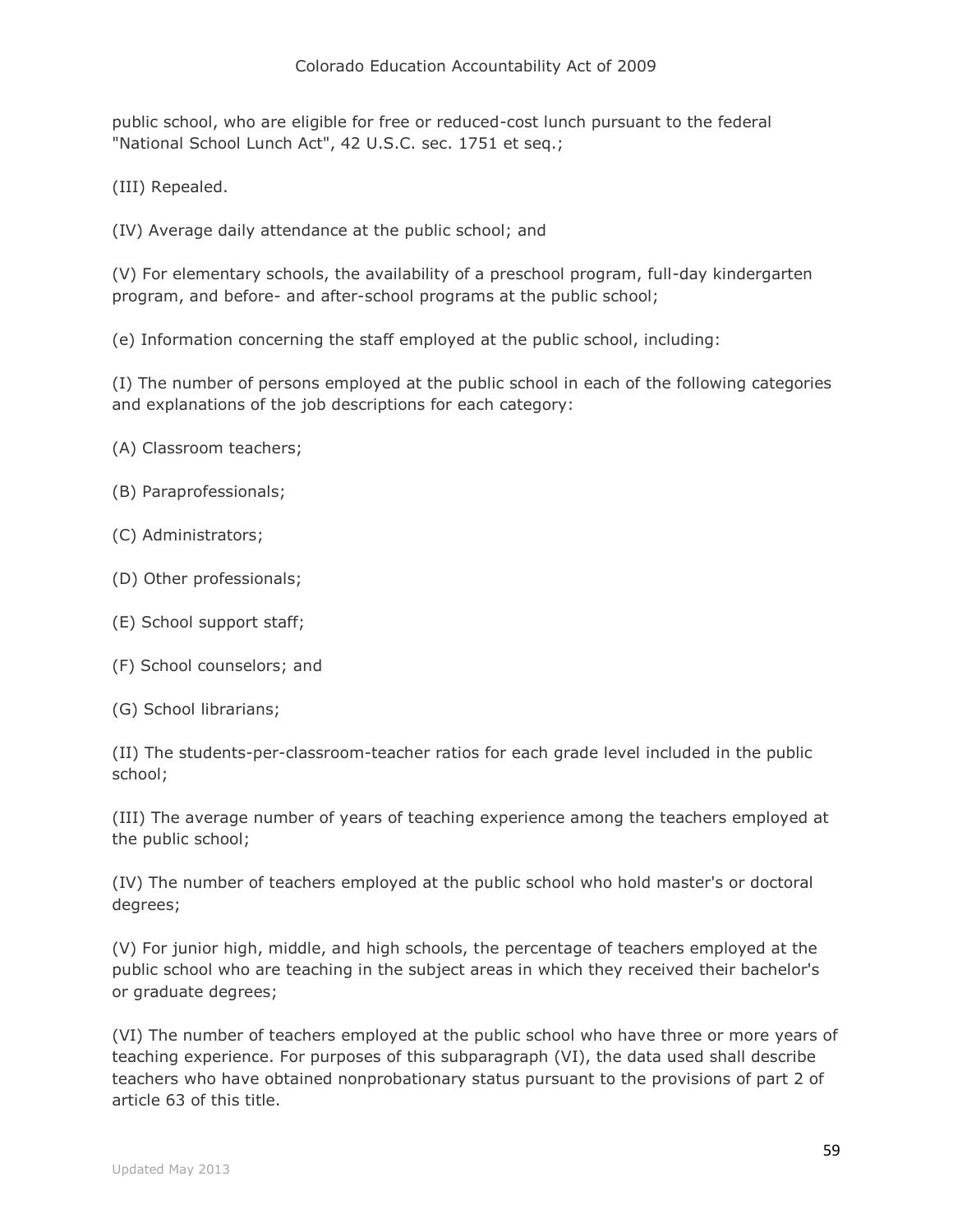(VII) The number of professional development days included in the school year;

(f) Information concerning whether the following courses and programs, which are not included in the statewide assessments, are available to students enrolled in the public school and, to the extent they are available on the public school's or school district's web site, internet links to descriptions of these courses and programs:

(I) Art;

(II) Drama or theater;

(III) Music;

(IV) Dance;

- (V) Physical education;
- (VI) Economics;
- (VII) World languages;
- (VIII) History;
- (IX) Geography;
- (X) Civics;
- (XI) Career and technical education;

(XII) Opportunities for civic or community engagement;

(XIII) Internet safety programs;

(XIV) For high schools, advanced placement, international baccalaureate, or honors courses;

(XV) For elementary schools, international baccalaureate or Montessori curricula;

(XVI) Extracurricular activities; and

(XVII) Athletics; and

(g) Information, as described in state board rule, concerning programs and services that are available at the public school to support student health and wellness. The state board is encouraged to include in the school performance report information concerning each school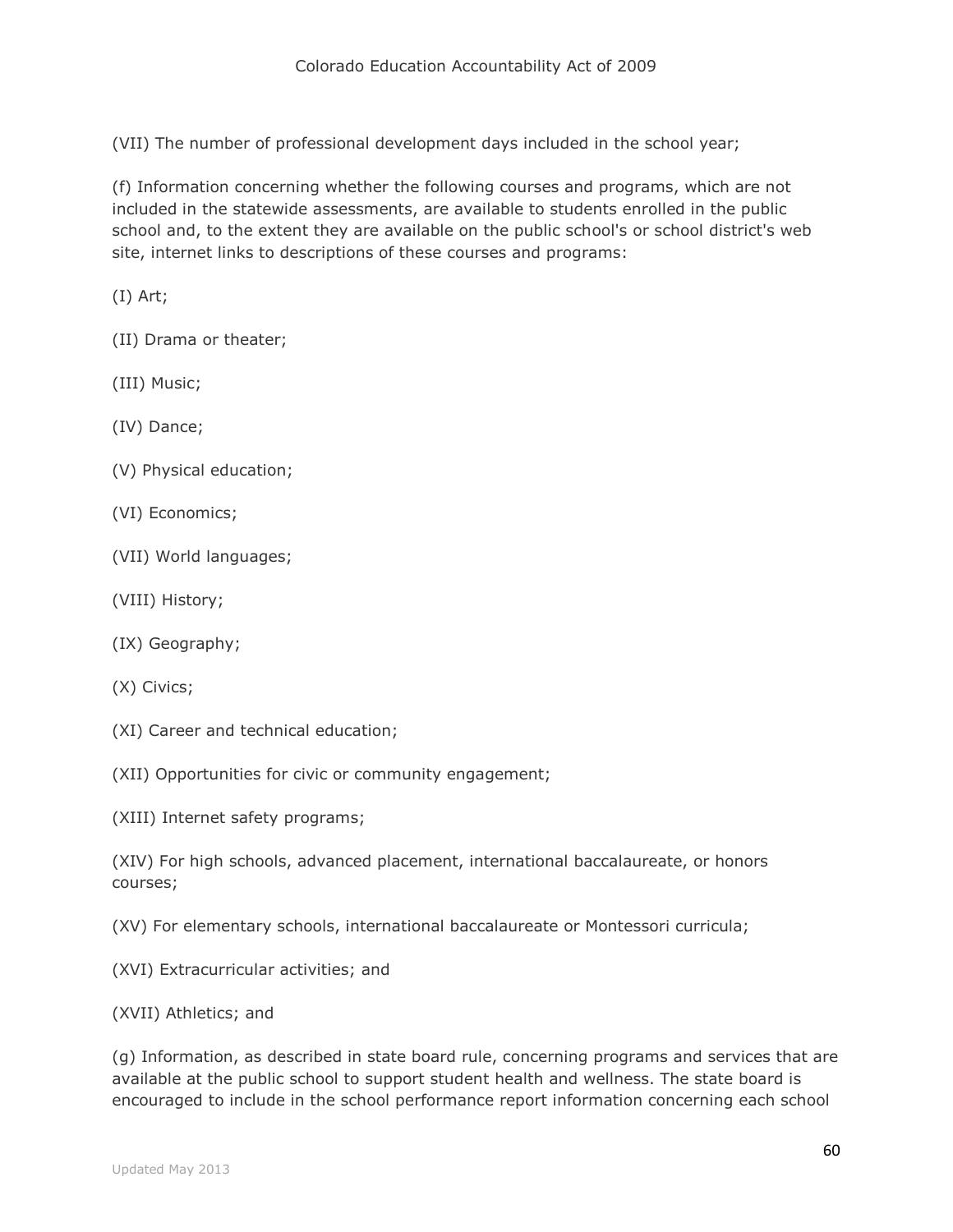district's and each public school's incorporation of physical activity into the school day.

(4) Each public school, each school district, and the institute shall report accurately the data required to produce a performance report. The state board shall seek to minimize and eliminate the duplication of data reporting required under this section and data reporting required by other state or federal statutes or rules so that school districts, institute charter schools, and the institute may satisfy the multiple reporting requirements within a single reporting framework.

(5) Prior to the publication of the performance reports, the department shall:

(a) Allow each school district and the institute a reasonable period of time to review the school district's or the institute's information as it will appear on the school performance reports; and

(b) Correct any errors or misinformation identified by the school district or institute.

(6) The school performance report produced for each public school pursuant to this section may contain internet links through which a person may access additional information not provided in detail in the report. The state board may make changes in the format or the contents of the performance reports prepared pursuant to this section.

(7) Each public school shall notify the parent or legal guardian of each student enrolled in the public school of the availability on the data portal of its performance report and the performance report for the school district or the institute and for the state. Each public school shall ask the parent or legal guardian of each student enrolled in the school whether the parent or legal guardian wants a printed copy of the school, school district, institute, or state performance report, and shall provide a copy if requested.

### *22-11-504. School district and institute reporting requirements*

(1) Each school district shall annually report to the department for each of the district public schools:

(a) Any information necessary to prepare the performance reports described in [section 22-](http://web.lexisnexis.com/research/buttonTFLink?_m=a8fd694c3e149c4bbafcce348c174f3a&_xfercite=%3ccite%20cc%3d%22USA%22%3e%3c%21%5bCDATA%5bC.R.S.%2022-11-504%5d%5d%3e%3c%2fcite%3e&_butType=4&_butStat=0&_butNum=2&_butInline=1&_butinfo=COCODE%2022-11-503&_fmtstr=FULL&docnum=1&_startdoc=1&wchp=dGLzVzt-zSkAW&_md5=a58fc96df64092bf63ddf44c28a34b89) [11-503;](http://web.lexisnexis.com/research/buttonTFLink?_m=a8fd694c3e149c4bbafcce348c174f3a&_xfercite=%3ccite%20cc%3d%22USA%22%3e%3c%21%5bCDATA%5bC.R.S.%2022-11-504%5d%5d%3e%3c%2fcite%3e&_butType=4&_butStat=0&_butNum=2&_butInline=1&_butinfo=COCODE%2022-11-503&_fmtstr=FULL&docnum=1&_startdoc=1&wchp=dGLzVzt-zSkAW&_md5=a58fc96df64092bf63ddf44c28a34b89)

(b) For each district public school, the school performance, improvement, priority improvement, or turnaround plan, whichever is appropriate based on the direction from the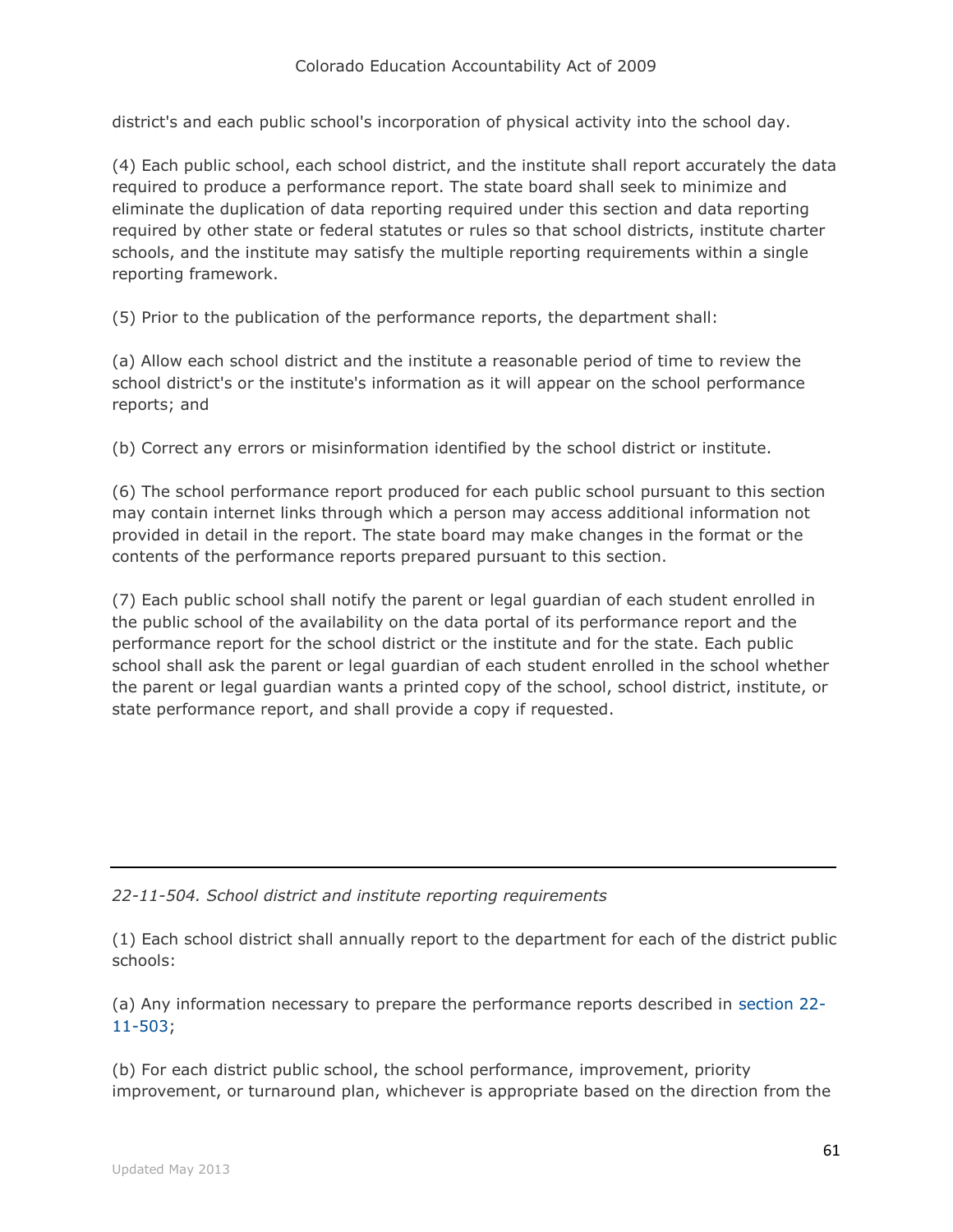state board pursuant to [section 22-11-210;](http://web.lexisnexis.com/research/buttonTFLink?_m=a8fd694c3e149c4bbafcce348c174f3a&_xfercite=%3ccite%20cc%3d%22USA%22%3e%3c%21%5bCDATA%5bC.R.S.%2022-11-504%5d%5d%3e%3c%2fcite%3e&_butType=4&_butStat=0&_butNum=3&_butInline=1&_butinfo=COCODE%2022-11-210&_fmtstr=FULL&docnum=1&_startdoc=1&wchp=dGLzVzt-zSkAW&_md5=6beae28c09372b4e663f27904f9befa8)

(c) The accreditation category, with supporting data, for each district public school; and

(d) Any additional information required for the department to implement the accreditation process described in part 2 of this article.

(2) The institute shall annually report to the department for each institute charter school:

(a) Any information necessary to prepare the performance reports described in [section 22-](http://web.lexisnexis.com/research/buttonTFLink?_m=a8fd694c3e149c4bbafcce348c174f3a&_xfercite=%3ccite%20cc%3d%22USA%22%3e%3c%21%5bCDATA%5bC.R.S.%2022-11-504%5d%5d%3e%3c%2fcite%3e&_butType=4&_butStat=0&_butNum=4&_butInline=1&_butinfo=COCODE%2022-11-503&_fmtstr=FULL&docnum=1&_startdoc=1&wchp=dGLzVzt-zSkAW&_md5=1f518e7d9aa3815955e80f7666a016a0) [11-503;](http://web.lexisnexis.com/research/buttonTFLink?_m=a8fd694c3e149c4bbafcce348c174f3a&_xfercite=%3ccite%20cc%3d%22USA%22%3e%3c%21%5bCDATA%5bC.R.S.%2022-11-504%5d%5d%3e%3c%2fcite%3e&_butType=4&_butStat=0&_butNum=4&_butInline=1&_butinfo=COCODE%2022-11-503&_fmtstr=FULL&docnum=1&_startdoc=1&wchp=dGLzVzt-zSkAW&_md5=1f518e7d9aa3815955e80f7666a016a0)

(b) For each institute charter school, the school performance, improvement, priority improvement, or turnaround plan, whichever is appropriate based on the direction from the state board pursuant to [section 22-11-210;](http://web.lexisnexis.com/research/buttonTFLink?_m=a8fd694c3e149c4bbafcce348c174f3a&_xfercite=%3ccite%20cc%3d%22USA%22%3e%3c%21%5bCDATA%5bC.R.S.%2022-11-504%5d%5d%3e%3c%2fcite%3e&_butType=4&_butStat=0&_butNum=5&_butInline=1&_butinfo=COCODE%2022-11-210&_fmtstr=FULL&docnum=1&_startdoc=1&wchp=dGLzVzt-zSkAW&_md5=b4bdae9c8f64082e838a97f2c7ff9484)

(c) The accreditation category, with supporting data, for each institute charter school; and

(d) Any additional information required by the accreditation process described in part 2 of this article.

(3) Each local school board and the institute shall adopt policies to ensure that appropriate personnel within the school district and each institute charter school share with and explain to the parent or legal guardian of each student enrolled in the school district or the institute charter school the student's statewide assessment results and the student's longitudinal academic growth information provided by the department pursuant to [section 22-11-203.](http://web.lexisnexis.com/research/buttonTFLink?_m=a8fd694c3e149c4bbafcce348c174f3a&_xfercite=%3ccite%20cc%3d%22USA%22%3e%3c%21%5bCDATA%5bC.R.S.%2022-11-504%5d%5d%3e%3c%2fcite%3e&_butType=4&_butStat=0&_butNum=6&_butInline=1&_butinfo=COCODE%2022-11-203&_fmtstr=FULL&docnum=1&_startdoc=1&wchp=dGLzVzt-zSkAW&_md5=11af3cd7f69f44c1fd517bd6847a346c)

## **PART 6. SCHOOL AWARDS PROGRAM**

*22-11-601. Colorado school awards program - created - rules*

(1) There is hereby established the Colorado school awards program, referred to in this part 6 as the "program", to be administered by the department. The state board shall promulgate rules for the administration of this part 6 and the program. The rules shall include but need not be limited to procedures for transmitting the financial awards to public schools of school districts and institute charter schools that demonstrate outstanding performance.

(2) In addition to the monetary awards made and distributed pursuant to [sections 22-11-](http://web.lexisnexis.com/research/buttonTFLink?_m=dc83da1b81921c29dfb4acea2a7b466f&_xfercite=%3ccite%20cc%3d%22USA%22%3e%3c%21%5bCDATA%5bC.R.S.%2022-11-601%5d%5d%3e%3c%2fcite%3e&_butType=4&_butStat=0&_butNum=2&_butInline=1&_butinfo=COCODE%2022-11-602&_fmtstr=FULL&docnum=1&_startdoc=1&wchp=dGLzVzt-zSkAW&_md5=60d046cf073a5d4029794f5ae0a693cf) [602,](http://web.lexisnexis.com/research/buttonTFLink?_m=dc83da1b81921c29dfb4acea2a7b466f&_xfercite=%3ccite%20cc%3d%22USA%22%3e%3c%21%5bCDATA%5bC.R.S.%2022-11-601%5d%5d%3e%3c%2fcite%3e&_butType=4&_butStat=0&_butNum=2&_butInline=1&_butinfo=COCODE%2022-11-602&_fmtstr=FULL&docnum=1&_startdoc=1&wchp=dGLzVzt-zSkAW&_md5=60d046cf073a5d4029794f5ae0a693cf) [22-11-603,](http://web.lexisnexis.com/research/buttonTFLink?_m=dc83da1b81921c29dfb4acea2a7b466f&_xfercite=%3ccite%20cc%3d%22USA%22%3e%3c%21%5bCDATA%5bC.R.S.%2022-11-601%5d%5d%3e%3c%2fcite%3e&_butType=4&_butStat=0&_butNum=3&_butInline=1&_butinfo=COCODE%2022-11-603&_fmtstr=FULL&docnum=1&_startdoc=1&wchp=dGLzVzt-zSkAW&_md5=43607f1f25ae931353865e19b2ef5829) [22-11-603.5,](http://web.lexisnexis.com/research/buttonTFLink?_m=dc83da1b81921c29dfb4acea2a7b466f&_xfercite=%3ccite%20cc%3d%22USA%22%3e%3c%21%5bCDATA%5bC.R.S.%2022-11-601%5d%5d%3e%3c%2fcite%3e&_butType=4&_butStat=0&_butNum=4&_butInline=1&_butinfo=COCODE%2022-11-603.5&_fmtstr=FULL&docnum=1&_startdoc=1&wchp=dGLzVzt-zSkAW&_md5=3ab20017d6bddf9fecd5d091f3d54a93) and [22-11-605,](http://web.lexisnexis.com/research/buttonTFLink?_m=dc83da1b81921c29dfb4acea2a7b466f&_xfercite=%3ccite%20cc%3d%22USA%22%3e%3c%21%5bCDATA%5bC.R.S.%2022-11-601%5d%5d%3e%3c%2fcite%3e&_butType=4&_butStat=0&_butNum=5&_butInline=1&_butinfo=COCODE%2022-11-605&_fmtstr=FULL&docnum=1&_startdoc=1&wchp=dGLzVzt-zSkAW&_md5=f7b8deecdbecd27bf454462915e776fe) the state board may annually apply moneys from the school awards program fund created in [section 22-11-605](http://web.lexisnexis.com/research/buttonTFLink?_m=dc83da1b81921c29dfb4acea2a7b466f&_xfercite=%3ccite%20cc%3d%22USA%22%3e%3c%21%5bCDATA%5bC.R.S.%2022-11-601%5d%5d%3e%3c%2fcite%3e&_butType=4&_butStat=0&_butNum=6&_butInline=1&_butinfo=COCODE%2022-11-605&_fmtstr=FULL&docnum=1&_startdoc=1&wchp=dGLzVzt-zSkAW&_md5=f157c7169a73fcc598b393879b970919) to provide tangible items of recognition, such as banners or trophies, to schools that are identified as eligible to receive the John Irwin schools of excellence awards, the governor's distinguished improvement awards, and the centers of excellence awards.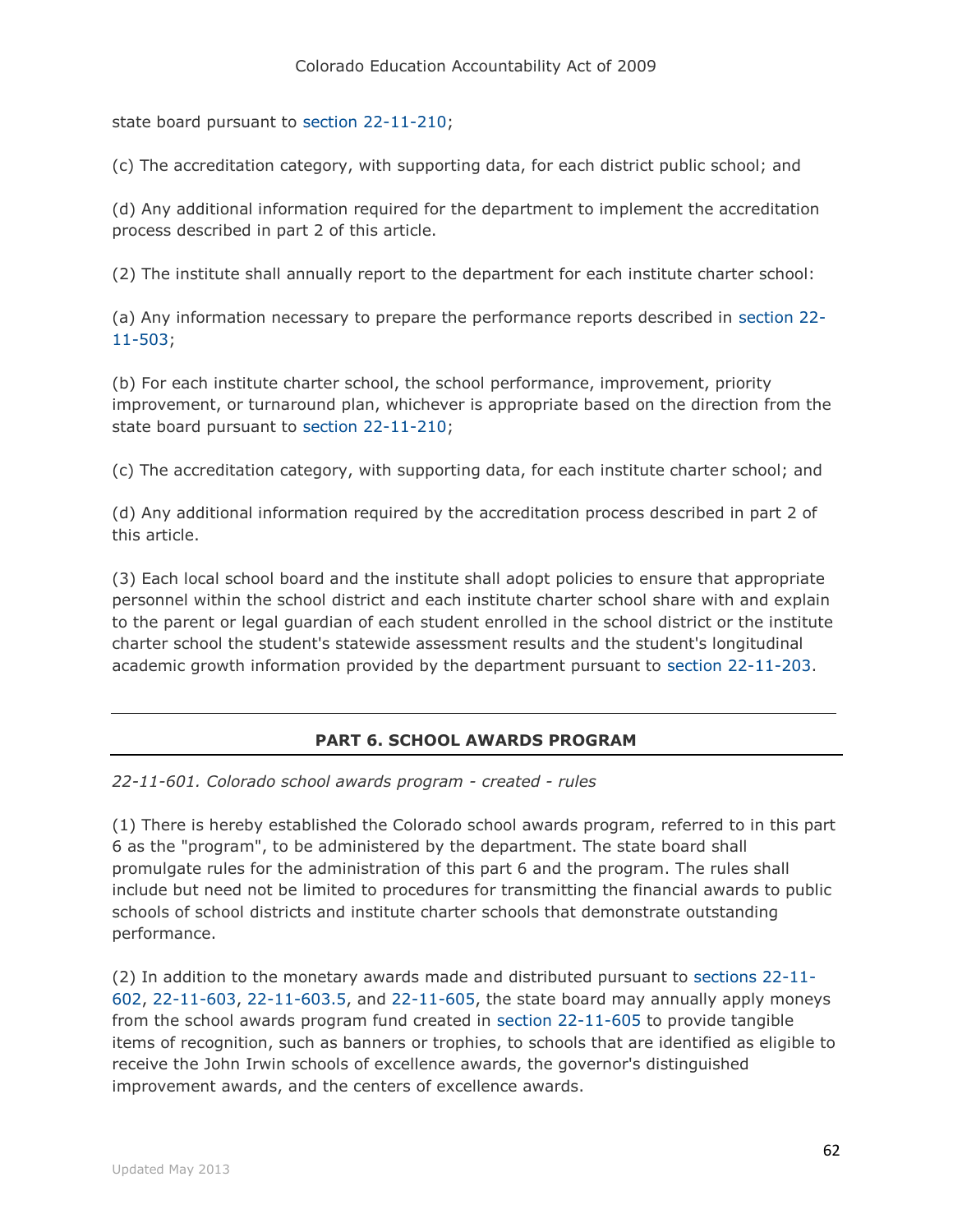*22-11-602. Colorado school awards program - John Irwin schools of excellence awards rules*

(1) The state board shall annually present financial awards to the highest performing public schools in the state based on the schools' levels of attainment on the performance indicator concerning student achievement levels on the statewide assessments.

(2) Of the moneys available for the program pursuant to this part 6, one third shall be awarded to the public schools with the highest level of attainment on the performance indicator concerning student achievement levels, as calculated pursuant to [section 22-11-](http://web.lexisnexis.com/research/buttonTFLink?_m=7270e876ab930f31cf81e24f796bb42f&_xfercite=%3ccite%20cc%3d%22USA%22%3e%3c%21%5bCDATA%5bC.R.S.%2022-11-602%5d%5d%3e%3c%2fcite%3e&_butType=4&_butStat=0&_butNum=2&_butInline=1&_butinfo=COCODE%2022-11-204&_fmtstr=FULL&docnum=1&_startdoc=1&wchp=dGLzVzt-zSkAW&_md5=be40303370a60bc8d146df4733b4c8b6) [204 \(3\).](http://web.lexisnexis.com/research/buttonTFLink?_m=7270e876ab930f31cf81e24f796bb42f&_xfercite=%3ccite%20cc%3d%22USA%22%3e%3c%21%5bCDATA%5bC.R.S.%2022-11-602%5d%5d%3e%3c%2fcite%3e&_butType=4&_butStat=0&_butNum=2&_butInline=1&_butinfo=COCODE%2022-11-204&_fmtstr=FULL&docnum=1&_startdoc=1&wchp=dGLzVzt-zSkAW&_md5=be40303370a60bc8d146df4733b4c8b6) An award granted pursuant to this section shall be known as a "John Irwin Schools of Excellence Award".

(3) Subject to available appropriations, the amount of each award issued pursuant to this section shall be five thousand, ten thousand, or fifteen thousand dollars, depending on the number of pupils attending the public school receiving the award. If the available appropriations are insufficient to award each school the amount specified in this subsection (3), the department shall reduce all awards for that year proportionately. The state board shall establish by rule the pupil size of the public school for each award amount.

# *22-11-603. Governor's distinguished improvement awards - rules*

(1) The state board shall annually present financial awards to the public schools in the state demonstrating the highest rates of student longitudinal growth, including longitudinal growth across multiple years, as measured by the Colorado growth model. The technical advisory panel convened pursuant to [section 22-11-202](http://web.lexisnexis.com/research/buttonTFLink?_m=615c4a52aef4d455f7bd5ded94da7001&_xfercite=%3ccite%20cc%3d%22USA%22%3e%3c%21%5bCDATA%5bC.R.S.%2022-11-603%5d%5d%3e%3c%2fcite%3e&_butType=4&_butStat=0&_butNum=2&_butInline=1&_butinfo=COCODE%2022-11-202&_fmtstr=FULL&docnum=1&_startdoc=1&wchp=dGLzVzt-zSkAW&_md5=e0512b56b9e195308146ab6c3065bc84) shall recommend to the state board, and the state board shall establish by rule, the method by which to identify schools that demonstrate the highest rate of student longitudinal growth in one or more school years, as measured by the Colorado growth model. The technical advisory panel shall take school size into account in preparing its recommendations.

(2) Of the moneys available for awards pursuant to this part 6, two thirds shall be awarded pursuant to this section.

(3) An award issued pursuant to this section shall be known as a "Governor's Distinguished Improvement Award".

## *22-11-603.5. Centers of excellence awards*

(1) (a) The state board shall annually present financial awards to public schools in the state that enroll a student population of which at least seventy-five percent are at-risk pupils, as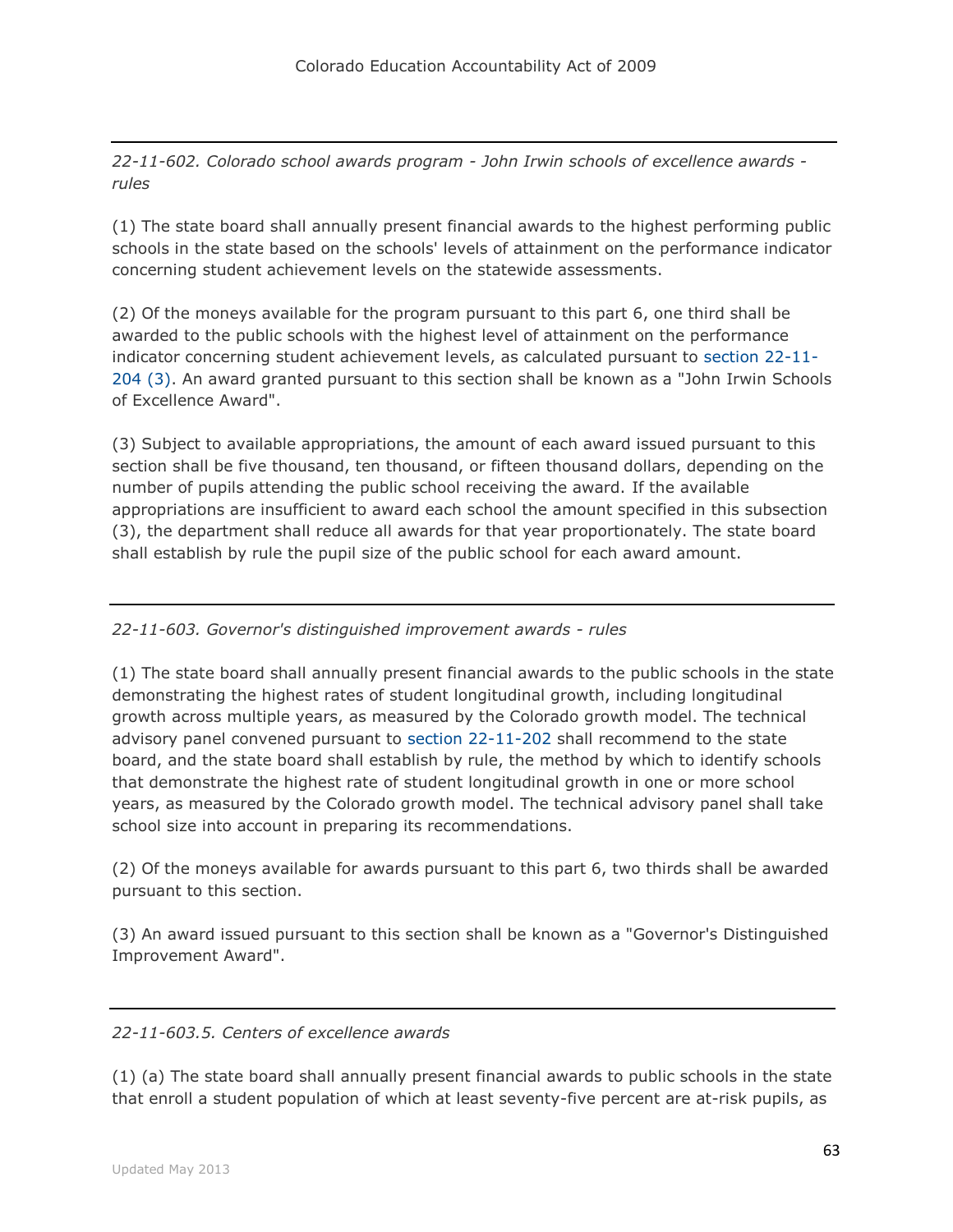defined in [section 22-54-103 \(1.5\),](http://web.lexisnexis.com/research/buttonTFLink?_m=f81db5fdfdb98b93e7c974ee429dee0a&_xfercite=%3ccite%20cc%3d%22USA%22%3e%3c%21%5bCDATA%5bC.R.S.%2022-11-603.5%5d%5d%3e%3c%2fcite%3e&_butType=4&_butStat=0&_butNum=2&_butInline=1&_butinfo=COCODE%2022-54-103&_fmtstr=FULL&docnum=1&_startdoc=1&wchp=dGLzVzt-zSkAW&_md5=5558839d444a6030fec81e2298b9efe0) and that demonstrate the highest rates of student longitudinal growth, as measured by the Colorado growth model. The technical advisory panel convened pursuant to [section 22-11-202](http://web.lexisnexis.com/research/buttonTFLink?_m=f81db5fdfdb98b93e7c974ee429dee0a&_xfercite=%3ccite%20cc%3d%22USA%22%3e%3c%21%5bCDATA%5bC.R.S.%2022-11-603.5%5d%5d%3e%3c%2fcite%3e&_butType=4&_butStat=0&_butNum=3&_butInline=1&_butinfo=COCODE%2022-11-202&_fmtstr=FULL&docnum=1&_startdoc=1&wchp=dGLzVzt-zSkAW&_md5=72762576aecddc239d65f15fe6278154) shall recommend to the state board, and the state board shall establish by rule, the method by which to identify schools that qualify for an award pursuant to this section.

(b) Awards issued pursuant to this section shall be known as "Centers of Excellence Awards".

(2) A school that receives an award pursuant to this section shall not qualify for an award pursuant to [section 22-11-603.](http://web.lexisnexis.com/research/buttonTFLink?_m=f81db5fdfdb98b93e7c974ee429dee0a&_xfercite=%3ccite%20cc%3d%22USA%22%3e%3c%21%5bCDATA%5bC.R.S.%2022-11-603.5%5d%5d%3e%3c%2fcite%3e&_butType=4&_butStat=0&_butNum=4&_butInline=1&_butinfo=COCODE%2022-11-603&_fmtstr=FULL&docnum=1&_startdoc=1&wchp=dGLzVzt-zSkAW&_md5=9b10827a62aea27a6a6c7a3088b76ab4)

(3) Notwithstanding the provisions of [sections 22-11-602 \(2\)](http://web.lexisnexis.com/research/buttonTFLink?_m=f81db5fdfdb98b93e7c974ee429dee0a&_xfercite=%3ccite%20cc%3d%22USA%22%3e%3c%21%5bCDATA%5bC.R.S.%2022-11-603.5%5d%5d%3e%3c%2fcite%3e&_butType=4&_butStat=0&_butNum=5&_butInline=1&_butinfo=COCODE%2022-11-602&_fmtstr=FULL&docnum=1&_startdoc=1&wchp=dGLzVzt-zSkAW&_md5=9dcc72e9d3288669271b234c15a8cd17) and [22-11-603 \(2\),](http://web.lexisnexis.com/research/buttonTFLink?_m=f81db5fdfdb98b93e7c974ee429dee0a&_xfercite=%3ccite%20cc%3d%22USA%22%3e%3c%21%5bCDATA%5bC.R.S.%2022-11-603.5%5d%5d%3e%3c%2fcite%3e&_butType=4&_butStat=0&_butNum=6&_butInline=1&_butinfo=COCODE%2022-11-603&_fmtstr=FULL&docnum=1&_startdoc=1&wchp=dGLzVzt-zSkAW&_md5=957f49eea03afb28b49ed3591f6aa319) of the moneys available for awards pursuant to this part 3, in the 2009-10 budget year and budget years thereafter, two hundred fifty thousand dollars shall be awarded to schools annually pursuant to this section. The department shall apportion the remainder between the "John Irwin schools of excellence awards" and the "Governor's Distinguished Improvement Awards" as provided in [sections 22-11-602 \(2\)](http://web.lexisnexis.com/research/buttonTFLink?_m=f81db5fdfdb98b93e7c974ee429dee0a&_xfercite=%3ccite%20cc%3d%22USA%22%3e%3c%21%5bCDATA%5bC.R.S.%2022-11-603.5%5d%5d%3e%3c%2fcite%3e&_butType=4&_butStat=0&_butNum=7&_butInline=1&_butinfo=COCODE%2022-11-602&_fmtstr=FULL&docnum=1&_startdoc=1&wchp=dGLzVzt-zSkAW&_md5=d3132735361bbd826297977e2b5c5846) and [22-11-603 \(2\),](http://web.lexisnexis.com/research/buttonTFLink?_m=f81db5fdfdb98b93e7c974ee429dee0a&_xfercite=%3ccite%20cc%3d%22USA%22%3e%3c%21%5bCDATA%5bC.R.S.%2022-11-603.5%5d%5d%3e%3c%2fcite%3e&_butType=4&_butStat=0&_butNum=8&_butInline=1&_butinfo=COCODE%2022-11-603&_fmtstr=FULL&docnum=1&_startdoc=1&wchp=dGLzVzt-zSkAW&_md5=e7c3d1fff89047bd5189667c483500a9) respectively.

*22-11-604. Colorado school awards program - distribution of award*

(1) Any award presented by the state board pursuant to this part 6 shall be spent or distributed for use within the public school as the principal of the public school, after consultation with the school accountability committee for the public school, deems appropriate.

(2) Any moneys made available to a district public school in the form of an award pursuant to the provisions of this part 6 shall not supplant moneys made available to the public school from funding received by the school district pursuant to article 54 of this title or pursuant to the taxing authority of the school district. Any moneys made available to an institute charter school in the form of an award pursuant to the provisions of this part 6 shall not supplant moneys payable to the institute charter school pursuant to part 5 of article 30.5 of this title.

*22-11-605. School awards program fund - creation - contributions*

(1) The department is hereby authorized to receive gifts, grants, and donations from any source, public or private, to fund financial awards to public schools pursuant to the program established in this part 6. The department is further authorized to receive gifts, grants, and donations from any source, public or private, to fund tangible items of recognition, such as banners or trophies, to be awarded to public schools that are identified as eligible to receive such financial awards. The department shall transmit all public and private gifts, grants, and donations received pursuant to this section to the state treasurer who shall credit the same,